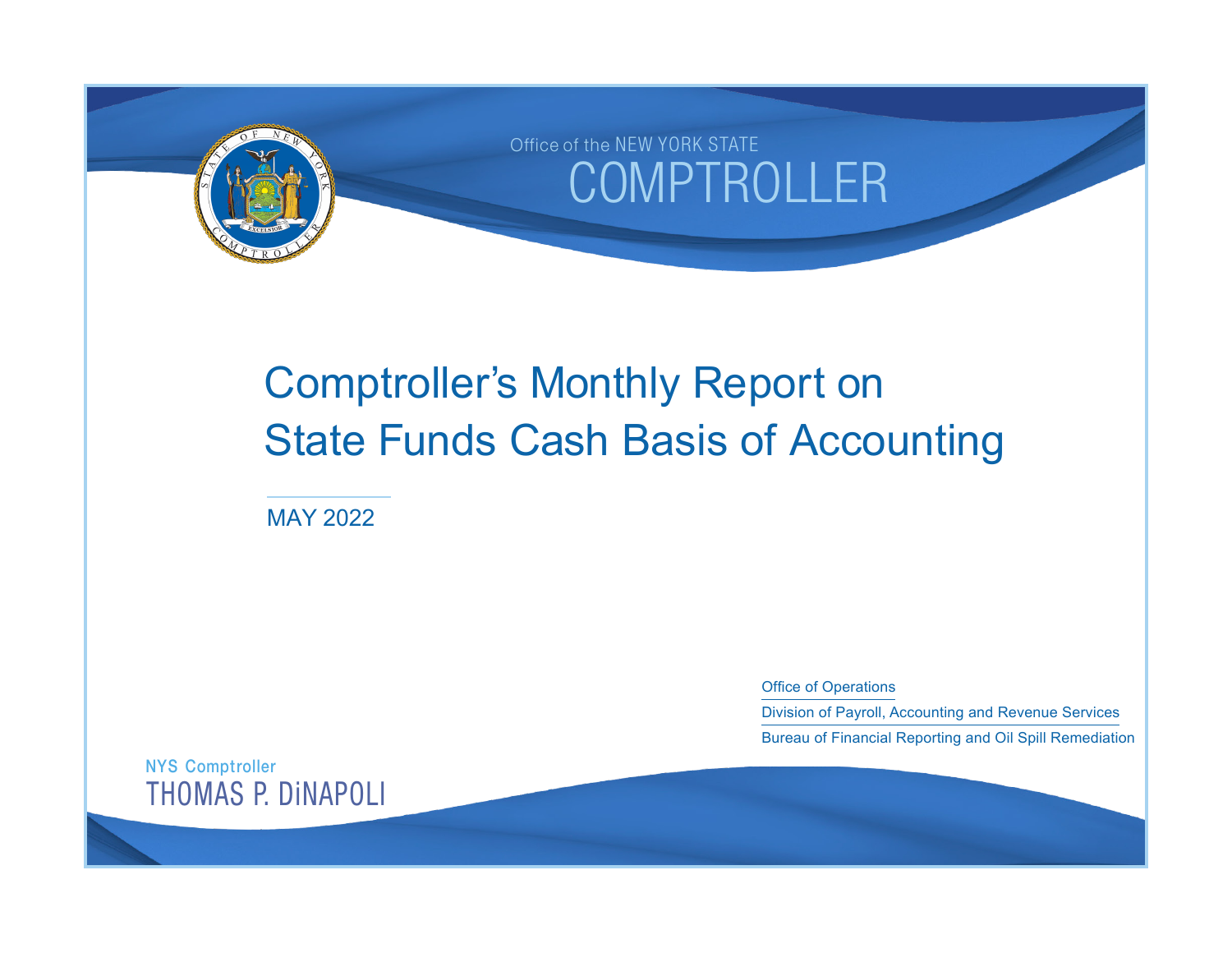

#### **STATE OF NEW YORKOFFICE OF OPERATIONS STATE COMPTROLLER DIVISION OF PAYROLL, ACCOUNTING AND REVENUE SERVICES BUREAU OF FINANCIAL REPORTING AND OIL SPILL REMEDIATION**

**THOMAS P. DiNAPOLI**

**COMPTROLLER'S MONTHLY REPORT TO THE LEGISLATURE ON STATE FUNDS - CASH BASIS OF ACCOUNTING May 31, 2022**

#### **TABLE OF CONTENTS**

#### **Combined Statements of Cash Receipts, Disbursements and Changes in Fund Balances**

| <b>Exhibit A</b>                                | Governmental Funds                                                                                    |    |
|-------------------------------------------------|-------------------------------------------------------------------------------------------------------|----|
| <b>Exhibit A Supplemental</b>                   | Governmental Funds - State Operating                                                                  |    |
| <b>Exhibit A Notes</b>                          | Governmental Funds Footnotes                                                                          |    |
| <b>Exhibit B</b>                                | <b>Proprietary Funds</b>                                                                              |    |
| <b>Exhibit C</b>                                | <b>Trust Funds</b>                                                                                    |    |
| <b>Exhibit D Governmental</b>                   | Governmental Funds - Budgetary Basis - Financial Plan and Actual - Governmental                       |    |
| <b>Exhibit D State Operating</b>                | Governmental Funds - Budgetary Basis - Financial Plan and Actual - State Operating                    |    |
| <b>Exhibit D General Fund</b>                   | Governmental Funds - Budgetary Basis - Financial Plan and Actual - General Fund                       |    |
| <b>Exhibit D Special Revenue</b>                | Governmental Funds - Budgetary Basis - Financial Plan and Actual - Special Revenue                    | 10 |
| <b>Exhibit D Special Revenue State/Federal</b>  | Governmental Funds - Budgetary Basis - Financial Plan and Actual - Special Revenue State and Federal  | 11 |
| <b>Exhibit D Debt</b>                           | Governmental Funds - Budgetary Basis - Financial Plan and Actual - Debt Service                       | 12 |
| <b>Exhibit D Capital Projects</b>               | Governmental Funds - Budgetary Basis - Financial Plan and Actual - Capital Projects                   | 13 |
| <b>Exhibit D Capital Projects State/Federal</b> | Governmental Funds - Budgetary Basis - Financial Plan and Actual - Capital Projects State and Federal | 14 |
| <b>Exhibit E</b>                                | <b>Comparative Schedule of Tax Receipts</b>                                                           | 15 |
| <b>Cash Flow - Governmental</b>                 | Governmental Funds - Governmental                                                                     | 16 |
| <b>Cash Flow - State Operating</b>              | Governmental Funds - State Operating                                                                  | 18 |

#### **Combining Statements of Cash Receipts, Disbursements and Changes in Fund Balances**

| <b>Exhibit F</b>         | General Fund - Statement of Cash Flow                    | 20 |
|--------------------------|----------------------------------------------------------|----|
| <b>Exhibit G</b>         | Special Revenue Funds Combined - Statement of Cash Flow  | 22 |
| <b>Exhibit G State</b>   | Special Revenue Funds State - Statement of Cash Flow     | 24 |
| <b>Exhibit G Federal</b> | Special Revenue Funds Federal - Statement of Cash Flow   | 26 |
| <b>Exhibit H</b>         | Debt Service Funds - Statement of Cash Flow              | 28 |
| Exhibit I                | Capital Projects Funds Combined - Statement of Cash Flow | 29 |
| <b>Exhibit I State</b>   | Capital Projects Funds State - Statement of Cash Flow    | 31 |
| <b>Exhibit I Federal</b> | Capital Projects Funds Federal - Statement of Cash Flow  | 33 |
| Exhibit J                | Enterprise Funds - Statement of Cash Flow                | 34 |
| <b>Exhibit K</b>         | Internal Service Funds - Statement of Cash Flow          | 35 |
| <b>Exhibit L</b>         | Trust Funds - Statement of Cash Flow                     | 36 |
| <b>Exhibit M</b>         | Private Purpose Trust Funds - Statement of Cash Flow     | 37 |

## **Supplementary Schedules**

| Schedule 1        | Governmental Funds - Summary of Cash Receipts, Disbursements and Changes in Fund Balances | 38 |
|-------------------|-------------------------------------------------------------------------------------------|----|
| Schedule 2        | Proprietary Funds - Summary of Cash Receipts, Disbursements and Changes in Fund Balances  | 41 |
| Schedule 3        | Fiduciary Funds - Summary of Cash Receipts, Disbursements and Changes in Fund Balances    | 42 |
| Schedule 4        | Sole Custody and Investment Accounts - Statement of Cash Receipts and Disbursements       | 43 |
| Schedule 5        | Debt Service Funds - Statement of Direct State Debt Activity                              | 44 |
| Schedule 5a       | Debt Service Funds - Financing Agreements                                                 | 45 |
| Schedule 6        | Summary of the Operating Fund Investments                                                 | 46 |
| <b>Appendix A</b> | HCRA Resources Fund - Statement of Receipts and Disbursements by Account                  | 47 |
| <b>Appendix B</b> | <b>HCRA Resources Fund - Statement of Program Disbursements</b>                           | 48 |
| <b>Appendix C</b> | HCRA Public Goods Pool - Statement of Cash Flow                                           | 49 |
| <b>Appendix D</b> | HCRA Medicaid Disproportionate Share - Statement of Cash Flow                             | 50 |
| <b>Appendix E</b> | Summary of Off-Budget Spending Report                                                     | 51 |
| <b>Appendix F</b> | Schedule of Month-End Temporary Loans Outstanding                                         | 52 |
| <b>Appendix G</b> | Dedicated Infrastructure Investment Fund - Statement of Receipts and Disbursements        | 56 |
| <b>Appendix H</b> | Medical Assistance Disbursements - State Funds                                            | 57 |
| <b>Appendix I</b> | Medical Assistance Disbursements - Federal Funds                                          | 58 |
|                   |                                                                                           |    |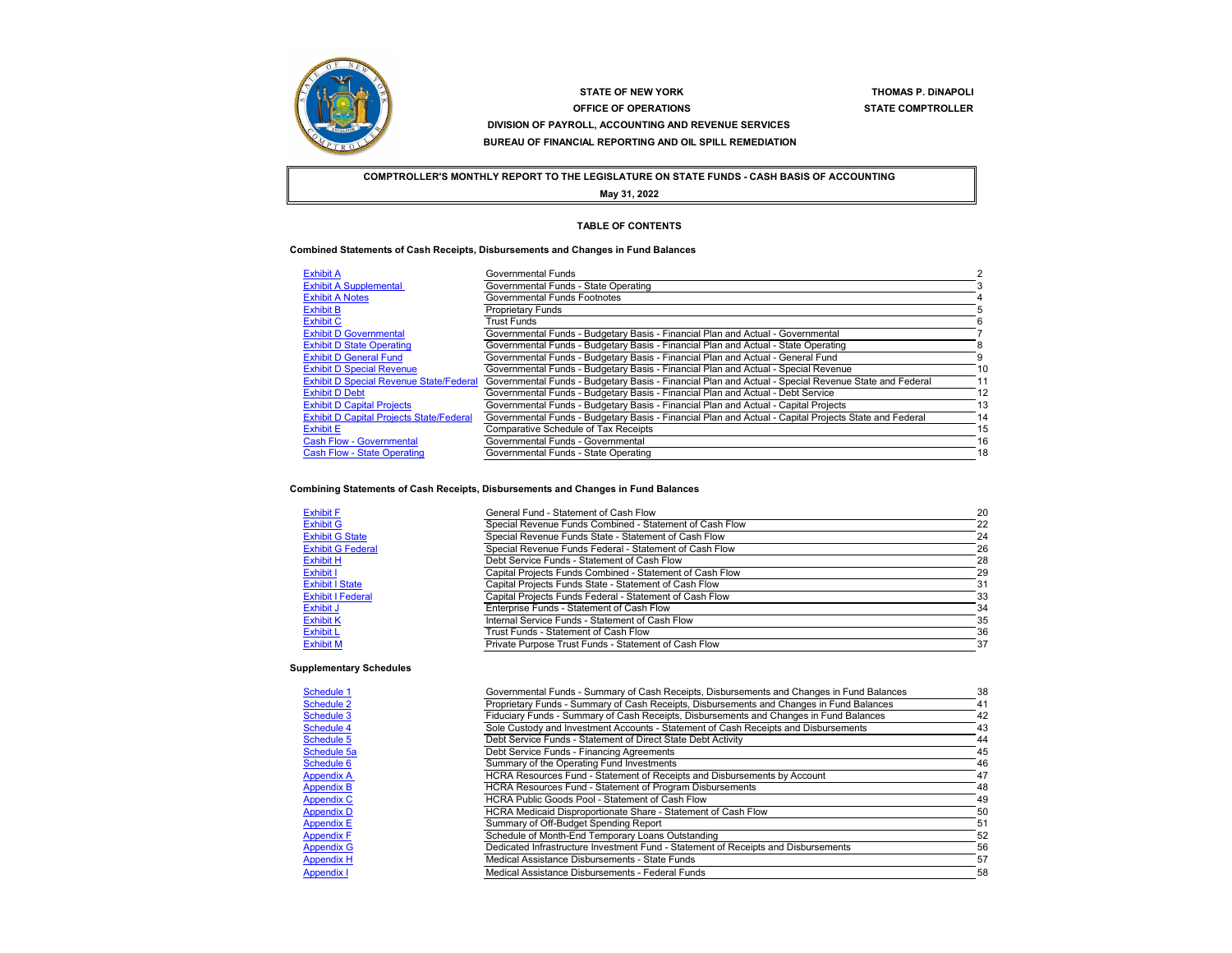#### <span id="page-2-0"></span>**STATE OF NEW YORK EXHIBIT A GOVERNMENTAL FUNDSCOMBINED STATEMENT OF CASH RECEIPTS, DISBURSEMENTS AND CHANGES IN FUND BALANCES**

**(amounts in millions)**

|                                                        |                                    | <b>GENERAL</b>               |                                    | <b>SPECIAL REVENUE</b>       |                                    | <b>DEBT SERVICE</b>          |                                    | <b>CAPITAL PROJECTS</b>      |                                    | <b>TOTAL GOVERNMENTAL FUNDS</b> |                                    |                              | YEAR OVER YEAR             |                         |  |
|--------------------------------------------------------|------------------------------------|------------------------------|------------------------------------|------------------------------|------------------------------------|------------------------------|------------------------------------|------------------------------|------------------------------------|---------------------------------|------------------------------------|------------------------------|----------------------------|-------------------------|--|
|                                                        | <b>MONTH OF</b><br><b>MAY 2022</b> | 2 MOS. ENDED<br>MAY 31, 2022 | <b>MONTH OF</b><br><b>MAY 2022</b> | 2 MOS. ENDED<br>MAY 31, 2022 | <b>MONTH OF</b><br><b>MAY 2022</b> | 2 MOS. ENDED<br>MAY 31, 2022 | <b>MONTH OF</b><br><b>MAY 2022</b> | 2 MOS. ENDED<br>MAY 31, 2022 | <b>MONTH OF</b><br><b>MAY 2022</b> | 2 MOS. ENDED<br>MAY 31, 2022    | <b>MONTH OF</b><br><b>MAY 2021</b> | 2 MOS. ENDED<br>MAY 31, 2021 | \$ Increase/<br>(Decrease) | % Increase/<br>Decrease |  |
| <b>RECEIPTS:</b>                                       |                                    |                              |                                    |                              |                                    |                              |                                    |                              |                                    |                                 |                                    |                              |                            |                         |  |
| Personal Income Tax                                    | 1,362.1<br>\$                      | 8,722.9<br>-S                | $\mathbf{R}$<br>$\sim$             | -S                           | 1,362.1<br>-S                      | 8,722.9<br>- \$              | - \$<br>$\blacksquare$             | S                            | 2,724.2                            | 17,445.8                        | 9.833.0                            | 16,358.8                     | 1,087.0                    | 6.6%                    |  |
| Consumption/Use Taxes                                  | 374.0                              | 744.2                        | 148.0                              | 349.6                        | 982.2                              | 1,913.8                      | 40.1                               | 82.9                         | 1,544.3                            | 3,090.5                         | 1,411.8                            | 2,889.5                      | 201.0                      | 7.0%                    |  |
| <b>Business Taxes</b>                                  | 111.3                              | 1,271.1                      | 87.2                               | 378.1                        | (24.2)                             | 66.4                         | 50.2                               | 99.3                         | 224.5                              | 1,814.9                         | 234.5                              | 1,204.3                      | 610.6                      | 50.7%                   |  |
| Other Taxes                                            | 127.4                              | 256.4                        | $\overline{\phantom{a}}$           |                              | 130.1                              | 282.7                        |                                    |                              | 257.5                              | 539.1                           | 228.3                              | 447.0                        | 92.1                       | 20.6%                   |  |
| Miscellaneous Receipts                                 | 101.0                              | 298.9                        | 1,366.9                            | 2,845.4                      | 25.9                               | 84.5                         | 1,067.4                            | 2,040.3                      | 2,561.2                            | 5,269.1                         | 1,568.7                            | 3,298.2                      | 1,970.9                    | 59.8%                   |  |
| <b>Federal Receipts</b>                                | 0.2                                | 0.2                          | 7,336.9                            | 13,954.2                     |                                    |                              | 166.2                              | 300.6                        | 7,503.3                            | 14,255.0                        | 18,246.2                           | 25,410.4                     | (11, 155.4)                | -43.9%                  |  |
| <b>Total Receipts</b>                                  | 2,076.0                            | 11,293.7                     | 8,939.0                            | 17,527.3                     | 2,476.1                            | 11,070.3                     | 1,323.9                            | 2,523.1                      | 14,815.0                           | 42,414.4                        | 31,522.5                           | 49,608.2                     | (7, 193.8)                 | $-14.5%$                |  |
| <b>DISBURSEMENTS:</b>                                  |                                    |                              |                                    |                              |                                    |                              |                                    |                              |                                    |                                 |                                    |                              |                            |                         |  |
| Local Assistance Grants:                               |                                    |                              |                                    |                              |                                    |                              |                                    |                              |                                    |                                 |                                    |                              |                            |                         |  |
| Education                                              | 4,347.0                            | 5,783.0                      | 758.8                              | 1,304.3                      |                                    |                              | 7.6                                | 26.2                         | 5,113.4                            | 7,113.5                         | 4,402.4                            | 5,213.0                      | 1,900.5                    | 36.5%                   |  |
| <b>Environment and Recreation</b>                      | $\overline{\phantom{a}}$           | 0.1                          | 0.2                                | 0.2                          |                                    |                              | 8.9                                | 13.2                         | 9.1                                | 13.5                            | 9.6                                | 39.0                         | (25.5)                     | $-65.4%$                |  |
| <b>General Government</b>                              | 41.7                               | 51.6                         | 41.8                               | 174.8                        |                                    |                              | 116.7                              | 129.0                        | 200.2                              | 355.4                           | 130.2                              | 167.1                        | 188.3                      | 112.7%                  |  |
| Public Health:                                         |                                    |                              |                                    |                              |                                    |                              |                                    |                              |                                    |                                 |                                    |                              |                            |                         |  |
| Medicaid                                               | 1,920.1                            | 3,938.5                      | 4,446.8                            | 9,692.7                      |                                    |                              | $\overline{\phantom{a}}$           |                              | 6,366.9                            | 13,631.2                        | 5,695.1                            | 12,194.2                     | 1,437.0                    | 11.8%                   |  |
| Other Public Health                                    | 139.9                              | 206.3                        | 669.1                              | 1,196.6                      |                                    |                              | 16.4                               | 60.3                         | 825.4                              | 1,463.2                         | 688.7                              | 1,340.6                      | 122.6                      | 9.1%                    |  |
| <b>Public Safety</b>                                   | 14.0                               | 21.6                         | 119.3                              | 193.1                        |                                    |                              | 1.0                                | 12.7                         | 134.3                              | 227.4                           | 139.4                              | 267.5                        | (40.1)                     | $-15.0%$                |  |
| <b>Public Welfare</b>                                  | 218.4                              | 319.5                        | 545.7                              | 988.1                        |                                    |                              | 40.8                               | 89.5                         | 804.9                              | 1,397.1                         | 356.7                              | 586.9                        | 810.2                      | 138.0%                  |  |
|                                                        | 11.5                               | 17.7                         | 2.1                                | 4.4                          |                                    |                              | 19.2                               | 36.3                         | 32.8                               | 58.4                            | 63.5                               | 90.2                         |                            | $-35.3%$                |  |
| Support and Regulate Business                          | 32.6                               | 32.6                         | 555.9                              |                              |                                    |                              | 70.7                               |                              | 659.2                              | 755.2                           |                                    |                              | (31.8)                     | $-12.6%$                |  |
| Transportation<br><b>Total Local Assistance Grants</b> | 6,725.2                            | 10,370.9                     | 7,139.7                            | 619.0<br>14,173.2            |                                    |                              | 281.3                              | 103.6<br>470.8               | 14,146.2                           | 25,014.9                        | 471.3<br>11,956.9                  | 863.9<br>20,762.4            | (108.7)<br>4,252.5         | 20.5%                   |  |
|                                                        |                                    |                              |                                    |                              |                                    |                              |                                    |                              |                                    |                                 |                                    |                              |                            |                         |  |
| <b>Departmental Operations:</b>                        |                                    |                              |                                    |                              |                                    |                              |                                    |                              |                                    |                                 |                                    |                              |                            |                         |  |
| <b>Personal Service</b>                                | 695.2                              | 1.435.7                      | 458.0                              | 926.6                        |                                    |                              |                                    |                              | 1.153.2                            | 2,362.3                         | 1.182.3                            | 2.340.5                      | 21.8                       | 0.9%                    |  |
| Non-Personal Service                                   | 224.7                              | 373.7                        | 401.7                              | 721.4                        | 1.5                                | 1.5                          |                                    | $\sim$                       | 627.9                              | 1,096.6                         | 576.0                              | 1,095.4                      | 1.2                        | 0.1%                    |  |
| <b>General State Charges</b>                           | 1,999.9                            | 2.779.6                      | 93.9                               | 186.2                        | $\overline{\phantom{a}}$           |                              |                                    | $\overline{\phantom{a}}$     | 2,093.8                            | 2,965.8                         | 2,367.0                            | 3,262.5                      | (296.7)                    | $-9.1%$                 |  |
| Debt Service, Including Payments on                    |                                    |                              |                                    |                              |                                    |                              |                                    |                              |                                    |                                 |                                    |                              |                            |                         |  |
| <b>Financing Agreements</b>                            |                                    |                              |                                    |                              | 29.5                               | 145.3                        | $\overline{\phantom{a}}$           |                              | 29.5                               | 145.3                           | 40.5                               | 162.9                        | (17.6)                     | $-10.8%$                |  |
| <b>Capital Projects</b><br>(1)                         |                                    |                              |                                    |                              | $\overline{\phantom{a}}$           | $\sim$                       | 537.1                              | 1,026.4                      | 537.1                              | 1,026.4                         | 514.1                              | 912.3                        | 114.1                      | 12.5%                   |  |
| <b>Total Disbursements</b>                             | 9.645.0                            | 14.959.9                     | 8.093.3                            | 16.007.4                     | 31.0                               | 146.8                        | 818.4                              | 1,497.2                      | 18,587.7                           | 32,611.3                        | 16,636.8                           | 28,536.0                     | 4,075.3                    | 14.3%                   |  |
| <b>Excess (Deficiency) of Receipts</b>                 |                                    |                              |                                    |                              |                                    |                              |                                    |                              |                                    |                                 |                                    |                              |                            |                         |  |
| over Disbursements                                     | (7, 569.0)                         | (3,666.2)                    | 845.7                              | 1,519.9                      | 2,445.1                            | 10,923.5                     | 505.5                              | 1,025.9                      | (3,772.7)                          | 9,803.1                         | 14.885.7                           | 21,072.2                     | (11, 269.1)                | $-53.5%$                |  |
| OTHER FINANCING SOURCES (USES):                        |                                    |                              |                                    |                              |                                    |                              |                                    |                              |                                    |                                 |                                    |                              |                            |                         |  |
| Bond and Note Proceeds (net)                           |                                    |                              |                                    |                              |                                    |                              |                                    |                              |                                    |                                 |                                    |                              |                            | 0.0%                    |  |
| <b>Transfers from Other Funds</b><br>(2)               | 2,406.3                            | 11,065.0                     | 398.8                              | 825.2                        | 20.6                               | 373.6                        | (172.1)                            | (783.2)                      | 2,653.6                            | 11,480.6                        | 6,200.6                            | 11,545.4                     | (64.8)                     | $-0.6%$                 |  |
| (2)<br>Transfers to Other Funds                        | (219.4)                            | (140.2)                      | (18.2)                             | (251.3)                      | (2, 411.4)                         | (11,078.9)                   | (9.5)                              | (18.6)                       | (2,658.5)                          | (11, 489.0)                     | (6, 203.3)                         | (11,553.5)                   | (64.5)                     | $-0.6%$                 |  |
| <b>Total Other Financing Sources (Uses)</b>            | 2,186.9                            | 10,924.8                     | 380.6                              | 573.9                        | (2, 390.8)                         | (10, 705.3)                  | (181.6)                            | (801.8)                      | (4.9)                              | (8.4)                           | (2.7)                              | (8.1)                        | (0.3)                      | $-3.7%$                 |  |
| <b>Excess (Deficiency) of Receipts</b>                 |                                    |                              |                                    |                              |                                    |                              |                                    |                              |                                    |                                 |                                    |                              |                            |                         |  |
| and Other Financing Sources over                       |                                    |                              |                                    |                              |                                    |                              |                                    |                              |                                    |                                 |                                    |                              |                            |                         |  |
| <b>Disbursements and Other Financing Uses</b>          | (5, 382.1)                         | 7,258.6                      | 1,226.3                            | 2,093.8                      | 54.3                               | 218.2                        | 323.9                              | 224.1                        | (3,777.6)                          | 9,794.7                         | 14,883.0                           | 21,064.1                     | (11, 269.4)                | $-53.5%$                |  |
| <b>Beginning Fund Balances (Deficits)</b>              | 45,693.4                           | 33.052.7                     | 22.805.7                           | 21.938.2                     | 265.9                              | 102.0                        | (1,643.7)                          | (1,543.9)                    | 67,121.3                           | 53.549.0                        | 24.932.2                           | 18,751.1                     | 34,797.9                   | 185.6%                  |  |
|                                                        |                                    |                              |                                    |                              |                                    |                              |                                    |                              |                                    |                                 |                                    |                              |                            |                         |  |
| <b>Ending Fund Balances (Deficits)</b>                 | \$40,311.3                         | 40,311.3<br>-S               | 24,032.0<br>s.                     | 24,032.0<br>- S              | 320.2<br>- \$                      | 320.2<br>- S                 | (1,319.8)<br>- \$                  | (1,319.8)<br>- \$            | 63,343.7<br>s.                     | 63,343.7<br>- S                 | \$39,815.2                         | - \$<br>39,815.2             | 23,528.5                   | 59.1%                   |  |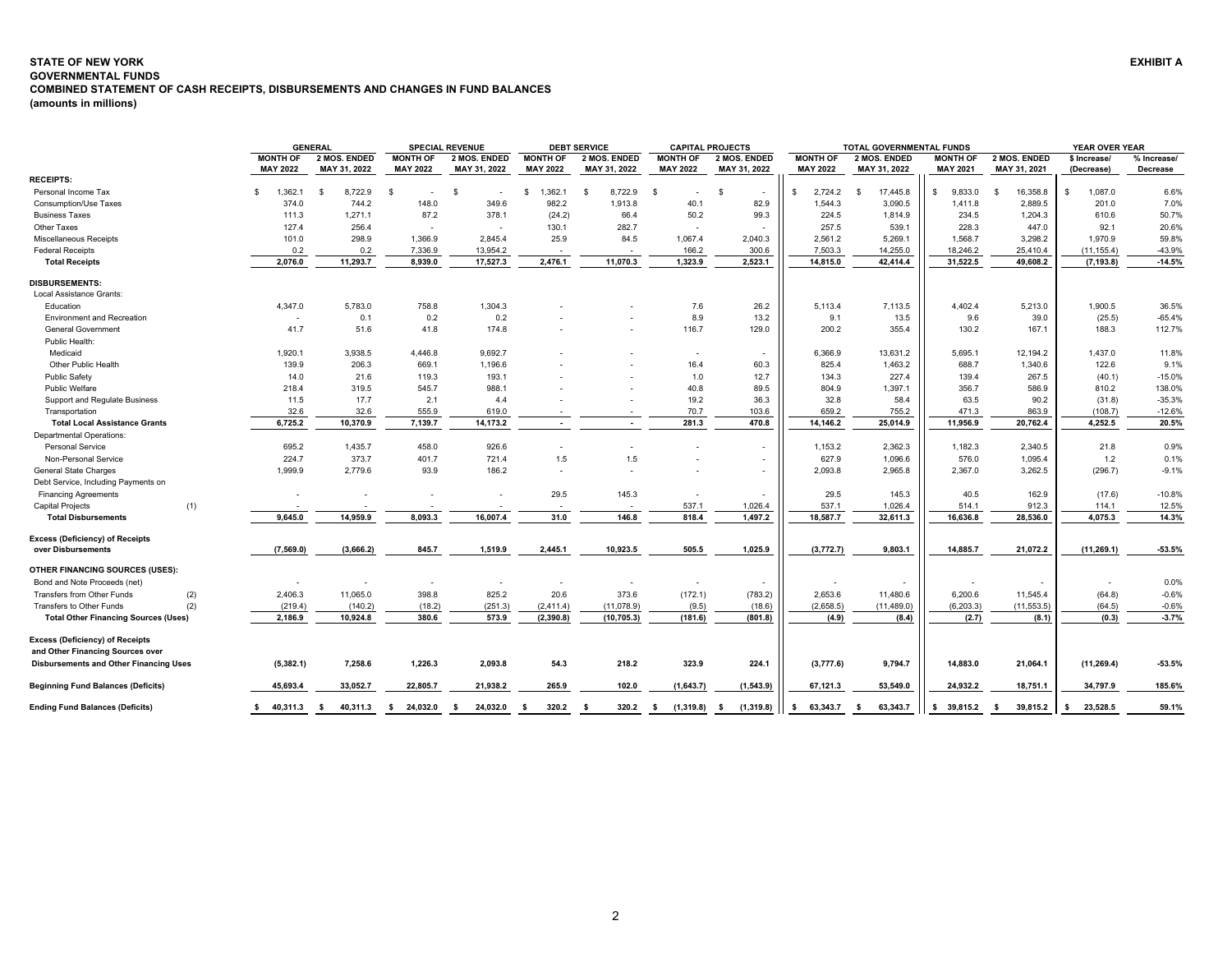## <span id="page-3-0"></span>**(amounts in millions) STATE OF NEW YORKGOVERNMENTAL FUNDS-STATE OPERATING (\*) COMBINED STATEMENT OF CASH RECEIPTS, DISBURSEMENTS AND CHANGES IN FUND BALANCES**

| <b>GENERAL</b> |                              |                                    | <b>STATE SPECIAL REVENUE (**)</b> | <b>DEBT SERVICE</b>                |    |                                     |                                    |    | TOTAL STATE OPERATING FUNDS  |    |                                    |      |                              |                            |         |                         |
|----------------|------------------------------|------------------------------------|-----------------------------------|------------------------------------|----|-------------------------------------|------------------------------------|----|------------------------------|----|------------------------------------|------|------------------------------|----------------------------|---------|-------------------------|
| OF<br>122      | 2 MOS. ENDED<br>MAY 31, 2022 | <b>MONTH OF</b><br><b>MAY 2022</b> | 2 MOS. ENDED<br>MAY 31, 2022      | <b>MONTH OF</b><br><b>MAY 2022</b> |    | <b>2 MOS. ENDED</b><br>MAY 31, 2022 | <b>MONTH OF</b><br><b>MAY 2022</b> |    | 2 MOS. ENDED<br>MAY 31, 2022 |    | <b>MONTH OF</b><br><b>MAY 2021</b> |      | 2 MOS. ENDED<br>MAY 31, 2021 | \$ Increase/<br>(Decrease) |         | % Increase/<br>Decrease |
| 362.1 \$       | 8,722.9                      | - \$                               | S<br>۰.                           | ,362.1                             | -S | 8,722.9                             | \$<br>2,724.2                      | -S | 17,445.8                     | \$ | 9,833.0                            | - \$ | 16,358.8                     |                            | 1,087.0 | 6.6%                    |
| 374.0          | 744.2                        | 148.0                              | 349.6                             | 982.2                              |    | 1.913.8                             | 1,504.2                            |    | 3,007.6                      |    | 1,369.6                            |      | 2,803.8                      |                            | 203.8   | 7.3%                    |
| 111.3          | 1.271.1                      | 87.2                               | 378.1                             | (24.2)                             |    | 66.4                                | 174.3                              |    | 1,715.6                      |    | 184.1                              |      | 1.112.6                      |                            | 603.0   | 54.2%                   |
| 127.4          | 256.4                        | $\overline{\phantom{a}}$           | ۰                                 | 130.1                              |    | 282.7                               | 257.5                              |    | 539.1                        |    | 228.3                              |      | 447.0                        |                            | 92.1    | 20.6%                   |
| 101.0          | 298.9                        | 1.311.3                            | 2.772.8                           | 25.9                               |    | 84.5                                | 1,438.2                            |    | 3,156.2                      |    | 1,432.8                            |      | 2,967.7                      |                            | 188.5   | 6.4%                    |
|                |                              |                                    |                                   |                                    |    |                                     |                                    |    |                              |    |                                    |      |                              |                            |         |                         |

**EXHIBIT A SUPPLEMENTAL**

|                                               | <b>MONTH OF</b>          | 2 MOS. ENDED  | <b>MONTH OF</b> | 2 MOS. ENDED    | <b>MONTH OF</b>    | 2 MOS. ENDED             | <b>MONTH OF</b> | 2 MOS. ENDED     | <b>MONTH OF</b> | 2 MOS. ENDED     | \$ Increase/   | % Increase/ |
|-----------------------------------------------|--------------------------|---------------|-----------------|-----------------|--------------------|--------------------------|-----------------|------------------|-----------------|------------------|----------------|-------------|
|                                               | <b>MAY 2022</b>          | MAY 31, 2022  | <b>MAY 2022</b> | MAY 31, 2022    | <b>MAY 2022</b>    | MAY 31, 2022             | <b>MAY 2022</b> | MAY 31, 2022     | <b>MAY 2021</b> | MAY 31, 2021     | (Decrease)     | Decrease    |
| <b>RECEIPTS:</b>                              |                          |               |                 |                 |                    |                          |                 |                  |                 |                  |                |             |
| Personal Income Tax                           | 1,362.1<br>\$            | \$<br>8,722.9 | <b>S</b>        | \$<br>$\sim$    | 1,362.1<br>\$      | 8,722.9<br>\$            | \$<br>2,724.2   | \$<br>17,445.8   | \$<br>9,833.0   | 16,358.8<br>\$   | \$<br>1,087.0  | 6.6%        |
| <b>Consumption/Use Taxes</b>                  | 374.0                    | 744.2         | 148.0           | 349.6           | 982.2              | 1,913.8                  | 1,504.2         | 3,007.6          | 1,369.6         | 2,803.8          | 203.8          | 7.3%        |
| <b>Business Taxes</b>                         | 111.3                    | 1,271.1       | 87.2            | 378.1           | (24.2)             | 66.4                     | 174.3           | 1,715.6          | 184.1           | 1,112.6          | 603.0          | 54.2%       |
| Other Taxes                                   | 127.4                    | 256.4         | $\sim$          | ÷.              | 130.1              | 282.7                    | 257.5           | 539.1            | 228.3           | 447.0            | 92.1           | 20.6%       |
| Miscellaneous Receipts                        | 101.0                    | 298.9         | 1,311.3         | 2,772.8         | 25.9               | 84.5                     | 1,438.2         | 3,156.2          | 1,432.8         | 2,967.7          | 188.5          | 6.4%        |
| <b>Federal Receipts</b>                       | 0.2                      | 0.2           |                 |                 |                    |                          | 0.2             | 0.2              |                 | 0.2              |                | 0.0%        |
| <b>Total Receipts</b>                         | 2,076.0                  | 11,293.7      | 1,546.5         | 3,500.5         | 2,476.1            | 11,070.3                 | 6,098.6         | 25,864.5         | 13,047.8        | 23,690.1         | 2,174.4        | 9.2%        |
| <b>DISBURSEMENTS:</b>                         |                          |               |                 |                 |                    |                          |                 |                  |                 |                  |                |             |
| Local Assistance Grants:                      |                          |               |                 |                 |                    |                          |                 |                  |                 |                  |                |             |
| Education                                     | 4,347.0                  | 5,783.0       | 0.1             | 0.1             |                    |                          | 4,347.1         | 5,783.1          | 3,896.3         | 4,420.6          | 1,362.5        | 30.8%       |
| <b>Environment and Recreation</b>             | $\overline{\phantom{a}}$ | 0.1           | 0.2             | 0.2             |                    | ٠                        | 0.2             | 0.3              | 1.9             | 2.0              | (1.7)          | $-85.0%$    |
| <b>General Government</b>                     | 41.7                     | 51.6          | 30.3            | 162.2           |                    |                          | 72.0            | 213.8            | 66.6            | 79.6             | 134.2          | 168.6%      |
| Public Health:                                |                          |               |                 |                 |                    |                          |                 |                  |                 |                  |                |             |
| Medicaid                                      | 1,920.1                  | 3,938.5       | 474.3           | 948.4           |                    |                          | 2,394.4         | 4,886.9          | 1,954.6         | 5,082.5          | (195.6)        | $-3.8%$     |
| Other Public Health                           | 139.9                    | 206.3         | 60.7            | 128.6           |                    |                          | 200.6           | 334.9            | 149.3           | 234.5            | 100.4          | 42.8%       |
| <b>Public Safety</b>                          | 14.0                     | 21.6          | 16.0            | 31.9            |                    |                          | 30.0            | 53.5             | 49.6            | 73.4             | (19.9)         | $-27.1%$    |
| Public Welfare                                | 218.4                    | 319.5         | 0.4             | 1.4             |                    | $\overline{\phantom{a}}$ | 218.8           | 320.9            | 100.5           | 144.0            | 176.9          | 122.8%      |
| Support and Regulate Business                 | 11.5                     | 17.7          | 0.3             | 2.6             |                    | $\sim$                   | 11.8            | 20.3             | 9.2             | 14.5             | 5.8            | 40.0%       |
| Transportation                                | 32.6                     | 32.6          | 561.0           | 618.1           |                    | $\sim$                   | 593.6           | 650.7            | 430.1           | 638.6            | 12.1           | 1.9%        |
| <b>Total Local Assistance Grants</b>          | 6,725.2                  | 10,370.9      | 1,143.3         | 1,893.5         | $\sim$             | $\sim$                   | 7,868.5         | 12,264.4         | 6,658.1         | 10,689.7         | 1,574.7        | 14.7%       |
| Departmental Operations:                      |                          |               |                 |                 |                    |                          |                 |                  |                 |                  |                |             |
| Personal Service                              | 695.2                    | 1,435.7       | 403.5           | 818.5           | $\sim$             | $\sim$                   | 1,098.7         | 2,254.2          | 1,131.4         | 2,238.6          | 15.6           | 0.7%        |
| Non-Personal Service                          | 224.7                    | 373.7         | 232.2           | 471.7           | 1.5                | 1.5                      | 458.4           | 846.9            | 470.3           | 832.8            | 14.1           | 1.7%        |
| <b>General State Charges</b>                  | 1,999.9                  | 2,779.6       | 60.3            | 128.0           | $\sim$             | $\mathbf{r}$             | 2,060.2         | 2,907.6          | 2,340.0         | 3,210.1          | (302.5)        | $-9.4%$     |
| Debt Service, Including Payments on           |                          |               |                 |                 |                    |                          |                 |                  |                 |                  |                |             |
| <b>Financing Agreements</b>                   |                          |               |                 |                 | 29.5               | 145.3                    | 29.5            | 145.3            | 40.5            | 162.9            | (17.6)         | $-10.8%$    |
| Capital Projects                              |                          |               |                 |                 |                    |                          |                 |                  |                 |                  |                | 0.0%        |
| <b>Total Disbursements</b>                    | 9,645.0                  | 14,959.9      | 1,839.3         | 3,311.7         | 31.0               | 146.8                    | 11,515.3        | 18,418.4         | 10,640.3        | 17,134.1         | 1,284.3        | 7.5%        |
|                                               |                          |               |                 |                 |                    |                          |                 |                  |                 |                  |                |             |
| <b>Excess (Deficiency) of Receipts</b>        |                          |               |                 |                 |                    |                          |                 |                  |                 |                  |                |             |
| over Disbursements                            | (7,569.0)                | (3,666.2)     | (292.8)         | 188.8           | 2,445.1            | 10,923.5                 | (5, 416.7)      | 7,446.1          | 2,407.5         | 6,556.0          | 890.1          | 13.6%       |
| <b>OTHER FINANCING SOURCES (USES):</b>        |                          |               |                 |                 |                    |                          |                 |                  |                 |                  |                |             |
| Transfers from Other Funds<br>(2)             | 2,406.3                  | 11,065.0      | 522.8           | 957.6           | 20.6               | 373.6                    | 2,949.7         | 12,396.2         | 5,968.8         | 10,855.7         | 1,540.5        | 14.2%       |
| Transfers to Other Funds<br>(2)               | (219.4)                  | (140.2)       | (4.1)           | (4.8)           | (2, 411.4)         | (11,078.9)               | (2,634.9)       | (11, 223.9)      | (6, 175.4)      | (11, 391.8)      | (167.9)        | $-1.5%$     |
| <b>Total Other Financing Sources (Uses)</b>   | 2,186.9                  | 10,924.8      | 518.7           | 952.8           | (2, 390.8)         | (10, 705.3)              | 314.8           | 1,172.3          | (206.6)         | (536.1)          | 1,708.4        | 318.7%      |
| <b>Excess (Deficiency) of Receipts</b>        |                          |               |                 |                 |                    |                          |                 |                  |                 |                  |                |             |
| and Other Financing Sources over              |                          |               |                 |                 |                    |                          |                 |                  |                 |                  |                |             |
| <b>Disbursements and Other Financing Uses</b> | (5,382.1)                | 7,258.6       | 225.9           | 1,141.6         | 54.3               | 218.2                    | (5, 101.9)      | 8,618.4          | 2,200.9         | 6,019.9          | 2,598.5        | 43.2%       |
|                                               |                          |               |                 |                 |                    |                          |                 |                  |                 |                  |                |             |
| <b>Beginning Fund Balances (Deficits)</b>     | 45,693.4                 | 33,052.7      | 8,528.2         | 7,612.5         | 265.9              | 102.0                    | 54,487.5        | 40,767.2         | 18,753.4        | 14,934.4         | 25,832.8       | 173.0%      |
| <b>Ending Fund Balances (Deficits)</b>        | s<br>40,311.3 \$         | 40,311.3      | - \$<br>8,754.1 | 8,754.1<br>- \$ | $320.2$ \$<br>- \$ | 320.2                    | s.<br>49,385.6  | 49,385.6<br>- \$ | 20,954.3<br>s.  | 20,954.3<br>- \$ | 28,431.3<br>\$ | 135.7%      |
|                                               |                          |               |                 |                 |                    |                          |                 |                  |                 |                  |                |             |

(\*) State Operating Funds are comprised of the General Fund, State Special Revenue Funds supported by activities from dedicated revenue sources (including operating transfers from Federal Funds) and Debt Service Funds.

(\*\*) Eliminations between Special Revenue - State and Federal Funds are not included.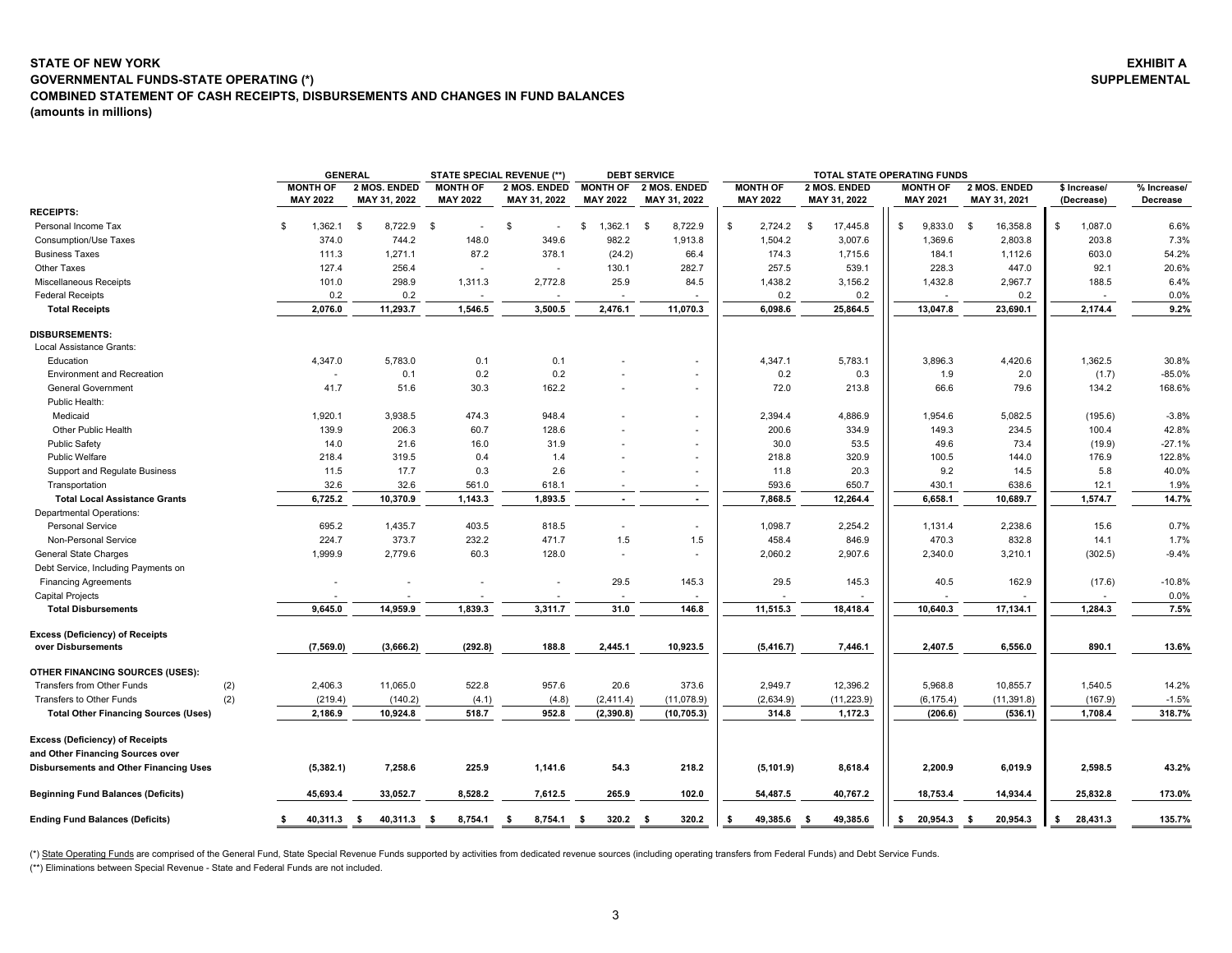## <span id="page-4-0"></span>**GOVERNMENTAL FUNDS FOOTNOTES EXHIBIT A NOTES**

1. Certain disbursements from Capital Projects funds are financed by operating transfers from other **Secteed Capital Revenue Funds** "Transfers To Other Funds" includes transfers to Mental Health Services and the Federal Government. The amounts shown below represent disbursements to be payments to research of patients residing in State-operated Health and Mental Hygiene facilities and All Other reimbursed in future months from the sources indicated:

| Urban Development Corporation (Correctional Facilities) | \$278.8 million | Also included in Special Revenue funds are transfers to the General Fund from the following: |               |
|---------------------------------------------------------|-----------------|----------------------------------------------------------------------------------------------|---------------|
| Urban Development Corporation (Youth Facilities)        | 17.2            |                                                                                              |               |
| Housing Finance Agency (HFA)                            | 504.3           | Federal Health and Human Services Fund                                                       | \$1.0 millior |
| Housing Assistance Fund                                 | 12.9            | Federal USDA/Food and Nutrition                                                              |               |
| Dormitory Authority (Mental Hygiene)                    | 442.8           |                                                                                              |               |
| Dormitory Authority and State University Income Fund    | 811.4           |                                                                                              |               |
| Federal Capital Projects                                | 463.7           | Debt Service Funds "Transfers To Other Funds" includes transfers to the General Fund from    |               |
| State bond and note proceeds                            | 218.6           |                                                                                              |               |

**2.** Operating Transfers constitute legally authorized transfers from a fund receiving revenues to a Local Comment Assistance Tax Fund 637.9 Local Government Assistance Tax Fund 637.9 Local Government Assistance Tax Fund 6 fund through which disbursements will ultimately be made. The more significant transfers include:

**General Fund** "Transfers to Other Funds" are as follows: which is a material of the state of the state of the state of the state of the state of the state of the state of the state of the state of the state of the state o

| State Capital Projects Fund                     | (\$835.9) millic |
|-------------------------------------------------|------------------|
| General Debt Service Fund                       | 112.4            |
| <b>Banking Services Account</b>                 | 5.6              |
| Court Facilities Incentive Aid Fund             | 60.2             |
| <b>Environmental Protection Fund</b>            | 48.1             |
| Mass Transportation Financial Assistance        | 48.9             |
| Mass Transportation Operating Assistance Fund   | 7.2              |
| Medical Cannabis Health Operation and Oversight | 5.5              |
| New York Central Business District Trust Fund   | 25.5             |
| New York City County Clerks' Operations Offset  | 2.4              |
| New York State Cannabis Revenue                 | 50.0             |
| Recruitment Incentive                           | 2.6              |
| <b>State Fair Receipts</b>                      | 3.0              |
| State University Income Fund                    | 508.1            |

Also included in the General Fund are transfers representing payments for patients residing in Stateoperated health, mental hygiene and State University facilities to Debt Service funds (\$1.0m), and the State University Income Fund (\$95.2m).

§72(4)(b) was added to the State Finance Law in 2010 to permit the State's General Debt Service Fund to maintain a cash reserve for the payment of debt service, and related expenses, during the current fiscal quarter. As of May 31, 2022 - pursuant to a certification of the Budget Director the reserve amount is (\$4.5m), which was funded by a transfer from the General Fund.

funds, proceeds of State bonds and notes, and reimbursements received from Public Authorities Fund and Department of Health Income Fund (\$244.3m) representing the federal share of Medicaid Capital Projects (\$4.5m).

| Federal Health and Human Services Fund | $$1.0$ millions |  |
|----------------------------------------|-----------------|--|
| Federal USDA/Food and Nutrition        | 1.2             |  |

**Debt Service Funds** "Transfers To Other Funds" includes transfers to the General Fund from the following:

| Revenue Bond Tax Fund                | \$8,755.3 million |  |
|--------------------------------------|-------------------|--|
| Local Government Assistance Tax Fund | 637.9             |  |
| Sales Tax Revenue Bond Tax Fund      | 1.033.4           |  |
| Clean Water/Clean Air Fund           | 2724              |  |
| Mental Health Services Fund          | 360.9             |  |

on State Capital Also included in Debt Service funds are transfers to Special Revenue funds representing receipts in excess of lease-purchase obligations that are used to finance a portion of the operating expenses for the Department of Health (\$18.9m).

> **Capital Projects Funds** "Transfers To Other Funds" includes transfers to the General Fund (\$2.6m) and the General Debt Service Fund - Lease Purchase (\$16.0m).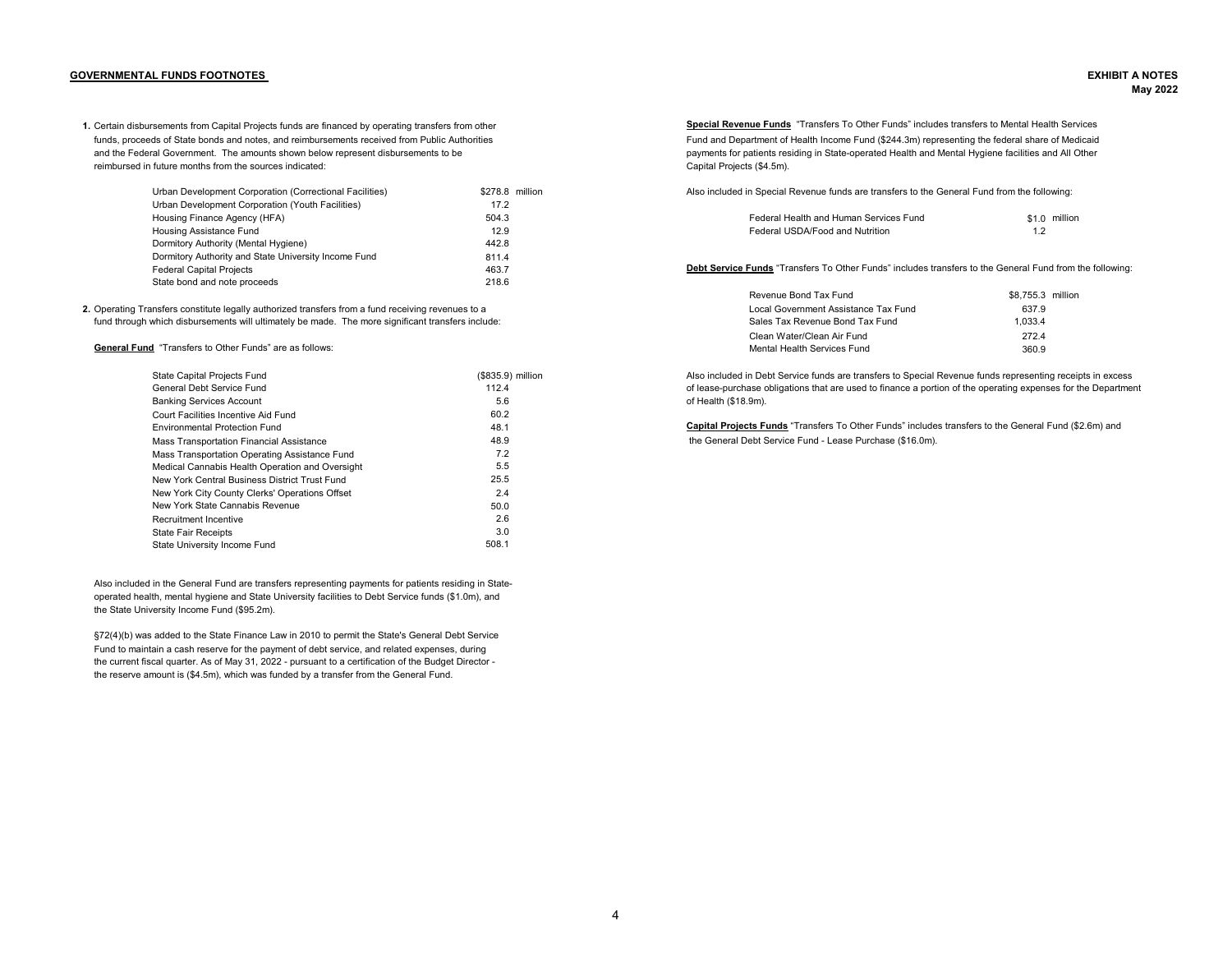## <span id="page-5-0"></span>**STATE OF NEW YORK PROPRIETARY FUNDS COMBINED STATEMENT OF CASH RECEIPTS, DISBURSEMENTS AND CHANGES IN FUND BALANCES (amounts in millions)**

|                                                                       |                                    | <b>ENTERPRISE</b>            |        | <b>INTERNAL SERVICE</b> |                                    |                              |              |      | <b>TOTAL PROPRIETARY FUNDS</b>     |                              |        |                                    |         |                              |          |                            |            | <b>YEAR OVER YEAR</b>   |  |  |
|-----------------------------------------------------------------------|------------------------------------|------------------------------|--------|-------------------------|------------------------------------|------------------------------|--------------|------|------------------------------------|------------------------------|--------|------------------------------------|---------|------------------------------|----------|----------------------------|------------|-------------------------|--|--|
|                                                                       | <b>MONTH OF</b><br><b>MAY 2022</b> | 2 MOS. ENDED<br>MAY 31, 2022 |        |                         | <b>MONTH OF</b><br><b>MAY 2022</b> | 2 MOS. ENDED<br>MAY 31, 2022 |              |      | <b>MONTH OF</b><br><b>MAY 2022</b> | 2 MOS. ENDED<br>MAY 31, 2022 |        | <b>MONTH OF</b><br><b>MAY 2021</b> |         | 2 MOS. ENDED<br>MAY 31, 2021 |          | \$ Increase/<br>(Decrease) |            | % Increase/<br>Decrease |  |  |
| <b>RECEIPTS:</b>                                                      |                                    |                              |        |                         |                                    |                              |              |      |                                    |                              |        |                                    |         |                              |          |                            |            |                         |  |  |
| Miscellaneous Receipts                                                | \$<br>257.2                        | \$                           | 448.4  | -S                      | 36.0                               | \$                           | 67.8         | l \$ | 293.2                              |                              | 516.2  | \$                                 | 228.1   | - \$                         | 545.1    | \$                         | (28.9)     | $-5.3%$                 |  |  |
| <b>Federal Receipts</b>                                               | 11.3                               |                              | 25.5   |                         |                                    |                              |              |      | 11.3                               |                              | 25.5   |                                    | 4,264.1 |                              | 8,955.5  |                            | (8,930.0)  | $-99.7%$                |  |  |
| <b>Unemployment Taxes</b>                                             | 71.0                               |                              | 233.8  |                         |                                    |                              |              |      | 71.0                               |                              | 233.8  |                                    | 313.6   |                              | 532.1    |                            | (298.3)    | $-56.1%$                |  |  |
| <b>Total Receipts</b>                                                 | 339.5                              |                              | 707.7  |                         | 36.0                               |                              | 67.8         |      | 375.5                              |                              | 775.5  |                                    | 4,805.8 |                              | 10,032.7 |                            | (9, 257.2) | $-92.3%$                |  |  |
| <b>DISBURSEMENTS:</b>                                                 |                                    |                              |        |                         |                                    |                              |              |      |                                    |                              |        |                                    |         |                              |          |                            |            |                         |  |  |
| <b>Departmental Operations:</b>                                       |                                    |                              |        |                         |                                    |                              |              |      |                                    |                              |        |                                    |         |                              |          |                            |            |                         |  |  |
| <b>Personal Service</b>                                               | 133.0                              |                              | 267.4  |                         | 9.7                                |                              | 20.1         |      | 142.7                              |                              | 287.5  |                                    | 138.5   |                              | 276.5    |                            | 11.0       | 4.0%                    |  |  |
| Non-Personal Service                                                  | 32.8                               |                              | 59.1   |                         | 33.5                               |                              | 67.3         |      | 66.3                               |                              | 126.4  |                                    | 94.5    |                              | 147.7    |                            | (21.3)     | $-14.4%$                |  |  |
| <b>General State Charges</b>                                          | 55.8                               |                              | 114.8  |                         | 5.0                                |                              | 8.3          |      | 60.8                               |                              | 123.1  |                                    | 64.2    |                              | 121.2    |                            | 1.9        | 1.6%                    |  |  |
| <b>Unemployment Benefits</b>                                          | (186.6)                            |                              | (10.7) |                         |                                    |                              |              |      | (186.6)                            |                              | (10.7) |                                    | 4,624.0 |                              | 9,591.1  |                            | (9,601.8)  | $-100.1%$               |  |  |
| <b>Total Disbursements</b>                                            | 35.0                               |                              | 430.6  |                         | 48.2                               |                              | 95.7         |      | 83.2                               |                              | 526.3  |                                    | 4,921.2 |                              | 10,136.5 |                            | (9,610.2)  | $-94.8%$                |  |  |
| <b>Excess (Deficiency) of Receipts</b>                                |                                    |                              |        |                         |                                    |                              |              |      |                                    |                              |        |                                    |         |                              |          |                            |            |                         |  |  |
| <b>Over Disbursements</b>                                             | 304.5                              |                              | 277.1  |                         | (12.2)                             |                              | (27.9)       |      | 292.3                              |                              | 249.2  |                                    | (115.4) |                              | (103.8)  |                            | 353.0      | 340.1%                  |  |  |
| <b>OTHER FINANCING SOURCES (USES):</b>                                |                                    |                              |        |                         |                                    |                              |              |      |                                    |                              |        |                                    |         |                              |          |                            |            |                         |  |  |
| Transfers from Other Funds                                            | 2.0                                |                              | 3.0    |                         | 3.0                                |                              | 5.5          |      | 5.0                                |                              | 8.5    |                                    | 2.7     |                              | 8.2      |                            | 0.3        | 3.7%                    |  |  |
| <b>Transfers to Other Funds</b>                                       |                                    |                              |        |                         | (0.1)                              |                              | (0.1)        |      | (0.1)                              |                              | (0.1)  |                                    |         |                              | (0.1)    |                            |            | 0.0%                    |  |  |
| <b>Total Other Financing Sources (Uses)</b>                           | 2.0                                |                              | 3.0    |                         | 2.9                                |                              | 5.4          |      | 4.9                                |                              | 8.4    |                                    | 2.7     |                              | 8.1      |                            | 0.3        | 3.7%                    |  |  |
| <b>Excess (Deficiency) of Receipts</b><br>and Other Financing Sources |                                    |                              |        |                         |                                    |                              |              |      |                                    |                              |        |                                    |         |                              |          |                            |            |                         |  |  |
| over Disbursements and Other                                          |                                    |                              |        |                         |                                    |                              |              |      |                                    |                              |        |                                    |         |                              |          |                            |            |                         |  |  |
| <b>Financing Uses</b>                                                 | 306.5                              |                              | 280.1  |                         | (9.3)                              |                              | (22.5)       |      | 297.2                              |                              | 257.6  |                                    | (112.7) |                              | (95.7)   |                            | 353.3      | 369.2%                  |  |  |
| <b>Beginning Fund Balances (Deficits)</b>                             | 331.3                              |                              | 357.7  |                         | (149.9)                            |                              | (136.7)      |      | 181.4                              |                              | 221.0  |                                    | (18.5)  |                              | (35.5)   |                            | 256.5      | 722.5%                  |  |  |
| <b>Ending Fund Balances (Deficits)</b>                                | 637.8                              | \$                           | 637.8  | \$                      | (159.2)                            | \$                           | $(159.2)$ \$ |      | 478.6                              | \$                           | 478.6  | -\$                                | (131.2) | - \$                         | (131.2)  |                            | 609.8      | 464.8%                  |  |  |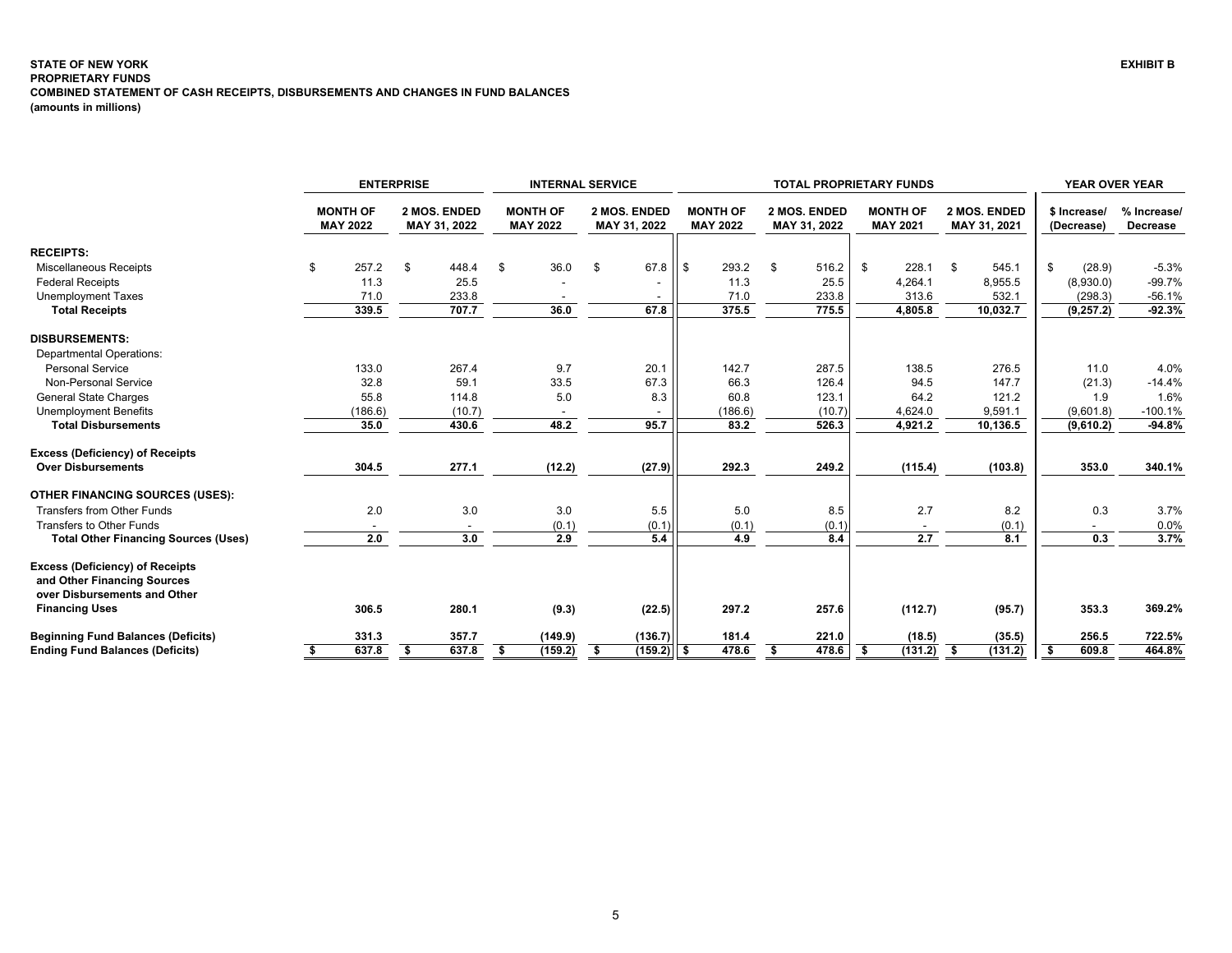#### <span id="page-6-0"></span>**STATE OF NEW YORK EXHIBIT C TRUST FUNDS COMBINED STATEMENT OF CASH RECEIPTS, DISBURSEMENTS AND CHANGES IN FUND BALANCES (amounts in millions)**

|                                                                                                       |                                    |       | TRUST <sup>(*)</sup>         |       |                                    | <b>PRIVATE PURPOSE</b> |                              |                          |                                    |       | <b>TOTAL TRUST FUNDS</b>     | <b>YEAR OVER YEAR</b> |                                    |      |                              |                |                            |       |                         |
|-------------------------------------------------------------------------------------------------------|------------------------------------|-------|------------------------------|-------|------------------------------------|------------------------|------------------------------|--------------------------|------------------------------------|-------|------------------------------|-----------------------|------------------------------------|------|------------------------------|----------------|----------------------------|-------|-------------------------|
|                                                                                                       | <b>MONTH OF</b><br><b>MAY 2022</b> |       | 2 MOS. ENDED<br>MAY 31, 2022 |       | <b>MONTH OF</b><br><b>MAY 2022</b> |                        | 2 MOS. ENDED<br>MAY 31, 2022 |                          | <b>MONTH OF</b><br><b>MAY 2022</b> |       | 2 MOS. ENDED<br>MAY 31, 2022 |                       | <b>MONTH OF</b><br><b>MAY 2021</b> |      | 2 MOS. ENDED<br>MAY 31, 2021 |                | \$ Increase/<br>(Decrease) |       | % Increase/<br>Decrease |
| <b>RECEIPTS:</b>                                                                                      |                                    |       |                              |       |                                    |                        |                              |                          |                                    |       |                              |                       |                                    |      |                              |                |                            |       |                         |
| <b>Miscellaneous Receipts</b>                                                                         |                                    | 10.9  | -\$                          | 22.3  |                                    | 0.6                    | \$                           | 2.1                      |                                    | 11.5  | \$                           | 24.4                  | \$                                 | 13.3 | \$                           | 19.3           |                            | 5.1   | 26.4%                   |
| <b>Total Receipts</b>                                                                                 |                                    | 10.9  |                              | 22.3  |                                    | 0.6                    |                              | 2.1                      |                                    | 11.5  |                              | 24.4                  |                                    | 13.3 |                              | 19.3           |                            | 5.1   | 26.4%                   |
| <b>DISBURSEMENTS:</b>                                                                                 |                                    |       |                              |       |                                    |                        |                              |                          |                                    |       |                              |                       |                                    |      |                              |                |                            |       |                         |
| <b>Departmental Operations:</b>                                                                       |                                    |       |                              |       |                                    |                        |                              |                          |                                    |       |                              |                       |                                    |      |                              |                |                            |       |                         |
| <b>Personal Service</b>                                                                               |                                    | 6.6   |                              | 12.5  |                                    | 0.1                    |                              | 0.1                      |                                    | 6.7   |                              | 12.6                  |                                    | 5.6  |                              | 11.5           |                            | 1.1   | 9.6%                    |
| Non-Personal Service                                                                                  |                                    | 1.0   |                              | 1.6   |                                    |                        |                              |                          |                                    | 1.0   |                              | 1.6                   |                                    | 1.2  |                              | 1.8            |                            | (0.2) | $-11.1%$                |
| <b>General State Charges</b>                                                                          |                                    | 3.8   |                              | 7.5   |                                    |                        |                              |                          |                                    | 3.8   |                              | 7.5                   |                                    | 3.9  |                              | 5.7            |                            | 1.8   | 31.6%                   |
| <b>Total Disbursements</b>                                                                            |                                    | 11.4  |                              | 21.6  |                                    | 0.1                    |                              | 0.1                      |                                    | 11.5  |                              | 21.7                  |                                    | 10.7 |                              | 19.0           |                            | 2.7   | 14.2%                   |
| <b>Excess (Deficiency) of Receipts</b>                                                                |                                    |       |                              |       |                                    |                        |                              |                          |                                    |       |                              |                       |                                    |      |                              |                |                            |       |                         |
| <b>Over Disbursements</b>                                                                             |                                    | (0.5) |                              | 0.7   |                                    | 0.5                    |                              | 2.0                      |                                    |       |                              | 2.7                   |                                    | 2.6  |                              | 0.3            |                            | 2.4   | 800.0%                  |
| <b>OTHER FINANCING SOURCES (USES):</b>                                                                |                                    |       |                              |       |                                    |                        |                              |                          |                                    |       |                              |                       |                                    |      |                              |                |                            |       |                         |
| Transfers from Other Funds                                                                            |                                    |       |                              |       |                                    |                        |                              | $\overline{\phantom{a}}$ |                                    |       |                              |                       |                                    |      |                              |                |                            |       | 0.0%                    |
| <b>Transfers to Other Funds</b>                                                                       |                                    |       |                              |       |                                    |                        |                              |                          |                                    |       |                              |                       |                                    |      |                              |                |                            |       | 0.0%                    |
| <b>Total Other Financing Sources (Uses)</b>                                                           |                                    |       |                              |       |                                    |                        |                              |                          |                                    |       |                              |                       |                                    |      |                              | $\blacksquare$ |                            |       | 0.0%                    |
| <b>Excess (Deficiency) of Receipts</b><br>and Other Financing Sources<br>over Disbursements and Other |                                    |       |                              |       |                                    |                        |                              |                          |                                    |       |                              |                       |                                    |      |                              |                |                            |       |                         |
| <b>Financing Uses</b>                                                                                 |                                    | (0.5) |                              | 0.7   |                                    | 0.5                    |                              | 2.0                      |                                    |       |                              | 2.7                   |                                    | 2.6  |                              | 0.3            |                            | 2.4   | 800.0%                  |
| <b>Beginning Fund Balances (Deficits)</b>                                                             |                                    | 320.1 |                              | 318.9 |                                    | 47.4                   |                              | 45.9                     |                                    | 367.5 |                              | 364.8                 |                                    | 37.9 |                              | 40.2           |                            | 324.6 | 807.5%                  |
| <b>Ending Fund Balances (Deficits)</b>                                                                |                                    | 319.6 |                              | 319.6 |                                    | 47.9                   | S                            | 47.9                     |                                    | 367.5 |                              | 367.5                 | -S                                 | 40.5 |                              | 40.5           |                            | 327.0 | 807.4%                  |

(\*) Includes Common Retirement Administration and Retiree Health Benefit Trust.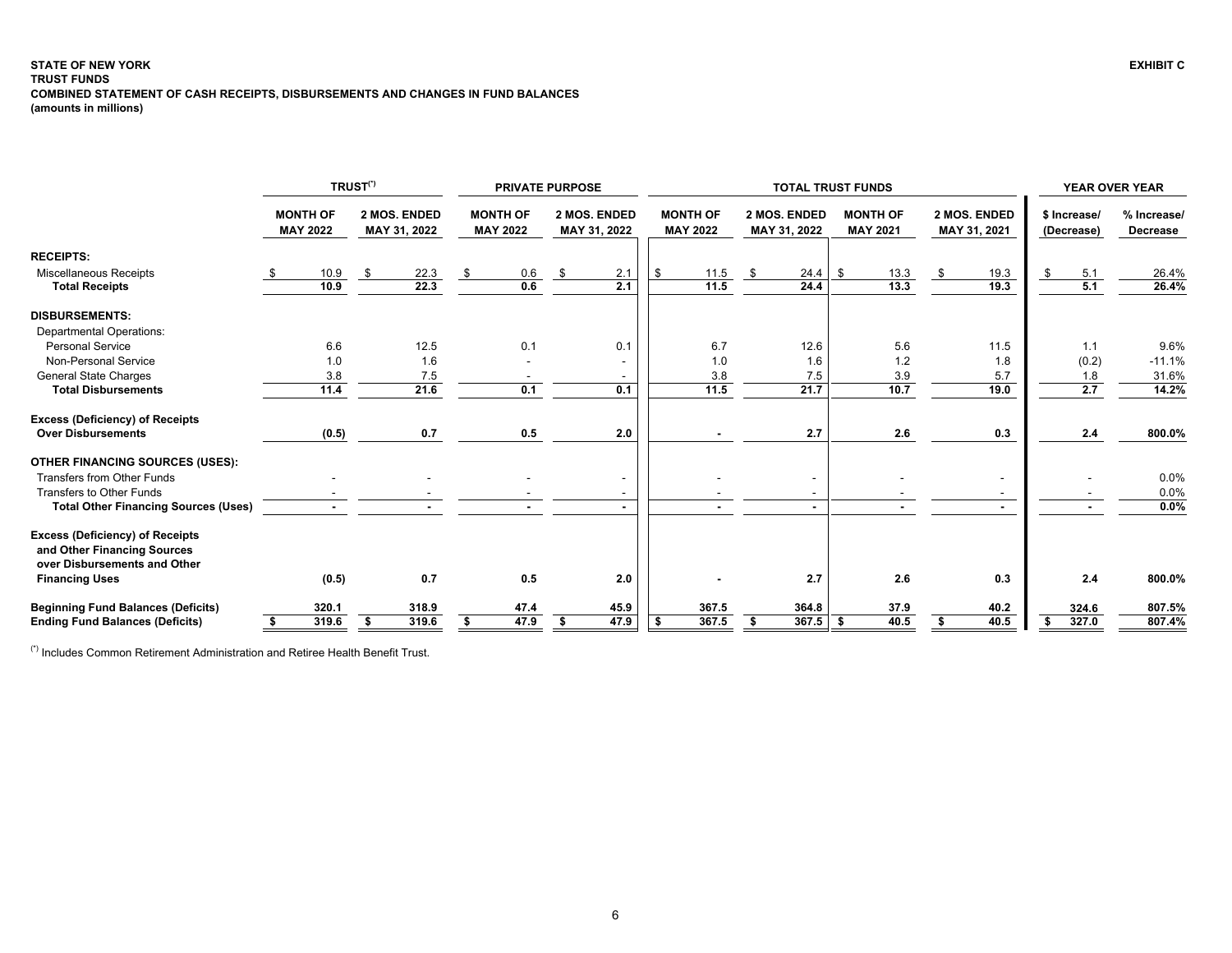<span id="page-7-0"></span>

|                                                                                          |                                                |                                            | ALL GOVERNMENTAL FUNDS |                                                                              |                                                                       |
|------------------------------------------------------------------------------------------|------------------------------------------------|--------------------------------------------|------------------------|------------------------------------------------------------------------------|-----------------------------------------------------------------------|
|                                                                                          | <b>Enacted</b><br><b>Financial</b><br>Plan (*) | <b>Updated</b><br><b>Financial</b><br>Plan | <b>Actual</b>          | <b>Actual</b><br>Over/<br>(Under)<br><b>Enacted</b><br><b>Financial Plan</b> | Actual<br>Over/<br>(Under)<br><b>Updated</b><br><b>Financial Plan</b> |
| <b>RECEIPTS:</b>                                                                         |                                                |                                            |                        |                                                                              |                                                                       |
| Taxes:                                                                                   |                                                |                                            |                        |                                                                              |                                                                       |
| Personal Income                                                                          | \$<br>16,539.0                                 | \$                                         | \$<br>17.445.8         | \$<br>906.8                                                                  | \$                                                                    |
| Consumption/Use                                                                          | 3,074.0                                        |                                            | 3,090.5                | 16.5                                                                         |                                                                       |
| <b>Business</b>                                                                          | 1,836.0                                        |                                            | 1.814.9                | (21.1)                                                                       |                                                                       |
| Other                                                                                    | 522.0                                          |                                            | 539.1                  | 17.1                                                                         |                                                                       |
| <b>Miscellaneous Receipts</b>                                                            | 5,388.0                                        |                                            | 5,269.1                | (118.9)                                                                      |                                                                       |
| <b>Federal Receipts</b>                                                                  | 12,543.0                                       |                                            | 14,255.0               | 1,712.0                                                                      |                                                                       |
| <b>Total Receipts</b>                                                                    | 39,902.0                                       |                                            | 42,414.4               | 2,512.4                                                                      |                                                                       |
| <b>DISBURSEMENTS:</b>                                                                    |                                                |                                            |                        |                                                                              |                                                                       |
| <b>Local Assistance Grants</b>                                                           | 26,367.0                                       |                                            | 25,014.9               | (1,352.1)                                                                    |                                                                       |
| <b>Departmental Operations</b>                                                           | 3,502.0                                        |                                            | 3,458.9                | (43.1)                                                                       |                                                                       |
| <b>General State Charges</b>                                                             | 3,010.0                                        |                                            | 2,965.8                | (44.2)                                                                       |                                                                       |
| <b>Debt Service</b>                                                                      | 145.0                                          |                                            | 145.3                  | 0.3                                                                          |                                                                       |
| <b>Capital Projects</b>                                                                  | 1,416.0                                        |                                            | 1,026.4                | (389.6)                                                                      |                                                                       |
| <b>Total Disbursements</b>                                                               | 34,440.0                                       |                                            | 32,611.3               | (1,828.7)                                                                    |                                                                       |
| <b>Excess (Deficiency) of Receipts</b>                                                   |                                                |                                            |                        |                                                                              |                                                                       |
| over Disbursements                                                                       | 5,462.0                                        |                                            | 9,803.1                | 4,341.1                                                                      |                                                                       |
| <b>OTHER FINANCING SOURCES (USES):</b>                                                   |                                                |                                            |                        |                                                                              |                                                                       |
| Bond and Note Proceeds, net                                                              |                                                |                                            |                        |                                                                              |                                                                       |
| <b>Transfers from Other Funds</b>                                                        | 11,460.0                                       |                                            | 11,480.6               | 20.6                                                                         |                                                                       |
| Transfers to Other Funds                                                                 | (11, 464.0)                                    |                                            | (11, 489.0)            | (25.0)                                                                       |                                                                       |
| <b>Total Other Financing Sources (Uses)</b>                                              | (4.0)                                          |                                            | (8.4)                  | 45.6                                                                         |                                                                       |
| Excess (Deficiency) of Receipts and Other<br><b>Financing Sources over Disbursements</b> |                                                |                                            |                        |                                                                              |                                                                       |
| and Other Financing Uses                                                                 | 5,458.0                                        |                                            | 9,794.7                | 4,386.7                                                                      |                                                                       |
| Fund Balances (Deficits) at April 1                                                      | 53,549.0                                       |                                            | 53,549.0               |                                                                              |                                                                       |
| Fund Balances (Deficits) at May 31, 2022                                                 | \$<br>59,007.0                                 | \$                                         | \$<br>63,343.7         | \$<br>4,386.7                                                                | \$                                                                    |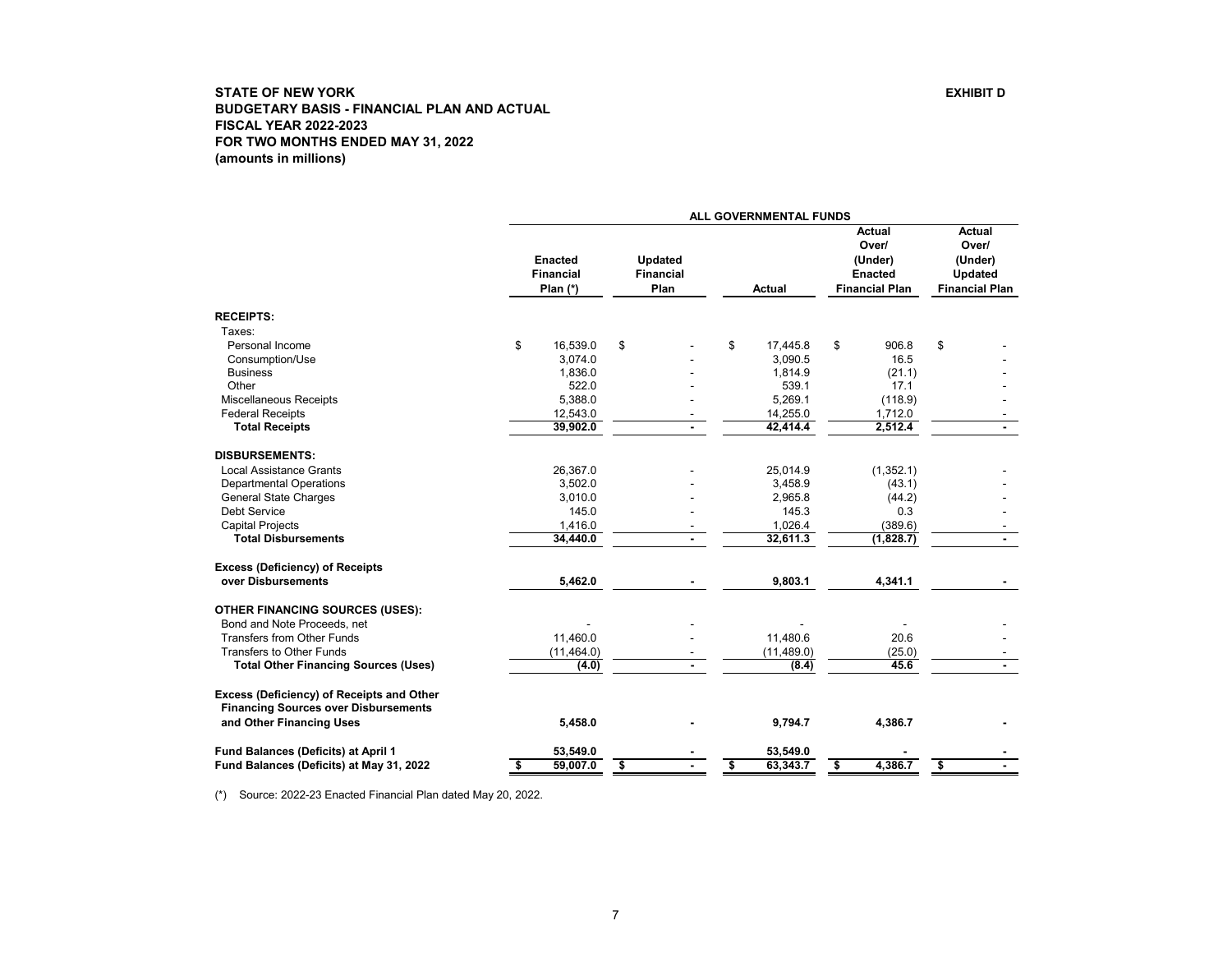<span id="page-8-0"></span>

|                                                                                          |                                                  |                                     | <b>STATE OPERATING FUNDS (**)</b> |                                                                       |                                                                       |
|------------------------------------------------------------------------------------------|--------------------------------------------------|-------------------------------------|-----------------------------------|-----------------------------------------------------------------------|-----------------------------------------------------------------------|
|                                                                                          | <b>Enacted</b><br><b>Financial</b><br>Plan $(*)$ | Updated<br><b>Financial</b><br>Plan | <b>Actual</b>                     | Actual<br>Over/<br>(Under)<br><b>Enacted</b><br><b>Financial Plan</b> | <b>Actual</b><br>Over/<br>(Under)<br>Updated<br><b>Financial Plan</b> |
| <b>RECEIPTS:</b>                                                                         |                                                  |                                     |                                   |                                                                       |                                                                       |
| Taxes:                                                                                   |                                                  |                                     |                                   |                                                                       |                                                                       |
| Personal Income                                                                          | \$<br>16.539.0                                   | \$                                  | \$<br>17,445.8                    | \$<br>906.8                                                           | \$                                                                    |
| Consumption/Use                                                                          | 2.982.0                                          |                                     | 3,007.6                           | 25.6                                                                  |                                                                       |
| <b>Business</b>                                                                          | 1.737.0                                          |                                     | 1,715.6                           | (21.4)                                                                |                                                                       |
| Other                                                                                    | 522.0                                            |                                     | 539.1                             | 17.1                                                                  |                                                                       |
| Miscellaneous Receipts                                                                   | 3,229.0                                          |                                     | 3,156.2                           | (72.8)                                                                |                                                                       |
| <b>Federal Receipts</b>                                                                  |                                                  |                                     | 0.2                               | 0.2                                                                   |                                                                       |
| <b>Total Receipts</b>                                                                    | 25,009.0                                         |                                     | 25,864.5                          | 855.5                                                                 |                                                                       |
| <b>DISBURSEMENTS:</b>                                                                    |                                                  |                                     |                                   |                                                                       |                                                                       |
| <b>Local Assistance Grants</b>                                                           | 13,185.0                                         |                                     | 12,264.4                          | (920.6)                                                               |                                                                       |
| <b>Departmental Operations</b>                                                           | 3,144.0                                          |                                     | 3,101.1                           | (42.9)                                                                |                                                                       |
| <b>General State Charges</b>                                                             | 2,952.0                                          |                                     | 2,907.6                           | (44.4)                                                                |                                                                       |
| <b>Debt Service</b>                                                                      | 145.0                                            |                                     | 145.3                             | 0.3                                                                   |                                                                       |
| <b>Capital Projects</b>                                                                  |                                                  |                                     |                                   |                                                                       |                                                                       |
| <b>Total Disbursements</b>                                                               | 19,426.0                                         |                                     | 18,418.4                          | (1,007.6)                                                             |                                                                       |
| <b>Excess (Deficiency) of Receipts</b>                                                   |                                                  |                                     |                                   |                                                                       |                                                                       |
| over Disbursements                                                                       | 5,583.0                                          |                                     | 7,446.1                           | 1,863.1                                                               |                                                                       |
| <b>OTHER FINANCING SOURCES (USES):</b>                                                   |                                                  |                                     |                                   |                                                                       |                                                                       |
| Transfers from Other Funds                                                               | 11.770.0                                         |                                     | $12,396.2$ (***)                  | 626.2                                                                 |                                                                       |
| <b>Transfers to Other Funds</b>                                                          | (11,093.0)                                       |                                     | $(11,223.9)$ (***)                | (130.9)                                                               |                                                                       |
| <b>Total Other Financing Sources (Uses)</b>                                              | 677.0                                            |                                     | 1,172.3                           | 757.1                                                                 |                                                                       |
| Excess (Deficiency) of Receipts and Other<br><b>Financing Sources over Disbursements</b> |                                                  |                                     |                                   |                                                                       |                                                                       |
| and Other Financing Uses                                                                 | 6,260.0                                          |                                     | 8,618.4                           | 2,620.2                                                               |                                                                       |
| <b>Fund Balances (Deficits) at April 1</b>                                               | 40,767.0                                         |                                     | 40,767.2                          | 0.2                                                                   |                                                                       |
| Fund Balances (Deficits) at May 31, 2022                                                 | \$<br>47,027.0                                   | \$                                  | \$<br>49,385.6                    | \$<br>2,620.4                                                         | \$                                                                    |

(\*) Source: 2022-23 Enacted Financial Plan dated May 20, 2022.

(\*\*) State Operating Funds are comprised of the General Fund, State Special Revenue Funds supported

by activities from dedicated revenue sources (including operating transfers from Federal Funds) and Debt Service Funds.

(\*\*\*) Eliminations between Special Revenue - State and Federal Funds are not included.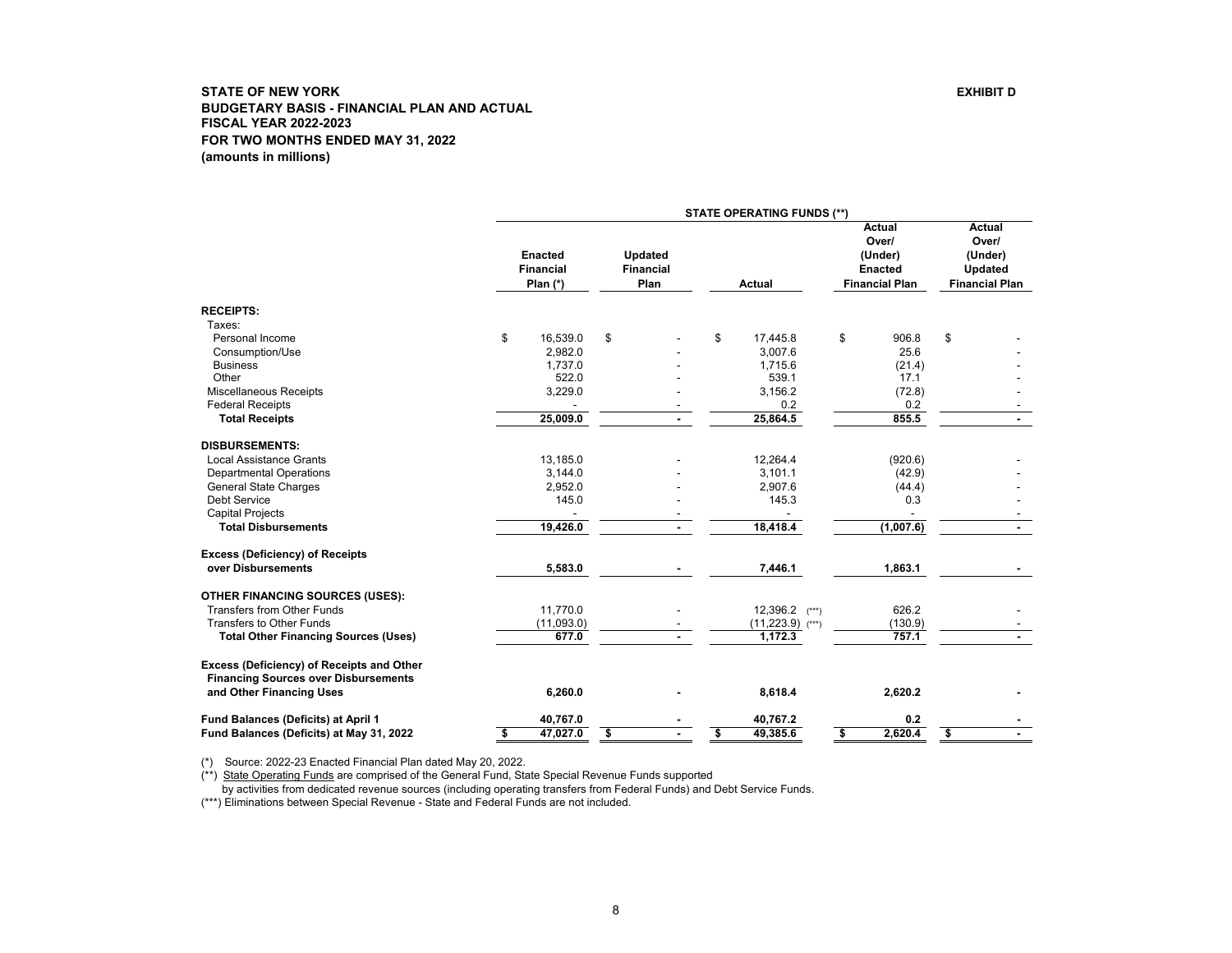<span id="page-9-0"></span>

|                                                                                          |                                                |                                            | <b>GENERAL FUND</b> |        |                                                                       |                                                                              |
|------------------------------------------------------------------------------------------|------------------------------------------------|--------------------------------------------|---------------------|--------|-----------------------------------------------------------------------|------------------------------------------------------------------------------|
|                                                                                          | <b>Enacted</b><br><b>Financial</b><br>Plan (*) | <b>Updated</b><br><b>Financial</b><br>Plan | <b>Actual</b>       |        | <b>Actual</b><br>Over/<br>(Under)<br>Enacted<br><b>Financial Plan</b> | <b>Actual</b><br>Over/<br>(Under)<br><b>Updated</b><br><b>Financial Plan</b> |
| <b>RECEIPTS:</b>                                                                         |                                                |                                            |                     |        |                                                                       |                                                                              |
| Taxes:                                                                                   |                                                |                                            |                     |        |                                                                       |                                                                              |
| Personal Income                                                                          | \$<br>8,269.0                                  | \$                                         | \$<br>8,722.9       | \$     | 453.9                                                                 | \$                                                                           |
| Consumption/Use                                                                          | 737.0                                          |                                            | 744.2               |        | 7.2                                                                   |                                                                              |
| <b>Business</b>                                                                          | 1,257.0                                        |                                            | 1,271.1             |        | 14.1                                                                  |                                                                              |
| Other                                                                                    | 241.0                                          |                                            | 256.4               |        | 15.4                                                                  |                                                                              |
| <b>Miscellaneous Receipts</b>                                                            | 318.0                                          |                                            | 298.9               |        | (19.1)                                                                |                                                                              |
| <b>Federal Receipts</b>                                                                  |                                                |                                            | 0.2                 |        | 0.2                                                                   |                                                                              |
| Transfers From:                                                                          |                                                |                                            |                     |        |                                                                       |                                                                              |
| Revenue Bond Tax Fund                                                                    | 8,355.0                                        |                                            | 8,755.3             |        | 400.3                                                                 |                                                                              |
| Sales Tax in excess of LGAC / STRBF Debt Service                                         | 1,663.0                                        |                                            | 1,671.3             |        | 8.3                                                                   |                                                                              |
| Real Estate Taxes in excess of CW/CA Debt Service                                        | 267.0                                          |                                            | 272.4               |        | 5.4                                                                   |                                                                              |
| All Other                                                                                | 255.0                                          | ٠                                          | 366.0               |        | 111.0                                                                 |                                                                              |
| <b>Total Receipts and Other Financing Sources</b>                                        | 21,362.0                                       | $\blacksquare$                             | 22,358.7            |        | 996.7                                                                 | $\blacksquare$                                                               |
| <b>DISBURSEMENTS:</b>                                                                    |                                                |                                            |                     |        |                                                                       |                                                                              |
| <b>Local Assistance Grants</b>                                                           | 11,216.0                                       |                                            | 10,370.9            |        | (845.1)                                                               |                                                                              |
| <b>Departmental Operations</b>                                                           | 1,874.0                                        |                                            | 1.809.4             |        | (64.6)                                                                |                                                                              |
| General State Charges                                                                    | 2,793.0                                        |                                            | 2,779.6             |        | (13.4)                                                                |                                                                              |
| Transfers To:                                                                            |                                                |                                            |                     |        |                                                                       |                                                                              |
| <b>Debt Service</b>                                                                      | 112.0                                          |                                            | 112.4               |        | 0.4                                                                   |                                                                              |
| <b>Capital Projects</b>                                                                  | (312.0)                                        |                                            | (787.8)             |        | (475.8)                                                               |                                                                              |
| <b>State Share Medicaid</b>                                                              |                                                |                                            | 96.2                | $(**)$ | 96.2                                                                  |                                                                              |
| <b>SUNY Operations</b>                                                                   | 519.0                                          |                                            | 508.1               |        | (10.9)                                                                |                                                                              |
| <b>Other Purposes</b>                                                                    | 221.0                                          |                                            | 211.3               |        | (9.7)                                                                 |                                                                              |
| <b>Total Disbursements and Other Financing Uses</b>                                      | 16,423.0                                       |                                            | 15,100.1            |        | (1,322.9)                                                             |                                                                              |
| Excess (Deficiency) of Receipts and Other<br><b>Financing Sources over Disbursements</b> |                                                |                                            |                     |        |                                                                       |                                                                              |
| and Other Financing Uses                                                                 | 4,939.0                                        |                                            | 7,258.6             |        | 2,319.6                                                               |                                                                              |
| Fund Balances (Deficits) at April 1                                                      | 33,053.0                                       |                                            | 33,052.7            |        | (0.3)                                                                 |                                                                              |
| Fund Balances (Deficits) at May 31, 2022                                                 | \$<br>37,992.0                                 | \$                                         | \$<br>40,311.3      | \$     | 2,319.3                                                               | \$                                                                           |

(\*) Source: 2022-23 Enacted Financial Plan dated May 20, 2022.

(\*\*) Includes transfers to the Department of Health Income Fund and the State University Income Fund representing payments for patients residing in State-Operated Health and State University facilities.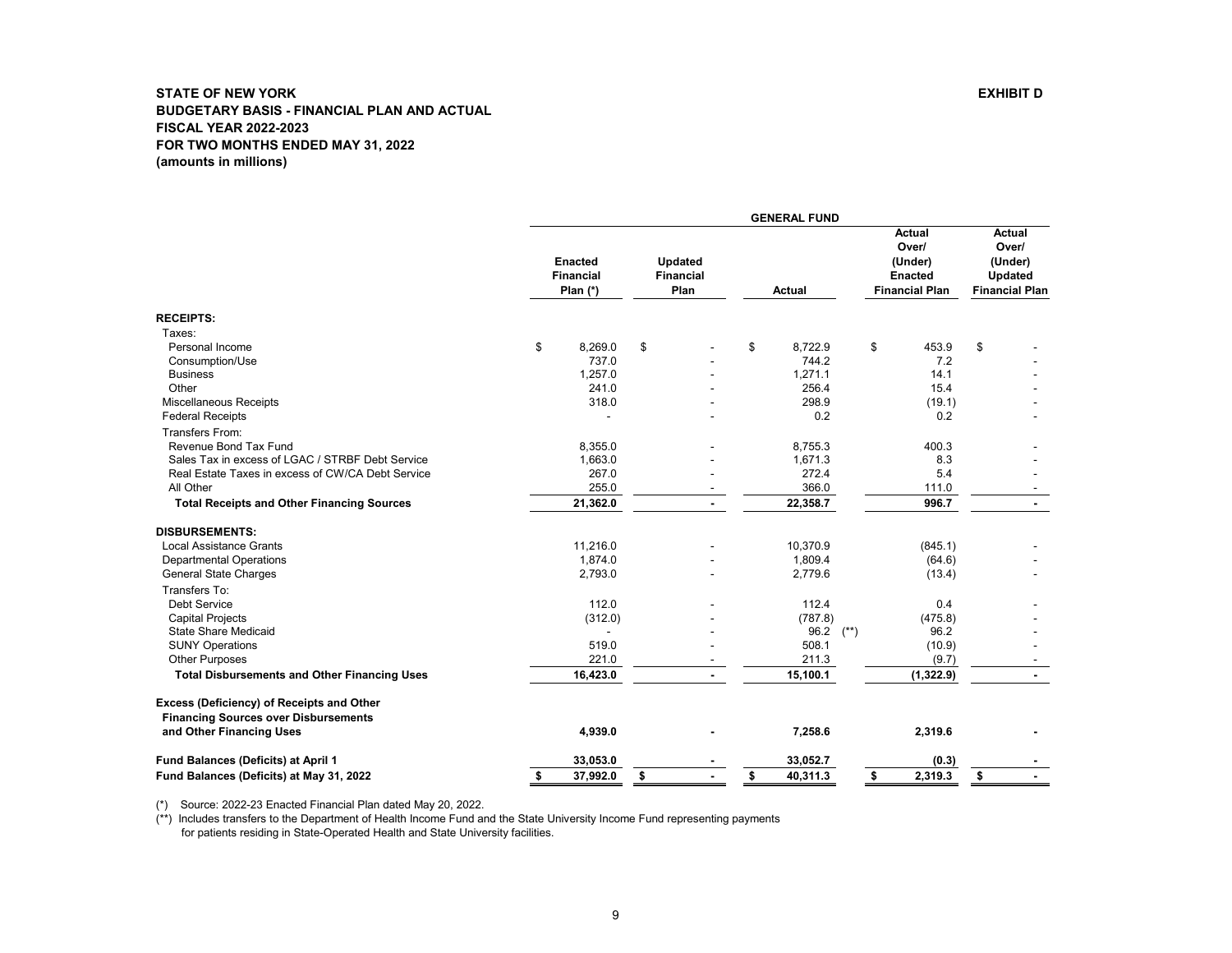<span id="page-10-0"></span>

|                                                                                          |                                                  |                                     |                | <b>SPECIAL REVENUE FUNDS</b> |                |                                                                       |                                                                       |
|------------------------------------------------------------------------------------------|--------------------------------------------------|-------------------------------------|----------------|------------------------------|----------------|-----------------------------------------------------------------------|-----------------------------------------------------------------------|
|                                                                                          | <b>Enacted</b><br><b>Financial</b><br>Plan $(*)$ | Updated<br><b>Financial</b><br>Plan | <b>Actual</b>  | <b>Eliminations</b>          | <b>Total</b>   | Actual<br>Over/<br>(Under)<br><b>Enacted</b><br><b>Financial Plan</b> | <b>Actual</b><br>Over/<br>(Under)<br>Updated<br><b>Financial Plan</b> |
| <b>RECEIPTS:</b>                                                                         |                                                  |                                     |                |                              |                |                                                                       |                                                                       |
| Taxes:                                                                                   |                                                  |                                     |                |                              |                |                                                                       |                                                                       |
| Personal Income                                                                          | \$                                               | £.                                  | \$             | \$                           | \$             | \$                                                                    | \$                                                                    |
| Consumption/Use                                                                          | 348.0                                            |                                     | 349.6          |                              | 349.6          | 1.6                                                                   |                                                                       |
| <b>Business</b>                                                                          | 362.0                                            |                                     | 378.1          |                              | 378.1          | 16.1                                                                  |                                                                       |
| <b>Miscellaneous Receipts</b>                                                            | 2,897.0                                          |                                     | 2,845.4        |                              | 2,845.4        | (51.6)                                                                |                                                                       |
| <b>Federal Receipts</b>                                                                  | 12,237.0                                         |                                     | 13,954.2       |                              | 13,954.2       | 1,717.2                                                               |                                                                       |
| Transfers from Other Funds (**)                                                          | 773.0                                            | $\overline{\phantom{a}}$            | 957.6          | (132.4)                      | 825.2          | 52.2                                                                  | $\overline{\phantom{a}}$                                              |
| <b>Total Receipts and Other Financing Sources</b>                                        | 16,617.0                                         | $\sim$                              | 18,484.9       | (132.4)                      | 18,352.5       | 1,735.5                                                               |                                                                       |
| <b>DISBURSEMENTS:</b>                                                                    |                                                  |                                     |                |                              |                |                                                                       |                                                                       |
| <b>Local Assistance Grants</b>                                                           | 14,523.0                                         |                                     | 14,173.2       |                              | 14,173.2       | (349.8)                                                               |                                                                       |
| <b>Departmental Operations</b>                                                           | 1,626.0                                          |                                     | 1,648.0        |                              | 1,648.0        | 22.0                                                                  |                                                                       |
| <b>General State Charges</b>                                                             | 217.0                                            |                                     | 186.2          |                              | 186.2          | (30.8)                                                                |                                                                       |
| <b>Debt Service</b>                                                                      |                                                  |                                     |                |                              |                |                                                                       |                                                                       |
| <b>Capital Projects</b>                                                                  |                                                  |                                     |                |                              |                |                                                                       |                                                                       |
| Transfers to Other Funds (**)                                                            | 353.0                                            |                                     | 383.7          | (132.4)                      | 251.3          | (101.7)                                                               |                                                                       |
| <b>Total Disbursements and Other Financing Uses</b>                                      | 16,719.0                                         |                                     | 16,391.1       | (132.4)                      | 16,258.7       | (460.3)                                                               |                                                                       |
| Excess (Deficiency) of Receipts and Other<br><b>Financing Sources over Disbursements</b> |                                                  |                                     |                |                              |                |                                                                       |                                                                       |
| and Other Financing Uses                                                                 | (102.0)                                          |                                     | 2,093.8        |                              | 2,093.8        | 2,195.8                                                               |                                                                       |
| Fund Balances (Deficits) at April 1                                                      | 21,938.0                                         |                                     | 21,938.2       |                              | 21,938.2       | 0.2                                                                   |                                                                       |
| Fund Balances (Deficits) at May 31, 2022                                                 | 21,836.0<br>s                                    | \$                                  | 24,032.0<br>\$ | \$                           | 24,032.0<br>\$ | 2,196.0<br>\$                                                         | \$                                                                    |

(\*) Source: 2022-23 Enacted Financial Plan dated May 20, 2022.

(\*\*) Actual reported transfer amounts include eliminations between Special Revenue - State and Federal Funds.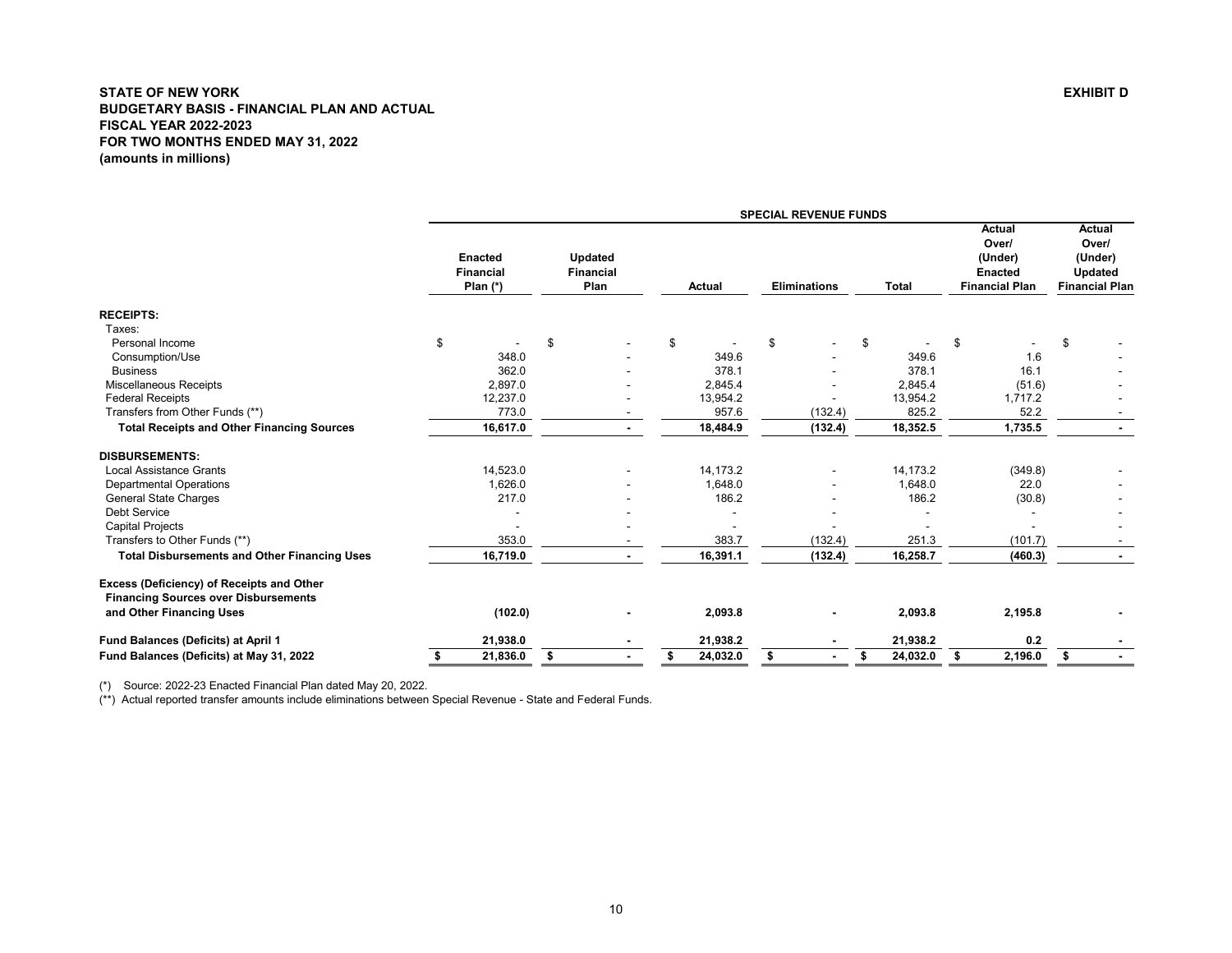<span id="page-11-0"></span>

|                                                                                                                      |                                           |                                     | <b>STATE SPECIAL REVENUE FUNDS</b> |                                                                       |                                                                |                                           |                                     | FEDERAL SPECIAL REVENUE FUNDS |                                                                       |                                                                |
|----------------------------------------------------------------------------------------------------------------------|-------------------------------------------|-------------------------------------|------------------------------------|-----------------------------------------------------------------------|----------------------------------------------------------------|-------------------------------------------|-------------------------------------|-------------------------------|-----------------------------------------------------------------------|----------------------------------------------------------------|
|                                                                                                                      | <b>Enacted</b><br>Financial<br>Plan $(*)$ | Updated<br><b>Financial</b><br>Plan | Actual                             | Actual<br>Over/<br>(Under)<br><b>Enacted</b><br><b>Financial Plan</b> | Actual<br>Over/<br>(Under)<br>Updated<br><b>Financial Plan</b> | Enacted<br><b>Financial</b><br>Plan $(*)$ | Updated<br><b>Financial</b><br>Plan | Actual                        | Actual<br>Over/<br>(Under)<br><b>Enacted</b><br><b>Financial Plan</b> | Actual<br>Over/<br>(Under)<br>Updated<br><b>Financial Plan</b> |
| <b>RECEIPTS:</b>                                                                                                     |                                           |                                     |                                    |                                                                       |                                                                |                                           |                                     |                               |                                                                       |                                                                |
| Taxes:                                                                                                               |                                           |                                     |                                    |                                                                       |                                                                |                                           |                                     |                               |                                                                       |                                                                |
| Personal Income                                                                                                      | \$<br>$\overline{a}$                      | \$<br>$\sim$                        | \$<br>$\sim$                       | \$<br>$\sim$                                                          | \$<br>$\sim$                                                   | \$<br>$\overline{\phantom{a}}$            | S.<br>۰.                            | \$<br>$\sim 10^{-1}$          | $\mathbf{s}$<br>$\sim$                                                | \$                                                             |
| Consumption/Use                                                                                                      | 348.0                                     |                                     | 349.6                              | 1.6                                                                   |                                                                |                                           |                                     |                               |                                                                       |                                                                |
| <b>Business</b>                                                                                                      | 362.0                                     |                                     | 378.1                              | 16.1                                                                  | $\sim$                                                         |                                           |                                     |                               |                                                                       |                                                                |
| Miscellaneous Receipts                                                                                               | 2,826.0                                   |                                     | 2,772.8                            | (53.2)                                                                |                                                                | 71.0                                      |                                     | 72.6                          | 1.6                                                                   |                                                                |
| <b>Federal Receipts</b>                                                                                              |                                           |                                     |                                    |                                                                       |                                                                | 12,237.0                                  |                                     | 13,954.2                      | 1,717.2                                                               |                                                                |
| <b>Transfers from Other Funds</b>                                                                                    | 773.0                                     | $\sim$                              | 957.6                              | 184.6                                                                 | $\sim$                                                         |                                           |                                     | $\sim$                        | $\overline{\phantom{a}}$                                              |                                                                |
| <b>Total Receipts and Other Financing Sources</b>                                                                    | 4,309.0                                   | $\sim$                              | 4,458.1                            | 149.1                                                                 |                                                                | 12,308.0                                  |                                     | 14,026.8                      | 1,718.8                                                               |                                                                |
| <b>DISBURSEMENTS:</b>                                                                                                |                                           |                                     |                                    |                                                                       |                                                                |                                           |                                     |                               |                                                                       |                                                                |
| <b>Local Assistance Grants</b>                                                                                       | 1,969.0                                   |                                     | 1,893.5                            | (75.5)                                                                |                                                                | 12,554.0                                  |                                     | 12,279.7                      | (274.3)                                                               |                                                                |
| <b>Departmental Operations</b>                                                                                       | .268.0                                    |                                     | 1,290.2                            | 22.2                                                                  |                                                                | 358.0                                     |                                     | 357.8                         | (0.2)                                                                 |                                                                |
| <b>General State Charges</b>                                                                                         | 159.0                                     |                                     | 128.0                              | (31.0)                                                                |                                                                | 58.0                                      |                                     | 58.2                          | 0.2                                                                   |                                                                |
| Debt Service                                                                                                         |                                           |                                     |                                    |                                                                       |                                                                |                                           |                                     |                               | $\blacksquare$                                                        |                                                                |
| <b>Capital Projects</b>                                                                                              |                                           |                                     |                                    |                                                                       |                                                                |                                           |                                     |                               |                                                                       |                                                                |
| Transfers to Other Funds                                                                                             | 1.0                                       | . .                                 | 4.8                                | 3.8                                                                   | $\sim$                                                         | 352.0                                     |                                     | 378.9                         | 26.9                                                                  |                                                                |
| <b>Total Disbursements and Other Financing Uses</b>                                                                  | 3,397.0                                   | $\sim$                              | 3,316.5                            | (80.5)                                                                |                                                                | 13,322.0                                  |                                     | 13,074.6                      | (247.4)                                                               |                                                                |
| Excess (Deficiency) of Receipts and Other<br><b>Financing Sources over Disbursements</b><br>and Other Financing Uses | 912.0                                     |                                     | 1,141.6                            | 229.6                                                                 |                                                                | (1,014.0)                                 |                                     | 952.2                         | 1,966.2                                                               |                                                                |
| Fund Balances (Deficits) at April 1                                                                                  | 7,612.0                                   | $\sim$                              | 7,612.5                            | 0.5                                                                   | $\sim$                                                         | 14,326.0                                  |                                     | 14,325.7                      | (0.3)                                                                 |                                                                |
| Fund Balances (Deficits) at May 31, 2022                                                                             | 8,524.0                                   | - \$<br>$\sim$                      | 8,754.1                            | 230.1<br>-S                                                           | s.<br>$\sim$                                                   | 13,312.0<br>S.                            | $\sim$                              | 15,277.9<br>\$                | 1,965.9<br>- \$                                                       | $\sim$                                                         |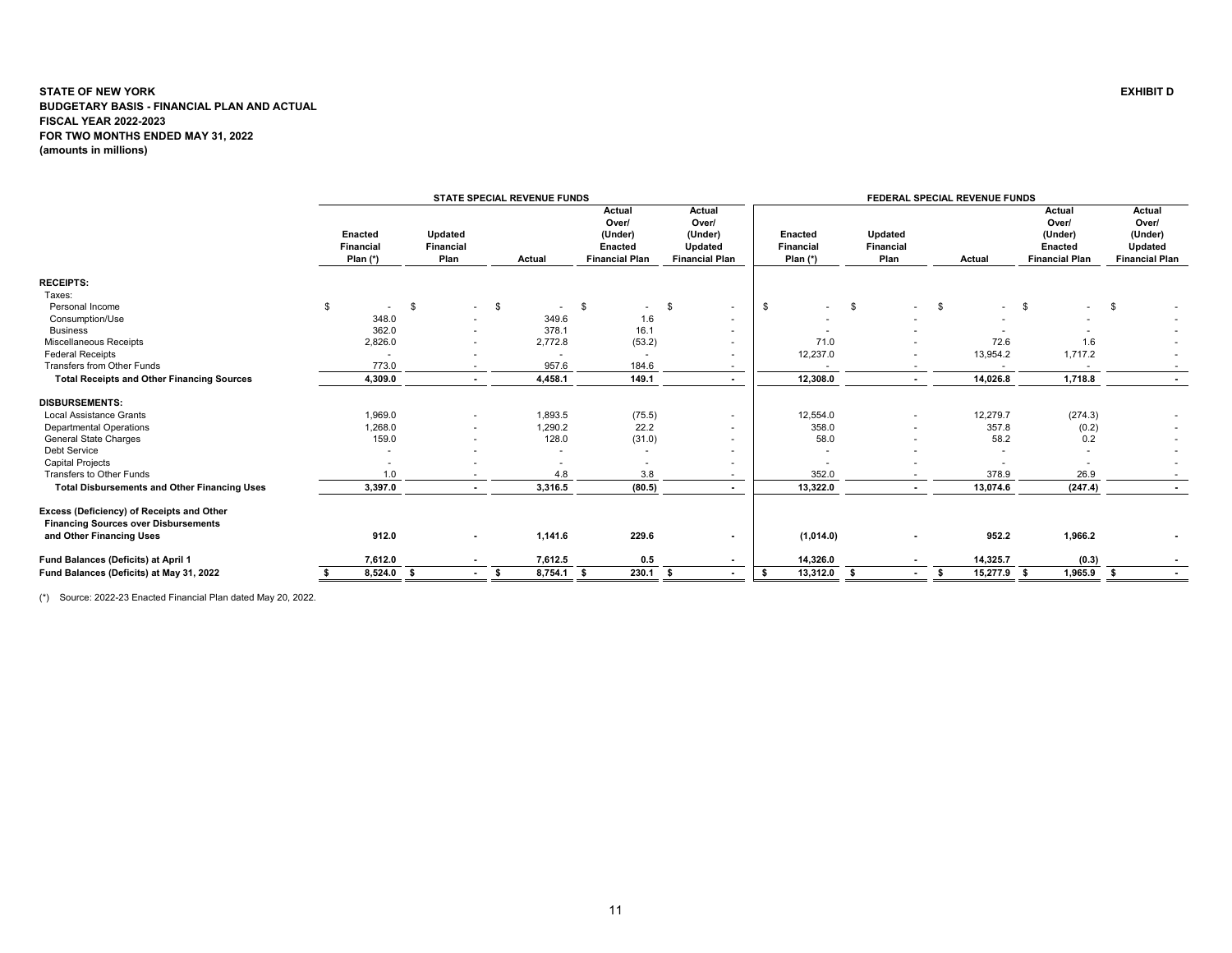<span id="page-12-0"></span>**Actual ActualOver/ Over/ Enacted Updated (Under) (Under) Financial Financial Enacted Updated Plan (\*) Plan Actual Financial Plan Financial Plan RECEIPTS:** Taxes:Personal Income \$ 8,270.0 \$ - \$ 8,722.9 \$ 452.9 \$ - Consumption/Use 1,897.0 - 1,913.8 16.8 - Business 118.0 - 66.4 (51.6) - Other 281.0 - 282.7 1.7 -Miscellaneous Receipts 60.5 and the control of the control of the 84.5 and 84.5 and 84.5 and 84.5 and 84.5 and 1 Federal Receipts - - - - - Transfers from Other Funds (83.4)  $\overline{a}$  457.0  $\overline{a}$  - 373.6 (83.4)  **Total Receipts and Other Financing Sources 11,108.0 - 11,443.9 335.9 - DISBURSEMENTS:**Peratmental Operations 1.5 (0.5)<br>  $\begin{array}{cccccccccc} & & & & & & 2.0 & & & & & & 1.5 & & & & (0.5) \text{.} & & & & & & & & 1.5 & & (0.5) \text{.} & & & & & & & 145.0 & & & & & & 145.3 & & & & & 0.3 \end{array}$  Debt Service 145.0 - 145.3 0.3 -Transfers to Other Funds **10,552.0** - 11,078.9 526.9 - 526.9 - 526.9 - 526.9 - 526.9 - 526.9 - 526.9 - 526.9 - 526.9 - 526.9 - 526.9 - 526.9 - 526.9 - 526.9 - 526.9 - 526.9 - 526.9 - 526.9 - 526.9 - 526.9 - 526.9 - 526.9 - **Total Disbursements and Other Financing Uses 10,699.0 - 11,225.7 526.7 - Excess (Deficiency) of Receipts and Other Financing Sources over Disbursements and Other Financing Uses 409.0 - 218.2 (190.8) - Fund Balances (Deficits) at April 1 - 102.0 102.0 - - Fund Balances (Deficits) at May 31, 2022 511.0 \$ - \$ 320.2 \$ (190.8) \$ - \$ DEBT SERVICE FUNDS**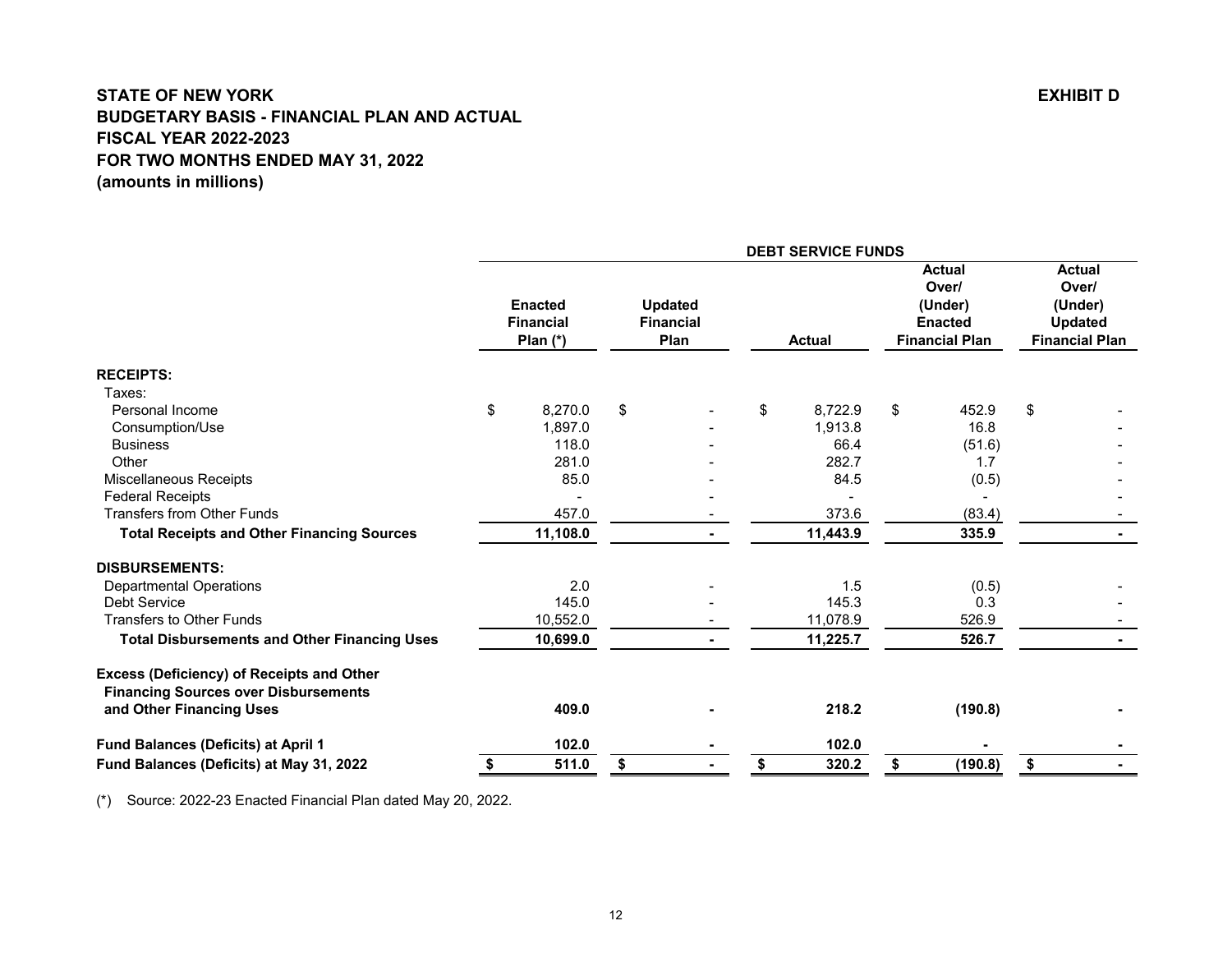<span id="page-13-0"></span>

|                                                                                          | <b>CAPITAL PROJECTS FUNDS</b> |                                                |      |                                            |    |           |                     |  |    |                |    |                                                                       |                                                                       |
|------------------------------------------------------------------------------------------|-------------------------------|------------------------------------------------|------|--------------------------------------------|----|-----------|---------------------|--|----|----------------|----|-----------------------------------------------------------------------|-----------------------------------------------------------------------|
|                                                                                          |                               | <b>Enacted</b><br><b>Financial</b><br>Plan (*) |      | <b>Updated</b><br><b>Financial</b><br>Plan |    | Actual    | <b>Eliminations</b> |  |    | Total          |    | Actual<br>Over/<br>(Under)<br><b>Enacted</b><br><b>Financial Plan</b> | Actual<br>Over/<br>(Under)<br><b>Updated</b><br><b>Financial Plan</b> |
| <b>RECEIPTS:</b>                                                                         |                               |                                                |      |                                            |    |           |                     |  |    |                |    |                                                                       |                                                                       |
| Taxes:                                                                                   |                               |                                                |      |                                            |    |           |                     |  |    |                |    |                                                                       |                                                                       |
| Consumption/Use                                                                          | \$                            | 92.0                                           | - \$ | $\overline{\phantom{0}}$                   | \$ | 82.9      | \$                  |  | \$ | 82.9           | \$ | $(9.1)$ \$                                                            |                                                                       |
| <b>Business</b>                                                                          |                               | 99.0                                           |      |                                            |    | 99.3      |                     |  |    | 99.3           |    | 0.3                                                                   |                                                                       |
| Other                                                                                    |                               |                                                |      |                                            |    |           |                     |  |    |                |    |                                                                       |                                                                       |
| <b>Miscellaneous Receipts</b>                                                            |                               | 2,088.0                                        |      |                                            |    | 2,040.3   |                     |  |    | 2,040.3        |    | (47.7)                                                                |                                                                       |
| <b>Federal Receipts</b>                                                                  |                               | 306.0                                          |      |                                            |    | 300.6     |                     |  |    | 300.6          |    | (5.4)                                                                 |                                                                       |
| Bond and Note Proceeds, net                                                              |                               |                                                |      |                                            |    |           |                     |  |    |                |    |                                                                       |                                                                       |
| <b>Transfers from Other Funds</b>                                                        |                               | (310.0)                                        |      |                                            |    | (783.2)   |                     |  |    | (783.2)        |    | (473.2)                                                               |                                                                       |
| <b>Total Receipts and Other Financing Sources</b>                                        |                               | 2,275.0                                        |      |                                            |    | 1,739.9   |                     |  |    | 1,739.9        |    | (535.1)                                                               |                                                                       |
| <b>DISBURSEMENTS:</b>                                                                    |                               |                                                |      |                                            |    |           |                     |  |    |                |    |                                                                       |                                                                       |
| <b>Local Assistance Grants</b>                                                           |                               | 628.0                                          |      |                                            |    | 470.8     |                     |  |    | 470.8          |    | (157.2)                                                               |                                                                       |
| <b>Capital Projects</b>                                                                  |                               | 1,416.0                                        |      |                                            |    | 1,026.4   |                     |  |    | 1,026.4        |    | (389.6)                                                               |                                                                       |
| <b>Transfers to Other Funds</b>                                                          |                               | 19.0                                           |      |                                            |    | 18.6      |                     |  |    | 18.6           |    | (0.4)                                                                 |                                                                       |
| <b>Total Disbursements and Other Financing Uses</b>                                      |                               | 2,063.0                                        |      |                                            |    | 1,515.8   |                     |  |    | 1,515.8        |    | (547.2)                                                               |                                                                       |
| Excess (Deficiency) of Receipts and Other<br><b>Financing Sources over Disbursements</b> |                               |                                                |      |                                            |    |           |                     |  |    |                |    |                                                                       |                                                                       |
| and Other Financing Uses                                                                 |                               | 212.0                                          |      |                                            |    | 224.1     |                     |  |    | 224.1          |    | 12.1                                                                  |                                                                       |
| Fund Balances (Deficits) at April 1                                                      |                               | (1, 544.0)                                     |      |                                            |    | (1,543.9) |                     |  |    | (1, 543.9)     |    | 0.1                                                                   |                                                                       |
| Fund Balances (Deficits) at May 31, 2022                                                 | \$                            | $(1,332.0)$ \$                                 |      | $\blacksquare$                             | \$ | (1,319.8) | \$                  |  | \$ | $(1,319.8)$ \$ |    | 12.2                                                                  | \$                                                                    |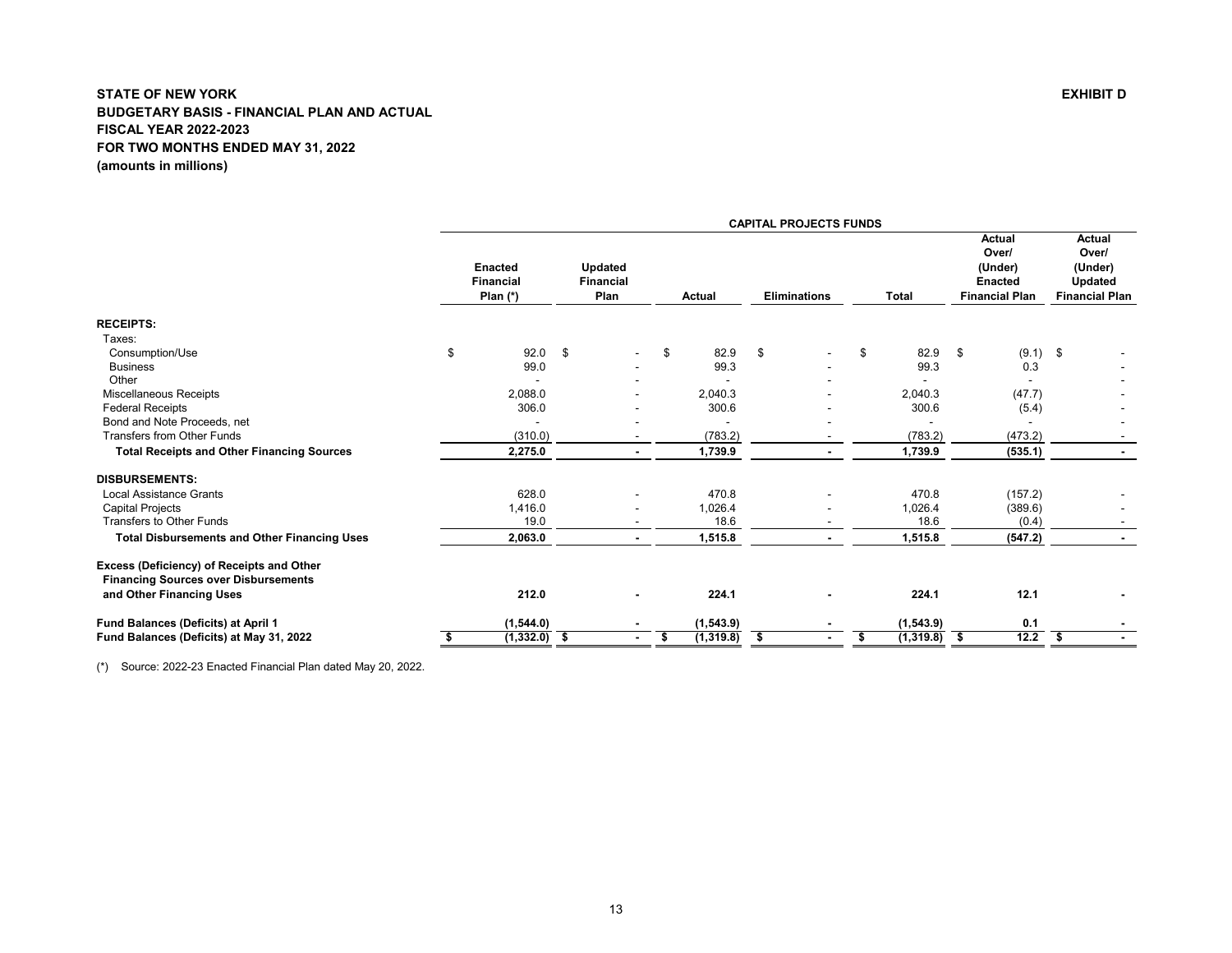<span id="page-14-0"></span>

|                                                                                          |                                           |                              | <b>STATE CAPITAL PROJECTS FUNDS</b> |                                                                |                                                                |                                    |                                     | FEDERAL CAPITAL PROJECTS FUNDS |                                                                |                                                                |
|------------------------------------------------------------------------------------------|-------------------------------------------|------------------------------|-------------------------------------|----------------------------------------------------------------|----------------------------------------------------------------|------------------------------------|-------------------------------------|--------------------------------|----------------------------------------------------------------|----------------------------------------------------------------|
|                                                                                          | Enacted<br><b>Financial</b><br>Plan $(*)$ | Updated<br>Financial<br>Plan | Actual                              | Actual<br>Over/<br>(Under)<br>Enacted<br><b>Financial Plan</b> | Actual<br>Over/<br>(Under)<br>Updated<br><b>Financial Plan</b> | Enacted<br>Financial<br>Plan $(*)$ | Updated<br><b>Financial</b><br>Plan | Actual                         | Actual<br>Over/<br>(Under)<br>Enacted<br><b>Financial Plan</b> | Actual<br>Over/<br>(Under)<br>Updated<br><b>Financial Plan</b> |
| <b>RECEIPTS:</b>                                                                         |                                           |                              |                                     |                                                                |                                                                |                                    |                                     |                                |                                                                |                                                                |
| Taxes:                                                                                   |                                           |                              |                                     |                                                                |                                                                |                                    |                                     |                                |                                                                |                                                                |
| Consumption/Use                                                                          | 92.0                                      | \$<br>$\sim 100$             | 82.9<br>- \$                        | $(9.1)$ \$<br>- \$                                             | $\sim$                                                         | \$<br>\$<br>$\sim$                 | $\sim$                              | \$<br>$\sim$                   | - \$                                                           | - \$                                                           |
| <b>Business</b>                                                                          | 99.0                                      | $\sim$                       | 99.3                                | 0.3                                                            |                                                                |                                    |                                     |                                |                                                                |                                                                |
| Other                                                                                    |                                           | $\sim$                       |                                     | $\sim$                                                         | . .                                                            |                                    |                                     |                                |                                                                |                                                                |
| Miscellaneous Receipts                                                                   | 2,088.0                                   |                              | 2,040.3                             | (47.7)                                                         |                                                                |                                    |                                     |                                |                                                                |                                                                |
| <b>Federal Receipts</b>                                                                  |                                           |                              |                                     |                                                                |                                                                | 306.0                              |                                     | 300.6                          | (5.4)                                                          |                                                                |
| Bond and Note Proceeds, net                                                              |                                           |                              |                                     |                                                                | ۰                                                              |                                    |                                     | $\blacksquare$                 | ٠                                                              |                                                                |
| Transfers from Other Funds                                                               | (310.0)                                   |                              | (783.2)                             | (473.2)                                                        | $\overline{\phantom{a}}$                                       | $\overline{\phantom{a}}$           |                                     | $\overline{\phantom{a}}$       | $\overline{\phantom{a}}$                                       |                                                                |
| <b>Total Receipts and Other Financing Sources</b>                                        | 1,969.0                                   |                              | 1,439.3                             | (529.7)                                                        | $\sim$                                                         | 306.0                              |                                     | 300.6                          | (5.4)                                                          |                                                                |
| <b>DISBURSEMENTS:</b>                                                                    |                                           |                              |                                     |                                                                |                                                                |                                    |                                     |                                |                                                                |                                                                |
| <b>Local Assistance Grants</b>                                                           | 535.0                                     | $\sim$                       | 376.6                               | (158.4)                                                        |                                                                | 93.0                               |                                     | 94.2                           | 1.2                                                            |                                                                |
| Capital Projects                                                                         | 1,151.0                                   | $\overline{\phantom{a}}$     | 1,143.4                             | (7.6)                                                          | $\overline{\phantom{a}}$                                       | 265.0                              | $\overline{\phantom{a}}$            | (117.0)                        | (382.0)                                                        |                                                                |
| Transfers to Other Funds                                                                 | 19.0                                      |                              | 18.6                                | (0.4)                                                          |                                                                |                                    |                                     |                                |                                                                |                                                                |
| <b>Total Disbursements and Other Financing Uses</b>                                      | 1,705.0                                   | $\sim$                       | 1,538.6                             | (166.4)                                                        | $\sim$                                                         | 358.0                              | $\blacksquare$                      | (22.8)                         | (380.8)                                                        |                                                                |
| Excess (Deficiency) of Receipts and Other<br><b>Financing Sources over Disbursements</b> |                                           |                              |                                     |                                                                |                                                                |                                    |                                     |                                |                                                                |                                                                |
| and Other Financing Uses                                                                 | 264.0                                     | $\blacksquare$               | (99.3)                              | (363.3)                                                        |                                                                | (52.0)                             | $\blacksquare$                      | 323.4                          | 375.4                                                          |                                                                |
| Fund Balances (Deficits) at April 1                                                      | (757.0)                                   |                              | (756.8)                             | 0.2                                                            |                                                                | (787.0)                            |                                     | (787.1)                        | (0.1)                                                          |                                                                |
| Fund Balances (Deficits) at May 31, 2022                                                 | (493.0)                                   | - \$<br>$\sim$               | (856.1)<br>s.                       | (363.1)<br>- 5                                                 | - 5                                                            | (839.0)                            | $\sim$                              | (463.7)<br>\$                  | 375.3                                                          |                                                                |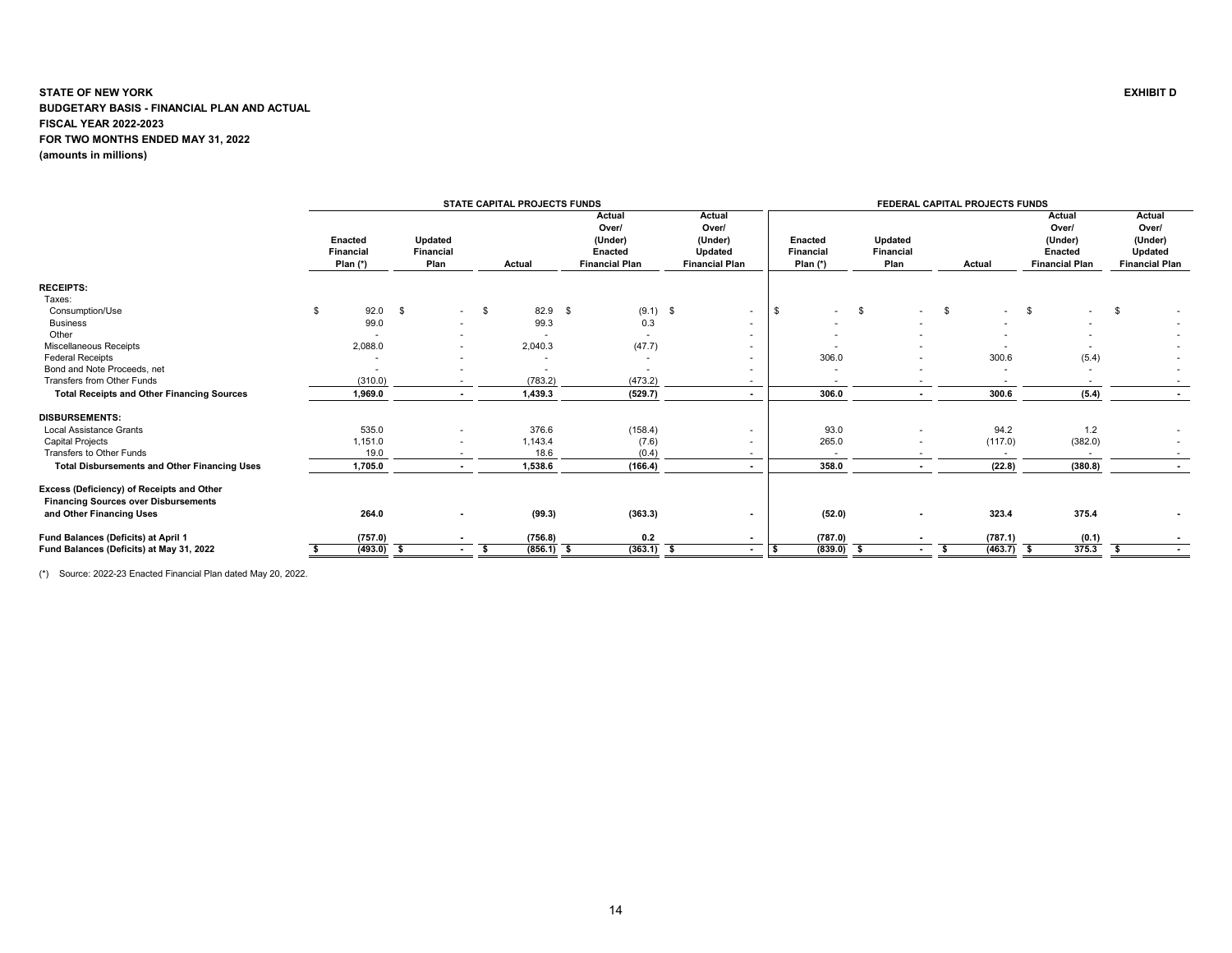# <span id="page-15-0"></span>**STATE OF NEW YORK GOVERNMENTAL FUNDS COMPARATIVE SCHEDULE OF TAX RECEIPTS (amounts in millions)**

| <b>XHIBIT</b> |
|---------------|
|---------------|

|                                     |                          | <b>GENERAL</b>           |                          | <b>SPECIAL REVENUE</b>   |                 | <b>DEBT SERVICE</b>  |                          | <b>CAPITAL PROJECTS</b>        |              |                 | <b>TOTAL GOVERNMENTAL FUNDS</b> |                 |                          |                  | YEAR OVER YEAR                |             |
|-------------------------------------|--------------------------|--------------------------|--------------------------|--------------------------|-----------------|----------------------|--------------------------|--------------------------------|--------------|-----------------|---------------------------------|-----------------|--------------------------|------------------|-------------------------------|-------------|
|                                     | <b>MONTH OF</b>          | 2 MOS. ENDED             | <b>MONTH OF</b>          | 2 MOS. ENDED             | <b>MONTH OF</b> | 2 MOS. ENDED         | <b>MONTH OF</b>          | 2 MOS. ENDED                   |              | <b>MONTH OF</b> | 2 MOS. ENDED                    | <b>MONTH OF</b> |                          | 2 MOS. ENDED     | \$ Increase/                  | % Increase/ |
|                                     | <b>MAY 2022</b>          | MAY 31, 2022             | <b>MAY 2022</b>          | MAY 31, 2022             | <b>MAY 2022</b> | MAY 31, 2022         | <b>MAY 2022</b>          | MAY 31, 2022                   |              | <b>MAY 2022</b> | MAY 31, 2022                    | <b>MAY 2021</b> |                          | MAY 31, 2021     | (Decrease)                    | Decrease    |
| PERSONAL INCOME TAX                 |                          |                          |                          |                          |                 |                      |                          |                                |              |                 |                                 |                 |                          |                  |                               |             |
| Withholding                         | 3.632.0<br>-S            | 7,365.2<br>- \$          | -S                       |                          |                 | -S                   | -9                       | \$<br>$\overline{\phantom{a}}$ | $\mathbf{s}$ | 3,632.0         | 7,365.2<br>- \$                 | \$              | 3,217.7                  | 6,819.5<br>\$    | 545.7<br>S.                   | 8.0%        |
| <b>Estimated Payments</b>           | 152.8                    | 11,080.3                 |                          |                          |                 |                      |                          | $\overline{\phantom{a}}$       |              | 152.8           | 11,080.3                        |                 | 6,128.7                  | 9,470.9          | 1,609.4                       | 17.0%       |
| Returns                             | 174.9                    | 3.444.7                  |                          |                          |                 |                      |                          |                                |              | 174.9           | 3.444.7                         |                 | 2,184.3                  | 3,097.9          | 346.8                         | 11.2%       |
| State/City Offsets                  | (39.1)                   | (541.1)                  |                          |                          |                 |                      |                          |                                |              | (39.1)          | (541.1)                         |                 | (264.7)                  | (467.7)          | 73.4                          | 15.7%       |
| Other (Assessments/LLC)             | 161.8                    | 382.4                    |                          |                          |                 |                      |                          |                                |              | 161.8           | 382.4                           |                 | 87.2                     | 241.3            | 141.1                         | 58.5%       |
| <b>Gross Receipts</b>               | 4,082.4                  | 21,731.5                 | $\sim$                   |                          |                 |                      | $\overline{\phantom{a}}$ | $\overline{\phantom{a}}$       |              | 4,082.4         | 21,731.5                        |                 | 11,353.2                 | 19,161.9         | 2,569.6                       | 13.4%       |
| Transfers to School Tax Relief Fund | $\sim$                   | $\sim$                   | $\overline{\phantom{a}}$ |                          |                 |                      |                          |                                |              |                 | ٠                               |                 | $\overline{\phantom{a}}$ | $\sim$           | $\overline{\phantom{a}}$      | 0.0%        |
| Transfers to Revenue Bond Tax Fund  | (1,362.1)                | (8,722.9)                |                          |                          | 1,362.1         | 8,722.9              |                          | $\sim$                         |              |                 |                                 |                 |                          |                  |                               | 0.0%        |
| Less: Refunds Issued                | (1,358.2)                | (4, 285.7)               |                          |                          | $\sim$          |                      |                          | $\overline{\phantom{a}}$       |              | (1,358.2)       | (4, 285.7)                      |                 | (1,520.2)                | (2,803.1)        | 1,482.6                       | 52.9%       |
| Total                               | 1,362.1                  | 8,722.9                  | $\overline{\phantom{a}}$ | $\sim$                   | 1,362.1         | 8,722.9              | $\sim$                   | $\sim$                         |              | 2,724.2         | 17,445.8                        |                 | 9,833.0                  | 16,358.8         | 1,087.0                       | 6.6%        |
|                                     |                          |                          |                          |                          |                 |                      |                          |                                |              |                 |                                 |                 |                          |                  |                               |             |
| <b>CONSUMPTION/USE TAXES</b>        |                          |                          |                          |                          |                 |                      |                          |                                |              |                 |                                 |                 |                          |                  |                               |             |
| Sales and Use                       | 328.0                    | 640.0                    | 87.0                     | 222.1                    | 982.2           | 1,913.8              |                          |                                |              | 1,397.2         | 2,775.9                         |                 | 1,261.4                  | 2,558.8          | 217.1                         | 8.5%        |
| Auto Rental                         | $\overline{\phantom{a}}$ | $\sim$                   | $\overline{a}$           | 1.8                      |                 |                      | 0.1                      | 9.5                            |              | 0.1             | 11.3                            |                 |                          | 1.9              | 9.4                           | 494.7%      |
| Cigarette/Tobacco Products          | 23.5                     | 50.5                     | 51.7                     | 109.4                    |                 |                      |                          |                                |              | 75.2            | 159.9                           |                 | 76.6                     | 174.9            | (15.0)                        | $-8.6%$     |
| Cannabis                            |                          | $\sim$                   | 1.2                      | 2.2                      |                 |                      | $\sim$                   | $\overline{\phantom{a}}$       |              | 1.2             | 2.2                             |                 | 1.1                      | 2.6              | (0.4)                         | $-15.4%$    |
| Motor Fuel                          | $\overline{\phantom{a}}$ | $\overline{\phantom{a}}$ | 8.0                      | 14.0                     |                 |                      | 29.5                     | 51.0                           |              | 37.5            | 65.0                            |                 | 40.3                     | 74.4             | (9.4)                         | $-12.6%$    |
| Alcoholic Beverage                  | 21.5                     | 46.3                     | $\sim$                   |                          |                 |                      | $\overline{\phantom{a}}$ |                                |              | 21.5            | 46.3                            |                 | 21.8                     | 44.8             | 1.5                           | 3.3%        |
| Highway Use                         | ٠                        |                          | $\overline{a}$           | 0.1                      |                 |                      | 10.5                     | 22.4                           |              | 10.5            | 22.5                            |                 | 10.5                     | 25.1             | (2.6)                         | $-10.4%$    |
| Vapor Excise                        |                          |                          | 0.1                      |                          |                 |                      |                          |                                |              | 0.1             |                                 |                 |                          | 0.2              | (0.2)                         | $-100.0%$   |
| Opioid Excise                       | 1.0                      | 7.4                      |                          |                          |                 |                      | $\sim$                   | $\overline{\phantom{a}}$       |              | 1.0             | 7.4                             |                 | 0.1                      | 6.8              | 0.6                           | 8.8%        |
| <b>Total</b>                        | 374.0                    | 744.2                    | 148.0                    | 349.6                    | 982.2           | 1,913.8              | 40.1                     | 82.9                           |              | 1,544.3         | 3,090.5                         |                 | 1,411.8                  | 2,889.5          | 201.0                         | 7.0%        |
| <b>BUSINESS TAXES</b>               |                          |                          |                          |                          |                 |                      |                          |                                |              |                 |                                 |                 |                          |                  |                               |             |
| <b>Corporation Franchise</b>        | 98.0                     | 1.074.1                  | 44.0                     | 272.9                    |                 |                      |                          | $\overline{a}$                 |              | 142.0           | 1,347.0                         |                 | 106.0                    | 874.4            | 472.6                         | 54.0%       |
| <b>Corporation and Utilities</b>    | 0.7                      | 2.3                      | 0.5                      | 7.1                      |                 |                      |                          | 1.6                            |              | 1.2             | 11.0                            |                 | 1.1                      | 52.1             | (41.1)                        | $-78.9%$    |
| Insurance                           | 36.8                     | 128.3                    | 3.3                      | 21.5                     |                 |                      |                          |                                |              | 40.1            | 149.8                           |                 | 57.3                     | 121.5            | 28.3                          | 23.3%       |
| Bank                                | $\overline{a}$           | $\sim$                   | $\overline{\phantom{a}}$ | $\overline{\phantom{a}}$ |                 |                      |                          | $\overline{\phantom{a}}$       |              |                 |                                 |                 | (20.1)                   | (2.8)            | 2.8                           | 100.0%      |
| Pass-Through Entity                 | (24.2)                   | 66.4                     | $\overline{a}$           | ٠                        | (24.2)          | 66.4                 |                          | $\overline{a}$                 |              | (48.4)          | 132.8                           |                 |                          |                  | 132.8                         | 100.0%      |
| <b>Petroleum Business</b>           |                          |                          | 39.4                     | 76.6                     |                 |                      | 50.2                     | 97.7                           |              | 89.6            | 174.3                           |                 | 90.2                     | 159.1            | 15.2                          | 9.6%        |
| Total                               | 111.3                    | 1,271.1                  | 87.2                     | 378.1                    | (24.2)          | 66.4                 | 50.2                     | 99.3                           |              | 224.5           | 1,814.9                         |                 | 234.5                    | 1,204.3          | 610.6                         | 50.7%       |
|                                     |                          |                          |                          |                          |                 |                      |                          |                                |              |                 |                                 |                 |                          |                  |                               |             |
| <b>OTHER TAXES</b>                  |                          |                          |                          |                          |                 |                      |                          |                                |              |                 |                                 |                 |                          |                  |                               |             |
| <b>Real Property Gains</b>          | $\sim$                   |                          |                          |                          |                 |                      |                          |                                |              |                 |                                 |                 |                          |                  |                               | 0.0%        |
| Estate and Gift                     | 126.0                    | 253.3                    |                          |                          |                 |                      |                          |                                |              | 126.0           | 253.3                           |                 | 117.0                    | 236.8            | 16.5                          | 7.0%        |
| Pari-Mutuel                         | 1.1                      | 2.6                      |                          |                          |                 |                      |                          |                                |              | 1.1             | 2.6                             |                 | 1.1                      | 2.4              | 0.2                           | 8.3%        |
| Real Estate Transfer                | $\overline{\phantom{a}}$ | $\overline{\phantom{a}}$ |                          |                          | 130.0           | 282.4                |                          | $\overline{\phantom{a}}$       |              | 130.0           | 282.4                           |                 | 110.0                    | 207.4            | 75.0                          | 36.2%       |
| Racing and Combative Sports         | 0.2                      | 0.2                      |                          |                          |                 |                      |                          | $\overline{\phantom{a}}$       |              | 0.2             | 0.2                             |                 |                          |                  | 0.2                           | 100.0%      |
| Employer Compensation Expense Tax   | 0.1                      | 0.3                      |                          |                          | 0.1             | 0.3                  |                          |                                |              | 0.2             | 0.6                             |                 | 0.2                      | 0.4              | 0.2                           | 50.0%       |
| Total                               | 127.4                    | 256.4                    |                          |                          | 130.1           | 282.7                |                          | $\sim$                         |              | 257.5           | 539.1                           |                 | 228.3                    | 447.0            | 92.1                          | 20.6%       |
| <b>Total Tax Receipts</b>           | \$ 1.974.8               | 10.994.6<br>- S          | 235.2<br>- S             | 727.7<br>-S              | 2.450.2<br>- \$ | 10.985.8<br><b>S</b> | 90.3<br>- \$             | 182.2<br>- S                   | \$.          | 4.750.5         | 22.890.3<br>- 9                 | -S              | 11.707.6                 | 20.899.6<br>- \$ | 1.990.7<br>$\hat{\mathbf{r}}$ | 9.5%        |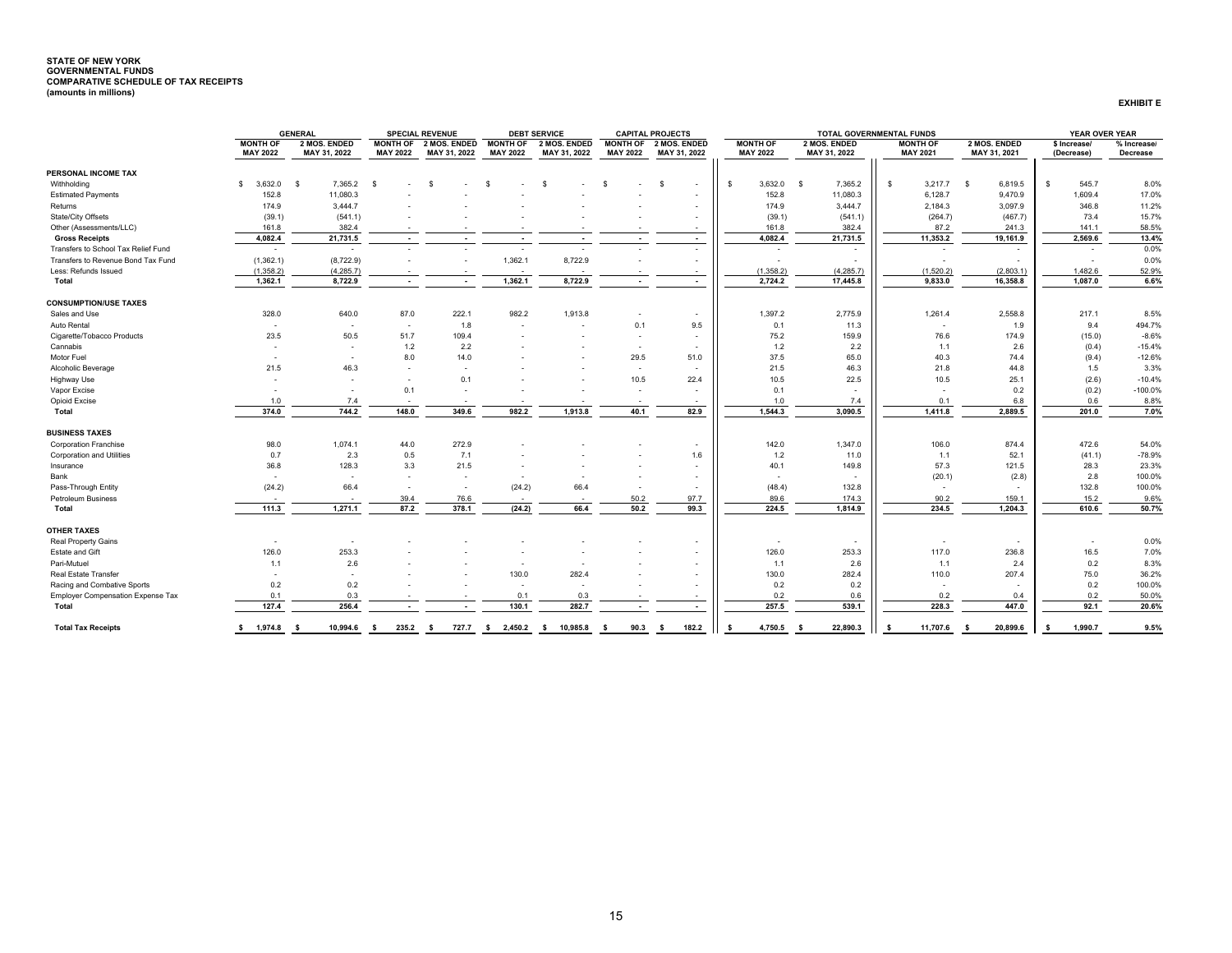## <span id="page-16-0"></span>**STATE OF NEW YORK GOVERNMENTAL FUNDS (\*) STATEMENT OF CASH FLOW FISCAL YEAR 2022-2023 (amounts in millions)**

|                                          |                          |                |             |             |               |                  |                |                 |                 |                        |                 |              |    |                  | 2 Months Ended May 31 |                            |                         |
|------------------------------------------|--------------------------|----------------|-------------|-------------|---------------|------------------|----------------|-----------------|-----------------|------------------------|-----------------|--------------|----|------------------|-----------------------|----------------------------|-------------------------|
|                                          | 2022<br><b>APRIL</b>     | MAY            | <b>JUNE</b> | <b>JULY</b> | <b>AUGUST</b> | <b>SEPTEMBER</b> | <b>OCTOBER</b> | <b>NOVEMBER</b> | <b>DECEMBER</b> | 2023<br><b>JANUARY</b> | <b>FEBRUARY</b> | <b>MARCH</b> |    | 2022             | 2021                  | \$ Increase/<br>(Decrease) | % Increase/<br>Decrease |
| <b>Beginning Fund Balance</b>            | 53,549.0 \$<br>s.        | 67,121.3       |             |             |               |                  |                |                 |                 |                        |                 |              | s. | 53,549.0         | s<br>18,751.1         | \$34,797.9                 | 185.6%                  |
| <b>RECEIPTS:</b>                         |                          |                |             |             |               |                  |                |                 |                 |                        |                 |              |    |                  |                       |                            |                         |
| Taxes:                                   |                          |                |             |             |               |                  |                |                 |                 |                        |                 |              |    |                  |                       |                            |                         |
| Personal Income Tax:                     |                          |                |             |             |               |                  |                |                 |                 |                        |                 |              |    |                  |                       |                            |                         |
| Withholdings                             | 3,733.2                  | 3,632.0        |             |             |               |                  |                |                 |                 |                        |                 |              |    | 7,365.2          | 6,819.5               | 545.7                      | 8.0%                    |
| <b>Estimated Payments</b>                | 10.927.5                 | 152.8          |             |             |               |                  |                |                 |                 |                        |                 |              |    | 11.080.3         | 9.470.9               | 1.609.4                    | 17.0%                   |
| Returns                                  | 3,269.8                  | 174.9          |             |             |               |                  |                |                 |                 |                        |                 |              |    | 3,444.7          | 3,097.9               | 346.8                      | 11.2%                   |
| State/City Offsets                       | (502.0)                  | (39.1)         |             |             |               |                  |                |                 |                 |                        |                 |              |    | (541.1)          | (467.7)               | 73.4                       | 15.7%                   |
| Other (Assessments/LLC)                  | 220.6                    | 161.8          |             |             |               |                  |                |                 |                 |                        |                 |              |    | 382.4            | 241.3                 | 141.1                      | 58.5%                   |
| <b>Gross Receipts</b>                    | 17,649.1                 | 4,082.4        |             |             |               |                  |                |                 |                 |                        |                 |              |    | 21,731.5         | 19,161.9              | 2,569.6                    | 13.4%                   |
| Transfers to School Tax Relief Fund      | ÷                        |                |             |             |               |                  |                |                 |                 |                        |                 |              |    |                  |                       |                            | 0.0%                    |
| Transfers to Revenue Bond Tax Fund       |                          |                |             |             |               |                  |                |                 |                 |                        |                 |              |    |                  |                       |                            | 0.0%                    |
| Refunds Issued                           | (2,927.5)                | (1,358.2)      |             |             |               |                  |                |                 |                 |                        |                 |              |    | (4, 285.7)       | (2,803.1)             | 1,482.6                    | 52.9%                   |
| <b>Total Personal Income Tax</b>         | 14,721.6                 | 2,724.2        |             |             |               |                  |                |                 |                 |                        |                 |              |    | 17,445.8         | 16,358.8              | 1,087.0                    | 6.6%                    |
| Consumption/Use Taxes:                   |                          |                |             |             |               |                  |                |                 |                 |                        |                 |              |    |                  |                       |                            |                         |
| Sales and Use                            | 1,378.7                  | 1,397.2        |             |             |               |                  |                |                 |                 |                        |                 |              |    | 2,775.9          | 2,558.8               | 217.1                      | 8.5%                    |
| Auto Rental                              | 11.2                     | 0.1            |             |             |               |                  |                |                 |                 |                        |                 |              |    | 11.3             | 1.9<br>174.9          | 9.4                        | 494.7%                  |
| Cigarette/Tobacco Products               | 84.7                     | 75.2           |             |             |               |                  |                |                 |                 |                        |                 |              |    | 159.9            |                       | (15.0)                     | $-8.6%$                 |
| Cannabis<br>Motor Fuel                   | 1.0<br>27.5              | 1.2<br>37.5    |             |             |               |                  |                |                 |                 |                        |                 |              |    | 2.2              | 2.6<br>74.4           | (0.4)                      | $-15.4%$                |
| Alcoholic Beverage                       | 24.8                     | 21.5           |             |             |               |                  |                |                 |                 |                        |                 |              |    | 65.0<br>46.3     | 44.8                  | (9.4)<br>1.5               | $-12.6%$<br>3.3%        |
|                                          |                          | 10.5           |             |             |               |                  |                |                 |                 |                        |                 |              |    |                  |                       |                            |                         |
| Highway Use<br>Vapor Excise              | 12.0                     | 0.1            |             |             |               |                  |                |                 |                 |                        |                 |              |    | 22.5             | 25.1<br>0.2           | (2.6)<br>(0.2)             | $-10.4%$<br>$-100.0%$   |
| Opioid Excise                            | (0.1)<br>6.4             | 1.0            |             |             |               |                  |                |                 |                 |                        |                 |              |    | 7.4              | 6.8                   | 0.6                        | 8.8%                    |
| <b>Total Consumption/Use Taxes</b>       | 1,546.2                  | 1,544.3        |             |             |               |                  |                |                 |                 |                        |                 | $\sim$       |    | 3,090.5          | 2,889.5               | 201.0                      | 7.0%                    |
| <b>Business Taxes:</b>                   |                          |                |             |             |               |                  |                |                 |                 |                        |                 |              |    |                  |                       |                            |                         |
| <b>Corporation Franchise</b>             | 1,205.0                  | 142.0          |             |             |               |                  |                |                 |                 |                        |                 |              |    | 1,347.0          | 874.4                 | 472.6                      | 54.0%                   |
| Corporation and Utilities                | 9.8                      | 1.2            |             |             |               |                  |                |                 |                 |                        |                 |              |    | 11.0             | 52.1                  | (41.1)                     | $-78.9%$                |
| Insurance                                | 109.7                    | 40.1           |             |             |               |                  |                |                 |                 |                        |                 |              |    | 149.8            | 121.5                 | 28.3                       | 23.3%                   |
| Bank                                     |                          |                |             |             |               |                  |                |                 |                 |                        |                 |              |    |                  | (2.8)                 | 2.8                        | 100.0%                  |
| Pass-Through Entity                      | 181.2                    | (48.4)         |             |             |               |                  |                |                 |                 |                        |                 |              |    | 132.8            |                       | 132.8                      | 100.0%                  |
| <b>Petroleum Business</b>                | 84.7                     | 89.6           |             |             |               |                  |                |                 |                 |                        |                 |              |    | 174.3            | 159.1                 | 15.2                       | 9.6%                    |
| <b>Total Business Taxes</b>              | 1,590.4                  | 224.5          |             |             |               | $\sim$           | $\sim$         |                 | $\sim$          |                        |                 | $\sim$       |    | 1,814.9          | 1,204.3               | 610.6                      | 50.7%                   |
| Other Taxes:                             |                          |                |             |             |               |                  |                |                 |                 |                        |                 |              |    |                  |                       |                            |                         |
| Real Property Gains                      | $\overline{\phantom{a}}$ | $\sim$         |             |             |               |                  |                |                 |                 |                        |                 |              |    | ٠.               |                       | $\sim$                     | 0.0%                    |
| Estate and Gift                          | 127.3                    | 126.0          |             |             |               |                  |                |                 |                 |                        |                 |              |    | 253.3            | 236.8                 | 16.5                       | 7.0%                    |
| Pari-Mutuel                              | 1.5                      | 1.1            |             |             |               |                  |                |                 |                 |                        |                 |              |    | 2.6              | 2.4                   | 0.2                        | 8.3%                    |
| Real Estate Transfer                     | 152.4                    | 130.0          |             |             |               |                  |                |                 |                 |                        |                 |              |    | 282.4            | 207.4                 | 75.0                       | 36.2%                   |
| Racing and Combative Sports              | $\overline{\phantom{a}}$ | 0.2            |             |             |               |                  |                |                 |                 |                        |                 |              |    | 0.2              |                       | 0.2                        | 100.0%                  |
| <b>Employer Compensation Expense Tax</b> | 0.4                      | 0.2            |             |             |               |                  |                |                 |                 |                        |                 |              |    | 0.6              | 0.4                   | 0.2                        | 50.0%                   |
| <b>Total Other Taxes</b>                 | 281.6                    | 257.5          |             |             |               |                  |                |                 |                 |                        |                 | $\sim$       |    | 539.1            | 447.0                 | 92.1                       | 20.6%                   |
| <b>Total Taxes</b>                       | 18,139.8                 | 4,750.5        |             |             |               |                  |                |                 |                 |                        |                 |              |    | 22,890.3         | 20,899.6              | 1,990.7                    | 9.5%                    |
|                                          |                          |                |             |             |               |                  |                |                 |                 |                        |                 |              |    |                  |                       |                            |                         |
| <b>Miscellaneous Receipts:</b>           |                          |                |             |             |               |                  |                |                 |                 |                        |                 |              |    |                  |                       |                            |                         |
| Abandoned Property                       |                          |                |             |             |               |                  |                |                 |                 |                        |                 |              |    |                  |                       |                            |                         |
| <b>Abandoned Property</b>                | 1.9                      | 0.9            |             |             |               |                  |                |                 |                 |                        |                 |              |    | 2.8              | 2.3                   | 0.5                        | 21.7%                   |
| <b>Bottle Bill</b><br>Assessments:       | 0.2                      | 0.2            |             |             |               |                  |                |                 |                 |                        |                 |              |    | 0.4              | 1.3                   | (0.9)                      | $-69.2%$                |
|                                          |                          |                |             |             |               |                  |                |                 |                 |                        |                 |              |    |                  |                       |                            |                         |
| <b>Business</b><br><b>Medical Care</b>   | 140.6<br>536.9           | 45.5<br>533.8  |             |             |               |                  |                |                 |                 |                        |                 |              |    | 186.1<br>1,070.7 | 127.5<br>1,018.4      | 58.6<br>52.3               | 46.0%<br>5.1%           |
| <b>Public Utilities</b>                  | 4.6                      | $\sim$         |             |             |               |                  |                |                 |                 |                        |                 |              |    | 4.6              | 1.5                   | 3.1                        | 206.7%                  |
| Other                                    | ×                        | $\overline{a}$ |             |             |               |                  |                |                 |                 |                        |                 |              |    |                  | 0.1                   |                            | $-100.0%$               |
| Fees, Licenses and Permits:              |                          |                |             |             |               |                  |                |                 |                 |                        |                 |              |    |                  |                       | (0.1)                      |                         |
| Alcohol Beverage Control Licensing       | 5.4                      | 5.7            |             |             |               |                  |                |                 |                 |                        |                 |              |    | 11.1             | 10.8                  | 0.3                        | 2.8%                    |
| Audit Fees                               | ٠.                       | 0.2            |             |             |               |                  |                |                 |                 |                        |                 |              |    | 0.2              |                       | 0.2                        | 100.0%                  |
| Business/Professional                    | 50.4                     | 49.0           |             |             |               |                  |                |                 |                 |                        |                 |              |    | 99.4             | 103.0                 | (3.6)                      | $-3.5%$                 |
| Civil                                    | 8.1                      | 32.8           |             |             |               |                  |                |                 |                 |                        |                 |              |    | 40.9             | 54.1                  | (13.2)                     | $-24.4%$                |
| Criminal                                 | 0.7                      | 0.4            |             |             |               |                  |                |                 |                 |                        |                 |              |    | 1.1              | 1.3                   | (0.2)                      | $-15.4%$                |
| Motor Vehicle                            | 94.4                     | 99.4           |             |             |               |                  |                |                 |                 |                        |                 |              |    | 193.8            | 241.5                 | (47.7)                     | $-19.8%$                |
| Recreational/Consumer                    | 40.4                     | 87.9           |             |             |               |                  |                |                 |                 |                        |                 |              |    | 128.3            | 121.7                 | 6.6                        | 5.4%                    |
| Fines, Penalties and Forfeitures         | 31.0                     | 19.3           |             |             |               |                  |                |                 |                 |                        |                 |              |    | 50.3             | 93.0                  | (42.7)                     | $-45.9%$                |
| Gaming:                                  |                          |                |             |             |               |                  |                |                 |                 |                        |                 |              |    |                  |                       |                            |                         |
| Casino                                   | 44.6                     | 11.5           |             |             |               |                  |                |                 |                 |                        |                 |              |    | 56.1             | 48.4                  | 7.7                        | 15.9%                   |
| Lottery                                  | 186.3                    | 189.6          |             |             |               |                  |                |                 |                 |                        |                 |              |    | 375.9            | 413.0                 | (37.1)                     | $-9.0%$                 |
| Mobile Sports                            | 38.6                     | 53.4           |             |             |               |                  |                |                 |                 |                        |                 |              |    | 92.0             |                       | 92.0                       | 100.0%                  |
| Video Lottery                            | 73.4                     | 71.3           |             |             |               |                  |                |                 |                 |                        |                 |              |    | 144.7            | 153.8                 | (9.1)                      | $-5.9%$                 |
| <b>Interest Earnings</b>                 | 15.0                     | 23.4           |             |             |               |                  |                |                 |                 |                        |                 |              |    | 38.4             | 10.0                  | 28.4                       | 284.0%                  |
| Receipts from Municipalities             | 7.2                      | 2.1            |             |             |               |                  |                |                 |                 |                        |                 |              |    | 9.3              | 8.9                   | 0.4                        | 4.5%                    |
| Receipts from Public Authorities:        |                          |                |             |             |               |                  |                |                 |                 |                        |                 |              |    |                  |                       |                            |                         |
| <b>Bond Proceeds</b>                     | 882.7                    | 972.6          |             |             |               |                  |                |                 |                 |                        |                 |              |    | 1,855.3          | 78.9                  | 1,776.4                    | 2,251.5%                |
|                                          |                          |                |             |             |               |                  |                |                 |                 |                        |                 |              |    |                  |                       |                            |                         |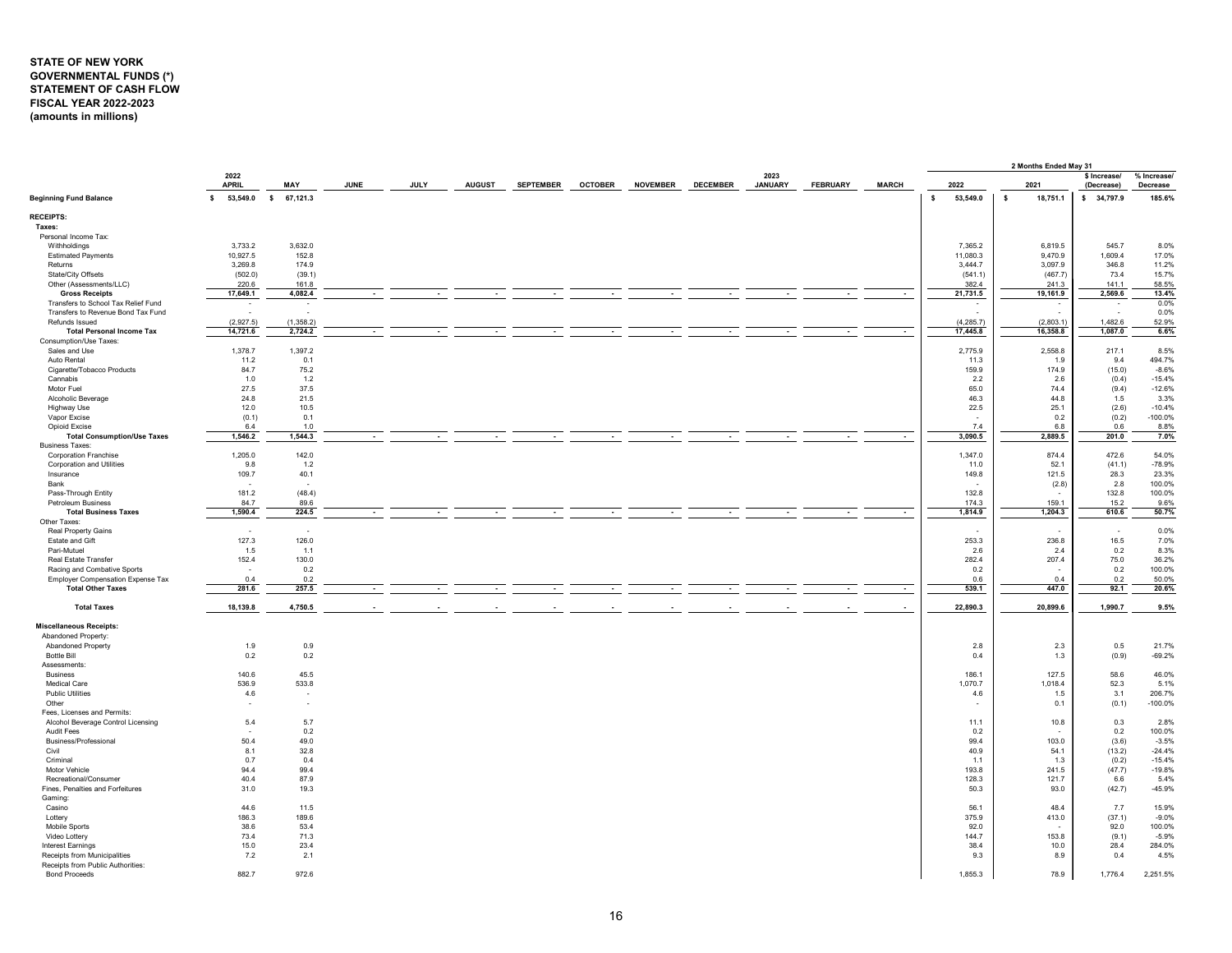## **STATE OF NEW YORK GOVERNMENTAL FUNDS (\*) STATEMENT OF CASH FLOW FISCAL YEAR 2022-2023 (amounts in millions)**

| 2022<br>2023<br>\$ Increase/<br>% Increase/<br><b>APRIL</b><br>MAY<br><b>JUNE</b><br>JULY<br><b>AUGUST</b><br><b>SEPTEMBER</b><br><b>NOVEMBER</b><br><b>DECEMBER</b><br><b>JANUARY</b><br><b>FEBRUARY</b><br><b>MARCH</b><br>2022<br><b>OCTOBER</b><br>2021<br>Decrease<br>(Decrease)<br>14.2<br>14.2<br>100.0%<br>Cost Recovery Assessments<br>14.2<br>$\overline{\phantom{a}}$<br>2.8<br>3.7<br>6.5<br>5.0<br>30.0%<br><b>Issuance Fees</b><br>1.5<br>Non Bond Related<br>5.3<br>11.1<br>16.4<br>3.2<br>13.2<br>412.5%<br>36.0<br>48.1<br>19.2<br>39.9%<br>Rentals<br>31.3<br>67.3<br>Revenues of State Departments:<br>32.4<br>Administrative Recoveries<br>9.1<br>41.5<br>55.0<br>(13.5)<br>$-24.5%$<br>6.9<br>6.9<br>305.9%<br>5.2<br>Commissions<br>1.7<br>÷.<br>Commissions - Asset Conversion<br>0.0%<br>$\overline{\phantom{a}}$<br>2.3<br>(0.2)<br>Gifts, Grants and Donations<br>2.1<br>4.4<br>4.6<br>$-4.3%$<br>11.0<br>10.5<br>21.5<br>10.6<br>10.9<br>102.8%<br>Indirect Cost Recoveries<br>$-3.2%$<br>Patient/Client Care Reimbursement<br>268.2<br>234.7<br>502.9<br>519.4<br>(16.5)<br>9.6<br>10.3<br>19.9<br>20.8<br>$-4.3%$<br>Rebates<br>(0.9)<br><b>Restitution and Settlements</b><br>8.0<br>4.2<br>12.2<br>12.6<br>(0.4)<br>$-3.2%$<br>$-58.8%$<br>1.9<br>3.3<br><b>Student Loans</b><br>1.4<br>8.0<br>(4.7)<br>All Other<br>109.5<br>68.3<br>177.8<br>17.8%<br>150.9<br>26.9<br>0.7<br>2.3<br>$-20.7%$<br>Sales<br>1.6<br>2.9<br>(0.6)<br>36.7<br>(26.1)<br>10.6<br>(34.1)<br>44.7<br>131.1%<br>Tuition<br>2,707.9<br>1,970.9<br>59.8%<br>2,561.2<br>5,269.1<br>3,298.2<br><b>Total Miscellaneous Receipts</b><br>$\sim$<br>7,503.3<br>14,255.0<br>(11, 155.4)<br>$-43.9%$<br><b>Federal Receipts</b><br>6,751.7<br>25,410.4<br>27,599.4<br>14,815.0<br>42,414.4<br>49,608.2<br>(7, 193.8)<br>$-14.5%$<br><b>Total Receipts</b><br><b>DISBURSEMENTS:</b><br>Local Assistance Grants:<br>Education<br>2,000.1<br>5,113.4<br>1,900.5<br>7,113.5<br>5,213.0<br>36.5%<br>9.1<br>$-65.4%$<br>Environment and Recreation<br>4.4<br>13.5<br>39.0<br>(25.5)<br>112.7%<br>155.2<br>200.2<br>188.3<br>355.4<br>167.1<br><b>General Government</b><br>Public Health:<br>Medicaid<br>7,264.3<br>6,366.9<br>13,631.2<br>12,194.2<br>1.437.0<br>11.8%<br>637.8<br>122.6<br>9.1%<br>Other Public Health<br>825.4<br>1,463.2<br>1,340.6<br>Public Safety<br>$-15.0%$<br>93.1<br>134.3<br>227.4<br>267.5<br>(40.1)<br>592.2<br>804.9<br>586.9<br>810.2<br>138.0%<br>Public Welfare<br>1,397.1<br>32.8<br>$-35.3%$<br>Support and Regulate Business<br>25.6<br>58.4<br>90.2<br>(31.8)<br>Transportation<br>96.0<br>659.2<br>755.2<br>863.9<br>(108.7)<br>$-12.6%$<br>14,146.2<br>20,762.4<br>4,252.5<br>20.5%<br>10,868.7<br>25,014.9<br><b>Total Local Assistance Grants</b><br><b>Departmental Operations:</b><br>0.9%<br>1,209.1<br>1,153.2<br>2,362.3<br>2,340.5<br>21.8<br>Personal Service<br>627.9<br>0.1%<br>Non-Personal Service<br>468.7<br>1,096.6<br>1,095.4<br>1.2<br>872.0<br>2,093.8<br>2,965.8<br>(296.7)<br>$-9.1%$<br>General State Charges<br>3,262.5<br>Debt Service, Including Payments on<br>115.8<br>29.5<br>145.3<br>162.9<br>(17.6)<br>$-10.8%$<br><b>Financing Agreements</b><br>537.1<br>12.5%<br>489.3<br>1,026.4<br>912.3<br>114.1<br>Capital Projects<br>14,023.6<br>18,587.7<br>32,611.3<br>28,536.0<br>4,075.3<br>14.3%<br><b>Total Disbursements</b><br><b>Excess (Deficiency) of Receipts</b><br>over Disbursements<br>13,575.8<br>(3,772.7)<br>9,803.1<br>21,072.2<br>(11, 269.1)<br>$-53.5%$<br><b>OTHER FINANCING SOURCES (USES):</b><br>Bond and Note Proceeds (net)<br>0.0%<br>8,827.0<br>2,653.6<br>11,480.6<br>11,545.4<br>(64.8)<br>$-0.6%$<br>Transfers from Other Funds<br>Transfers to Other Funds<br>(8,830.5)<br>(2,658.5)<br>(11, 489.0)<br>(11, 553.5)<br>(64.5)<br>$-0.6%$<br><b>Total Other Financing Sources (Uses)</b><br>(3.5)<br>(4.9)<br>(8.4)<br>(8.1)<br>(0.3)<br>$-3.7%$<br>Excess (Deficiency) of Receipts<br>and Other Financing Sources over<br><b>Disbursements and Other Financing Uses</b><br>13,572.3<br>(3,777.6)<br>9,794.7<br>21.064.1<br>(11, 269.4)<br>$-53.5%$<br>63,343.7<br>39,815.2<br>\$23,528.5<br><b>Ending Fund Balance</b><br>\$67,121.3<br>$$63,343.7$ \$<br>59.1%<br>- S<br>-S<br>-S<br>-S<br>-S<br>- S<br>- S<br>- \$<br>- S<br>- \$<br>- S |  |  |  |  |  |  |  | 2 Months Ended May 31 |  |
|--------------------------------------------------------------------------------------------------------------------------------------------------------------------------------------------------------------------------------------------------------------------------------------------------------------------------------------------------------------------------------------------------------------------------------------------------------------------------------------------------------------------------------------------------------------------------------------------------------------------------------------------------------------------------------------------------------------------------------------------------------------------------------------------------------------------------------------------------------------------------------------------------------------------------------------------------------------------------------------------------------------------------------------------------------------------------------------------------------------------------------------------------------------------------------------------------------------------------------------------------------------------------------------------------------------------------------------------------------------------------------------------------------------------------------------------------------------------------------------------------------------------------------------------------------------------------------------------------------------------------------------------------------------------------------------------------------------------------------------------------------------------------------------------------------------------------------------------------------------------------------------------------------------------------------------------------------------------------------------------------------------------------------------------------------------------------------------------------------------------------------------------------------------------------------------------------------------------------------------------------------------------------------------------------------------------------------------------------------------------------------------------------------------------------------------------------------------------------------------------------------------------------------------------------------------------------------------------------------------------------------------------------------------------------------------------------------------------------------------------------------------------------------------------------------------------------------------------------------------------------------------------------------------------------------------------------------------------------------------------------------------------------------------------------------------------------------------------------------------------------------------------------------------------------------------------------------------------------------------------------------------------------------------------------------------------------------------------------------------------------------------------------------------------------------------------------------------------------------------------------------------------------------------------------------------------------------------------------------------------------------------------------------------------------------------------------------------------------------------------------------------------------------------------------------------------------------------------------------------------------------------------------------------------------------------------------------------------------------------------------------------------------------------------------------------------------------------------------------------------------------------------------------------------------------------------------------------------------------------------------------------------------------------------------------------------------------------|--|--|--|--|--|--|--|-----------------------|--|
|                                                                                                                                                                                                                                                                                                                                                                                                                                                                                                                                                                                                                                                                                                                                                                                                                                                                                                                                                                                                                                                                                                                                                                                                                                                                                                                                                                                                                                                                                                                                                                                                                                                                                                                                                                                                                                                                                                                                                                                                                                                                                                                                                                                                                                                                                                                                                                                                                                                                                                                                                                                                                                                                                                                                                                                                                                                                                                                                                                                                                                                                                                                                                                                                                                                                                                                                                                                                                                                                                                                                                                                                                                                                                                                                                                                                                                                                                                                                                                                                                                                                                                                                                                                                                                                                                                                                      |  |  |  |  |  |  |  |                       |  |
|                                                                                                                                                                                                                                                                                                                                                                                                                                                                                                                                                                                                                                                                                                                                                                                                                                                                                                                                                                                                                                                                                                                                                                                                                                                                                                                                                                                                                                                                                                                                                                                                                                                                                                                                                                                                                                                                                                                                                                                                                                                                                                                                                                                                                                                                                                                                                                                                                                                                                                                                                                                                                                                                                                                                                                                                                                                                                                                                                                                                                                                                                                                                                                                                                                                                                                                                                                                                                                                                                                                                                                                                                                                                                                                                                                                                                                                                                                                                                                                                                                                                                                                                                                                                                                                                                                                                      |  |  |  |  |  |  |  |                       |  |
|                                                                                                                                                                                                                                                                                                                                                                                                                                                                                                                                                                                                                                                                                                                                                                                                                                                                                                                                                                                                                                                                                                                                                                                                                                                                                                                                                                                                                                                                                                                                                                                                                                                                                                                                                                                                                                                                                                                                                                                                                                                                                                                                                                                                                                                                                                                                                                                                                                                                                                                                                                                                                                                                                                                                                                                                                                                                                                                                                                                                                                                                                                                                                                                                                                                                                                                                                                                                                                                                                                                                                                                                                                                                                                                                                                                                                                                                                                                                                                                                                                                                                                                                                                                                                                                                                                                                      |  |  |  |  |  |  |  |                       |  |
|                                                                                                                                                                                                                                                                                                                                                                                                                                                                                                                                                                                                                                                                                                                                                                                                                                                                                                                                                                                                                                                                                                                                                                                                                                                                                                                                                                                                                                                                                                                                                                                                                                                                                                                                                                                                                                                                                                                                                                                                                                                                                                                                                                                                                                                                                                                                                                                                                                                                                                                                                                                                                                                                                                                                                                                                                                                                                                                                                                                                                                                                                                                                                                                                                                                                                                                                                                                                                                                                                                                                                                                                                                                                                                                                                                                                                                                                                                                                                                                                                                                                                                                                                                                                                                                                                                                                      |  |  |  |  |  |  |  |                       |  |
|                                                                                                                                                                                                                                                                                                                                                                                                                                                                                                                                                                                                                                                                                                                                                                                                                                                                                                                                                                                                                                                                                                                                                                                                                                                                                                                                                                                                                                                                                                                                                                                                                                                                                                                                                                                                                                                                                                                                                                                                                                                                                                                                                                                                                                                                                                                                                                                                                                                                                                                                                                                                                                                                                                                                                                                                                                                                                                                                                                                                                                                                                                                                                                                                                                                                                                                                                                                                                                                                                                                                                                                                                                                                                                                                                                                                                                                                                                                                                                                                                                                                                                                                                                                                                                                                                                                                      |  |  |  |  |  |  |  |                       |  |
|                                                                                                                                                                                                                                                                                                                                                                                                                                                                                                                                                                                                                                                                                                                                                                                                                                                                                                                                                                                                                                                                                                                                                                                                                                                                                                                                                                                                                                                                                                                                                                                                                                                                                                                                                                                                                                                                                                                                                                                                                                                                                                                                                                                                                                                                                                                                                                                                                                                                                                                                                                                                                                                                                                                                                                                                                                                                                                                                                                                                                                                                                                                                                                                                                                                                                                                                                                                                                                                                                                                                                                                                                                                                                                                                                                                                                                                                                                                                                                                                                                                                                                                                                                                                                                                                                                                                      |  |  |  |  |  |  |  |                       |  |
|                                                                                                                                                                                                                                                                                                                                                                                                                                                                                                                                                                                                                                                                                                                                                                                                                                                                                                                                                                                                                                                                                                                                                                                                                                                                                                                                                                                                                                                                                                                                                                                                                                                                                                                                                                                                                                                                                                                                                                                                                                                                                                                                                                                                                                                                                                                                                                                                                                                                                                                                                                                                                                                                                                                                                                                                                                                                                                                                                                                                                                                                                                                                                                                                                                                                                                                                                                                                                                                                                                                                                                                                                                                                                                                                                                                                                                                                                                                                                                                                                                                                                                                                                                                                                                                                                                                                      |  |  |  |  |  |  |  |                       |  |
|                                                                                                                                                                                                                                                                                                                                                                                                                                                                                                                                                                                                                                                                                                                                                                                                                                                                                                                                                                                                                                                                                                                                                                                                                                                                                                                                                                                                                                                                                                                                                                                                                                                                                                                                                                                                                                                                                                                                                                                                                                                                                                                                                                                                                                                                                                                                                                                                                                                                                                                                                                                                                                                                                                                                                                                                                                                                                                                                                                                                                                                                                                                                                                                                                                                                                                                                                                                                                                                                                                                                                                                                                                                                                                                                                                                                                                                                                                                                                                                                                                                                                                                                                                                                                                                                                                                                      |  |  |  |  |  |  |  |                       |  |
|                                                                                                                                                                                                                                                                                                                                                                                                                                                                                                                                                                                                                                                                                                                                                                                                                                                                                                                                                                                                                                                                                                                                                                                                                                                                                                                                                                                                                                                                                                                                                                                                                                                                                                                                                                                                                                                                                                                                                                                                                                                                                                                                                                                                                                                                                                                                                                                                                                                                                                                                                                                                                                                                                                                                                                                                                                                                                                                                                                                                                                                                                                                                                                                                                                                                                                                                                                                                                                                                                                                                                                                                                                                                                                                                                                                                                                                                                                                                                                                                                                                                                                                                                                                                                                                                                                                                      |  |  |  |  |  |  |  |                       |  |
|                                                                                                                                                                                                                                                                                                                                                                                                                                                                                                                                                                                                                                                                                                                                                                                                                                                                                                                                                                                                                                                                                                                                                                                                                                                                                                                                                                                                                                                                                                                                                                                                                                                                                                                                                                                                                                                                                                                                                                                                                                                                                                                                                                                                                                                                                                                                                                                                                                                                                                                                                                                                                                                                                                                                                                                                                                                                                                                                                                                                                                                                                                                                                                                                                                                                                                                                                                                                                                                                                                                                                                                                                                                                                                                                                                                                                                                                                                                                                                                                                                                                                                                                                                                                                                                                                                                                      |  |  |  |  |  |  |  |                       |  |
|                                                                                                                                                                                                                                                                                                                                                                                                                                                                                                                                                                                                                                                                                                                                                                                                                                                                                                                                                                                                                                                                                                                                                                                                                                                                                                                                                                                                                                                                                                                                                                                                                                                                                                                                                                                                                                                                                                                                                                                                                                                                                                                                                                                                                                                                                                                                                                                                                                                                                                                                                                                                                                                                                                                                                                                                                                                                                                                                                                                                                                                                                                                                                                                                                                                                                                                                                                                                                                                                                                                                                                                                                                                                                                                                                                                                                                                                                                                                                                                                                                                                                                                                                                                                                                                                                                                                      |  |  |  |  |  |  |  |                       |  |
|                                                                                                                                                                                                                                                                                                                                                                                                                                                                                                                                                                                                                                                                                                                                                                                                                                                                                                                                                                                                                                                                                                                                                                                                                                                                                                                                                                                                                                                                                                                                                                                                                                                                                                                                                                                                                                                                                                                                                                                                                                                                                                                                                                                                                                                                                                                                                                                                                                                                                                                                                                                                                                                                                                                                                                                                                                                                                                                                                                                                                                                                                                                                                                                                                                                                                                                                                                                                                                                                                                                                                                                                                                                                                                                                                                                                                                                                                                                                                                                                                                                                                                                                                                                                                                                                                                                                      |  |  |  |  |  |  |  |                       |  |
|                                                                                                                                                                                                                                                                                                                                                                                                                                                                                                                                                                                                                                                                                                                                                                                                                                                                                                                                                                                                                                                                                                                                                                                                                                                                                                                                                                                                                                                                                                                                                                                                                                                                                                                                                                                                                                                                                                                                                                                                                                                                                                                                                                                                                                                                                                                                                                                                                                                                                                                                                                                                                                                                                                                                                                                                                                                                                                                                                                                                                                                                                                                                                                                                                                                                                                                                                                                                                                                                                                                                                                                                                                                                                                                                                                                                                                                                                                                                                                                                                                                                                                                                                                                                                                                                                                                                      |  |  |  |  |  |  |  |                       |  |
|                                                                                                                                                                                                                                                                                                                                                                                                                                                                                                                                                                                                                                                                                                                                                                                                                                                                                                                                                                                                                                                                                                                                                                                                                                                                                                                                                                                                                                                                                                                                                                                                                                                                                                                                                                                                                                                                                                                                                                                                                                                                                                                                                                                                                                                                                                                                                                                                                                                                                                                                                                                                                                                                                                                                                                                                                                                                                                                                                                                                                                                                                                                                                                                                                                                                                                                                                                                                                                                                                                                                                                                                                                                                                                                                                                                                                                                                                                                                                                                                                                                                                                                                                                                                                                                                                                                                      |  |  |  |  |  |  |  |                       |  |
|                                                                                                                                                                                                                                                                                                                                                                                                                                                                                                                                                                                                                                                                                                                                                                                                                                                                                                                                                                                                                                                                                                                                                                                                                                                                                                                                                                                                                                                                                                                                                                                                                                                                                                                                                                                                                                                                                                                                                                                                                                                                                                                                                                                                                                                                                                                                                                                                                                                                                                                                                                                                                                                                                                                                                                                                                                                                                                                                                                                                                                                                                                                                                                                                                                                                                                                                                                                                                                                                                                                                                                                                                                                                                                                                                                                                                                                                                                                                                                                                                                                                                                                                                                                                                                                                                                                                      |  |  |  |  |  |  |  |                       |  |
|                                                                                                                                                                                                                                                                                                                                                                                                                                                                                                                                                                                                                                                                                                                                                                                                                                                                                                                                                                                                                                                                                                                                                                                                                                                                                                                                                                                                                                                                                                                                                                                                                                                                                                                                                                                                                                                                                                                                                                                                                                                                                                                                                                                                                                                                                                                                                                                                                                                                                                                                                                                                                                                                                                                                                                                                                                                                                                                                                                                                                                                                                                                                                                                                                                                                                                                                                                                                                                                                                                                                                                                                                                                                                                                                                                                                                                                                                                                                                                                                                                                                                                                                                                                                                                                                                                                                      |  |  |  |  |  |  |  |                       |  |
|                                                                                                                                                                                                                                                                                                                                                                                                                                                                                                                                                                                                                                                                                                                                                                                                                                                                                                                                                                                                                                                                                                                                                                                                                                                                                                                                                                                                                                                                                                                                                                                                                                                                                                                                                                                                                                                                                                                                                                                                                                                                                                                                                                                                                                                                                                                                                                                                                                                                                                                                                                                                                                                                                                                                                                                                                                                                                                                                                                                                                                                                                                                                                                                                                                                                                                                                                                                                                                                                                                                                                                                                                                                                                                                                                                                                                                                                                                                                                                                                                                                                                                                                                                                                                                                                                                                                      |  |  |  |  |  |  |  |                       |  |
|                                                                                                                                                                                                                                                                                                                                                                                                                                                                                                                                                                                                                                                                                                                                                                                                                                                                                                                                                                                                                                                                                                                                                                                                                                                                                                                                                                                                                                                                                                                                                                                                                                                                                                                                                                                                                                                                                                                                                                                                                                                                                                                                                                                                                                                                                                                                                                                                                                                                                                                                                                                                                                                                                                                                                                                                                                                                                                                                                                                                                                                                                                                                                                                                                                                                                                                                                                                                                                                                                                                                                                                                                                                                                                                                                                                                                                                                                                                                                                                                                                                                                                                                                                                                                                                                                                                                      |  |  |  |  |  |  |  |                       |  |
|                                                                                                                                                                                                                                                                                                                                                                                                                                                                                                                                                                                                                                                                                                                                                                                                                                                                                                                                                                                                                                                                                                                                                                                                                                                                                                                                                                                                                                                                                                                                                                                                                                                                                                                                                                                                                                                                                                                                                                                                                                                                                                                                                                                                                                                                                                                                                                                                                                                                                                                                                                                                                                                                                                                                                                                                                                                                                                                                                                                                                                                                                                                                                                                                                                                                                                                                                                                                                                                                                                                                                                                                                                                                                                                                                                                                                                                                                                                                                                                                                                                                                                                                                                                                                                                                                                                                      |  |  |  |  |  |  |  |                       |  |
|                                                                                                                                                                                                                                                                                                                                                                                                                                                                                                                                                                                                                                                                                                                                                                                                                                                                                                                                                                                                                                                                                                                                                                                                                                                                                                                                                                                                                                                                                                                                                                                                                                                                                                                                                                                                                                                                                                                                                                                                                                                                                                                                                                                                                                                                                                                                                                                                                                                                                                                                                                                                                                                                                                                                                                                                                                                                                                                                                                                                                                                                                                                                                                                                                                                                                                                                                                                                                                                                                                                                                                                                                                                                                                                                                                                                                                                                                                                                                                                                                                                                                                                                                                                                                                                                                                                                      |  |  |  |  |  |  |  |                       |  |
|                                                                                                                                                                                                                                                                                                                                                                                                                                                                                                                                                                                                                                                                                                                                                                                                                                                                                                                                                                                                                                                                                                                                                                                                                                                                                                                                                                                                                                                                                                                                                                                                                                                                                                                                                                                                                                                                                                                                                                                                                                                                                                                                                                                                                                                                                                                                                                                                                                                                                                                                                                                                                                                                                                                                                                                                                                                                                                                                                                                                                                                                                                                                                                                                                                                                                                                                                                                                                                                                                                                                                                                                                                                                                                                                                                                                                                                                                                                                                                                                                                                                                                                                                                                                                                                                                                                                      |  |  |  |  |  |  |  |                       |  |
|                                                                                                                                                                                                                                                                                                                                                                                                                                                                                                                                                                                                                                                                                                                                                                                                                                                                                                                                                                                                                                                                                                                                                                                                                                                                                                                                                                                                                                                                                                                                                                                                                                                                                                                                                                                                                                                                                                                                                                                                                                                                                                                                                                                                                                                                                                                                                                                                                                                                                                                                                                                                                                                                                                                                                                                                                                                                                                                                                                                                                                                                                                                                                                                                                                                                                                                                                                                                                                                                                                                                                                                                                                                                                                                                                                                                                                                                                                                                                                                                                                                                                                                                                                                                                                                                                                                                      |  |  |  |  |  |  |  |                       |  |
|                                                                                                                                                                                                                                                                                                                                                                                                                                                                                                                                                                                                                                                                                                                                                                                                                                                                                                                                                                                                                                                                                                                                                                                                                                                                                                                                                                                                                                                                                                                                                                                                                                                                                                                                                                                                                                                                                                                                                                                                                                                                                                                                                                                                                                                                                                                                                                                                                                                                                                                                                                                                                                                                                                                                                                                                                                                                                                                                                                                                                                                                                                                                                                                                                                                                                                                                                                                                                                                                                                                                                                                                                                                                                                                                                                                                                                                                                                                                                                                                                                                                                                                                                                                                                                                                                                                                      |  |  |  |  |  |  |  |                       |  |
|                                                                                                                                                                                                                                                                                                                                                                                                                                                                                                                                                                                                                                                                                                                                                                                                                                                                                                                                                                                                                                                                                                                                                                                                                                                                                                                                                                                                                                                                                                                                                                                                                                                                                                                                                                                                                                                                                                                                                                                                                                                                                                                                                                                                                                                                                                                                                                                                                                                                                                                                                                                                                                                                                                                                                                                                                                                                                                                                                                                                                                                                                                                                                                                                                                                                                                                                                                                                                                                                                                                                                                                                                                                                                                                                                                                                                                                                                                                                                                                                                                                                                                                                                                                                                                                                                                                                      |  |  |  |  |  |  |  |                       |  |
|                                                                                                                                                                                                                                                                                                                                                                                                                                                                                                                                                                                                                                                                                                                                                                                                                                                                                                                                                                                                                                                                                                                                                                                                                                                                                                                                                                                                                                                                                                                                                                                                                                                                                                                                                                                                                                                                                                                                                                                                                                                                                                                                                                                                                                                                                                                                                                                                                                                                                                                                                                                                                                                                                                                                                                                                                                                                                                                                                                                                                                                                                                                                                                                                                                                                                                                                                                                                                                                                                                                                                                                                                                                                                                                                                                                                                                                                                                                                                                                                                                                                                                                                                                                                                                                                                                                                      |  |  |  |  |  |  |  |                       |  |
|                                                                                                                                                                                                                                                                                                                                                                                                                                                                                                                                                                                                                                                                                                                                                                                                                                                                                                                                                                                                                                                                                                                                                                                                                                                                                                                                                                                                                                                                                                                                                                                                                                                                                                                                                                                                                                                                                                                                                                                                                                                                                                                                                                                                                                                                                                                                                                                                                                                                                                                                                                                                                                                                                                                                                                                                                                                                                                                                                                                                                                                                                                                                                                                                                                                                                                                                                                                                                                                                                                                                                                                                                                                                                                                                                                                                                                                                                                                                                                                                                                                                                                                                                                                                                                                                                                                                      |  |  |  |  |  |  |  |                       |  |
|                                                                                                                                                                                                                                                                                                                                                                                                                                                                                                                                                                                                                                                                                                                                                                                                                                                                                                                                                                                                                                                                                                                                                                                                                                                                                                                                                                                                                                                                                                                                                                                                                                                                                                                                                                                                                                                                                                                                                                                                                                                                                                                                                                                                                                                                                                                                                                                                                                                                                                                                                                                                                                                                                                                                                                                                                                                                                                                                                                                                                                                                                                                                                                                                                                                                                                                                                                                                                                                                                                                                                                                                                                                                                                                                                                                                                                                                                                                                                                                                                                                                                                                                                                                                                                                                                                                                      |  |  |  |  |  |  |  |                       |  |
|                                                                                                                                                                                                                                                                                                                                                                                                                                                                                                                                                                                                                                                                                                                                                                                                                                                                                                                                                                                                                                                                                                                                                                                                                                                                                                                                                                                                                                                                                                                                                                                                                                                                                                                                                                                                                                                                                                                                                                                                                                                                                                                                                                                                                                                                                                                                                                                                                                                                                                                                                                                                                                                                                                                                                                                                                                                                                                                                                                                                                                                                                                                                                                                                                                                                                                                                                                                                                                                                                                                                                                                                                                                                                                                                                                                                                                                                                                                                                                                                                                                                                                                                                                                                                                                                                                                                      |  |  |  |  |  |  |  |                       |  |
|                                                                                                                                                                                                                                                                                                                                                                                                                                                                                                                                                                                                                                                                                                                                                                                                                                                                                                                                                                                                                                                                                                                                                                                                                                                                                                                                                                                                                                                                                                                                                                                                                                                                                                                                                                                                                                                                                                                                                                                                                                                                                                                                                                                                                                                                                                                                                                                                                                                                                                                                                                                                                                                                                                                                                                                                                                                                                                                                                                                                                                                                                                                                                                                                                                                                                                                                                                                                                                                                                                                                                                                                                                                                                                                                                                                                                                                                                                                                                                                                                                                                                                                                                                                                                                                                                                                                      |  |  |  |  |  |  |  |                       |  |
|                                                                                                                                                                                                                                                                                                                                                                                                                                                                                                                                                                                                                                                                                                                                                                                                                                                                                                                                                                                                                                                                                                                                                                                                                                                                                                                                                                                                                                                                                                                                                                                                                                                                                                                                                                                                                                                                                                                                                                                                                                                                                                                                                                                                                                                                                                                                                                                                                                                                                                                                                                                                                                                                                                                                                                                                                                                                                                                                                                                                                                                                                                                                                                                                                                                                                                                                                                                                                                                                                                                                                                                                                                                                                                                                                                                                                                                                                                                                                                                                                                                                                                                                                                                                                                                                                                                                      |  |  |  |  |  |  |  |                       |  |
|                                                                                                                                                                                                                                                                                                                                                                                                                                                                                                                                                                                                                                                                                                                                                                                                                                                                                                                                                                                                                                                                                                                                                                                                                                                                                                                                                                                                                                                                                                                                                                                                                                                                                                                                                                                                                                                                                                                                                                                                                                                                                                                                                                                                                                                                                                                                                                                                                                                                                                                                                                                                                                                                                                                                                                                                                                                                                                                                                                                                                                                                                                                                                                                                                                                                                                                                                                                                                                                                                                                                                                                                                                                                                                                                                                                                                                                                                                                                                                                                                                                                                                                                                                                                                                                                                                                                      |  |  |  |  |  |  |  |                       |  |
|                                                                                                                                                                                                                                                                                                                                                                                                                                                                                                                                                                                                                                                                                                                                                                                                                                                                                                                                                                                                                                                                                                                                                                                                                                                                                                                                                                                                                                                                                                                                                                                                                                                                                                                                                                                                                                                                                                                                                                                                                                                                                                                                                                                                                                                                                                                                                                                                                                                                                                                                                                                                                                                                                                                                                                                                                                                                                                                                                                                                                                                                                                                                                                                                                                                                                                                                                                                                                                                                                                                                                                                                                                                                                                                                                                                                                                                                                                                                                                                                                                                                                                                                                                                                                                                                                                                                      |  |  |  |  |  |  |  |                       |  |
|                                                                                                                                                                                                                                                                                                                                                                                                                                                                                                                                                                                                                                                                                                                                                                                                                                                                                                                                                                                                                                                                                                                                                                                                                                                                                                                                                                                                                                                                                                                                                                                                                                                                                                                                                                                                                                                                                                                                                                                                                                                                                                                                                                                                                                                                                                                                                                                                                                                                                                                                                                                                                                                                                                                                                                                                                                                                                                                                                                                                                                                                                                                                                                                                                                                                                                                                                                                                                                                                                                                                                                                                                                                                                                                                                                                                                                                                                                                                                                                                                                                                                                                                                                                                                                                                                                                                      |  |  |  |  |  |  |  |                       |  |
|                                                                                                                                                                                                                                                                                                                                                                                                                                                                                                                                                                                                                                                                                                                                                                                                                                                                                                                                                                                                                                                                                                                                                                                                                                                                                                                                                                                                                                                                                                                                                                                                                                                                                                                                                                                                                                                                                                                                                                                                                                                                                                                                                                                                                                                                                                                                                                                                                                                                                                                                                                                                                                                                                                                                                                                                                                                                                                                                                                                                                                                                                                                                                                                                                                                                                                                                                                                                                                                                                                                                                                                                                                                                                                                                                                                                                                                                                                                                                                                                                                                                                                                                                                                                                                                                                                                                      |  |  |  |  |  |  |  |                       |  |
|                                                                                                                                                                                                                                                                                                                                                                                                                                                                                                                                                                                                                                                                                                                                                                                                                                                                                                                                                                                                                                                                                                                                                                                                                                                                                                                                                                                                                                                                                                                                                                                                                                                                                                                                                                                                                                                                                                                                                                                                                                                                                                                                                                                                                                                                                                                                                                                                                                                                                                                                                                                                                                                                                                                                                                                                                                                                                                                                                                                                                                                                                                                                                                                                                                                                                                                                                                                                                                                                                                                                                                                                                                                                                                                                                                                                                                                                                                                                                                                                                                                                                                                                                                                                                                                                                                                                      |  |  |  |  |  |  |  |                       |  |
|                                                                                                                                                                                                                                                                                                                                                                                                                                                                                                                                                                                                                                                                                                                                                                                                                                                                                                                                                                                                                                                                                                                                                                                                                                                                                                                                                                                                                                                                                                                                                                                                                                                                                                                                                                                                                                                                                                                                                                                                                                                                                                                                                                                                                                                                                                                                                                                                                                                                                                                                                                                                                                                                                                                                                                                                                                                                                                                                                                                                                                                                                                                                                                                                                                                                                                                                                                                                                                                                                                                                                                                                                                                                                                                                                                                                                                                                                                                                                                                                                                                                                                                                                                                                                                                                                                                                      |  |  |  |  |  |  |  |                       |  |
|                                                                                                                                                                                                                                                                                                                                                                                                                                                                                                                                                                                                                                                                                                                                                                                                                                                                                                                                                                                                                                                                                                                                                                                                                                                                                                                                                                                                                                                                                                                                                                                                                                                                                                                                                                                                                                                                                                                                                                                                                                                                                                                                                                                                                                                                                                                                                                                                                                                                                                                                                                                                                                                                                                                                                                                                                                                                                                                                                                                                                                                                                                                                                                                                                                                                                                                                                                                                                                                                                                                                                                                                                                                                                                                                                                                                                                                                                                                                                                                                                                                                                                                                                                                                                                                                                                                                      |  |  |  |  |  |  |  |                       |  |
|                                                                                                                                                                                                                                                                                                                                                                                                                                                                                                                                                                                                                                                                                                                                                                                                                                                                                                                                                                                                                                                                                                                                                                                                                                                                                                                                                                                                                                                                                                                                                                                                                                                                                                                                                                                                                                                                                                                                                                                                                                                                                                                                                                                                                                                                                                                                                                                                                                                                                                                                                                                                                                                                                                                                                                                                                                                                                                                                                                                                                                                                                                                                                                                                                                                                                                                                                                                                                                                                                                                                                                                                                                                                                                                                                                                                                                                                                                                                                                                                                                                                                                                                                                                                                                                                                                                                      |  |  |  |  |  |  |  |                       |  |
|                                                                                                                                                                                                                                                                                                                                                                                                                                                                                                                                                                                                                                                                                                                                                                                                                                                                                                                                                                                                                                                                                                                                                                                                                                                                                                                                                                                                                                                                                                                                                                                                                                                                                                                                                                                                                                                                                                                                                                                                                                                                                                                                                                                                                                                                                                                                                                                                                                                                                                                                                                                                                                                                                                                                                                                                                                                                                                                                                                                                                                                                                                                                                                                                                                                                                                                                                                                                                                                                                                                                                                                                                                                                                                                                                                                                                                                                                                                                                                                                                                                                                                                                                                                                                                                                                                                                      |  |  |  |  |  |  |  |                       |  |
|                                                                                                                                                                                                                                                                                                                                                                                                                                                                                                                                                                                                                                                                                                                                                                                                                                                                                                                                                                                                                                                                                                                                                                                                                                                                                                                                                                                                                                                                                                                                                                                                                                                                                                                                                                                                                                                                                                                                                                                                                                                                                                                                                                                                                                                                                                                                                                                                                                                                                                                                                                                                                                                                                                                                                                                                                                                                                                                                                                                                                                                                                                                                                                                                                                                                                                                                                                                                                                                                                                                                                                                                                                                                                                                                                                                                                                                                                                                                                                                                                                                                                                                                                                                                                                                                                                                                      |  |  |  |  |  |  |  |                       |  |
|                                                                                                                                                                                                                                                                                                                                                                                                                                                                                                                                                                                                                                                                                                                                                                                                                                                                                                                                                                                                                                                                                                                                                                                                                                                                                                                                                                                                                                                                                                                                                                                                                                                                                                                                                                                                                                                                                                                                                                                                                                                                                                                                                                                                                                                                                                                                                                                                                                                                                                                                                                                                                                                                                                                                                                                                                                                                                                                                                                                                                                                                                                                                                                                                                                                                                                                                                                                                                                                                                                                                                                                                                                                                                                                                                                                                                                                                                                                                                                                                                                                                                                                                                                                                                                                                                                                                      |  |  |  |  |  |  |  |                       |  |
|                                                                                                                                                                                                                                                                                                                                                                                                                                                                                                                                                                                                                                                                                                                                                                                                                                                                                                                                                                                                                                                                                                                                                                                                                                                                                                                                                                                                                                                                                                                                                                                                                                                                                                                                                                                                                                                                                                                                                                                                                                                                                                                                                                                                                                                                                                                                                                                                                                                                                                                                                                                                                                                                                                                                                                                                                                                                                                                                                                                                                                                                                                                                                                                                                                                                                                                                                                                                                                                                                                                                                                                                                                                                                                                                                                                                                                                                                                                                                                                                                                                                                                                                                                                                                                                                                                                                      |  |  |  |  |  |  |  |                       |  |
|                                                                                                                                                                                                                                                                                                                                                                                                                                                                                                                                                                                                                                                                                                                                                                                                                                                                                                                                                                                                                                                                                                                                                                                                                                                                                                                                                                                                                                                                                                                                                                                                                                                                                                                                                                                                                                                                                                                                                                                                                                                                                                                                                                                                                                                                                                                                                                                                                                                                                                                                                                                                                                                                                                                                                                                                                                                                                                                                                                                                                                                                                                                                                                                                                                                                                                                                                                                                                                                                                                                                                                                                                                                                                                                                                                                                                                                                                                                                                                                                                                                                                                                                                                                                                                                                                                                                      |  |  |  |  |  |  |  |                       |  |
|                                                                                                                                                                                                                                                                                                                                                                                                                                                                                                                                                                                                                                                                                                                                                                                                                                                                                                                                                                                                                                                                                                                                                                                                                                                                                                                                                                                                                                                                                                                                                                                                                                                                                                                                                                                                                                                                                                                                                                                                                                                                                                                                                                                                                                                                                                                                                                                                                                                                                                                                                                                                                                                                                                                                                                                                                                                                                                                                                                                                                                                                                                                                                                                                                                                                                                                                                                                                                                                                                                                                                                                                                                                                                                                                                                                                                                                                                                                                                                                                                                                                                                                                                                                                                                                                                                                                      |  |  |  |  |  |  |  |                       |  |
|                                                                                                                                                                                                                                                                                                                                                                                                                                                                                                                                                                                                                                                                                                                                                                                                                                                                                                                                                                                                                                                                                                                                                                                                                                                                                                                                                                                                                                                                                                                                                                                                                                                                                                                                                                                                                                                                                                                                                                                                                                                                                                                                                                                                                                                                                                                                                                                                                                                                                                                                                                                                                                                                                                                                                                                                                                                                                                                                                                                                                                                                                                                                                                                                                                                                                                                                                                                                                                                                                                                                                                                                                                                                                                                                                                                                                                                                                                                                                                                                                                                                                                                                                                                                                                                                                                                                      |  |  |  |  |  |  |  |                       |  |
|                                                                                                                                                                                                                                                                                                                                                                                                                                                                                                                                                                                                                                                                                                                                                                                                                                                                                                                                                                                                                                                                                                                                                                                                                                                                                                                                                                                                                                                                                                                                                                                                                                                                                                                                                                                                                                                                                                                                                                                                                                                                                                                                                                                                                                                                                                                                                                                                                                                                                                                                                                                                                                                                                                                                                                                                                                                                                                                                                                                                                                                                                                                                                                                                                                                                                                                                                                                                                                                                                                                                                                                                                                                                                                                                                                                                                                                                                                                                                                                                                                                                                                                                                                                                                                                                                                                                      |  |  |  |  |  |  |  |                       |  |
|                                                                                                                                                                                                                                                                                                                                                                                                                                                                                                                                                                                                                                                                                                                                                                                                                                                                                                                                                                                                                                                                                                                                                                                                                                                                                                                                                                                                                                                                                                                                                                                                                                                                                                                                                                                                                                                                                                                                                                                                                                                                                                                                                                                                                                                                                                                                                                                                                                                                                                                                                                                                                                                                                                                                                                                                                                                                                                                                                                                                                                                                                                                                                                                                                                                                                                                                                                                                                                                                                                                                                                                                                                                                                                                                                                                                                                                                                                                                                                                                                                                                                                                                                                                                                                                                                                                                      |  |  |  |  |  |  |  |                       |  |
|                                                                                                                                                                                                                                                                                                                                                                                                                                                                                                                                                                                                                                                                                                                                                                                                                                                                                                                                                                                                                                                                                                                                                                                                                                                                                                                                                                                                                                                                                                                                                                                                                                                                                                                                                                                                                                                                                                                                                                                                                                                                                                                                                                                                                                                                                                                                                                                                                                                                                                                                                                                                                                                                                                                                                                                                                                                                                                                                                                                                                                                                                                                                                                                                                                                                                                                                                                                                                                                                                                                                                                                                                                                                                                                                                                                                                                                                                                                                                                                                                                                                                                                                                                                                                                                                                                                                      |  |  |  |  |  |  |  |                       |  |
|                                                                                                                                                                                                                                                                                                                                                                                                                                                                                                                                                                                                                                                                                                                                                                                                                                                                                                                                                                                                                                                                                                                                                                                                                                                                                                                                                                                                                                                                                                                                                                                                                                                                                                                                                                                                                                                                                                                                                                                                                                                                                                                                                                                                                                                                                                                                                                                                                                                                                                                                                                                                                                                                                                                                                                                                                                                                                                                                                                                                                                                                                                                                                                                                                                                                                                                                                                                                                                                                                                                                                                                                                                                                                                                                                                                                                                                                                                                                                                                                                                                                                                                                                                                                                                                                                                                                      |  |  |  |  |  |  |  |                       |  |
|                                                                                                                                                                                                                                                                                                                                                                                                                                                                                                                                                                                                                                                                                                                                                                                                                                                                                                                                                                                                                                                                                                                                                                                                                                                                                                                                                                                                                                                                                                                                                                                                                                                                                                                                                                                                                                                                                                                                                                                                                                                                                                                                                                                                                                                                                                                                                                                                                                                                                                                                                                                                                                                                                                                                                                                                                                                                                                                                                                                                                                                                                                                                                                                                                                                                                                                                                                                                                                                                                                                                                                                                                                                                                                                                                                                                                                                                                                                                                                                                                                                                                                                                                                                                                                                                                                                                      |  |  |  |  |  |  |  |                       |  |
|                                                                                                                                                                                                                                                                                                                                                                                                                                                                                                                                                                                                                                                                                                                                                                                                                                                                                                                                                                                                                                                                                                                                                                                                                                                                                                                                                                                                                                                                                                                                                                                                                                                                                                                                                                                                                                                                                                                                                                                                                                                                                                                                                                                                                                                                                                                                                                                                                                                                                                                                                                                                                                                                                                                                                                                                                                                                                                                                                                                                                                                                                                                                                                                                                                                                                                                                                                                                                                                                                                                                                                                                                                                                                                                                                                                                                                                                                                                                                                                                                                                                                                                                                                                                                                                                                                                                      |  |  |  |  |  |  |  |                       |  |
|                                                                                                                                                                                                                                                                                                                                                                                                                                                                                                                                                                                                                                                                                                                                                                                                                                                                                                                                                                                                                                                                                                                                                                                                                                                                                                                                                                                                                                                                                                                                                                                                                                                                                                                                                                                                                                                                                                                                                                                                                                                                                                                                                                                                                                                                                                                                                                                                                                                                                                                                                                                                                                                                                                                                                                                                                                                                                                                                                                                                                                                                                                                                                                                                                                                                                                                                                                                                                                                                                                                                                                                                                                                                                                                                                                                                                                                                                                                                                                                                                                                                                                                                                                                                                                                                                                                                      |  |  |  |  |  |  |  |                       |  |
|                                                                                                                                                                                                                                                                                                                                                                                                                                                                                                                                                                                                                                                                                                                                                                                                                                                                                                                                                                                                                                                                                                                                                                                                                                                                                                                                                                                                                                                                                                                                                                                                                                                                                                                                                                                                                                                                                                                                                                                                                                                                                                                                                                                                                                                                                                                                                                                                                                                                                                                                                                                                                                                                                                                                                                                                                                                                                                                                                                                                                                                                                                                                                                                                                                                                                                                                                                                                                                                                                                                                                                                                                                                                                                                                                                                                                                                                                                                                                                                                                                                                                                                                                                                                                                                                                                                                      |  |  |  |  |  |  |  |                       |  |

(\*) Governmental Funds includes General, Special Revenue, Debt Service and Capital Projects Funds combined.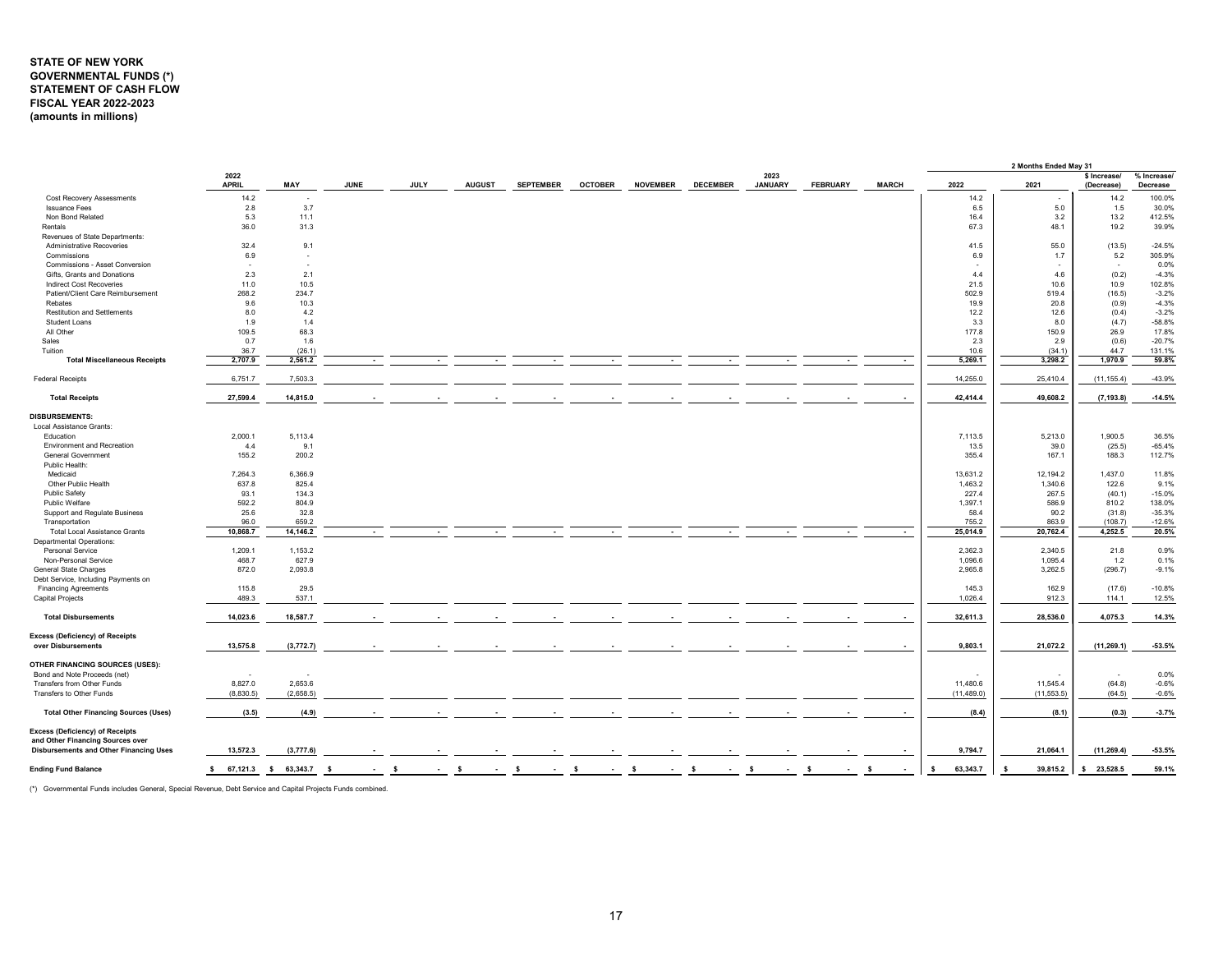# <span id="page-18-0"></span>**STATE OF NEW YORK GOVERNMENTAL FUNDS STATEMENT OF CASH FLOW - STATE OPERATING (\*) FISCAL YEAR 2022-2023 (amounts in millions)**

|                                                                  |                             |            |             |             |               |                  |                |                 |                 |                        |                 |              |                          | 2 Months Ended May 31    |                            |                         |
|------------------------------------------------------------------|-----------------------------|------------|-------------|-------------|---------------|------------------|----------------|-----------------|-----------------|------------------------|-----------------|--------------|--------------------------|--------------------------|----------------------------|-------------------------|
|                                                                  | 2022<br><b>APRIL</b>        | MAY        | <b>JUNE</b> | <b>JULY</b> | <b>AUGUST</b> | <b>SEPTEMBER</b> | <b>OCTOBER</b> | <b>NOVEMBER</b> | <b>DECEMBER</b> | 2023<br><b>JANUARY</b> | <b>FEBRUARY</b> | <b>MARCH</b> | 2022                     | 2021                     | \$ Increase/<br>(Decrease) | % Increase/<br>Decrease |
| <b>Beginning Fund Balance</b>                                    | 40,767.2 \$<br>$\mathbf{s}$ | 54,487.5   |             |             |               |                  |                |                 |                 |                        |                 |              | 40,767.2<br>$\mathbf{s}$ | $\mathsf{s}$<br>14,934.4 | \$25,832.8                 | 173.0%                  |
| <b>RECEIPTS:</b>                                                 |                             |            |             |             |               |                  |                |                 |                 |                        |                 |              |                          |                          |                            |                         |
| Taxes:                                                           |                             |            |             |             |               |                  |                |                 |                 |                        |                 |              |                          |                          |                            |                         |
| Personal Income Tax:<br>Withholdings                             | 3,733.2                     | 3,632.0    |             |             |               |                  |                |                 |                 |                        |                 |              | 7,365.2                  | 6,819.5                  | 545.7                      | 8.0%                    |
| <b>Estimated Payments</b>                                        | 10,927.5                    | 152.8      |             |             |               |                  |                |                 |                 |                        |                 |              | 11,080.3                 | 9,470.9                  | 1,609.4                    | 17.0%                   |
| Returns                                                          | 3,269.8                     | 174.9      |             |             |               |                  |                |                 |                 |                        |                 |              | 3,444.7                  | 3,097.9                  | 346.8                      | 11.2%                   |
| State/City Offsets                                               | (502.0)                     | (39.1)     |             |             |               |                  |                |                 |                 |                        |                 |              | (541.1)                  | (467.7)                  | 73.4                       | 15.7%                   |
| Other (Assessments/LLC)                                          | 220.6                       | 161.8      |             |             |               |                  |                |                 |                 |                        |                 |              | 382.4                    | 241.3                    | 141.1                      | 58.5%                   |
| <b>Gross Receipts</b>                                            | 17,649.1                    | 4,082.4    | $\sim$      | $\sim$      | $\sim$        | $\sim$           | $\sim$         | $\sim$          | $\sim$          | $\sim$                 | $\sim$          | $\sim$       | 21,731.5                 | 19,161.9                 | 2,569.6                    | 13.4%                   |
| Transfers to School Tax Relief Fund                              | $\sim$                      | $\sim$     |             |             |               |                  |                |                 |                 |                        |                 |              | $\sim$                   | $\sim$                   | $\overline{\phantom{a}}$   | $0.0\%$                 |
| Transfers to Revenue Bond Tax Fund                               | $\sim$                      | $\sim$     |             |             |               |                  |                |                 |                 |                        |                 |              | $\sim$                   | ٠                        | $\sim$                     | 0.0%                    |
| Refunds Issued                                                   | (2,927.5)                   | (1, 358.2) |             |             |               |                  |                |                 |                 |                        |                 |              | (4, 285.7)               | (2,803.1)                | 1,482.6                    | 52.9%<br>6.6%           |
| <b>Total Personal Income Tax</b><br>Consumption/Use Taxes:       | 14,721.6                    | 2,724.2    |             |             |               |                  |                |                 |                 |                        |                 |              | 17,445.8                 | 16,358.8                 | 1,087.0                    |                         |
| Sales and Use                                                    | 1,378.7                     | 1,397.2    |             |             |               |                  |                |                 |                 |                        |                 |              | 2,775.9                  | 2,558.8                  | 217.1                      | 8.5%                    |
| Auto Rental                                                      | 1.8                         |            |             |             |               |                  |                |                 |                 |                        |                 |              | 1.8                      | (0.2)                    | 2.0                        | 1,000.0%                |
| Cigarette/Tobacco Products                                       | 84.7                        | 75.2       |             |             |               |                  |                |                 |                 |                        |                 |              | 159.9                    | 174.9                    | (15.0)                     | $-8.6%$                 |
| Cannabis                                                         | 1.0                         | 1.2        |             |             |               |                  |                |                 |                 |                        |                 |              | 2.2                      | 2.6                      | (0.4)                      | $-15.4%$                |
| Motor Fuel                                                       | 6.0                         | 8.0        |             |             |               |                  |                |                 |                 |                        |                 |              | 14.0                     | 15.8                     | (1.8)                      | $-11.4%$                |
| Alcoholic Beverage                                               | 24.8                        | 21.5       |             |             |               |                  |                |                 |                 |                        |                 |              | 46.3                     | 44.8                     | 1.5                        | 3.3%                    |
| Highway Use                                                      | 0.1                         | $\sim$     |             |             |               |                  |                |                 |                 |                        |                 |              | 0.1                      | 0.1                      | $\sim$                     | 0.0%                    |
| Vapor Excise                                                     | (0.1)                       | 0.1        |             |             |               |                  |                |                 |                 |                        |                 |              |                          | 0.2                      | (0.2)                      | $-100.0%$               |
| Opioid Excise                                                    | 6.4                         | 1.0        |             |             |               |                  |                |                 |                 |                        |                 |              | 7.4                      | 6.8                      | 0.6                        | 8.8%                    |
| <b>Total Consumption/Use Taxes</b>                               | 1,503.4                     | 1,504.2    |             |             |               |                  |                |                 |                 |                        |                 | $\sim$       | 3,007.6                  | 2,803.8                  | 203.8                      | 7.3%                    |
| <b>Business Taxes:</b>                                           |                             | 142.0      |             |             |               |                  |                |                 |                 |                        |                 |              |                          | 874.4                    | 472.6                      | 54.0%                   |
| <b>Corporation Franchise</b><br><b>Corporation and Utilities</b> | 1,205.0<br>8.2              | 1.2        |             |             |               |                  |                |                 |                 |                        |                 |              | 1,347.0<br>9.4           | 49.0                     | (39.6)                     | $-80.8%$                |
| Insurance                                                        | 109.7                       | 40.1       |             |             |               |                  |                |                 |                 |                        |                 |              | 149.8                    | 121.5                    | 28.3                       | 23.3%                   |
| Bank                                                             |                             |            |             |             |               |                  |                |                 |                 |                        |                 |              |                          | (2.8)                    | 2.8                        | 100.0%                  |
| Pass-Through Entity                                              | 181.2                       | (48.4)     |             |             |               |                  |                |                 |                 |                        |                 |              | 132.8                    |                          | 132.8                      | 100.0%                  |
| <b>Petroleum Business</b>                                        | 37.2                        | 39.4       |             |             |               |                  |                |                 |                 |                        |                 |              | 76.6                     | 70.5                     | 6.1                        | 8.7%                    |
| <b>Total Business Taxes</b>                                      | 1,541.3                     | 174.3      |             |             |               |                  |                |                 |                 |                        |                 |              | 1,715.6                  | 1,112.6                  | 603.0                      | 54.2%                   |
| Other Taxes:                                                     |                             |            |             |             |               |                  |                |                 |                 |                        |                 |              |                          |                          |                            |                         |
| Real Property Gains                                              |                             |            |             |             |               |                  |                |                 |                 |                        |                 |              |                          |                          | $\epsilon$                 | 0.0%                    |
| Estate and Gift                                                  | 127.3                       | 126.0      |             |             |               |                  |                |                 |                 |                        |                 |              | 253.3                    | 236.8                    | 16.5                       | 7.0%                    |
| Pari-Mutuel                                                      | 1.5                         | 1.1        |             |             |               |                  |                |                 |                 |                        |                 |              | 2.6                      | 2.4                      | 0.2                        | 8.3%                    |
| Real Estate Transfer                                             | 152.4                       | 130.0      |             |             |               |                  |                |                 |                 |                        |                 |              | 282.4                    | 207.4                    | 75.0                       | 36.2%                   |
| Racing and Combative Sports<br>Employer Compensation Expense Tax | 0.4                         | 0.2<br>0.2 |             |             |               |                  |                |                 |                 |                        |                 |              | 0.2<br>0.6               | 0.4                      | 0.2<br>0.2                 | 100.0%<br>50.0%         |
| <b>Total Other Taxes</b>                                         | 281.6                       | 257.5      | $\sim$      |             |               |                  |                |                 |                 |                        |                 | $\sim$       | 539.1                    | 447.0                    | 92.1                       | 20.6%                   |
|                                                                  |                             |            |             |             |               |                  |                |                 |                 |                        |                 |              |                          |                          |                            |                         |
| <b>Total Taxes</b>                                               | 18,047.9                    | 4,660.2    |             |             |               |                  |                |                 |                 |                        |                 |              | 22,708.1                 | 20,722.2                 | 1,985.9                    | 9.6%                    |
| <b>Miscellaneous Receipts:</b>                                   |                             |            |             |             |               |                  |                |                 |                 |                        |                 |              |                          |                          |                            |                         |
| Abandoned Property:                                              |                             |            |             |             |               |                  |                |                 |                 |                        |                 |              |                          |                          |                            |                         |
| <b>Abandoned Property</b>                                        | 1.9                         | 0.9        |             |             |               |                  |                |                 |                 |                        |                 |              | 2.8                      | 2.3                      | 0.5                        | 21.7%                   |
| <b>Bottle Bill</b>                                               | 0.2                         | 0.2        |             |             |               |                  |                |                 |                 |                        |                 |              | 0.4                      | 1.3                      | (0.9)                      | $-69.2%$                |
| Assessments:<br><b>Business</b>                                  | 128.2                       | (1.2)      |             |             |               |                  |                |                 |                 |                        |                 |              | 127.0                    | 68.8                     | 58.2                       | 84.6%                   |
| Medical Care                                                     | 536.9                       | 533.8      |             |             |               |                  |                |                 |                 |                        |                 |              | 1.070.7                  | 1.018.4                  | 52.3                       | 5.1%                    |
| <b>Public Utilities</b>                                          | 4.6                         | ٠          |             |             |               |                  |                |                 |                 |                        |                 |              | 4.6                      | 1.5                      | 3.1                        | 206.7%                  |
| Other                                                            | $\sim$                      | ٠          |             |             |               |                  |                |                 |                 |                        |                 |              |                          | 0.1                      | (0.1)                      | $-100.0%$               |
| Fees, Licenses and Permits:                                      |                             |            |             |             |               |                  |                |                 |                 |                        |                 |              |                          |                          |                            |                         |
| Alcohol Beverage Control Licensing                               | 5.4                         | 5.7        |             |             |               |                  |                |                 |                 |                        |                 |              | 11.1                     | 10.8                     | 0.3                        | 2.8%                    |
| <b>Audit Fees</b>                                                |                             | 0.2        |             |             |               |                  |                |                 |                 |                        |                 |              | 0.2                      |                          | 0.2                        | 100.0%                  |
| Business/Professional                                            | 47.1                        | 47.8       |             |             |               |                  |                |                 |                 |                        |                 |              | 94.9                     | 100.0                    | (5.1)                      | $-5.1%$                 |
| Civil                                                            | 8.1                         | 32.8       |             |             |               |                  |                |                 |                 |                        |                 |              | 40.9                     | 54.1                     | (13.2)                     | $-24.4%$                |
| Criminal                                                         | 0.7                         | 0.4        |             |             |               |                  |                |                 |                 |                        |                 |              | 1.1                      | 1.3                      | (0.2)                      | $-15.4%$                |
| Motor Vehicle                                                    | 34.4                        | 42.4       |             |             |               |                  |                |                 |                 |                        |                 |              | 76.8                     | 93.2                     | (16.4)                     | $-17.6%$                |
| Recreational/Consumer                                            | 39.0                        | 80.9       |             |             |               |                  |                |                 |                 |                        |                 |              | 119.9                    | 117.3                    | 2.6                        | 2.2%                    |
| Fines, Penalties and Forfeitures                                 | 28.5                        | 16.3       |             |             |               |                  |                |                 |                 |                        |                 |              | 44.8                     | 88.9                     | (44.1)                     | $-49.6%$                |
| Gaming:<br>Casino                                                | 44.6                        | 11.5       |             |             |               |                  |                |                 |                 |                        |                 |              | 56.1                     | 48.4                     | 7.7                        | 15.9%                   |
| Lottery                                                          | 186.3                       | 189.6      |             |             |               |                  |                |                 |                 |                        |                 |              | 375.9                    | 413.0                    | (37.1)                     | $-9.0%$                 |
| Mobile Sports                                                    | 38.6                        | 53.4       |             |             |               |                  |                |                 |                 |                        |                 |              | 92.0                     |                          | 92.0                       | 100.0%                  |
| Video Lottery                                                    | 73.4                        | 71.3       |             |             |               |                  |                |                 |                 |                        |                 |              | 144.7                    | 153.8                    | (9.1)                      | $-5.9%$                 |
| <b>Interest Earnings</b>                                         | 11.4                        | 17.7       |             |             |               |                  |                |                 |                 |                        |                 |              | 29.1                     | 8.8                      | 20.3                       | 230.7%                  |
| Receipts from Municipalities                                     | 7.2                         | 1.9        |             |             |               |                  |                |                 |                 |                        |                 |              | 9.1                      | 8.9                      | 0.2                        | 2.2%                    |
| Receipts from Public Authorities:                                |                             |            |             |             |               |                  |                |                 |                 |                        |                 |              |                          |                          |                            |                         |
| <b>Bond Proceeds</b>                                             |                             |            |             |             |               |                  |                |                 |                 |                        |                 |              |                          |                          |                            | 0.0%                    |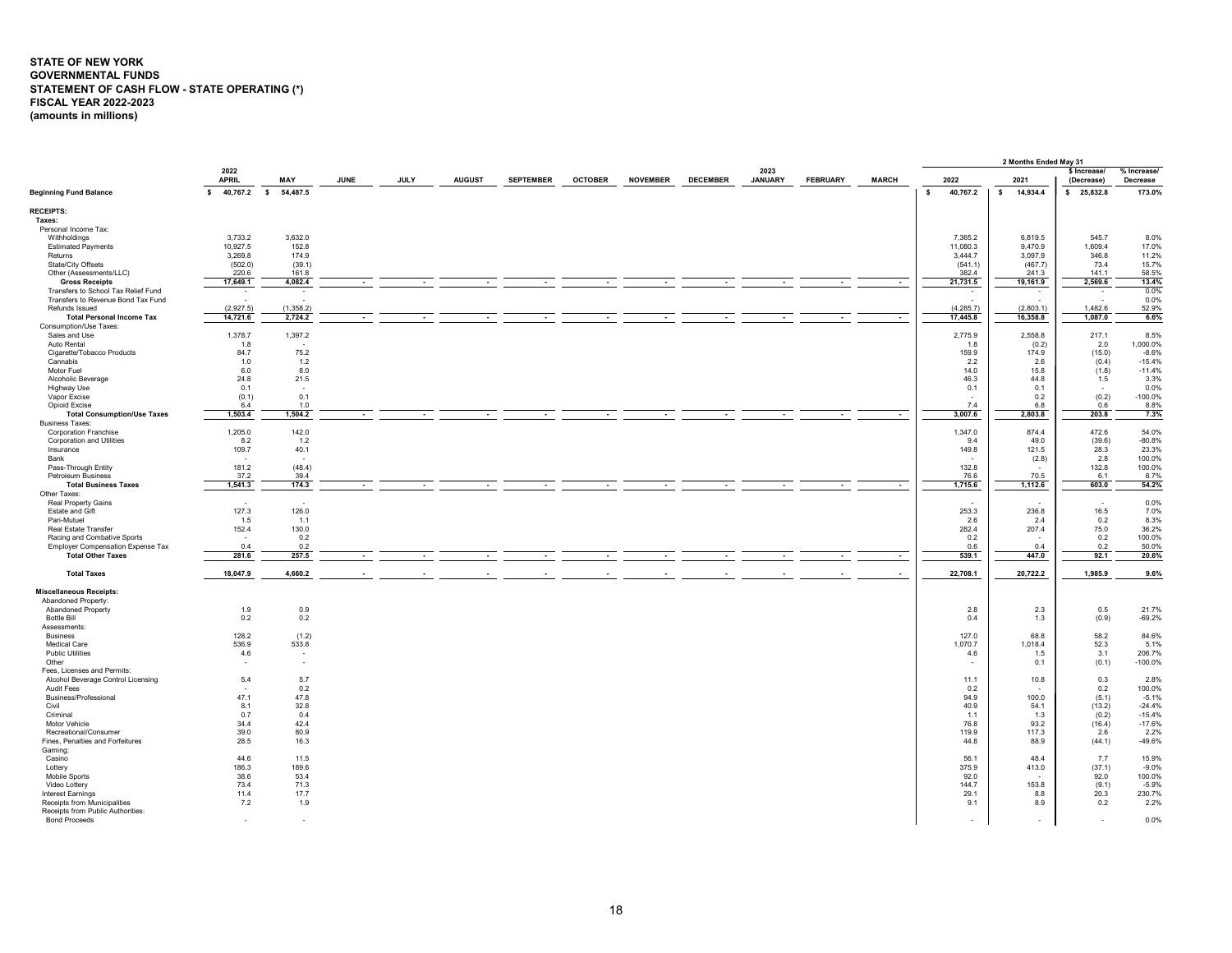# **STATE OF NEW YORK GOVERNMENTAL FUNDS STATEMENT OF CASH FLOW - STATE OPERATING (\*) FISCAL YEAR 2022-2023 (amounts in millions)**

|                                               |                      |                |                          |              |               |                        |                |                 |                 |                        |                 |                      |                          | 2 Months Ended May 31 |                            |                         |
|-----------------------------------------------|----------------------|----------------|--------------------------|--------------|---------------|------------------------|----------------|-----------------|-----------------|------------------------|-----------------|----------------------|--------------------------|-----------------------|----------------------------|-------------------------|
|                                               | 2022<br><b>APRIL</b> | MAY            | <b>JUNE</b>              | <b>JULY</b>  | <b>AUGUST</b> | <b>SEPTEMBER</b>       | <b>OCTOBER</b> | <b>NOVEMBER</b> | <b>DECEMBER</b> | 2023<br><b>JANUARY</b> | <b>FEBRUARY</b> | <b>MARCH</b>         | 2022                     | 2021                  | \$ Increase/<br>(Decrease) | % Increase/<br>Decrease |
| <b>Cost Recovery Assessments</b>              | 14.2                 | $\sim$         |                          |              |               |                        |                |                 |                 |                        |                 |                      | 14.2                     |                       | 14.2                       | 100.0%                  |
| <b>Issuance Fees</b>                          | 2.8                  | 3.7            |                          |              |               |                        |                |                 |                 |                        |                 |                      | 6.5                      | 5.0                   | 1.5                        | 30.0%                   |
| Non Bond Related                              | 4.9                  | 11.2           |                          |              |               |                        |                |                 |                 |                        |                 |                      | 16.1                     | 0.2                   | 15.9                       | 7,950.0%                |
| Rentals                                       | 33.4                 | 20.7           |                          |              |               |                        |                |                 |                 |                        |                 |                      | 54.1                     | 44.0                  | 10.1                       | 23.0%                   |
| Revenues of State Departments:                |                      |                |                          |              |               |                        |                |                 |                 |                        |                 |                      |                          |                       |                            |                         |
| Administrative Recoveries                     | 32.4                 | 9.1            |                          |              |               |                        |                |                 |                 |                        |                 |                      | 41.5                     | 55.0                  | (13.5)                     | $-24.5%$                |
| Commissions                                   | 6.9                  | $\sim$         |                          |              |               |                        |                |                 |                 |                        |                 |                      | 6.9                      | 1.7                   | 5.2                        | 305.9%                  |
| Commissions - Asset Conversion                | $\sim$               | $\sim$         |                          |              |               |                        |                |                 |                 |                        |                 |                      | $\overline{\phantom{a}}$ |                       | . .                        | 0.0%                    |
| Gifts, Grants and Donations                   | 2.3                  | 0.6            |                          |              |               |                        |                |                 |                 |                        |                 |                      | 2.9                      | 1.5                   | 1.4                        | 93.3%                   |
| Indirect Cost Recoveries                      | 5.3                  | 6.3            |                          |              |               |                        |                |                 |                 |                        |                 |                      | 11.6                     | 10.6                  | 1.0                        | 9.4%                    |
| Patient/Client Care Reimbursement             | 268.2                | 234.7          |                          |              |               |                        |                |                 |                 |                        |                 |                      | 502.9                    | 519.4                 | (16.5)                     | $-3.2%$                 |
| Rebates                                       | 2.4                  | 2.0            |                          |              |               |                        |                |                 |                 |                        |                 |                      | 4.4                      | 6.8                   | (2.4)                      | $-35.3%$                |
| <b>Restitution and Settlements</b>            | 7.5                  | 1.2            |                          |              |               |                        |                |                 |                 |                        |                 |                      | 8.7                      | 11.0                  | (2.3)                      | $-20.9%$                |
| Student Loans                                 | 1.9                  | 1.4            |                          |              |               |                        |                |                 |                 |                        |                 |                      | 3.3                      | 8.0                   | (4.7)                      | $-58.8%$                |
| All Other                                     | 101.9                | 66.4           |                          |              |               |                        |                |                 |                 |                        |                 |                      | 168.3                    | 144.9                 | 23.4                       | 16.1%                   |
| Sales                                         | 0.7                  | 1.4            |                          |              |               |                        |                |                 |                 |                        |                 |                      | 2.1                      | 2.8                   | (0.7)                      | $-25.0%$                |
| Tuition                                       | 36.7                 | (26.1)         |                          |              |               |                        |                |                 |                 |                        |                 |                      | 10.6                     | (34.1)                | 44.7                       | 131.1%                  |
| <b>Total Miscellaneous Receipts</b>           | 1,718.0              | 1,438.2        | $\overline{\phantom{a}}$ |              |               |                        |                |                 |                 |                        |                 | $\sim$               | 3,156.2                  | 2,967.7               | 188.5                      | 6.4%                    |
|                                               |                      |                |                          |              |               |                        |                |                 |                 |                        |                 |                      |                          |                       |                            |                         |
| <b>Federal Receipts</b>                       | ۰.                   | 0.2            |                          |              |               |                        |                |                 |                 |                        |                 |                      | 0.2                      | 0.2                   | $\sim$                     | 0.0%                    |
| <b>Total Receipts</b>                         | 19,765.9             | 6,098.6        |                          |              |               |                        |                |                 |                 |                        |                 |                      | 25,864.5                 | 23,690.1              | 2,174.4                    | 9.2%                    |
|                                               |                      |                |                          |              |               |                        |                |                 |                 |                        |                 |                      |                          |                       |                            |                         |
| <b>DISBURSEMENTS:</b>                         |                      |                |                          |              |               |                        |                |                 |                 |                        |                 |                      |                          |                       |                            |                         |
| Local Assistance Grants:                      |                      |                |                          |              |               |                        |                |                 |                 |                        |                 |                      |                          |                       |                            |                         |
| Education                                     | 1,436.0              | 4,347.1        |                          |              |               |                        |                |                 |                 |                        |                 |                      | 5,783.1                  | 4,420.6               | 1,362.5                    | 30.8%                   |
| Environment and Recreation                    | 0.1                  | 0.2            |                          |              |               |                        |                |                 |                 |                        |                 |                      | 0.3                      | 2.0                   | (1.7)                      | $-85.0%$                |
| <b>General Government</b>                     | 141.8                | 72.0           |                          |              |               |                        |                |                 |                 |                        |                 |                      | 213.8                    | 79.6                  | 134.2                      | 168.6%                  |
| Public Health:                                |                      |                |                          |              |               |                        |                |                 |                 |                        |                 |                      |                          |                       |                            |                         |
| Medicaid                                      | 2,492.5              | 2,394.4        |                          |              |               |                        |                |                 |                 |                        |                 |                      | 4,886.9                  | 5,082.5               | (195.6)                    | $-3.8%$                 |
| Other Public Health                           | 134.3                | 200.6          |                          |              |               |                        |                |                 |                 |                        |                 |                      | 334.9                    | 234.5                 | 100.4                      | 42.8%                   |
| Public Safety                                 | 23.5                 | 30.0           |                          |              |               |                        |                |                 |                 |                        |                 |                      | 53.5                     | 73.4                  | (19.9)                     | $-27.1%$                |
| Public Welfare                                | 102.1                | 218.8          |                          |              |               |                        |                |                 |                 |                        |                 |                      | 320.9                    | 144.0                 | 176.9                      | 122.8%                  |
| Support and Regulate Business                 | 8.5                  | 11.8           |                          |              |               |                        |                |                 |                 |                        |                 |                      | 20.3                     | 14.5                  | 5.8                        | 40.0%                   |
| Transportation                                | 57.1                 | 593.6          |                          |              |               |                        |                |                 |                 |                        |                 |                      | 650.7                    | 638.6                 | 12.1                       | 1.9%                    |
| <b>Total Local Assistance Grants</b>          | 4,395.9              | 7,868.5        | $\sim$                   | $\sim$       | $\sim$        | $\sim$                 | $\sim$         | $\sim$          | $\sim$          | $\sim$                 | $\sim$          | $\sim$               | 12,264.4                 | 10,689.7              | 1,574.7                    | 14.7%                   |
| <b>Departmental Operations:</b>               |                      |                |                          |              |               |                        |                |                 |                 |                        |                 |                      |                          |                       |                            |                         |
| Personal Service                              | 1,155.5              | 1,098.7        |                          |              |               |                        |                |                 |                 |                        |                 |                      | 2,254.2                  | 2,238.6               | 15.6                       | 0.7%                    |
| Non-Personal Service                          | 388.5                | 458.4          |                          |              |               |                        |                |                 |                 |                        |                 |                      | 846.9                    | 832.8                 | 14.1                       | 1.7%                    |
| General State Charges                         | 847.4                | 2,060.2        |                          |              |               |                        |                |                 |                 |                        |                 |                      | 2,907.6                  | 3,210.1               | (302.5)                    | $-9.4%$                 |
| Debt Service, Including Payments on           |                      |                |                          |              |               |                        |                |                 |                 |                        |                 |                      |                          |                       |                            |                         |
| <b>Financing Agreements</b>                   | 115.8                | 29.5           |                          |              |               |                        |                |                 |                 |                        |                 |                      | 145.3                    | 162.9                 | (17.6)                     | $-10.8%$                |
| <b>Capital Projects</b>                       |                      |                |                          |              |               |                        |                |                 |                 |                        |                 |                      |                          |                       | $\overline{\phantom{a}}$   | 0.0%                    |
|                                               |                      |                |                          |              |               |                        |                |                 |                 |                        |                 |                      |                          |                       |                            |                         |
| <b>Total Disbursements</b>                    | 6,903.1              | 11,515.3       |                          |              |               |                        |                |                 |                 |                        |                 |                      | 18,418.4                 | 17,134.1              | 1,284.3                    | 7.5%                    |
| <b>Excess (Deficiency) of Receipts</b>        |                      |                |                          |              |               |                        |                |                 |                 |                        |                 |                      |                          |                       |                            |                         |
| over Disbursements                            | 12,862.8             | (5, 416.7)     |                          |              |               |                        |                |                 |                 |                        |                 |                      | 7,446.1                  | 6,556.0               | 890.1                      | 13.6%                   |
| OTHER FINANCING SOURCES (USES):               |                      |                |                          |              |               |                        |                |                 |                 |                        |                 |                      |                          |                       |                            |                         |
| Transfers from Other Funds (**)               | 9,446.5              | 2,949.7        |                          |              |               |                        |                |                 |                 |                        |                 |                      | 12,396.2                 | 10,855.7              | 1,540.5                    | 14.2%                   |
| Transfers to Other Funds (**)                 | (8,589.0)            | (2,634.9)      |                          |              |               |                        |                |                 |                 |                        |                 |                      | (11, 223.9)              | (11, 391.8)           | (167.9)                    | $-1.5%$                 |
|                                               |                      |                |                          |              |               |                        |                |                 |                 |                        |                 |                      |                          |                       |                            |                         |
| <b>Total Other Financing Sources (Uses)</b>   | 857.5                | 314.8          |                          |              |               |                        |                |                 |                 |                        |                 |                      | 1,172.3                  | (536.1)               | 1,708.4                    | 318.7%                  |
| Excess (Deficiency) of Receipts               |                      |                |                          |              |               |                        |                |                 |                 |                        |                 |                      |                          |                       |                            |                         |
| and Other Financing Sources over              |                      |                |                          |              |               |                        |                |                 |                 |                        |                 |                      |                          |                       |                            |                         |
| <b>Disbursements and Other Financing Uses</b> | 13,720.3             | (5, 101.9)     |                          |              |               |                        |                |                 |                 |                        |                 |                      | 8,618.4                  | 6,019.9               | 2,598.5                    | 43.2%                   |
| <b>Ending Fund Balance</b>                    | \$54,487.5           | $$49,385.6$ \$ | $\sim$                   | s.<br>$\sim$ | - S<br>$\sim$ | $\mathsf{s}$<br>$\sim$ | -S<br>$\sim$   | \$<br>$\sim$    | - \$<br>$\sim$  | s.<br>$\sim$           | \$<br>$\sim$    | - \$<br>$\mathbf{r}$ | 49,385.6<br>s.           | 20,954.3<br>s.        | \$28,431.3                 | 135.7%                  |
|                                               |                      |                |                          |              |               |                        |                |                 |                 |                        |                 |                      |                          |                       |                            |                         |

(\*) <u>State Operating Funds</u> are comprised of the General Fund, State Special Revenue Funds supported by activities<br>from dedicated revenue sources (including operating transfers from Federal funds) and Debt Service Funds.<br>(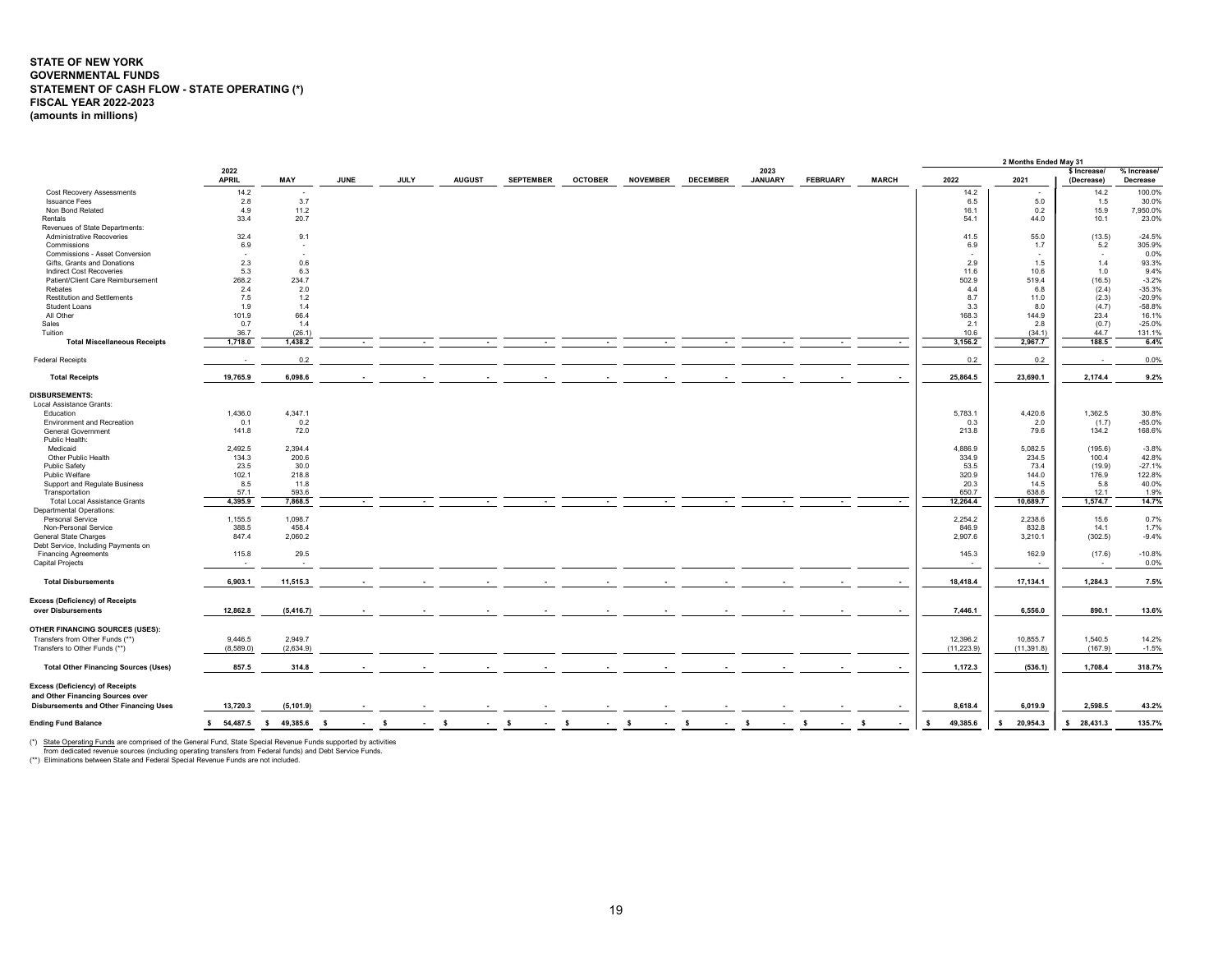<span id="page-20-0"></span>

|                                                               |                          |                    |      |      |               |                  |                |                 |                 |                        |                 |              |                          | 2 Months Ended May 31   |                            |                         |
|---------------------------------------------------------------|--------------------------|--------------------|------|------|---------------|------------------|----------------|-----------------|-----------------|------------------------|-----------------|--------------|--------------------------|-------------------------|----------------------------|-------------------------|
|                                                               | 2022<br><b>APRIL</b>     | MAY                | JUNE | JULY | <b>AUGUST</b> | <b>SEPTEMBER</b> | <b>OCTOBER</b> | <b>NOVEMBER</b> | <b>DECEMBER</b> | 2023<br><b>JANUARY</b> | <b>FEBRUARY</b> | <b>MARCH</b> | 2022                     | 2021                    | \$ Increase/<br>(Decrease) | % Increase/<br>Decrease |
| <b>Beginning Fund Balance</b>                                 | $\mathsf{s}$<br>33,052.7 | $\sim$<br>45,693.4 |      |      |               |                  |                |                 |                 |                        |                 |              | 33,052.7<br>$\mathsf{s}$ | \$<br>9,160.8           | \$23,891.9                 | 260.8%                  |
| <b>RECEIPTS:</b>                                              |                          |                    |      |      |               |                  |                |                 |                 |                        |                 |              |                          |                         |                            |                         |
| Taxes:                                                        |                          |                    |      |      |               |                  |                |                 |                 |                        |                 |              |                          |                         |                            |                         |
| Personal Income Tax:                                          |                          |                    |      |      |               |                  |                |                 |                 |                        |                 |              |                          |                         |                            |                         |
| Withholdings<br><b>Estimated Payments</b>                     | 3,733.2<br>10,927.5      | 3,632.0<br>152.8   |      |      |               |                  |                |                 |                 |                        |                 |              | 7,365.2<br>11,080.3      | 6,819.5<br>9,470.9      | 545.7<br>1,609.4           | 8.0%<br>17.0%           |
| Returns                                                       | 3,269.8                  | 174.9              |      |      |               |                  |                |                 |                 |                        |                 |              | 3,444.7                  | 3,097.9                 | 346.8                      | 11.2%                   |
| State/City Offsets                                            | (502.0)                  | (39.1)             |      |      |               |                  |                |                 |                 |                        |                 |              | (541.1)                  | (467.7)                 | 73.4                       | 15.7%                   |
| Other (Assessments/LLC)                                       | 220.6                    | 161.8              |      |      |               |                  |                |                 |                 |                        |                 |              | 382.4                    | 241.3                   | 141.1                      | 58.5%                   |
| <b>Gross Receipts</b>                                         | 17,649.1                 | 4,082.4            |      |      |               |                  |                |                 |                 |                        |                 |              | 21,731.5                 | 19,161.9                | 2,569.6                    | 13.4%                   |
| Transfers to School Tax Relief Fund                           |                          | (1,362.1)          |      |      |               |                  |                |                 |                 |                        |                 |              |                          |                         | 543.5                      | 0.0%<br>6.6%            |
| Transfers to Revenue Bond Tax Fund<br>Refunds Issued          | (7,360.8)<br>(2.927.5)   | (1.358.2)          |      |      |               |                  |                |                 |                 |                        |                 |              | (8,722.9)<br>(4.285.7)   | (8, 179.4)<br>(2.803.1) | 1.482.6                    | 52.9%                   |
| <b>Total Personal Income Tax</b>                              | 7,360.8                  | 1,362.1            |      |      |               |                  |                |                 |                 |                        |                 |              | 8,722.9                  | 8,179.4                 | 543.5                      | 6.6%                    |
| Consumption/Use Taxes:                                        |                          |                    |      |      |               |                  |                |                 |                 |                        |                 |              |                          |                         |                            |                         |
| Sales and Use                                                 | 312.0                    | 328.0              |      |      |               |                  |                |                 |                 |                        |                 |              | 640.0                    | 588.4                   | 51.6                       | 8.8%                    |
| Auto Rental                                                   |                          |                    |      |      |               |                  |                |                 |                 |                        |                 |              |                          |                         |                            | 0.0%                    |
| Cigarette/Tobacco Products                                    | 27.0                     | 23.5               |      |      |               |                  |                |                 |                 |                        |                 |              | 50.5                     | 53.4                    | (2.9)                      | $-5.4%$                 |
| Motor Fuel<br>Alcoholic Beverage                              | 24.8                     | 21.5               |      |      |               |                  |                |                 |                 |                        |                 |              | 46.3                     | 44.8                    | 1.5                        | 0.0%<br>3.3%            |
| Highway Use                                                   |                          |                    |      |      |               |                  |                |                 |                 |                        |                 |              |                          |                         | ٠                          | 0.0%                    |
| Vapor Excise                                                  |                          |                    |      |      |               |                  |                |                 |                 |                        |                 |              |                          |                         |                            | 0.0%                    |
| Opioid Excise                                                 | 6.4                      | 1.0                |      |      |               |                  |                |                 |                 |                        |                 |              | 7.4                      | 6.8                     | 0.6                        | 8.8%                    |
| <b>Total Consumption/Use Taxes</b>                            | 370.2                    | 374.0              |      |      |               | $\sim$           |                |                 | $\sim$          |                        |                 | $\sim$       | 744.2                    | 693.4                   | 50.8                       | 7.3%                    |
| <b>Business Taxes:</b><br><b>Corporation Franchise</b>        | 976.1                    | 98.0               |      |      |               |                  |                |                 |                 |                        |                 |              | 1,074.1                  | 680.0                   | 394.1                      | 58.0%                   |
| Corporation and Utilities                                     | 1.6                      | 0.7                |      |      |               |                  |                |                 |                 |                        |                 |              | 2.3                      | 29.2                    | (26.9)                     | $-92.1%$                |
| Insurance                                                     | 91.5                     | 36.8               |      |      |               |                  |                |                 |                 |                        |                 |              | 128.3                    | 127.8                   | 0.5                        | 0.4%                    |
| Bank                                                          |                          |                    |      |      |               |                  |                |                 |                 |                        |                 |              |                          | (2.9)                   | 2.9                        | 100.0%                  |
| Pass-Through Entity                                           | 90.6                     | (24.2)             |      |      |               |                  |                |                 |                 |                        |                 |              | 66.4                     | $\sim$                  | 66.4                       | 100.0%                  |
| Petroleum Business                                            |                          |                    |      |      |               |                  |                |                 |                 |                        |                 |              |                          |                         |                            | 0.0%                    |
| <b>Total Business Taxes</b><br>Other Taxes:                   | 1,159.8                  | 111.3              |      |      |               |                  |                |                 |                 |                        |                 |              | 1,271.1                  | 834.1                   | 437.0                      | 52.4%                   |
| Real Property Gains                                           |                          |                    |      |      |               |                  |                |                 |                 |                        |                 |              |                          |                         | $\overline{\phantom{a}}$   | 0.0%                    |
| Estate and Gift                                               | 127.3                    | 126.0              |      |      |               |                  |                |                 |                 |                        |                 |              | 253.3                    | 236.8                   | 16.5                       | 7.0%                    |
| Pari-Mutuel                                                   | 1.5                      | 1.1                |      |      |               |                  |                |                 |                 |                        |                 |              | 2.6                      | 2.4                     | 0.2                        | 8.3%                    |
| Real Estate Transfer                                          |                          | ×,                 |      |      |               |                  |                |                 |                 |                        |                 |              |                          |                         | $\sim$                     | 0.0%                    |
| Racing and Combative Sports                                   | $\sim$                   | 0.2                |      |      |               |                  |                |                 |                 |                        |                 |              | 0.2                      | $\sim$                  | 0.2                        | 100.0%                  |
| Employer Compensation Expense Tax<br><b>Total Other Taxes</b> | 0.2<br>129.0             | 0.1<br>127.4       |      |      |               |                  |                |                 |                 |                        |                 | $\cdot$      | 0.3<br>256.4             | 0.2<br>239.4            | 0.1<br>17.0                | 50.0%<br>7.1%           |
|                                                               |                          |                    |      |      |               |                  |                |                 |                 |                        |                 |              |                          |                         |                            |                         |
| <b>Total Taxes</b>                                            | 9,019.8                  | 1,974.8            |      |      |               |                  |                |                 |                 |                        |                 | $\sim$       | 10,994.6                 | 9,946.3                 | 1,048.3                    | 10.5%                   |
| <b>Miscellaneous Receipts:</b>                                |                          |                    |      |      |               |                  |                |                 |                 |                        |                 |              |                          |                         |                            |                         |
| Abandoned Property:                                           |                          |                    |      |      |               |                  |                |                 |                 |                        |                 |              |                          |                         |                            |                         |
| Abandoned Property                                            | 1.0                      |                    |      |      |               |                  |                |                 |                 |                        |                 |              | 1.0<br>0.4               | 0.4                     | 0.6                        | 150.0%                  |
| <b>Bottle Bill</b><br>Assessments:                            | 0.2                      | 0.2                |      |      |               |                  |                |                 |                 |                        |                 |              |                          | 1.3                     | (0.9)                      | $-69.2%$                |
| <b>Business</b>                                               |                          |                    |      |      |               |                  |                |                 |                 |                        |                 |              |                          |                         |                            | 0.0%                    |
| Medical Care                                                  | 1.6                      | 3.2                |      |      |               |                  |                |                 |                 |                        |                 |              | 4.8                      | 5.6                     | (0.8)                      | $-14.3%$                |
| <b>Public Utilities</b>                                       |                          | ٠                  |      |      |               |                  |                |                 |                 |                        |                 |              |                          |                         |                            | 0.0%                    |
| Other                                                         |                          |                    |      |      |               |                  |                |                 |                 |                        |                 |              |                          | 0.1                     | (0.1)                      | $-100.0%$               |
| Fees, Licenses and Permits:                                   | 5.4                      |                    |      |      |               |                  |                |                 |                 |                        |                 |              |                          | 10.8                    | 0.3                        | 2.8%                    |
| Alcohol Beverage Control Licensing<br>Audit Fees              |                          | 5.7                |      |      |               |                  |                |                 |                 |                        |                 |              | 11.1                     |                         | $\sim$                     | 0.0%                    |
| Business/Professional                                         | 14.2                     | 11.5               |      |      |               |                  |                |                 |                 |                        |                 |              | 25.7                     | 34.7                    | (9.0)                      | $-25.9%$                |
| Civil                                                         | 3.1                      | 28.1               |      |      |               |                  |                |                 |                 |                        |                 |              | 31.2                     | 43.6                    | (12.4)                     | $-28.4%$                |
| Criminal                                                      |                          | 0.2                |      |      |               |                  |                |                 |                 |                        |                 |              | 0.2                      | 0.2                     |                            | 0.0%                    |
| Motor Vehicle                                                 | 17.7                     | 26.1               |      |      |               |                  |                |                 |                 |                        |                 |              | 43.8                     | 35.8                    | 8.0                        | 22.3%                   |
| Recreational/Consumer                                         |                          | 3.4<br>7.6         |      |      |               |                  |                |                 |                 |                        |                 |              | 3.4                      | 2.0                     | 1.4                        | 70.0%<br>$-57.2%$       |
| Fines, Penalties and Forfeitures<br>Gaming:                   | 24.1                     |                    |      |      |               |                  |                |                 |                 |                        |                 |              | 31.7                     | 74.1                    | (42.4)                     |                         |
| Casino                                                        | 5.0                      |                    |      |      |               |                  |                |                 |                 |                        |                 |              | 5.0                      |                         | 5.0                        | 100.0%                  |
| Interest Earnings                                             | 6.7                      | 11.9               |      |      |               |                  |                |                 |                 |                        |                 |              | 18.6                     | 2.1                     | 16.5                       | 785.7%                  |
| Receipts from Municipalities                                  |                          |                    |      |      |               |                  |                |                 |                 |                        |                 |              |                          |                         | $\sim$                     | 0.0%                    |
| Receipts from Public Authorities:                             |                          |                    |      |      |               |                  |                |                 |                 |                        |                 |              |                          |                         |                            |                         |
| <b>Bond Proceeds</b>                                          |                          |                    |      |      |               |                  |                |                 |                 |                        |                 |              |                          | ×                       |                            | 0.0%                    |
| Cost Recovery Assessments                                     |                          | ×                  |      |      |               |                  |                |                 |                 |                        |                 |              | ×,<br>×.                 | ٠<br>$\sim$             | ٠<br>$\sim$                | 0.0%                    |
| <b>Issuance Fees</b><br>Non Bond Related                      |                          |                    |      |      |               |                  |                |                 |                 |                        |                 |              |                          |                         |                            | 0.0%<br>0.0%            |
| Rentals                                                       | 0.1                      | 0.1                |      |      |               |                  |                |                 |                 |                        |                 |              | 0.2                      | 0.3                     | (0.1)                      | $-33.3%$                |
| Revenues of State Departments:                                |                          |                    |      |      |               |                  |                |                 |                 |                        |                 |              |                          |                         |                            |                         |
| Administrative Recoveries                                     | 0.5                      | 0.5                |      |      |               |                  |                |                 |                 |                        |                 |              | 1.0                      | 1.1                     | (0.1)                      | $-9.1%$                 |
| Commissions                                                   | 0.1                      | ٠                  |      |      |               |                  |                |                 |                 |                        |                 |              | 0.1                      | 0.6                     | (0.5)                      | $-83.3%$                |
| Gifts, Grants and Donations<br>Indirect Cost Recoveries       | $\sim$<br>5.3            | 6.3                |      |      |               |                  |                |                 |                 |                        |                 |              | 11.6                     | 10.6                    | $\sim$<br>1.0              | 0.0%<br>9.4%            |
|                                                               |                          |                    |      |      |               |                  |                |                 |                 |                        |                 |              |                          |                         |                            |                         |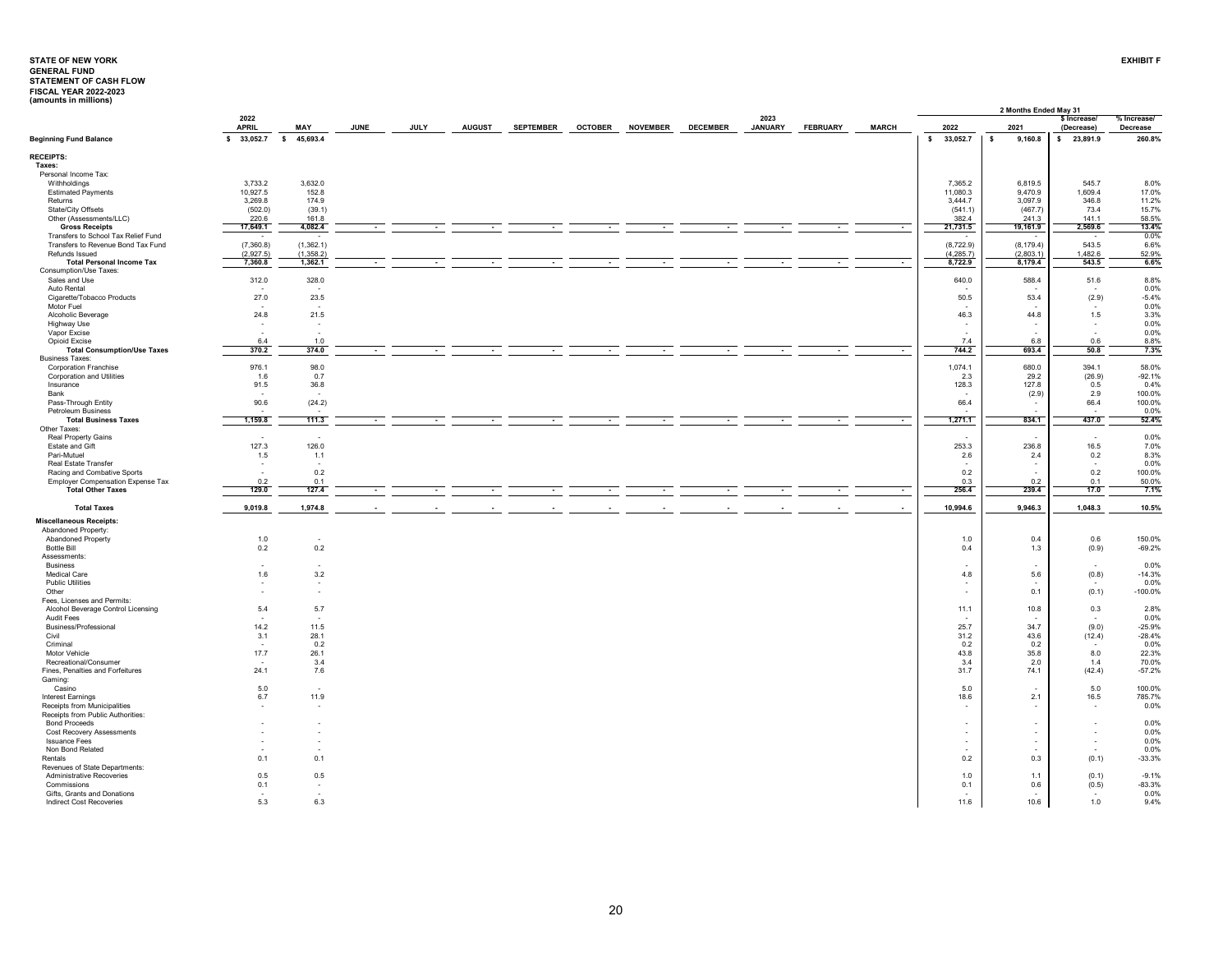# **STATE OF NEW YORKGENERAL FUND STATEMENT OF CASH FLOW FISCAL YEAR 2022-2023 (amounts in millions)**

| $($ amounts in minions)                                                              |                      |                |             |             |               |                     |                |                                  |                 |                        |                 |                    |                | 2 Months Ended May 31 |                            |                         |
|--------------------------------------------------------------------------------------|----------------------|----------------|-------------|-------------|---------------|---------------------|----------------|----------------------------------|-----------------|------------------------|-----------------|--------------------|----------------|-----------------------|----------------------------|-------------------------|
|                                                                                      | 2022<br><b>APRIL</b> | MAY            | <b>JUNE</b> | <b>JULY</b> | <b>AUGUST</b> | <b>SEPTEMBER</b>    | <b>OCTOBER</b> | <b>NOVEMBER</b>                  | <b>DECEMBER</b> | 2023<br><b>JANUARY</b> | <b>FEBRUARY</b> | <b>MARCH</b>       | 2022           | 2021                  | \$ Increase/<br>(Decrease) | % Increase/<br>Decrease |
| Patient/Client Care Reimbursement                                                    | 50.0                 | 7.0            |             |             |               |                     |                |                                  |                 |                        |                 |                    | 57.0           | 44.4                  | 12.6                       | 28.4%                   |
| Rebates                                                                              | (0.5)                | 1.5            |             |             |               |                     |                |                                  |                 |                        |                 |                    | 1.0            | 1.6                   | (0.6)                      | $-37.5%$                |
| <b>Restitution and Settlements</b>                                                   |                      |                |             |             |               |                     |                |                                  |                 |                        |                 |                    |                |                       | $\sim$                     | 0.0%                    |
| Student Loans                                                                        |                      |                |             |             |               |                     |                |                                  |                 |                        |                 |                    |                |                       | $\sim$                     | 0.0%                    |
| All Other                                                                            | 63.5                 | (12.3)         |             |             |               |                     |                |                                  |                 |                        |                 |                    | 51.2           | 43.2                  | 8.0                        | 18.5%                   |
| Sales                                                                                | (0.1)                |                |             |             |               |                     |                |                                  |                 |                        |                 |                    | (0.1)          | 0.1                   | (0.2)                      | $-200.0%$               |
| <b>Total Miscellaneous Receipts</b>                                                  | 197.9                | 101.0          |             |             |               |                     |                |                                  |                 |                        |                 | $\sim$             | 298.9          | 312.6                 | (13.7)                     | $-4.4%$                 |
| <b>Federal Receipts</b>                                                              |                      | 0.2            |             |             |               |                     |                |                                  |                 |                        |                 |                    | 0.2            | 0.2                   | $\sim$                     | 0.0%                    |
| <b>Total Receipts</b>                                                                | 9,217.7              | 2,076.0        |             |             |               |                     |                |                                  |                 |                        |                 |                    | 11,293.7       | 10,259.1              | 1,034.6                    | 10.1%                   |
| <b>DISBURSEMENTS:</b>                                                                |                      |                |             |             |               |                     |                |                                  |                 |                        |                 |                    |                |                       |                            |                         |
| Local Assistance Grants:                                                             |                      |                |             |             |               |                     |                |                                  |                 |                        |                 |                    |                |                       |                            |                         |
| Education                                                                            | 1,436.0              | 4,347.0        |             |             |               |                     |                |                                  |                 |                        |                 |                    | 5,783.0        | 4,422.6               | 1,360.4                    | 30.8%                   |
| <b>Environment and Recreation</b>                                                    | 0.1                  | <b>.</b>       |             |             |               |                     |                |                                  |                 |                        |                 |                    | 0.1            | 1.7                   | (1.6)                      | $-94.1%$                |
| General Government                                                                   | 9.9                  | 41.7           |             |             |               |                     |                |                                  |                 |                        |                 |                    | 51.6           | 51.5                  | 0.1                        | 0.2%                    |
| Public Health:                                                                       |                      |                |             |             |               |                     |                |                                  |                 |                        |                 |                    |                |                       |                            |                         |
| Medicaid                                                                             | 2.018.4              | 1.920.1        |             |             |               |                     |                |                                  |                 |                        |                 |                    | 3.938.5        | 4.234.2               | (295.7)                    | $-7.0%$                 |
| Other Public Health                                                                  | 66.4                 | 139.9          |             |             |               |                     |                |                                  |                 |                        |                 |                    | 206.3          | 150.0                 | 56.3                       | 37.5%                   |
| Public Safety                                                                        | 7.6                  | 14.0           |             |             |               |                     |                |                                  |                 |                        |                 |                    | 21.6           | 34.1                  | (12.5)                     | $-36.7%$                |
| Public Welfare                                                                       | 101.1                | 218.4          |             |             |               |                     |                |                                  |                 |                        |                 |                    | 319.5          | 143.6                 | 175.9                      | 122.5%                  |
| Support and Regulate Business                                                        | 6.2                  | 11.5           |             |             |               |                     |                |                                  |                 |                        |                 |                    | 17.7           | 12.0                  | 5.7                        | 47.5%                   |
| Transportation                                                                       |                      | 32.6           |             |             |               |                     |                |                                  |                 |                        |                 |                    | 32.6           | 31.9                  | 0.7                        | 2.2%                    |
| <b>Total Local Assistance Grants</b>                                                 | 3,645.7              | 6.725.2        |             |             |               |                     |                |                                  |                 |                        |                 |                    | 10.370.9       | 9.081.6               | 1.289.3                    | 14.2%                   |
| <b>Departmental Operations:</b>                                                      |                      |                |             |             |               |                     |                |                                  |                 |                        |                 |                    |                |                       |                            |                         |
| Personal Service                                                                     | 740.5                | 695.2          |             |             |               |                     |                |                                  |                 |                        |                 |                    | 1,435.7        | 1,433.0               | 2.7                        | 0.2%                    |
| Non-Personal Service                                                                 | 149.0                | 224.7          |             |             |               |                     |                |                                  |                 |                        |                 |                    | 373.7          | 370.9                 | 2.8                        | 0.8%                    |
| General State Charges                                                                | 779.7                | 1,999.9        |             |             |               |                     |                |                                  |                 |                        |                 |                    | 2,779.6        | 3,086.9               | (307.3)                    | $-10.0%$                |
|                                                                                      |                      |                |             |             |               |                     |                |                                  |                 |                        |                 |                    |                |                       |                            |                         |
| <b>Total Disbursements</b>                                                           | 5,314.9              | 9,645.0        |             |             |               |                     |                |                                  |                 |                        |                 |                    | 14,959.9       | 13,972.4              | 987.5                      | 7.1%                    |
| <b>Excess (Deficiency) of Receipts</b>                                               |                      |                |             |             |               |                     |                |                                  |                 |                        |                 |                    |                |                       |                            |                         |
| over Disbursements                                                                   | 3,902.8              | (7,569.0)      |             |             |               |                     |                |                                  |                 |                        |                 |                    | (3,666.2)      | (3,713.3)             | 47.1                       | 1.3%                    |
| OTHER FINANCING SOURCES (USES):                                                      |                      |                |             |             |               |                     |                |                                  |                 |                        |                 |                    |                |                       |                            |                         |
| Transfers from Revenue Bond Tax Fund                                                 | 7.451.6              | 1,303.7        |             |             |               |                     |                |                                  |                 |                        |                 |                    | 8.755.3        | 8.179.6               | 575.7                      | 7.0%                    |
| Transfers from LGAC / STRBTF                                                         | 814.7                | 856.6          |             |             |               |                     |                |                                  |                 |                        |                 |                    | 1.671.3        | 1,560.1               | 111.2                      | 7.1%                    |
| Transfers from CW/CA Fund                                                            | 142.4                | 130.0          |             |             |               |                     |                |                                  |                 |                        |                 |                    | 272.4          | 196.8                 | 75.6                       | 38.4%                   |
| Transfers from Other Funds                                                           | 250.0                | 116.0          |             |             |               |                     |                |                                  |                 |                        |                 |                    | 366.0          | 202.8                 | 163.2                      | 80.5%                   |
| Transfers to State Capital Projects                                                  | 611.7                | 224.2          |             |             |               |                     |                |                                  |                 |                        |                 |                    | 835.9          | (827.1)               | (1,663.0)                  | $-201.1%$               |
| Transfers to All Other Capital Projects                                              | - 1                  | (48.1)         |             |             |               |                     |                |                                  |                 |                        |                 |                    | (48.1)         |                       | 48.1                       | 100.0%                  |
| Transfers to General Debt Service                                                    | (112.4)              | $\sim$         |             |             |               |                     |                |                                  |                 |                        |                 |                    | (112.4)        | (141.3)               | (28.9)                     | $-20.5%$                |
| Transfers to All Other State Funds                                                   | (420.1)              | (395.5)        |             |             |               |                     |                |                                  |                 |                        |                 |                    | (815.6)        | (261.9)               | 553.7                      | 211.4%                  |
| <b>Total Other Financing</b><br>Sources (Uses)                                       | 8,737.9              | 2,186.9        |             |             |               |                     |                |                                  |                 |                        |                 |                    | 10,924.8       | 8.909.0               | 2,015.8                    | 22.6%                   |
| Excess (Deficiency) of Receipts and                                                  |                      |                |             |             |               |                     |                |                                  |                 |                        |                 |                    |                |                       |                            |                         |
| <b>Other Financing Sources over</b><br><b>Disbursements and Other Financing Uses</b> | 12,640.7             | (5, 382.1)     |             |             |               |                     |                |                                  |                 |                        |                 |                    | 7,258.6        | 5,195.7               | 2,062.9                    | 39.7%                   |
| <b>Ending Fund Balance</b>                                                           | 45,693.4<br>-S       | 40,311.3<br>s. | - S         | <b>S</b>    | -S<br>$\sim$  | - S<br>$\mathbf{r}$ | s.<br>$\sim$   | - \$<br>$\overline{\phantom{a}}$ | -S<br>$\sim$    | s.<br>$\sim$           | s.<br>$\sim$    | <b>S</b><br>$\sim$ | 40,311.3<br>s. | 14,356.5<br>-S        | 25,954.8<br>s.             | 180.8%                  |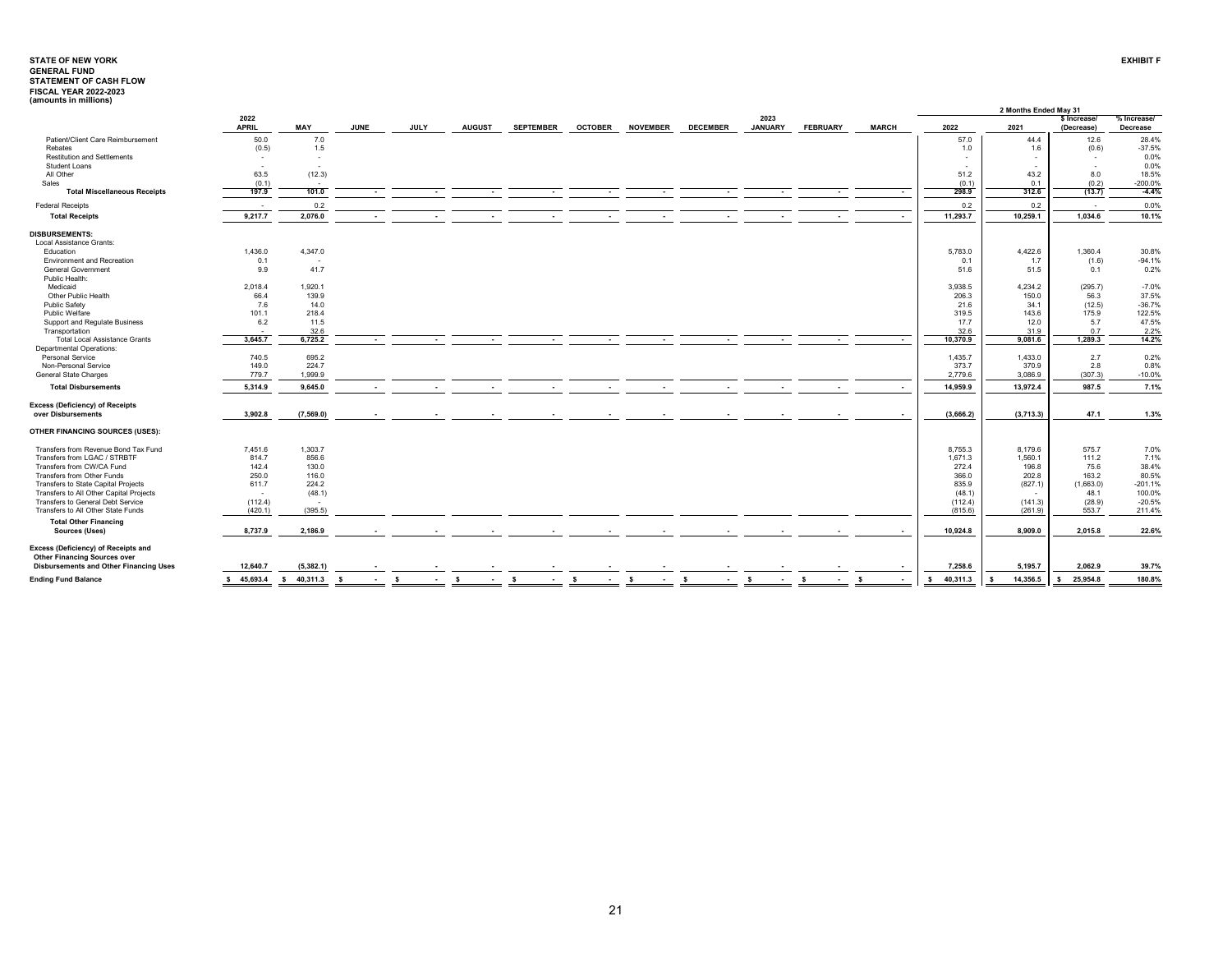## <span id="page-22-0"></span>**STATE OF NEW YORKSPECIAL REVENUE FUNDS - COMBINED STATEMENT OF CASH FLOW EXHIBIT GFISCAL YEAR 2022-2023**

| (amounts in millions) |  |  |
|-----------------------|--|--|
|                       |  |  |

|                                                           |                         |                   |             |      |               |                  |                |                 |                 |                        |                 |              | Intra-Fund                   |                 | 2 Months Ended May 31 |                            |                         |
|-----------------------------------------------------------|-------------------------|-------------------|-------------|------|---------------|------------------|----------------|-----------------|-----------------|------------------------|-----------------|--------------|------------------------------|-----------------|-----------------------|----------------------------|-------------------------|
|                                                           | 2022<br><b>APRIL</b>    | MAY               | <b>JUNE</b> | JULY | <b>AUGUST</b> | <b>SEPTEMBER</b> | <b>OCTOBER</b> | <b>NOVEMBER</b> | <b>DECEMBER</b> | 2023<br><b>JANUARY</b> | <b>FEBRUARY</b> | <b>MARCH</b> | Transfer<br>Eliminations (*) | 2022            | 2021                  | \$ Increase/<br>(Decrease) | % Increase/<br>Decrease |
| <b>Beginning Fund Balance</b>                             | \$ 21,938.2 \$ 22,805.7 |                   |             |      |               |                  |                |                 |                 |                        |                 |              | <b>S</b>                     | \$21,938.2      | \$ 10,669.3           | \$ 11,268.9                | 105.6%                  |
| <b>RECEIPTS:</b>                                          |                         |                   |             |      |               |                  |                |                 |                 |                        |                 |              |                              |                 |                       |                            |                         |
| Taxes:<br>Personal Income Tax                             |                         |                   |             |      |               |                  |                |                 |                 |                        |                 |              |                              |                 |                       |                            | 0.0%                    |
|                                                           |                         |                   |             |      |               |                  |                |                 |                 |                        |                 |              |                              |                 |                       |                            |                         |
| Consumption/Use Taxes:<br>Sales and Use                   | 135.1                   | 87.0              |             |      |               |                  |                |                 |                 |                        |                 |              |                              | 222.1           | 189.7                 | 32.4                       | 17.1%                   |
| Auto Rental                                               | 1.8                     |                   |             |      |               |                  |                |                 |                 |                        |                 |              |                              | 1.8             | (0.2)                 | 2.0                        | 1.000.0%                |
| Cigarette/Tobacco Products                                | 57.7                    | 51.7              |             |      |               |                  |                |                 |                 |                        |                 |              |                              | 109.4           | 121.5                 | (12.1)                     | $-10.0%$                |
| Cannabis                                                  | 1.0                     | 1.2               |             |      |               |                  |                |                 |                 |                        |                 |              |                              | 2.2             | 2.6                   | (0.4)                      | $-15.4%$                |
| Motor Fuel                                                | 6.0                     | 8.0               |             |      |               |                  |                |                 |                 |                        |                 |              |                              | 14.0            | 15.8                  | (1.8)                      | $-11.4%$<br>0.0%        |
| Alcoholic Beverage<br>Highway Use                         | 0.1                     | - 1               |             |      |               |                  |                |                 |                 |                        |                 |              |                              | 0.1             | 0.1                   | . .                        | 0.0%                    |
| Vapor Excise                                              | (0.1)                   | 0.1               |             |      |               |                  |                |                 |                 |                        |                 |              |                              |                 | 0.2                   | (0.2)                      | $-100.0%$               |
| <b>Total Consumption/Use Taxes</b>                        | 201.6                   | 148.0             |             |      |               |                  |                |                 |                 |                        |                 |              |                              | 349.6           | 329.7                 | 19.9                       | 6.0%                    |
| <b>Business Taxes:</b>                                    |                         |                   |             |      |               |                  |                |                 |                 |                        |                 |              |                              |                 |                       |                            |                         |
| <b>Corporation Franchise</b><br>Corporation and Utilities | 228.9<br>6.6            | 44.0<br>0.5       |             |      |               |                  |                |                 |                 |                        |                 |              |                              | 272.9<br>7.1    | 194.4<br>19.8         | 78.5<br>(12.7)             | 40.4%<br>$-64.1%$       |
| Insurance                                                 | 18.2                    | 3.3               |             |      |               |                  |                |                 |                 |                        |                 |              |                              | 21.5            | (6.3)                 | 27.8                       | 441.3%                  |
| Bank                                                      |                         |                   |             |      |               |                  |                |                 |                 |                        |                 |              |                              |                 | 0.1                   | (0.1)                      | $-100.0%$               |
| Petroleum Business                                        | 37.2                    | 39.4              |             |      |               |                  |                |                 |                 |                        |                 |              |                              | 76.6            | 70.5                  | 6.1                        | 8.7%                    |
| <b>Total Business Taxes</b>                               | 290.9                   | 87.2              |             |      |               |                  |                |                 |                 |                        |                 |              |                              | 378.1           | 278.5                 | 99.6                       | 35.8%                   |
| <b>Total Taxes</b>                                        | 492.5                   | 235.2             |             |      |               |                  |                |                 |                 |                        |                 |              |                              | 727.7           | 608.2                 | 119.5                      | 19.6%                   |
| <b>Miscellaneous Receipts:</b>                            |                         |                   |             |      |               |                  |                |                 |                 |                        |                 |              |                              |                 |                       |                            |                         |
| Abandoned Property:                                       |                         |                   |             |      |               |                  |                |                 |                 |                        |                 |              |                              |                 |                       |                            |                         |
| Abandoned Property                                        | 0.9                     | 0.9               |             |      |               |                  |                |                 |                 |                        |                 |              |                              | 1.8             | 1.9                   | (0.1)                      | $-5.3%$                 |
| Assessments:<br><b>Business</b>                           | 133.5                   | 39.6              |             |      |               |                  |                |                 |                 |                        |                 |              |                              | 173.1           | 109.9                 | 63.2                       | 57.5%                   |
| Medical Care                                              | 535.3                   | 530.6             |             |      |               |                  |                |                 |                 |                        |                 |              |                              | 1,065.9         | 1,012.8               | 53.1                       | 5.2%                    |
| <b>Public Utilities</b>                                   | 4.6                     | $\blacksquare$    |             |      |               |                  |                |                 |                 |                        |                 |              |                              | 4.6             | 1.5                   | 3.1                        | 206.7%                  |
| Other                                                     |                         | ۰.                |             |      |               |                  |                |                 |                 |                        |                 |              |                              |                 |                       |                            | 0.0%                    |
| Fees, Licenses and Permits:                               |                         |                   |             |      |               |                  |                |                 |                 |                        |                 |              |                              |                 |                       |                            |                         |
| Audit Fees<br>Business/Professional                       | 32.9                    | 0.2<br>36.3       |             |      |               |                  |                |                 |                 |                        |                 |              |                              | 0.2<br>69.2     | 65.3                  | 0.2<br>3.9                 | 100.0%<br>6.0%          |
| Civil                                                     | 5.0                     | 4.7               |             |      |               |                  |                |                 |                 |                        |                 |              |                              | 9.7             | 10.5                  | (0.8)                      | $-7.6%$                 |
| Criminal                                                  | 0.7                     | 0.2               |             |      |               |                  |                |                 |                 |                        |                 |              |                              | 0.9             | 1.1                   | (0.2)                      | $-18.2%$                |
| Motor Vehicle                                             | 16.7                    | 16.3              |             |      |               |                  |                |                 |                 |                        |                 |              |                              | 33.0            | 57.4                  | (24.4)                     | $-42.5%$                |
| Recreational/Consumer                                     | 39.0                    | 77.5              |             |      |               |                  |                |                 |                 |                        |                 |              |                              | 116.5           | 115.3                 | 1.2                        | 1.0%                    |
| Fines, Penalties and Forfeitures<br>Gaming:               | 5.1                     | 9.4               |             |      |               |                  |                |                 |                 |                        |                 |              |                              | 14.5            | 15.6                  | (1.1)                      | $-7.1%$                 |
| Casino                                                    | 39.6                    | 11.5              |             |      |               |                  |                |                 |                 |                        |                 |              |                              | 51.1            | 48.4                  | 2.7                        | 5.6%                    |
| Lottery                                                   | 186.3                   | 189.6             |             |      |               |                  |                |                 |                 |                        |                 |              |                              | 375.9           | 413.0                 | (37.1)                     | $-9.0%$                 |
| Mobile Sports                                             | 38.6                    | 53.4              |             |      |               |                  |                |                 |                 |                        |                 |              |                              | 92.0            |                       | 92.0                       | 100.0%                  |
| Video Lottery                                             | 73.4                    | 71.3              |             |      |               |                  |                |                 |                 |                        |                 |              |                              | 144.7           | 153.8                 | (9.1)                      | $-5.9%$                 |
| Interest Earnings<br>Receipts from Municipalities         | 8.2<br>7.2              | 11.4<br>1.9       |             |      |               |                  |                |                 |                 |                        |                 |              |                              | 19.6<br>9.1     | 7.8<br>8.6            | 11.8<br>0.5                | 151.3%<br>5.8%          |
| Receipts from Public Authorities:                         |                         |                   |             |      |               |                  |                |                 |                 |                        |                 |              |                              |                 |                       |                            |                         |
| <b>Bond Proceeds</b>                                      |                         |                   |             |      |               |                  |                |                 |                 |                        |                 |              |                              |                 |                       |                            | 0.0%                    |
| Cost Recovery Assessments                                 | 14.2                    |                   |             |      |               |                  |                |                 |                 |                        |                 |              |                              | 14.2            |                       | 14.2                       | 100.0%                  |
| <b>Issuance Fees</b><br>Non Bond Related                  | 2.8<br>4.9              | 3.7<br>11.2       |             |      |               |                  |                |                 |                 |                        |                 |              |                              | 6.5<br>16.1     | 5.0<br>0.2            | 1.5<br>15.9                | 30.0%<br>7,950.0%       |
| Rentals                                                   | 33.3                    | 20.6              |             |      |               |                  |                |                 |                 |                        |                 |              |                              | 53.9            | 43.7                  | 10.2                       | 23.3%                   |
| Revenues of State Departments:                            |                         |                   |             |      |               |                  |                |                 |                 |                        |                 |              |                              |                 |                       |                            |                         |
| Administrative Recoveries                                 | 31.9                    | 8.6               |             |      |               |                  |                |                 |                 |                        |                 |              |                              | 40.5            | 53.9                  | (13.4)                     | $-24.9%$                |
| Commissions<br>Commissions - Asset Conversion             | 6.8                     | ٠.                |             |      |               |                  |                |                 |                 |                        |                 |              |                              | 6.8             | 1.1                   | 5.7                        | 518.2%<br>0.0%          |
| Gifts, Grants and Donations                               | 2.3                     | 0.8               |             |      |               |                  |                |                 |                 |                        |                 |              |                              | 3.1             | 1.5                   | 1.6                        | 106.7%                  |
| Indirect Cost Recoveries                                  |                         |                   |             |      |               |                  |                |                 |                 |                        |                 |              |                              |                 |                       |                            | 0.0%                    |
| Patient/Client Care Reimbursement                         | 159.6                   | 201.8             |             |      |               |                  |                |                 |                 |                        |                 |              |                              | 361.4           | 393.0                 | (31.6)                     | $-8.0%$                 |
| Rebates                                                   | 10.1                    | 8.8               |             |      |               |                  |                |                 |                 |                        |                 |              |                              | 18.9            | 19.2                  | (0.3)                      | $-1.6%$                 |
| <b>Restitution and Settlements</b><br>Student Loans       | 7.5<br>1.9              | 1.2<br>1.4        |             |      |               |                  |                |                 |                 |                        |                 |              |                              | 8.7<br>3.3      | 11.0<br>8.0           | (2.3)<br>(4.7)             | $-20.9%$<br>$-58.8%$    |
| All Other                                                 | 38.7                    | 78.7              |             |      |               |                  |                |                 |                 |                        |                 |              |                              | 117.4           | 103.4                 | 14.0                       | 13.5%                   |
| Sales                                                     | 0.8                     | 1.4               |             |      |               |                  |                |                 |                 |                        |                 |              |                              | 2.2             | 2.7                   | (0.5)                      | $-18.5%$                |
| Tuition<br><b>Total Miscellaneous Receipts</b>            | 36.7<br>1,478.5         | (26.1)<br>1,366.9 |             |      |               | ٠.               |                | ۰.              |                 | $\sim$                 | $\sim$          |              |                              | 10.6<br>2,845.4 | (34.1)<br>2,631.5     | 44.7<br>213.9              | 131.1%<br>8.1%          |
|                                                           |                         |                   |             |      |               |                  |                |                 |                 |                        |                 |              |                              |                 |                       |                            |                         |
| <b>Federal Receipts</b>                                   | 6,617.3                 | 7,336.9           |             |      |               |                  |                |                 |                 |                        |                 |              |                              | 13,954.2        | 25,381.3              | (11, 427.1)                | $-45.0%$                |
| <b>Total Receipts</b>                                     | 8,588.3                 | 8,939.0           |             |      |               |                  |                |                 |                 |                        |                 |              |                              | 17,527.3        | 28,621.0              | (11,093.7)                 | $-38.8%$                |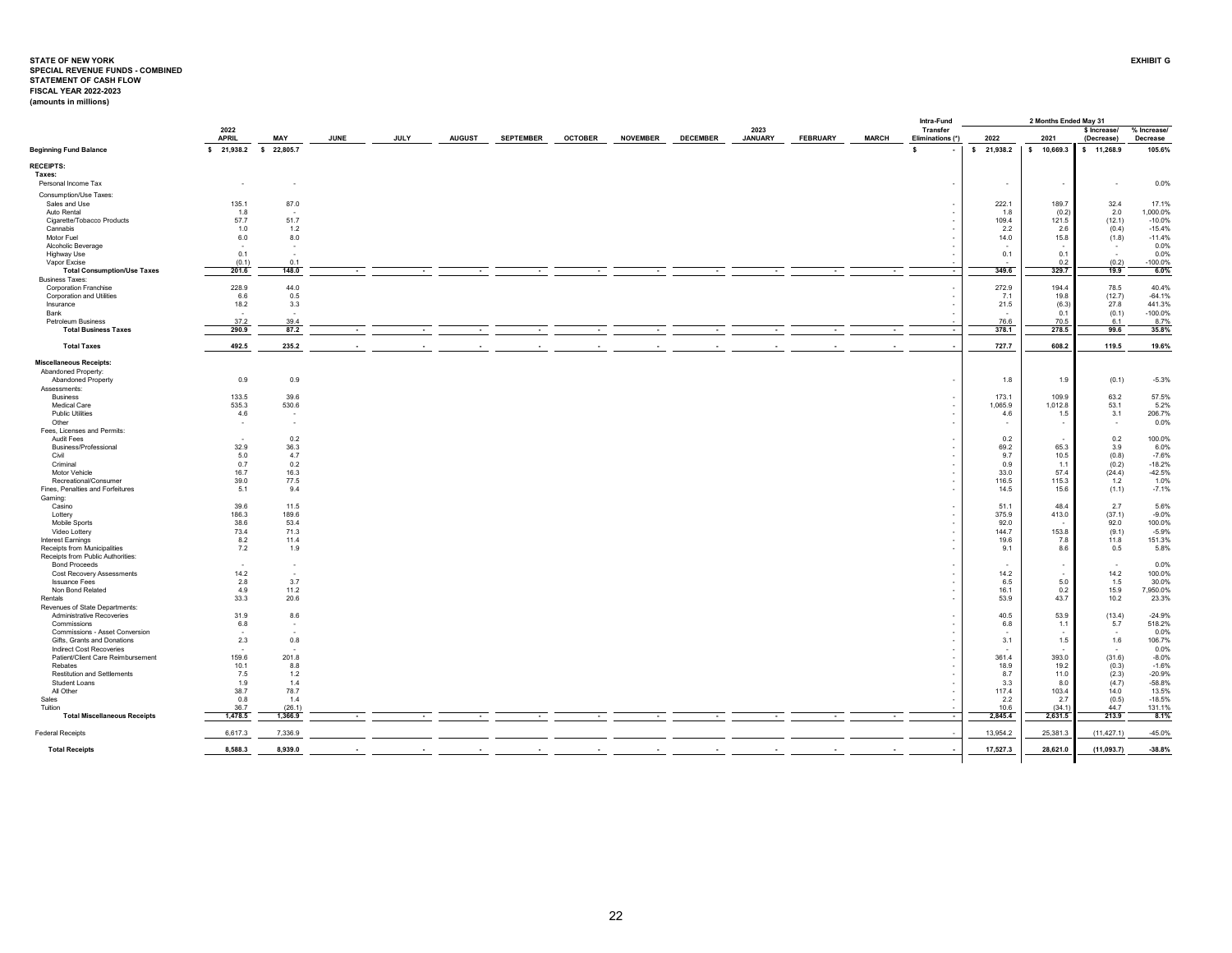|                                                                            |              |            |      |        |             |               |                          |                |                  |                 |                |                 |              |              | Intra-Fund       |                          | 2 Months Ended May 31 |              |             |
|----------------------------------------------------------------------------|--------------|------------|------|--------|-------------|---------------|--------------------------|----------------|------------------|-----------------|----------------|-----------------|--------------|--------------|------------------|--------------------------|-----------------------|--------------|-------------|
|                                                                            | 2022         |            |      |        |             |               |                          |                |                  |                 | 2023           |                 |              |              | Transfer         |                          |                       | \$ Increase/ | % Increase/ |
|                                                                            | <b>APRIL</b> | MAY        | JUNE |        | <b>JULY</b> | <b>AUGUST</b> | <b>SEPTEMBER</b>         | <b>OCTOBER</b> | <b>NOVEMBER</b>  | <b>DECEMBER</b> | <b>JANUARY</b> | <b>FEBRUARY</b> | <b>MARCH</b> |              | Eliminations (*) | 2022                     | 2021                  | (Decrease)   | Decrease    |
| <b>DISBURSEMENTS:</b>                                                      |              |            |      |        |             |               |                          |                |                  |                 |                |                 |              |              |                  |                          |                       |              |             |
| Local Assistance Grants:                                                   |              |            |      |        |             |               |                          |                |                  |                 |                |                 |              |              |                  |                          |                       |              |             |
| Education                                                                  | 545.5        | 758.8      |      |        |             |               |                          |                |                  |                 |                |                 |              |              | . .              | 1.304.3                  | 751.9                 | 552.4        | 73.5%       |
| Environment and Recreation                                                 | $\sim$       | 0.2        |      |        |             |               |                          |                |                  |                 |                |                 |              |              |                  | 0.2                      | 0.7                   | (0.5)        | $-71.4%$    |
| <b>General Government</b>                                                  | 133.0        | 41.8       |      |        |             |               |                          |                |                  |                 |                |                 |              |              |                  | 174.8                    | 61.2                  | 113.6        | 185.6%      |
| Public Health:                                                             |              |            |      |        |             |               |                          |                |                  |                 |                |                 |              |              |                  |                          |                       |              |             |
| Medicaid                                                                   | 5,245.9      | 4,446.8    |      |        |             |               |                          |                |                  |                 |                |                 |              |              |                  | 9,692.7                  | 7,960.0               | 1,732.7      | 21.8%       |
| Other Public Health                                                        | 527.5        | 669.1      |      |        |             |               |                          |                |                  |                 |                |                 |              |              |                  | 1.196.6                  | 1,115.8               | 80.8         | 7.2%        |
| Public Safety                                                              | 73.8         | 119.3      |      |        |             |               |                          |                |                  |                 |                |                 |              |              |                  | 193.1                    | 231.2                 | (38.1)       | $-16.5%$    |
| Public Welfare                                                             | 442.4        | 545.7      |      |        |             |               |                          |                |                  |                 |                |                 |              |              |                  | 988.1                    | 359.3                 | 628.8        | 175.0%      |
| Support and Regulate Business                                              | 2.3          | 2.1        |      |        |             |               |                          |                |                  |                 |                |                 |              |              |                  | 44                       | 2.7                   | 1.7          | 63.0%       |
| Transportation                                                             | 63.1         | 555.9      |      |        |             |               |                          |                |                  |                 |                |                 |              |              |                  | 619.0                    | 612.6                 | 6.4          | 1.0%        |
| <b>Total Local Assistance Grants</b>                                       | 7.033.5      | 7.139.7    |      |        |             |               |                          |                |                  |                 |                |                 |              |              |                  | 14.173.2                 | 11.095.4              | 3.077.8      | 27.7%       |
| <b>Departmental Operations:</b>                                            |              |            |      |        |             |               |                          |                |                  |                 |                |                 |              |              |                  |                          |                       |              |             |
| Personal Service                                                           | 468.6        | 458.0      |      |        |             |               |                          |                |                  |                 |                |                 |              |              |                  | 926.6                    | 907.5                 | 19.1         | 2.1%        |
| Non-Personal Service                                                       | 319.7        | 401.7      |      |        |             |               |                          |                |                  |                 |                |                 |              |              |                  | 721.4                    | 722.1                 | (0.7)        | $-0.1%$     |
| <b>General State Charges</b>                                               | 92.3         | 93.9       |      |        |             |               |                          |                |                  |                 |                |                 |              |              |                  | 186.2                    | 175.6                 | 10.6         | 6.0%        |
| Debt Service, Including Payments on                                        |              |            |      |        |             |               |                          |                |                  |                 |                |                 |              |              |                  |                          |                       |              |             |
| <b>Financing Agreements</b>                                                |              | - 3        |      |        |             |               |                          |                |                  |                 |                |                 |              |              |                  |                          |                       |              | 0.0%        |
| <b>Capital Projects</b>                                                    |              |            |      |        |             |               |                          |                |                  |                 |                |                 |              |              |                  | $\overline{\phantom{a}}$ |                       |              | 0.0%        |
| <b>Total Disbursements</b>                                                 | 7,914.1      | 8,093.3    |      |        |             |               | $\overline{\phantom{a}}$ |                |                  |                 |                |                 |              |              |                  | 16,007.4                 | 12.900.6              | 3,106.8      | 24.1%       |
|                                                                            |              |            |      |        |             |               |                          |                |                  |                 |                |                 |              |              |                  |                          |                       |              |             |
| <b>Excess (Deficiency) of Receipts</b>                                     | 674.2        |            |      |        |             |               |                          |                |                  |                 |                |                 |              |              |                  |                          | 15.720.4              |              |             |
| over Disbursements                                                         |              | 845.7      |      |        |             |               |                          |                |                  |                 |                |                 |              |              |                  | 1,519.9                  |                       | (14, 200.5)  | $-90.3%$    |
| OTHER FINANCING SOURCES (USES):                                            |              |            |      |        |             |               |                          |                |                  |                 |                |                 |              |              |                  |                          |                       |              |             |
| Transfers from Other Funds                                                 | 434.8        | 522.8      |      |        |             |               |                          |                |                  |                 |                |                 |              |              | (132.4)          | 825.2                    | 271.0                 | 554.2        | 204.5%      |
| Transfers to Other Funds                                                   | (241.5)      | (142.2)    |      |        |             |               |                          |                |                  |                 |                |                 |              |              | 132.4            | (251.3)                  | (158.0)               | 93.3         | 59.1%       |
|                                                                            |              |            |      |        |             |               |                          |                |                  |                 |                |                 |              |              |                  |                          |                       |              |             |
| <b>Total Other Financing Sources (Uses)</b>                                | 193.3        | 380.6      |      |        |             |               |                          |                |                  |                 |                |                 |              |              |                  | 573.9                    | 113.0                 | 460.9        | 407.9%      |
| Excess (Deficiency) of Receipts and<br><b>Other Financing Sources over</b> |              |            |      |        |             |               |                          |                |                  |                 |                |                 |              |              |                  |                          |                       |              |             |
| <b>Disbursements and Other Financing Uses</b>                              | 867.5        | 1,226.3    |      |        |             |               |                          |                |                  |                 |                |                 |              |              |                  | 2,093.8                  | 15,833.4              | (13,739.6)   | $-86.8%$    |
| <b>Ending Fund Balance</b>                                                 | \$22.805.7   | \$24.032.0 |      | $\sim$ | . .         | <b>COL</b>    | $\sim$                   |                | $\sim$<br>$\sim$ | $\sim$          | ۰.             |                 |              | $\mathbf{r}$ |                  | 24,032.0<br>s.           | 26,502.7              | (2, 470.7)   | $-9.3%$     |
|                                                                            |              |            |      |        |             |               |                          |                |                  |                 |                |                 |              |              |                  |                          |                       |              |             |

(\*) Intra-Fund transfer eliminations represent transfers between Special Revenue-State and Federal Funds.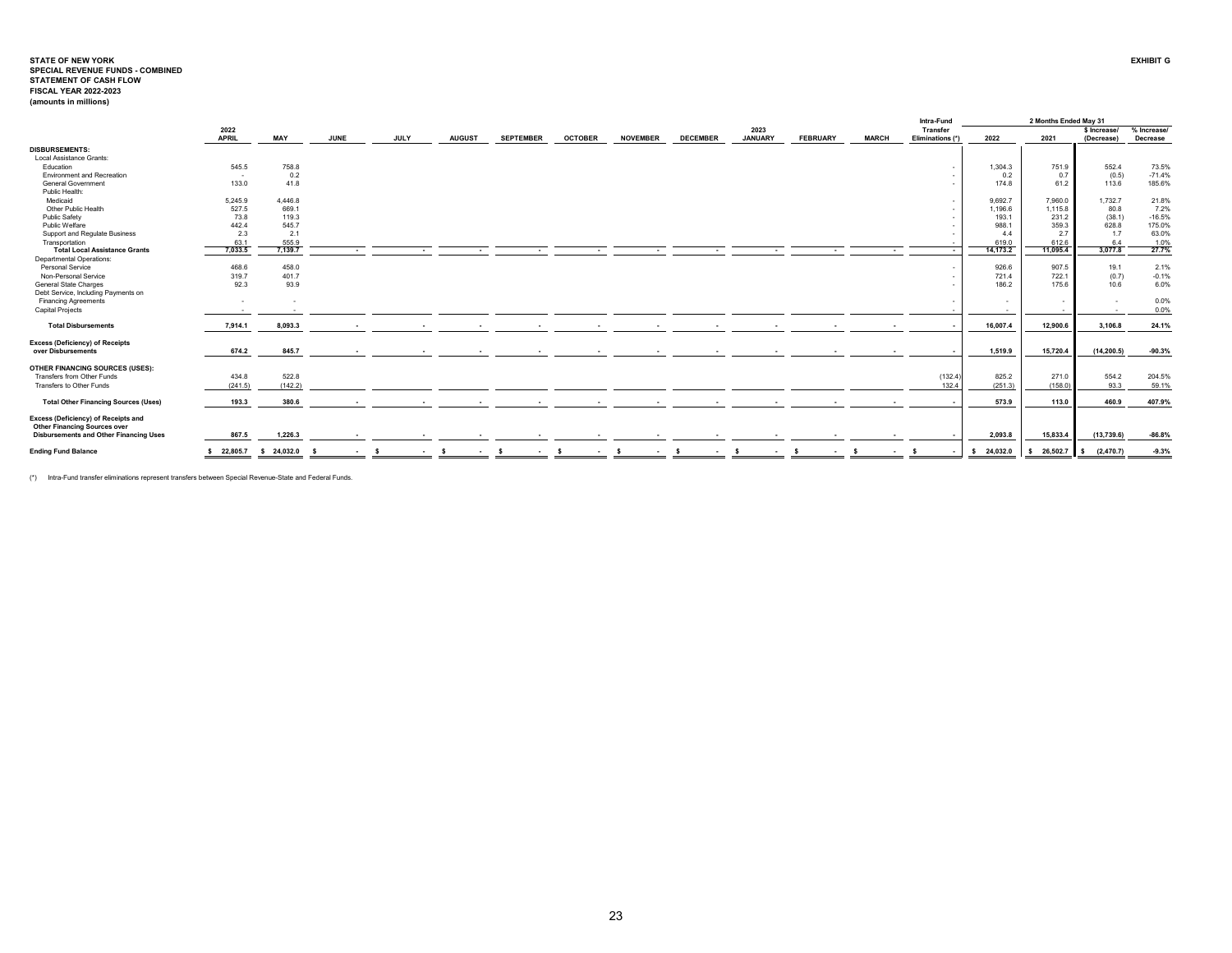## <span id="page-24-0"></span>**STATE OF NEW YORKSPECIAL REVENUE FUNDS - STATE STATEMENT OF CASH FLOW EXHIBIT GFISCAL YEAR 2022-2023 (amounts in millions)**

|                                                                   |                          |                          |             |      |               |                  |                |                 |                 |                        |                 |              |                               | 2 Months Ended May 31    |                            |                         |
|-------------------------------------------------------------------|--------------------------|--------------------------|-------------|------|---------------|------------------|----------------|-----------------|-----------------|------------------------|-----------------|--------------|-------------------------------|--------------------------|----------------------------|-------------------------|
|                                                                   | 2022<br><b>APRIL</b>     | <b>MAY</b>               | <b>JUNE</b> | JULY | <b>AUGUST</b> | <b>SEPTEMBER</b> | <b>OCTOBER</b> | <b>NOVEMBER</b> | <b>DECEMBER</b> | 2023<br><b>JANUARY</b> | <b>FEBRUARY</b> | <b>MARCH</b> | 2022                          | 2021                     | \$ Increase/<br>(Decrease) | % Increase/<br>Decrease |
| <b>Beginning Fund Balance</b>                                     | $\mathsf{s}$<br>7,612.5  | $\sim$<br>8,528.2        |             |      |               |                  |                |                 |                 |                        |                 |              | $\pmb{\mathsf{s}}$<br>7,612.5 | $\sim$<br>5,708.6        | 1,903.9                    | 33.4%                   |
| <b>RECEIPTS:</b>                                                  |                          |                          |             |      |               |                  |                |                 |                 |                        |                 |              |                               |                          |                            |                         |
| Taxes:                                                            |                          |                          |             |      |               |                  |                |                 |                 |                        |                 |              |                               |                          |                            |                         |
| Personal Income Tax                                               |                          |                          |             |      |               |                  |                |                 |                 |                        |                 |              | $\sim$                        | $\overline{\phantom{a}}$ | $\sim$                     | 0.0%                    |
| Consumption/Use Taxes:                                            |                          |                          |             |      |               |                  |                |                 |                 |                        |                 |              |                               |                          |                            |                         |
| Sales and Use<br>Auto Rental                                      | 135.1<br>1.8             | 87.0                     |             |      |               |                  |                |                 |                 |                        |                 |              | 222.1<br>1.8                  | 189.7<br>(0.2)           | 32.4<br>2.0                | 17.1%<br>1,000.0%       |
| Cigarette/Tobacco Products                                        | 57.7                     | 51.7                     |             |      |               |                  |                |                 |                 |                        |                 |              | 109.4                         | 121.5                    | (12.1)                     | $-10.0%$                |
| Cannabis                                                          | 1.0                      | 1.2                      |             |      |               |                  |                |                 |                 |                        |                 |              | 2.2                           | 2.6                      | (0.4)                      | $-15.4%$                |
| Motor Fuel                                                        | 6.0                      | 8.0                      |             |      |               |                  |                |                 |                 |                        |                 |              | 14.0                          | 15.8                     | (1.8)                      | $-11.4%$                |
| Alcoholic Beverage                                                | $\overline{\phantom{a}}$ | $\overline{\phantom{a}}$ |             |      |               |                  |                |                 |                 |                        |                 |              |                               |                          | $\sim$                     | 0.0%                    |
| Highway Use<br>Vapor Excise                                       | 0.1<br>(0.1)             | 0.1                      |             |      |               |                  |                |                 |                 |                        |                 |              | 0.1                           | 0.1<br>0.2               | $\sim$<br>(0.2)            | 0.0%<br>$-100.0%$       |
| <b>Total Consumption/Use Taxes</b>                                | 201.6                    | 148.0                    |             |      |               |                  |                |                 |                 |                        |                 | $\sim$       | 349.6                         | 329.7                    | 19.9                       | 6.0%                    |
| <b>Business Taxes</b>                                             |                          |                          |             |      |               |                  |                |                 |                 |                        |                 |              |                               |                          |                            |                         |
| <b>Corporation Franchise</b>                                      | 228.9                    | 44.0                     |             |      |               |                  |                |                 |                 |                        |                 |              | 272.9                         | 194.4                    | 78.5                       | 40.4%                   |
| Corporation and Utilities                                         | 6.6                      | 0.5                      |             |      |               |                  |                |                 |                 |                        |                 |              | 7.1                           | 19.8                     | (12.7)                     | $-64.1%$                |
| Insurance                                                         | 18.2                     | 3.3                      |             |      |               |                  |                |                 |                 |                        |                 |              | 21.5                          | (6.3)                    | 27.8                       | 441.3%                  |
| Bank<br>Petroleum Business                                        | 37.2                     | 39.4                     |             |      |               |                  |                |                 |                 |                        |                 |              | 76.6                          | 0.1<br>70.5              | (0.1)<br>6.1               | $-100.0\%$<br>8.7%      |
| <b>Total Business Taxes</b>                                       | 290.9                    | 87.2                     |             |      |               |                  |                |                 |                 |                        |                 |              | 378.1                         | 278.5                    | 99.6                       | 35.8%                   |
| <b>Total Taxes</b>                                                | 492.5                    | 235.2                    |             |      |               |                  |                |                 |                 |                        |                 |              | 727.7                         | 608.2                    | 119.5                      | 19.6%                   |
| <b>Miscellaneous Receipts:</b>                                    |                          |                          |             |      |               |                  |                |                 |                 |                        |                 |              |                               |                          |                            |                         |
| Abandoned Property:                                               |                          |                          |             |      |               |                  |                |                 |                 |                        |                 |              |                               |                          |                            |                         |
| <b>Abandoned Property</b>                                         | 0.9                      | 0.9                      |             |      |               |                  |                |                 |                 |                        |                 |              | 1.8                           | 1.9                      | (0.1)                      | $-5.3%$                 |
| Assessments:<br><b>Business</b>                                   | 128.2                    | (1.2)                    |             |      |               |                  |                |                 |                 |                        |                 |              | 127.0                         | 68.8                     | 58.2                       | 84.6%                   |
| <b>Medical Care</b>                                               | 535.3                    | 530.6                    |             |      |               |                  |                |                 |                 |                        |                 |              | 1,065.9                       | 1,012.8                  | 53.1                       | 5.2%                    |
| <b>Public Utilities</b>                                           | 4.6                      | $\overline{\phantom{a}}$ |             |      |               |                  |                |                 |                 |                        |                 |              | 4.6                           | 1.5                      | 3.1                        | 206.7%                  |
| Other                                                             | ٠.                       | $\sim$                   |             |      |               |                  |                |                 |                 |                        |                 |              |                               |                          | $\sim$                     | 0.0%                    |
| Fees, Licenses and Permits:                                       |                          |                          |             |      |               |                  |                |                 |                 |                        |                 |              |                               |                          |                            |                         |
| Audit Fees<br>Business/Professional                               | 32.9                     | 0.2<br>36.3              |             |      |               |                  |                |                 |                 |                        |                 |              | 0.2<br>69.2                   | 65.3                     | 0.2<br>3.9                 | 100.0%<br>6.0%          |
| Civil                                                             | 5.0                      | 4.7                      |             |      |               |                  |                |                 |                 |                        |                 |              | 9.7                           | 10.5                     | (0.8)                      | $-7.6%$                 |
| Criminal                                                          | 0.7                      | 0.2                      |             |      |               |                  |                |                 |                 |                        |                 |              | 0.9                           | 1.1                      | (0.2)                      | $-18.2%$                |
| Motor Vehicle                                                     | 16.7                     | 16.3                     |             |      |               |                  |                |                 |                 |                        |                 |              | 33.0                          | 57.4                     | (24.4)                     | $-42.5%$                |
| Recreational/Consumer                                             | 39.0                     | 77.5                     |             |      |               |                  |                |                 |                 |                        |                 |              | 116.5                         | 115.3                    | 1.2                        | 1.0%                    |
| Fines, Penalties and Forfeitures<br>Gaming:                       | 4.4                      | 8.7                      |             |      |               |                  |                |                 |                 |                        |                 |              | 13.1                          | 14.8                     | (1.7)                      | $-11.5%$                |
| Casino                                                            | 39.6                     | 11.5                     |             |      |               |                  |                |                 |                 |                        |                 |              | 51.1                          | 48.4                     | 2.7                        | 5.6%                    |
| Lottery                                                           | 186.3                    | 189.6                    |             |      |               |                  |                |                 |                 |                        |                 |              | 375.9                         | 413.0                    | (37.1)                     | $-9.0%$                 |
| Mobile Sports                                                     | 38.6                     | 53.4                     |             |      |               |                  |                |                 |                 |                        |                 |              | 92.0                          |                          | 92.0                       | 100.0%                  |
| Video Lottery                                                     | 73.4                     | 71.3                     |             |      |               |                  |                |                 |                 |                        |                 |              | 144.7                         | 153.8                    | (9.1)                      | $-5.9%$                 |
| <b>Interest Earnings</b>                                          | $4.7\,$                  | 5.8                      |             |      |               |                  |                |                 |                 |                        |                 |              | 10.5                          | 6.7                      | 3.8                        | 56.7%                   |
| Receipts from Municipalities<br>Receipts from Public Authorities: | 7.2                      | 1.9                      |             |      |               |                  |                |                 |                 |                        |                 |              | 9.1                           | 8.6                      | 0.5                        | 5.8%                    |
| <b>Bond Proceeds</b>                                              |                          |                          |             |      |               |                  |                |                 |                 |                        |                 |              |                               |                          |                            | 0.0%                    |
| Cost Recovery Assessments                                         | 14.2                     | $\sim$                   |             |      |               |                  |                |                 |                 |                        |                 |              | 14.2                          |                          | 14.2                       | 100.0%                  |
| <b>Issuance Fees</b>                                              | 2.8                      | 3.7                      |             |      |               |                  |                |                 |                 |                        |                 |              | 6.5                           | 5.0                      | 1.5                        | 30.0%                   |
| Non Bond Related                                                  | 4.9                      | 11.2                     |             |      |               |                  |                |                 |                 |                        |                 |              | 16.1                          | 0.2                      | 15.9                       | 7,950.0%                |
| Rentals                                                           | 33.3                     | 20.6                     |             |      |               |                  |                |                 |                 |                        |                 |              | 53.9                          | 43.7                     | 10.2                       | 23.3%                   |
| Revenues of State Departments:<br>Administrative Recoveries       | 31.9                     | 8.6                      |             |      |               |                  |                |                 |                 |                        |                 |              | 40.5                          | 53.9                     | (13.4)                     | $-24.9%$                |
| Commissions                                                       | 6.8                      |                          |             |      |               |                  |                |                 |                 |                        |                 |              | 6.8                           | 1.1                      | 5.7                        | 518.2%                  |
| Commissions - Asset Conversion                                    |                          |                          |             |      |               |                  |                |                 |                 |                        |                 |              |                               |                          |                            | 0.0%                    |
| Gifts, Grants and Donations                                       | 2.3                      | 0.6                      |             |      |               |                  |                |                 |                 |                        |                 |              | 2.9                           | 1.5                      | 1.4                        | 93.3%                   |
| Indirect Cost Recoveries                                          |                          |                          |             |      |               |                  |                |                 |                 |                        |                 |              |                               |                          | $\sim$                     | 0.0%                    |
| Patient/Client Care Reimbursement<br>Rebates                      | 159.6<br>2.9             | 201.8<br>0.5             |             |      |               |                  |                |                 |                 |                        |                 |              | 361.4<br>3.4                  | 393.0<br>5.2             | (31.6)                     | $-8.0%$<br>$-34.6%$     |
| <b>Restitution and Settlements</b>                                | 7.5                      | 1.2                      |             |      |               |                  |                |                 |                 |                        |                 |              | 8.7                           | 11.0                     | (1.8)<br>(2.3)             | $-20.9%$                |
| Student Loans                                                     | 1.9                      | 1.4                      |             |      |               |                  |                |                 |                 |                        |                 |              | 3.3                           | 8.0                      | (4.7)                      | $-58.8%$                |
| All Other                                                         | 38.4                     | 78.7                     |             |      |               |                  |                |                 |                 |                        |                 |              | 117.1                         | 101.7                    | 15.4                       | 15.1%                   |
| Sales                                                             | 0.8                      | 1.4                      |             |      |               |                  |                |                 |                 |                        |                 |              | 2.2                           | 2.7                      | (0.5)                      | $-18.5%$                |
| Tuition<br><b>Total Miscellaneous Receipts</b>                    | 36.7<br>1,461.5          | (26.1)<br>1,311.3        |             |      |               |                  |                |                 |                 |                        |                 | $\sim$       | 10.6<br>2,772.8               | (34.1)<br>2.572.8        | 44.7<br>200.0              | 131.1%<br>7.8%          |
| <b>Federal Receipts</b>                                           |                          |                          |             |      |               |                  |                |                 |                 |                        |                 |              |                               |                          |                            | 0.0%                    |
| <b>Total Receipts</b>                                             | 1,954.0                  | 1,546.5                  |             |      |               |                  |                |                 |                 |                        |                 |              | 3,500.5                       | 3,181.0                  | 319.5                      | 10.0%                   |
|                                                                   |                          |                          |             |      |               |                  |                |                 |                 |                        |                 |              |                               |                          |                            |                         |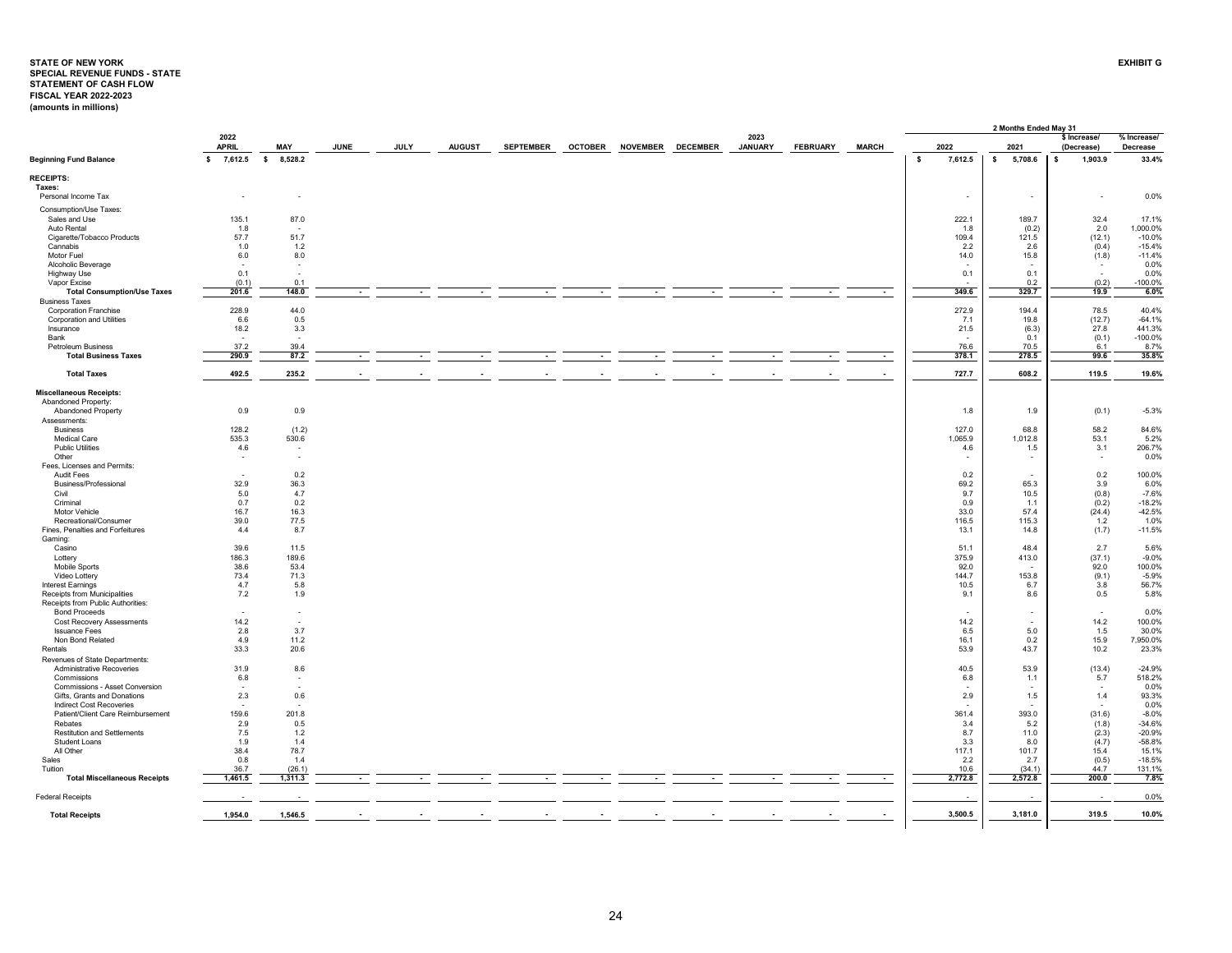## **STATE OF NEW YORKSPECIAL REVENUE FUNDS - STATE STATEMENT OF CASH FLOW EXHIBIT GFISCAL YEAR 2022-2023 (amounts in millions)**

|                                             |                          |                          |               |                          |                                 |                          |                |                 |                          |                          |                 |                          |         | 2 Months Ended May 31 |              |             |
|---------------------------------------------|--------------------------|--------------------------|---------------|--------------------------|---------------------------------|--------------------------|----------------|-----------------|--------------------------|--------------------------|-----------------|--------------------------|---------|-----------------------|--------------|-------------|
|                                             | 2022                     |                          |               |                          |                                 |                          |                |                 |                          | 2023                     |                 |                          |         |                       | \$ Increase/ | % Increase/ |
|                                             | <b>APRIL</b>             | MAY                      | <b>JUNE</b>   | <b>JULY</b>              | <b>AUGUST</b>                   | <b>SEPTEMBER</b>         | <b>OCTOBER</b> | <b>NOVEMBER</b> | <b>DECEMBER</b>          | <b>JANUARY</b>           | <b>FEBRUARY</b> | <b>MARCH</b>             | 2022    | 2021                  | (Decrease)   | Decrease    |
| <b>DISBURSEMENTS:</b>                       |                          |                          |               |                          |                                 |                          |                |                 |                          |                          |                 |                          |         |                       |              |             |
| Local Assistance Grants:                    |                          |                          |               |                          |                                 |                          |                |                 |                          |                          |                 |                          |         |                       |              |             |
| Education                                   | $\overline{\phantom{a}}$ | 0.1                      |               |                          |                                 |                          |                |                 |                          |                          |                 |                          | 0.1     | (2.0)                 | 2.1          | 105.0%      |
| <b>Environment and Recreation</b>           | $\sim$                   | 0.2                      |               |                          |                                 |                          |                |                 |                          |                          |                 |                          | 0.2     | 0.3                   | (0.1)        | $-33.3%$    |
| <b>General Government</b>                   | 131.9                    | 30.3                     |               |                          |                                 |                          |                |                 |                          |                          |                 |                          | 162.2   | 28.1                  | 134.1        | 477.2%      |
| Public Health:                              |                          |                          |               |                          |                                 |                          |                |                 |                          |                          |                 |                          |         |                       |              |             |
| Medicaid                                    | 474.1                    | 474.3                    |               |                          |                                 |                          |                |                 |                          |                          |                 |                          | 948.4   | 848.3                 | 100.1        | 11.8%       |
| Other Public Health                         | 67.9                     | 60.7                     |               |                          |                                 |                          |                |                 |                          |                          |                 |                          | 128.6   | 84.5                  | 44.1         | 52.2%       |
| Public Safety                               | 15.9                     | 16.0                     |               |                          |                                 |                          |                |                 |                          |                          |                 |                          | 31.9    | 39.3                  | (7.4)        | $-18.8%$    |
| Public Welfare                              | 1.0                      | 0.4                      |               |                          |                                 |                          |                |                 |                          |                          |                 |                          | 1.4     | 0.4                   | 1.0          | 250.0%      |
| Support and Regulate Business               | 2.3                      | 0.3                      |               |                          |                                 |                          |                |                 |                          |                          |                 |                          | 2.6     | 2.5                   | 0.1          | 4.0%        |
| Transportation                              | 57.1                     | 561.0                    |               |                          |                                 |                          |                |                 |                          |                          |                 |                          | 618.1   | 606.7                 | 11.4         | 1.9%        |
| <b>Total Local Assistance Grants</b>        | 750.2                    | 1,143.3                  | $\sim$        | $\overline{\phantom{a}}$ | $\overline{\phantom{a}}$        | $\overline{\phantom{a}}$ | $\sim$         | $\sim$          |                          |                          |                 |                          | 1,893.5 | 1,608.1               | 285.4        | 17.7%       |
| Departmental Operations:                    |                          |                          |               |                          |                                 |                          |                |                 |                          |                          |                 |                          |         |                       |              |             |
| Personal Service                            | 415.0                    | 403.5                    |               |                          |                                 |                          |                |                 |                          |                          |                 |                          | 818.5   | 805.6                 | 12.9         | 1.6%        |
| Non-Personal Service                        | 239.5                    | 232.2                    |               |                          |                                 |                          |                |                 |                          |                          |                 |                          | 471.7   | 459.5                 | 12.2         | 2.7%        |
| <b>General State Charges</b>                | 67.7                     | 60.3                     |               |                          |                                 |                          |                |                 |                          |                          |                 |                          | 128.0   | 123.2                 | 4.8          | 3.9%        |
| <b>Capital Projects</b>                     | $\sim$                   | $\overline{\phantom{a}}$ |               |                          |                                 |                          |                |                 |                          |                          |                 |                          | $\sim$  | $\sim$                | $\sim$       | 0.0%        |
|                                             |                          |                          |               |                          |                                 |                          |                |                 |                          |                          |                 |                          |         |                       |              |             |
| <b>Total Disbursements</b>                  | 1.472.4                  | 1,839.3                  | $\sim$        | $\overline{a}$           | $\overline{a}$                  | $\overline{\phantom{a}}$ | $\sim$         | $\overline{a}$  | $\overline{\phantom{a}}$ | $\overline{\phantom{a}}$ |                 | $\overline{\phantom{a}}$ | 3.311.7 | 2.996.4               | 315.3        | 10.5%       |
| <b>Excess (Deficiency) of Receipts</b>      |                          |                          |               |                          |                                 |                          |                |                 |                          |                          |                 |                          |         |                       |              |             |
| over Disbursements                          | 481.6                    | (292.8)                  | $\sim$        |                          |                                 | $\overline{\phantom{a}}$ |                |                 |                          |                          |                 |                          | 188.8   | 184.6                 | 4.2          | 2.3%        |
|                                             |                          |                          |               |                          |                                 |                          |                |                 |                          |                          |                 |                          |         |                       |              |             |
| OTHER FINANCING SOURCES (USES):             |                          |                          |               |                          |                                 |                          |                |                 |                          |                          |                 |                          |         |                       |              |             |
| Transfers from Other Funds                  | 434.8                    | 522.8                    |               |                          |                                 |                          |                |                 |                          |                          |                 |                          | 957.6   | 414.5                 | 543.1        | 131.0%      |
| Transfers to Other Funds                    | (0.7)                    | (4.1)                    |               |                          |                                 |                          |                |                 |                          |                          |                 |                          | (4.8)   | (12.8)                | (8.0)        | $-62.5%$    |
|                                             |                          |                          |               |                          |                                 |                          |                |                 |                          |                          |                 |                          |         |                       |              |             |
| <b>Total Other Financing Sources (Uses)</b> | 434.1                    | 518.7                    |               |                          |                                 |                          |                |                 |                          |                          |                 |                          | 952.8   | 401.7                 | 551.1        | 137.2%      |
| Excess (Deficiency) of Receipts and         |                          |                          |               |                          |                                 |                          |                |                 |                          |                          |                 |                          |         |                       |              |             |
| <b>Other Financing Sources over</b>         |                          |                          |               |                          |                                 |                          |                |                 |                          |                          |                 |                          |         |                       |              |             |
| Disbursements and Other Financing Uses      | 915.7                    | 225.9                    |               |                          |                                 |                          |                |                 |                          |                          |                 |                          | 1,141.6 | 586.3                 | 555.3        | 94.7%       |
|                                             |                          |                          |               |                          |                                 |                          |                |                 |                          |                          |                 |                          |         |                       |              |             |
| <b>Ending Fund Balance</b>                  |                          | 8,528.2 \$ 8,754.1       | - S<br>$\sim$ | - \$<br>$\sim$           | - S<br>$\overline{\phantom{a}}$ | -S                       | - S            | - \$            |                          |                          |                 | -S                       | 8,754.1 | 6,294.9<br>-S         | 2,459.2      | 39.1%       |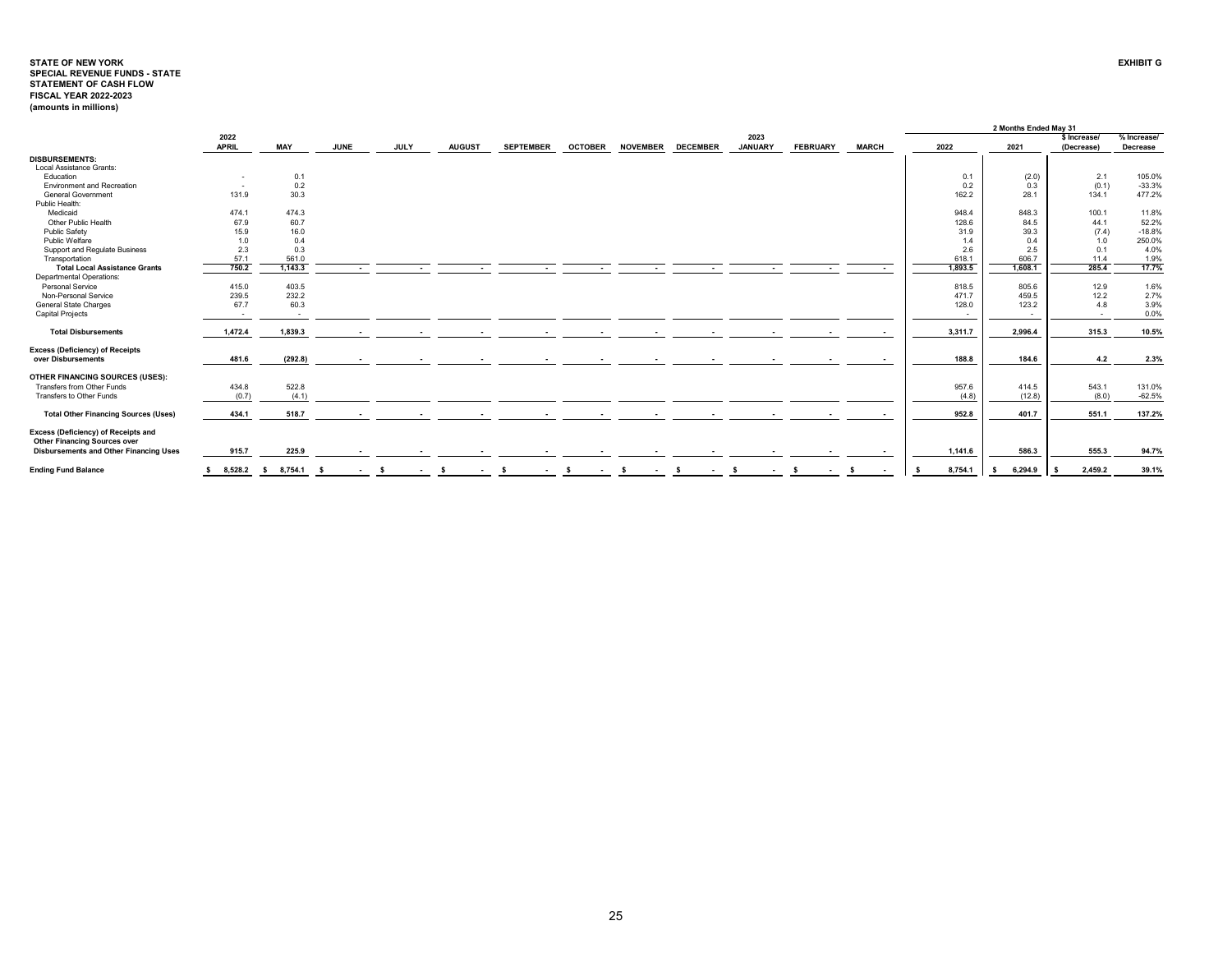#### <span id="page-26-0"></span>**STATE OF NEW YORK EXHIBIT GSPECIAL REVENUE FUNDS - FEDERAL STATEMENT OF CASH FLOW FISCAL YEAR 2022-2023 (amounts in millions)**

|                                                          |    |                          |            |                          |                          |                          |                          |                          |                |                 |                 |                        |                          |              |                          |    |                          | 2 Months Ended May 31      |                                |
|----------------------------------------------------------|----|--------------------------|------------|--------------------------|--------------------------|--------------------------|--------------------------|--------------------------|----------------|-----------------|-----------------|------------------------|--------------------------|--------------|--------------------------|----|--------------------------|----------------------------|--------------------------------|
|                                                          |    | 2022<br><b>APRIL</b>     | MAY        |                          | <b>JUNE</b>              | <b>JULY</b>              | <b>AUGUST</b>            | <b>SEPTEMBER</b>         | <b>OCTOBER</b> | <b>NOVEMBER</b> | <b>DECEMBER</b> | 2023<br><b>JANUARY</b> | <b>FEBRUARY</b>          | <b>MARCH</b> | 2022                     |    | 2021                     | \$ Increase/<br>(Decrease) | % Increase/<br><b>Decrease</b> |
| <b>Beginning Fund Balance</b>                            | s. | 14,325.7                 | \$14,277.5 |                          |                          |                          |                          |                          |                |                 |                 |                        |                          |              | \$14,325.7               | s. | 4,960.7                  | 9,365.0<br>\$              | $-188.8%$                      |
| <b>RECEIPTS:</b>                                         |    |                          |            |                          |                          |                          |                          |                          |                |                 |                 |                        |                          |              |                          |    |                          |                            |                                |
| <b>Miscellaneous Receipts:</b>                           |    |                          |            |                          |                          |                          |                          |                          |                |                 |                 |                        |                          |              |                          |    |                          |                            |                                |
| Abandoned Property:                                      |    |                          |            |                          |                          |                          |                          |                          |                |                 |                 |                        |                          |              |                          |    |                          |                            |                                |
| Abandoned Property                                       |    |                          |            | ٠.                       |                          |                          |                          |                          |                |                 |                 |                        |                          |              | $\sim$                   |    | $\overline{\phantom{a}}$ |                            | 0.0%                           |
| Assessments:                                             |    |                          |            |                          |                          |                          |                          |                          |                |                 |                 |                        |                          |              |                          |    |                          |                            |                                |
| <b>Business</b>                                          |    | 5.3                      |            | 40.8                     |                          |                          |                          |                          |                |                 |                 |                        |                          |              | 46.1                     |    | 41.1                     | 5.0                        | 12.2%                          |
| Medical Care                                             |    |                          |            | . .                      |                          |                          |                          |                          |                |                 |                 |                        |                          |              | $\sim$                   |    | $\overline{\phantom{a}}$ | $\sim$                     | 0.0%                           |
| <b>Public Utilities</b>                                  |    |                          |            | ٠.                       |                          |                          |                          |                          |                |                 |                 |                        |                          |              | ٠                        |    | $\overline{a}$           | $\sim$                     | 0.0%                           |
| Other                                                    |    |                          |            | ٠.                       |                          |                          |                          |                          |                |                 |                 |                        |                          |              | $\overline{\phantom{a}}$ |    | $\overline{\phantom{a}}$ | $\sim$                     | 0.0%                           |
| Fees, Licenses and Permits:                              |    |                          |            |                          |                          |                          |                          |                          |                |                 |                 |                        |                          |              |                          |    |                          |                            |                                |
| Business/Professional                                    |    |                          |            |                          |                          |                          |                          |                          |                |                 |                 |                        |                          |              | $\sim$                   |    | $\overline{\phantom{a}}$ |                            | 0.0%                           |
| Civil                                                    |    |                          |            |                          |                          |                          |                          |                          |                |                 |                 |                        |                          |              | $\sim$                   |    | $\sim$                   |                            | 0.0%                           |
| Criminal                                                 |    |                          |            |                          |                          |                          |                          |                          |                |                 |                 |                        |                          |              | $\sim$                   |    | $\overline{a}$           |                            | 0.0%                           |
| Motor Vehicle                                            |    |                          |            |                          |                          |                          |                          |                          |                |                 |                 |                        |                          |              | $\sim$                   |    | $\overline{\phantom{a}}$ |                            | 0.0%                           |
| Recreational/Consumer                                    |    |                          |            |                          |                          |                          |                          |                          |                |                 |                 |                        |                          |              | $\sim$                   |    | $\overline{\phantom{a}}$ | $\sim$                     | 0.0%                           |
| Fines, Penalties and Forfeitures                         |    | 0.7                      |            | 0.7                      |                          |                          |                          |                          |                |                 |                 |                        |                          |              | 1.4                      |    | 0.8                      | 0.6                        | 75.0%                          |
| <b>Interest Earnings</b>                                 |    | 3.5                      |            | 5.6                      |                          |                          |                          |                          |                |                 |                 |                        |                          |              | 9.1                      |    | 1.1                      | 8.0                        | 727.3%                         |
| Receipts from Municipalities                             |    | $\overline{\phantom{a}}$ |            | $\sim$                   |                          |                          |                          |                          |                |                 |                 |                        |                          |              | $\overline{\phantom{a}}$ |    |                          |                            | 0.0%                           |
| Receipts from Public Authorities:                        |    |                          |            |                          |                          |                          |                          |                          |                |                 |                 |                        |                          |              |                          |    |                          | $\sim$                     |                                |
| <b>Bond Proceeds</b>                                     |    |                          |            |                          |                          |                          |                          |                          |                |                 |                 |                        |                          |              |                          |    |                          |                            | 0.0%                           |
|                                                          |    |                          |            |                          |                          |                          |                          |                          |                |                 |                 |                        |                          |              | $\sim$                   |    | $\overline{\phantom{a}}$ |                            | 0.0%                           |
| <b>Cost Recovery Assessments</b><br><b>Issuance Fees</b> |    |                          |            |                          |                          |                          |                          |                          |                |                 |                 |                        |                          |              | $\overline{\phantom{a}}$ |    | $\overline{\phantom{a}}$ |                            | 0.0%                           |
| Non Bond Related                                         |    |                          |            |                          |                          |                          |                          |                          |                |                 |                 |                        |                          |              | $\sim$                   |    | $\overline{\phantom{a}}$ |                            |                                |
|                                                          |    |                          |            |                          |                          |                          |                          |                          |                |                 |                 |                        |                          |              | $\overline{\phantom{a}}$ |    |                          |                            | 0.0%                           |
| Rentals                                                  |    |                          |            |                          |                          |                          |                          |                          |                |                 |                 |                        |                          |              | $\overline{\phantom{a}}$ |    |                          |                            | 0.0%                           |
| Revenues of State Departments:                           |    |                          |            |                          |                          |                          |                          |                          |                |                 |                 |                        |                          |              |                          |    |                          |                            |                                |
| Administrative Recoveries                                |    |                          |            | . .                      |                          |                          |                          |                          |                |                 |                 |                        |                          |              | $\sim$                   |    | $\overline{\phantom{a}}$ |                            | 0.0%                           |
| Commissions                                              |    |                          |            | ٠.                       |                          |                          |                          |                          |                |                 |                 |                        |                          |              | $\sim$                   |    | $\overline{a}$           | $\sim$                     | 0.0%                           |
| Gifts. Grants and Donations                              |    |                          |            | 0.2                      |                          |                          |                          |                          |                |                 |                 |                        |                          |              | 0.2                      |    | $\sim$                   | 0.2                        | 100.0%                         |
| Indirect Cost Recoveries                                 |    |                          |            | $\sim$                   |                          |                          |                          |                          |                |                 |                 |                        |                          |              | $\sim$                   |    | $\sim$                   | $\sim$                     | 0.0%                           |
| Patient/Client Care Reimbursement                        |    |                          |            | $\overline{\phantom{a}}$ |                          |                          |                          |                          |                |                 |                 |                        |                          |              | $\sim$                   |    | $\overline{\phantom{a}}$ | $\sim$                     | 0.0%                           |
| Rebates                                                  |    | 7.2                      |            | 8.3                      |                          |                          |                          |                          |                |                 |                 |                        |                          |              | 15.5                     |    | 14.0                     | 1.5                        | 10.7%                          |
| <b>Restitution and Settlements</b>                       |    | $\overline{\phantom{a}}$ |            |                          |                          |                          |                          |                          |                |                 |                 |                        |                          |              | $\sim$                   |    | $\sim$                   | $\sim$                     | 0.0%                           |
| Student Loans                                            |    | $\overline{a}$           |            |                          |                          |                          |                          |                          |                |                 |                 |                        |                          |              | $\sim$                   |    | $\overline{a}$           | $\sim$                     | 0.0%                           |
| All Other                                                |    | 0.3                      |            |                          |                          |                          |                          |                          |                |                 |                 |                        |                          |              | 0.3                      |    | 1.7                      | (1.4)                      | $-82.4%$                       |
| Sales                                                    |    | $\overline{a}$           |            |                          |                          |                          |                          |                          |                |                 |                 |                        |                          |              | $\sim$                   |    | $\overline{a}$           | $\sim$                     | 0.0%                           |
| Tuition                                                  |    |                          |            |                          |                          |                          |                          |                          |                |                 |                 |                        |                          |              |                          |    | $\overline{\phantom{a}}$ | $\sim$                     | 0.0%                           |
| <b>Total Miscellaneous Receipts</b>                      |    | 17.0                     |            | 55.6                     | $\overline{\phantom{a}}$ | $\overline{\phantom{a}}$ | $\overline{\phantom{a}}$ | $\overline{\phantom{a}}$ | $\sim$         | $\sim$          | $\sim$          | $\sim$                 | $\overline{\phantom{a}}$ | $\sim$       | 72.6                     |    | 58.7                     | 13.9                       | 23.7%                          |
| <b>Federal Receipts</b>                                  |    | 6,617.3                  |            | 7,336.9                  |                          |                          |                          |                          |                |                 |                 |                        |                          |              | 13,954.2                 |    | 25,381.3                 | (11, 427.1)                | $-45.0%$                       |
| <b>Total Receipts</b>                                    |    | 6,634.3                  |            | 7,392.5                  |                          |                          |                          |                          |                |                 |                 |                        |                          |              | 14,026.8                 |    | 25,440.0                 | (11, 413.2)                | $-44.9%$                       |
|                                                          |    |                          |            |                          |                          |                          |                          |                          |                |                 |                 |                        |                          |              |                          |    |                          |                            |                                |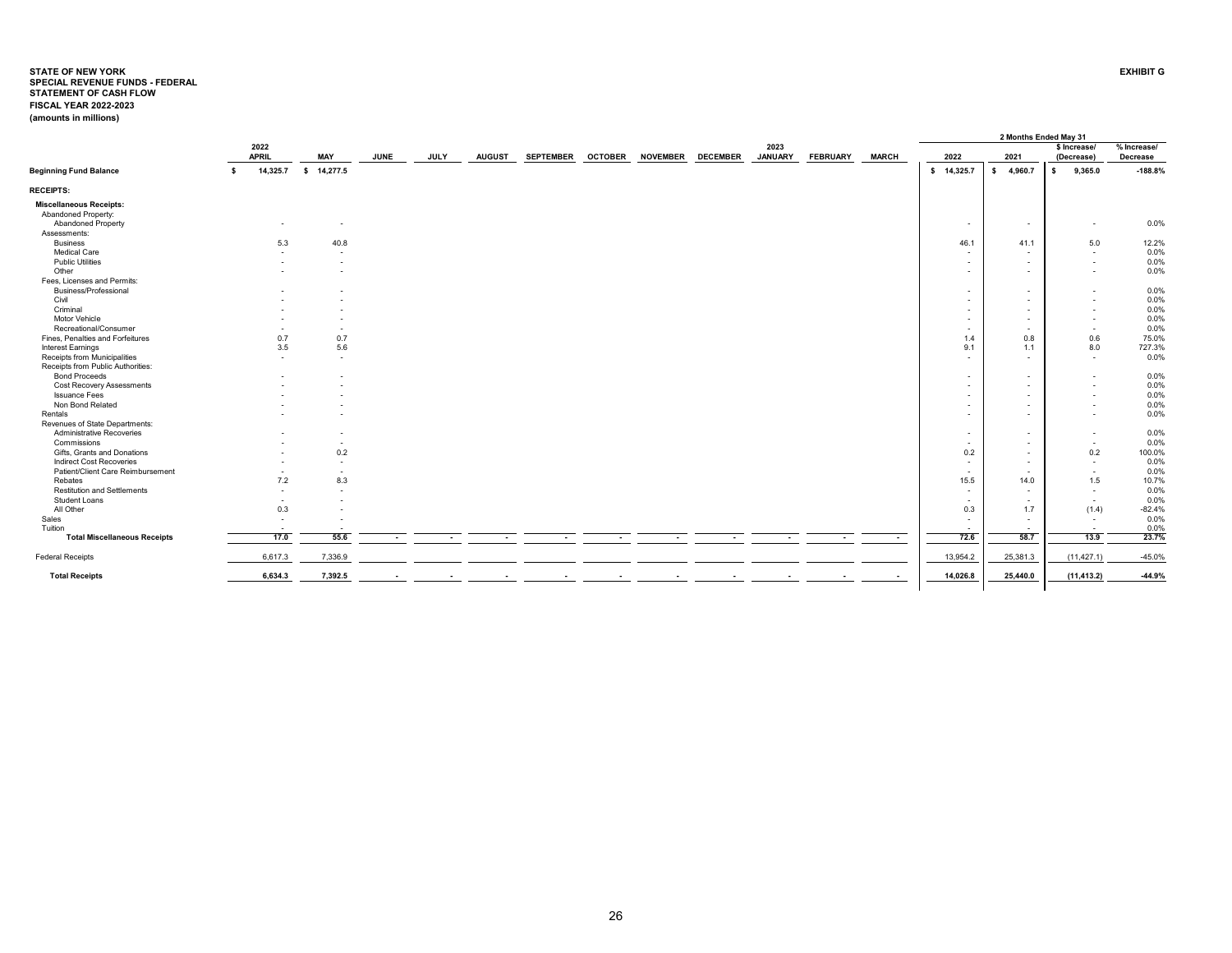#### **STATE OF NEW YORKSPECIAL REVENUE FUNDS - FEDERAL EXHIBIT GSTATEMENT OF CASH FLOW FISCAL YEAR 2022-2023 (amounts in millions)**

|                                               |                          |            |             |             |               |                  |                |                 |                 |                |                 |              |             | 2 Months Ended May 31    |                   |             |
|-----------------------------------------------|--------------------------|------------|-------------|-------------|---------------|------------------|----------------|-----------------|-----------------|----------------|-----------------|--------------|-------------|--------------------------|-------------------|-------------|
|                                               | 2022                     |            |             |             |               |                  |                |                 |                 | 2023           |                 |              |             |                          | \$ Increase/      | % Increase/ |
|                                               | <b>APRIL</b>             | <b>MAY</b> | <b>JUNE</b> | <b>JULY</b> | <b>AUGUST</b> | <b>SEPTEMBER</b> | <b>OCTOBER</b> | <b>NOVEMBER</b> | <b>DECEMBER</b> | <b>JANUARY</b> | <b>FEBRUARY</b> | <b>MARCH</b> | 2022        | 2021                     | (Decrease)        | Decrease    |
| <b>DISBURSEMENTS:</b>                         |                          |            |             |             |               |                  |                |                 |                 |                |                 |              |             |                          |                   |             |
| Local Assistance Grants:                      |                          |            |             |             |               |                  |                |                 |                 |                |                 |              |             |                          |                   |             |
| Education                                     | 545.5                    | 758.7      |             |             |               |                  |                |                 |                 |                |                 |              | 1,304.2     | 753.9                    | 550.3             | 73.0%       |
| <b>Environment and Recreation</b>             | $\sim$                   | $\sim$     |             |             |               |                  |                |                 |                 |                |                 |              |             | 0.4                      | (0.4)             | $-100.0%$   |
| <b>General Government</b>                     | 1.1                      | 11.5       |             |             |               |                  |                |                 |                 |                |                 |              | 12.6        | 33.1                     | (20.5)            | $-61.9%$    |
| Public Health:                                |                          |            |             |             |               |                  |                |                 |                 |                |                 |              |             |                          |                   |             |
| Medicaid                                      | 4.771.8                  | 3.972.5    |             |             |               |                  |                |                 |                 |                |                 |              | 8.744.3     | 7.111.7                  | 1.632.6           | 23.0%       |
| Other Public Health                           | 459.6                    | 608.4      |             |             |               |                  |                |                 |                 |                |                 |              | 1,068.0     | 1,031.3                  | 36.7              | 3.6%        |
| <b>Public Safety</b>                          | 57.9                     | 103.3      |             |             |               |                  |                |                 |                 |                |                 |              | 161.2       | 191.9                    | (30.7)            | $-16.0%$    |
| Public Welfare                                | 441.4                    | 545.3      |             |             |               |                  |                |                 |                 |                |                 |              | 986.7       | 358.9                    | 627.8             | 174.9%      |
| Support and Regulate Business                 | $\sim$                   | 1.8        |             |             |               |                  |                |                 |                 |                |                 |              | 1.8         | 0.2                      | 1.6               | 800.0%      |
| Transportation                                | 6.0                      | (5.1)      |             |             |               |                  |                |                 |                 |                |                 |              | 0.9         | 5.9                      | (5.0)             | $-84.7%$    |
| <b>Total Local Assistance Grants</b>          | 6,283.3                  | 5,996.4    |             |             |               |                  |                |                 |                 |                |                 |              | 12,279.7    | 9,487.3                  | 2,792.4           | 29.4%       |
| Departmental Operations:                      |                          |            |             |             |               |                  |                |                 |                 |                |                 |              |             |                          |                   |             |
| Personal Service                              | 53.6                     | 54.5       |             |             |               |                  |                |                 |                 |                |                 |              | 108.1       | 101.9                    | 6.2               | 6.1%        |
| Non-Personal Service                          | 80.2                     | 169.5      |             |             |               |                  |                |                 |                 |                |                 |              | 249.7       | 262.6                    | (12.9)            | $-4.9%$     |
| General State Charges                         | 24.6                     | 33.6       |             |             |               |                  |                |                 |                 |                |                 |              | 58.2        | 52.4                     | 5.8               | 11.1%       |
| Debt Service, Including Payments on           |                          |            |             |             |               |                  |                |                 |                 |                |                 |              |             |                          |                   |             |
| <b>Financing Agreements</b>                   |                          |            |             |             |               |                  |                |                 |                 |                |                 |              |             | $\overline{\phantom{a}}$ |                   | 0.0%        |
| <b>Capital Projects</b>                       |                          |            |             |             |               |                  |                |                 |                 |                |                 |              | $\sim$      | $\sim$                   | $\sim$            | 0.0%        |
| <b>Total Disbursements</b>                    | 6,441.7                  | 6,254.0    |             |             |               |                  |                |                 |                 |                |                 |              | 12,695.7    | 9,904.2                  | 2,791.5           | 28.2%       |
| <b>Excess (Deficiency) of Receipts</b>        |                          |            |             |             |               |                  |                |                 |                 |                |                 |              |             |                          |                   |             |
| over Disbursements                            | 192.6                    | 1,138.5    |             |             |               |                  |                |                 |                 |                |                 |              | 1,331.1     | 15,535.8                 | (14, 204.7)       | $-91.4%$    |
|                                               |                          |            |             |             |               |                  |                |                 |                 |                |                 |              |             |                          |                   |             |
| OTHER FINANCING SOURCES (USES):               |                          |            |             |             |               |                  |                |                 |                 |                |                 |              |             |                          |                   |             |
| Transfers from Other Funds                    | $\overline{\phantom{a}}$ | $\sim$     |             |             |               |                  |                |                 |                 |                |                 |              | $\sim$      | $\overline{\phantom{a}}$ | $\sim$            | 0.0%        |
| Transfers to Other Funds                      | (240.8)                  | (138.1)    |             |             |               |                  |                |                 |                 |                |                 |              | (378.9)     | (288.7)                  | 90.2              | 31.2%       |
| <b>Total Other Financing Sources (Uses)</b>   | (240.8)                  | (138.1)    |             |             |               |                  |                |                 |                 |                |                 |              | (378.9)     | (288.7)                  | 90.2              | 31.2%       |
|                                               |                          |            |             |             |               |                  |                |                 |                 |                |                 |              |             |                          |                   |             |
| Excess (Deficiency) of Receipts and           |                          |            |             |             |               |                  |                |                 |                 |                |                 |              |             |                          |                   |             |
| <b>Other Financing Sources over</b>           |                          |            |             |             |               |                  |                |                 |                 |                |                 |              |             |                          |                   |             |
| <b>Disbursements and Other Financing Uses</b> | (48.2)                   | 1,000.4    |             |             |               |                  |                |                 |                 |                |                 |              | 952.2       | 15,247.1                 | (14, 294.9)       | $-93.8%$    |
| <b>Ending Fund Balance</b>                    | 14,277.5<br>-S           | \$15,277.9 | - 5         | -S          |               |                  |                |                 |                 |                |                 | -S           | \$ 15,277.9 | \$20,207.8               | (4,929.9)<br>- \$ | $-24.4%$    |
|                                               |                          |            |             |             |               |                  |                |                 |                 |                |                 |              |             |                          |                   |             |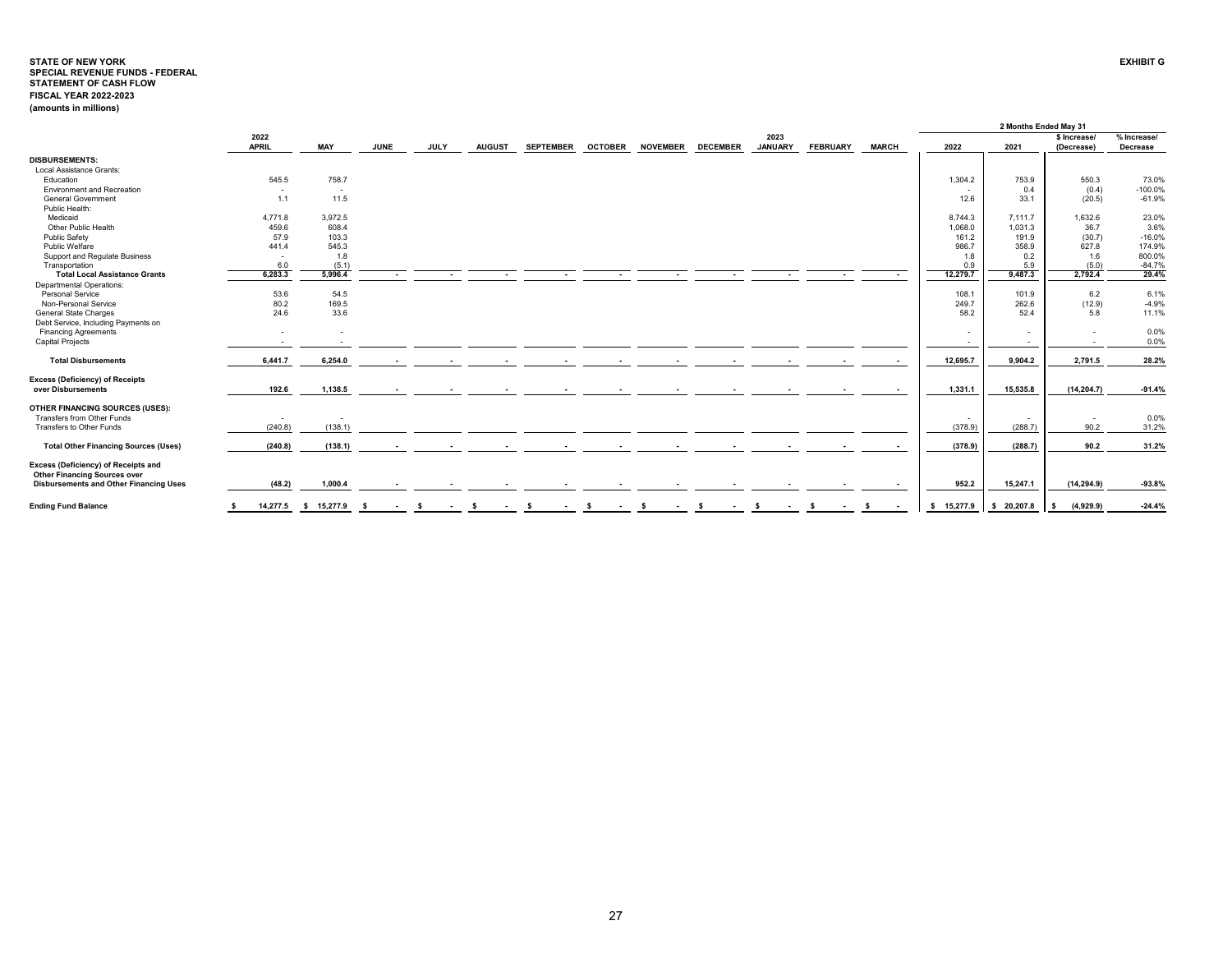## <span id="page-28-0"></span>**STATE OF NEW YORKDEBT SERVICE FUNDS STATEMENT OF CASH FLOW FISCAL YEAR 2022-2023 (amounts in millions)**

|                                                                            |                      |                |             |             |               |                   |                           |      |                 |              |                          | 2 Months Ended May 31                                |                                            |                         |
|----------------------------------------------------------------------------|----------------------|----------------|-------------|-------------|---------------|-------------------|---------------------------|------|-----------------|--------------|--------------------------|------------------------------------------------------|--------------------------------------------|-------------------------|
|                                                                            | 2022<br><b>APRIL</b> | MAY            | <b>JUNE</b> | <b>JULY</b> | <b>AUGUST</b> | SEPTEMBER OCTOBER | NOVEMBER DECEMBER JANUARY | 2023 | <b>FEBRUARY</b> | <b>MARCH</b> | 2022                     | 2021                                                 | \$ Increase/<br>(Decrease)                 | % Increase/<br>Decrease |
| <b>Beginning Fund Balance</b>                                              | 102.0<br>\$          | \$265.9        |             |             |               |                   |                           |      |                 |              | 102.0<br>s.              | 65.0<br>\$                                           | 37.0<br>s.                                 | 56.9%                   |
| <b>RECEIPTS:</b>                                                           |                      |                |             |             |               |                   |                           |      |                 |              |                          |                                                      |                                            |                         |
| Taxes:                                                                     |                      |                |             |             |               |                   |                           |      |                 |              |                          |                                                      |                                            |                         |
| Personal Income Tax                                                        | 7,360.8              | 1,362.1        |             |             |               |                   |                           |      |                 |              | 8,722.9                  | 8,179.4                                              | 543.5                                      | 6.6%                    |
| Consumption/Use Taxes:                                                     |                      |                |             |             |               |                   |                           |      |                 |              |                          |                                                      |                                            |                         |
| Sales and Use                                                              | 931.6                | 982.2<br>982.2 |             |             |               |                   |                           |      |                 |              | 1,913.8                  | 1,780.7                                              | 133.1                                      | 7.5%                    |
| <b>Total Consumption/Use Taxes</b><br><b>Business Taxes:</b>               | 931.6                |                |             |             |               |                   |                           |      | $\sim$          | $\sim$       | 1,913.8                  | 1,780.7                                              | 133.1                                      | 7.5%                    |
| Pass-Through Entity                                                        | 90.6                 | (24.2)         |             |             |               |                   |                           |      |                 |              | 66.4                     |                                                      | 66.4                                       | 100.0%                  |
| <b>Total Business Taxes</b>                                                | 90.6                 | (24.2)         |             |             |               |                   |                           |      |                 | $\sim$       | 66.4                     | $\sim$                                               | 66.4                                       | 100.0%                  |
| Other Taxes:<br>Real Estate Transfer                                       | 152.4                | 130.0          |             |             |               |                   |                           |      |                 |              | 282.4                    | 207.4                                                | 75.0                                       | 36.2%                   |
| <b>Employer Compensation Expense Tax</b>                                   | 0.2                  | 0.1            |             |             |               |                   |                           |      |                 |              | 0.3                      | 0.2                                                  | 0.1                                        | 50.0%                   |
| <b>Total Other Taxes</b>                                                   | 152.6                | 130.1          |             |             |               |                   |                           |      |                 |              | 282.7                    | 207.6                                                | 75.1                                       | 36.2%                   |
| <b>Total Taxes</b>                                                         | 8,535.6              | 2,450.2        |             |             |               |                   |                           |      |                 |              | 10,985.8                 | 10,167.7                                             | 818.1                                      | 8.0%                    |
|                                                                            |                      |                |             |             |               |                   |                           |      |                 |              |                          |                                                      |                                            |                         |
| <b>Miscellaneous Receipts:</b><br>Assessments:                             |                      |                |             |             |               |                   |                           |      |                 |              |                          |                                                      |                                            |                         |
| <b>Medical Care</b>                                                        |                      |                |             |             |               |                   |                           |      |                 |              |                          |                                                      |                                            | 0.0%                    |
| Fees, Licenses and Permits:                                                |                      |                |             |             |               |                   |                           |      |                 |              |                          |                                                      |                                            |                         |
| Alcohol Beverage Control Licensing<br>Business/Professional                |                      |                |             |             |               |                   |                           |      |                 |              |                          |                                                      |                                            | 0.0%                    |
| Civil                                                                      |                      |                |             |             |               |                   |                           |      |                 |              |                          |                                                      |                                            | 0.0%<br>0.0%            |
| Criminal                                                                   |                      |                |             |             |               |                   |                           |      |                 |              |                          |                                                      |                                            | 0.0%                    |
| Motor Vehicle                                                              |                      |                |             |             |               |                   |                           |      |                 |              |                          | ٠                                                    | $\overline{a}$                             | 0.0%                    |
| Recreational/Consumer<br>Interest Earnings                                 |                      |                |             |             |               |                   |                           |      |                 |              |                          | $\overline{\phantom{a}}$<br>$\overline{\phantom{a}}$ | $\overline{a}$<br>$\overline{\phantom{a}}$ | 0.0%<br>0.0%            |
| Receipts from Municipalities                                               |                      |                |             |             |               |                   |                           |      |                 |              |                          | 0.3                                                  | (0.3)                                      | $-100.0%$               |
| Receipts from Public Authorities:                                          |                      |                |             |             |               |                   |                           |      |                 |              |                          |                                                      |                                            |                         |
| <b>Bond Proceeds</b>                                                       |                      |                |             |             |               |                   |                           |      |                 |              |                          | $\overline{\phantom{a}}$                             | $\overline{a}$                             | 0.0%                    |
| Rentals<br>Revenues of State Departments:                                  |                      |                |             |             |               |                   |                           |      |                 |              | $\overline{\phantom{a}}$ | $\tilde{\phantom{a}}$                                | $\overline{\phantom{a}}$                   | 0.0%                    |
| Patient/Client Care Reimbursement                                          | 58.6                 | 25.9           |             |             |               |                   |                           |      |                 |              | 84.5                     | 82.0                                                 | 2.5                                        | 3.0%                    |
| All Other                                                                  |                      |                |             |             |               |                   |                           |      |                 |              |                          |                                                      | $\overline{\phantom{a}}$                   | 0.0%                    |
| Sales                                                                      |                      |                |             |             |               |                   |                           |      |                 |              |                          |                                                      |                                            | 0.0%                    |
| <b>Total Miscellaneous Receipts</b>                                        | 58.6                 | 25.9           |             |             |               |                   |                           |      |                 |              | 84.5                     | 82.3                                                 | 2.2                                        | 2.7%                    |
| <b>Federal Receipts</b>                                                    |                      |                |             |             |               |                   |                           |      |                 |              |                          |                                                      |                                            | 0.0%                    |
| <b>Total Receipts</b>                                                      | 8,594.2              | 2,476.1        |             |             |               |                   |                           |      |                 |              | 11,070.3                 | 10,250.0                                             | 820.3                                      | 8.0%                    |
|                                                                            |                      |                |             |             |               |                   |                           |      |                 |              |                          |                                                      |                                            |                         |
| <b>DISBURSEMENTS:</b><br><b>Departmental Operations:</b>                   |                      |                |             |             |               |                   |                           |      |                 |              |                          |                                                      |                                            |                         |
| Non-Personal Service                                                       |                      | 1.5            |             |             |               |                   |                           |      |                 |              | 1.5                      | 2.4                                                  | (0.9)                                      | $-37.5%$                |
| Debt Service, Including Payments on                                        |                      |                |             |             |               |                   |                           |      |                 |              |                          |                                                      |                                            |                         |
| <b>Financing Agreements</b>                                                | 115.8                | 29.5           |             |             |               |                   |                           |      |                 |              | 145.3                    | 162.9                                                | (17.6)                                     | $-10.8%$                |
| <b>Total Disbursements</b>                                                 | 115.8                | 31.0           |             |             |               |                   |                           |      |                 |              | 146.8                    | 165.3                                                | (18.5)                                     | $-11.2%$                |
| <b>Excess (Deficiency) of Receipts</b>                                     |                      |                |             |             |               |                   |                           |      |                 |              |                          |                                                      |                                            |                         |
| over Disbursements                                                         | 8,478.4              | 2,445.1        |             |             |               |                   |                           |      |                 |              | 10,923.5                 | 10,084.7                                             | 838.8                                      | 8.3%                    |
| <b>OTHER FINANCING SOURCES (USES):</b>                                     |                      |                |             |             |               |                   |                           |      |                 |              |                          |                                                      |                                            |                         |
| Transfers from Other Funds                                                 | 353.0                | 20.6           |             |             |               |                   |                           |      |                 |              | 373.6                    | 301.9                                                | 71.7                                       | 23.7%                   |
| Transfers to Other Funds                                                   | (8,667.5)            | (2,411.4)      |             |             |               |                   |                           |      |                 |              | (11,078.9)               | (10, 148.7)                                          | 930.2                                      | 9.2%                    |
| <b>Total Other Financing Sources (Uses)</b>                                | (8,314.5)            | (2, 390.8)     |             |             |               |                   |                           |      |                 |              | (10, 705.3)              | (9,846.8)                                            | (858.5)                                    | $-8.7%$                 |
|                                                                            |                      |                |             |             |               |                   |                           |      |                 |              |                          |                                                      |                                            |                         |
| Excess (Deficiency) of Receipts and<br><b>Other Financing Sources over</b> |                      |                |             |             |               |                   |                           |      |                 |              |                          |                                                      |                                            |                         |
| Disbursements and Other Financing Uses                                     | 163.9                | 54.3           |             |             |               |                   |                           |      |                 |              | 218.2                    | 237.9                                                | (19.7)                                     | $-8.3%$                 |
|                                                                            |                      |                |             |             |               |                   |                           |      |                 |              |                          |                                                      |                                            |                         |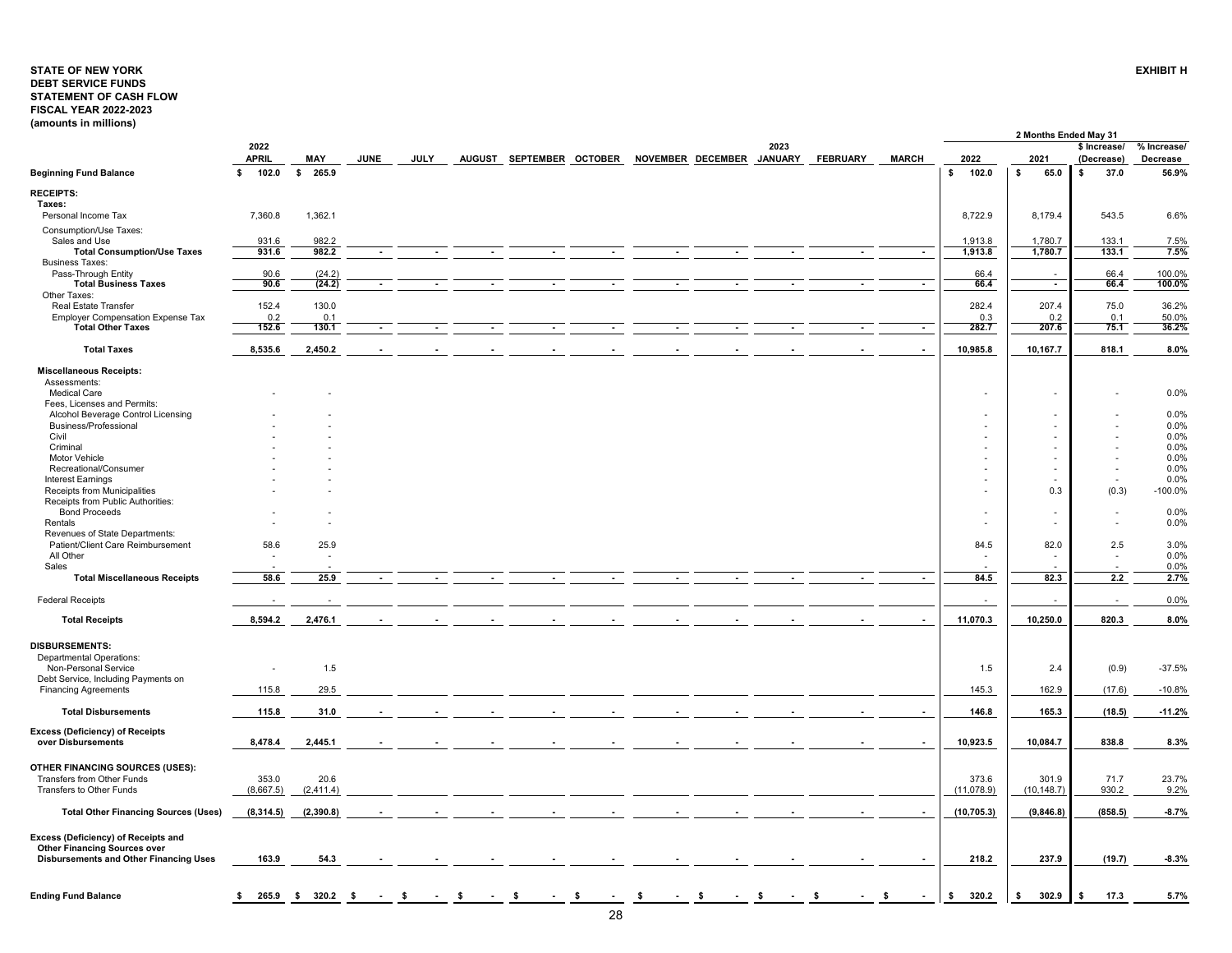#### <span id="page-29-0"></span>**STATE OF NEW YORK EXHIBIT I CAPITAL PROJECTS FUNDS - COMBINED STATEMENT OF CASH FLOW FISCAL YEAR 2022-2023 (amounts in millions)**

|                                     |                                 |                          |             |        |                          |                  |                          |                 |                          |                          |                          |              | Intra-Fund               |                          | 2 Months Ended May 31    |                          |             |
|-------------------------------------|---------------------------------|--------------------------|-------------|--------|--------------------------|------------------|--------------------------|-----------------|--------------------------|--------------------------|--------------------------|--------------|--------------------------|--------------------------|--------------------------|--------------------------|-------------|
|                                     | 2022                            |                          |             |        |                          |                  |                          |                 |                          | 2023                     |                          |              | <b>Transfer</b>          |                          |                          | \$ Increase/             | % Increase/ |
|                                     | <b>APRIL</b>                    | MAY                      | <b>JUNE</b> | JULY   | <b>AUGUST</b>            | <b>SEPTEMBER</b> | <b>OCTOBER</b>           | <b>NOVEMBER</b> | <b>DECEMBER</b>          | <b>JANUARY</b>           | <b>FEBRUARY</b>          | <b>MARCH</b> | Eliminations (*)         | 2022                     | 2021                     | (Decrease)               | Decrease    |
| <b>Beginning Fund Balance</b>       | $$$ $(1,543.9)$ $$$ $(1,643.7)$ |                          |             |        |                          |                  |                          |                 |                          |                          |                          |              | -S                       | \$(1,543.9)              | $$(1, 144.0)$ \$         | (399.9)                  | $-35.0%$    |
| <b>RECEIPTS:</b>                    |                                 |                          |             |        |                          |                  |                          |                 |                          |                          |                          |              |                          |                          |                          |                          |             |
| Taxes:                              |                                 |                          |             |        |                          |                  |                          |                 |                          |                          |                          |              |                          |                          |                          |                          |             |
| Consumption/Use Taxes:              |                                 |                          |             |        |                          |                  |                          |                 |                          |                          |                          |              |                          |                          |                          |                          |             |
| Auto Rental                         | 9.4                             | 0.1                      |             |        |                          |                  |                          |                 |                          |                          |                          |              |                          | 9.5                      | 2.1                      | 7.4                      | 352.4%      |
| Motor Fuel                          | 21.5                            | 29.5                     |             |        |                          |                  |                          |                 |                          |                          |                          |              | ٠                        | 51.0                     | 58.6                     | (7.6)                    | $-13.0%$    |
| Highway Use                         | 11.9                            | 10.5                     |             |        |                          |                  |                          |                 |                          |                          |                          |              | ٠                        | 22.4                     | 25.0                     | (2.6)                    | $-10.4%$    |
| <b>Total Consumption/Use Taxes</b>  | 42.8                            | 40.1                     |             | $\sim$ | $\overline{\phantom{a}}$ |                  |                          | $\sim$          | $\sim$                   |                          | $\sim$                   | $\sim$       | $\blacksquare$           | 82.9                     | 85.7                     | (2.8)                    | $-3.3%$     |
| <b>Business Taxes:</b>              |                                 |                          |             |        |                          |                  |                          |                 |                          |                          |                          |              |                          |                          |                          |                          |             |
| <b>Corporation Franchise</b>        | $\sim$                          |                          |             |        |                          |                  |                          |                 |                          |                          |                          |              | ٠                        | $\sim$                   | $\overline{\phantom{a}}$ | $\sim$                   | 0.0%        |
| <b>Corporation and Utilities</b>    | 1.6                             |                          |             |        |                          |                  |                          |                 |                          |                          |                          |              | ٠                        | 1.6                      | 3.1                      | (1.5)                    | $-48.4%$    |
| Petroleum Business                  | 47.5                            | 50.2                     |             |        |                          |                  |                          |                 |                          |                          |                          |              | $\overline{\phantom{a}}$ | 97.7                     | 88.6                     | 9.1                      | 10.3%       |
| <b>Total Business Taxes</b>         | 49.1                            | 50.2                     |             | $\sim$ | $\overline{\phantom{a}}$ |                  | $\sim$                   | $\sim$          | $\sim$                   | $\overline{\phantom{a}}$ | $\sim$                   | $\sim$       | $\overline{\phantom{a}}$ | 99.3                     | 91.7                     | 7.6                      | 8.3%        |
| Other Taxes:                        |                                 |                          |             |        |                          |                  |                          |                 |                          |                          |                          |              |                          |                          |                          |                          |             |
| Real Estate Transfer                | $\overline{\phantom{a}}$        |                          |             |        |                          |                  |                          |                 |                          |                          |                          |              | $\sim$                   | $\overline{\phantom{a}}$ | $\overline{\phantom{a}}$ | $\sim$                   | 0.0%        |
| <b>Total Other Taxes</b>            | $\overline{\phantom{a}}$        | $\overline{\phantom{a}}$ |             | $\sim$ | $\overline{\phantom{a}}$ |                  |                          |                 | $\sim$                   | $\overline{\phantom{a}}$ | $\overline{\phantom{a}}$ | $\sim$       | $\overline{a}$           | $\sim$                   | $\sim$                   | $\overline{\phantom{a}}$ | 0.0%        |
| <b>Total Taxes</b>                  | 91.9                            | 90.3                     |             | $\sim$ |                          |                  |                          |                 |                          |                          |                          | $\sim$       | $\overline{\phantom{a}}$ | 182.2                    | 177.4                    | 4.8                      | 2.7%        |
| <b>Miscellaneous Receipts:</b>      |                                 |                          |             |        |                          |                  |                          |                 |                          |                          |                          |              |                          |                          |                          |                          |             |
| Abandoned Property:                 |                                 |                          |             |        |                          |                  |                          |                 |                          |                          |                          |              |                          |                          |                          |                          |             |
| <b>Bottle Bill</b>                  | $\overline{\phantom{a}}$        |                          |             |        |                          |                  |                          |                 |                          |                          |                          |              | $\sim$                   | $\sim$                   | $\sim$                   |                          | 0.0%        |
| Assessments:                        |                                 |                          |             |        |                          |                  |                          |                 |                          |                          |                          |              |                          |                          |                          |                          |             |
| <b>Business</b>                     | 7.1                             | 5.9                      |             |        |                          |                  |                          |                 |                          |                          |                          |              | ٠                        | 13.0                     | 17.6                     | (4.6)                    | $-26.1%$    |
| Fees, Licenses and Permits:         |                                 |                          |             |        |                          |                  |                          |                 |                          |                          |                          |              |                          |                          |                          |                          |             |
| Business/Professional               | 3.3                             | 1.2                      |             |        |                          |                  |                          |                 |                          |                          |                          |              | ٠                        | 4.5                      | 3.0                      | 1.5                      | 50.0%       |
| Civil                               | $\overline{\phantom{a}}$        | $\sim$                   |             |        |                          |                  |                          |                 |                          |                          |                          |              | ٠                        | $\sim$                   |                          | $\sim$                   | 0.0%        |
| Motor Vehicle                       | 60.0                            | 57.0                     |             |        |                          |                  |                          |                 |                          |                          |                          |              | ٠                        | 117.0                    | 148.3                    | (31.3)                   | $-21.1%$    |
| Recreational/Consumer               | 1.4                             | 7.0                      |             |        |                          |                  |                          |                 |                          |                          |                          |              | ٠                        | 8.4                      | 4.4                      | 4.0                      | 90.9%       |
| Fines, Penalties and Forfeitures    | 1.8                             | 2.3                      |             |        |                          |                  |                          |                 |                          |                          |                          |              |                          | 4.1                      | 3.3                      | 0.8                      | 24.2%       |
| Interest Earnings                   | 0.1                             | 0.1                      |             |        |                          |                  |                          |                 |                          |                          |                          |              | ۰                        | 0.2                      | 0.1                      | 0.1                      | 100.0%      |
| Receipts from Municipalities        | $\overline{\phantom{a}}$        | 0.2                      |             |        |                          |                  |                          |                 |                          |                          |                          |              | ٠                        | 0.2                      | $\sim$                   | 0.2                      | 100.0%      |
| Receipts from Public Authorities:   |                                 |                          |             |        |                          |                  |                          |                 |                          |                          |                          |              |                          |                          |                          |                          |             |
| <b>Bond Proceeds</b>                | 882.7                           | 972.6                    |             |        |                          |                  |                          |                 |                          |                          |                          |              | ٠                        | 1,855.3                  | 78.9                     | 1,776.4                  | 2,251.5%    |
| <b>Issuance Fees</b>                | $\sim$                          | $\sim$                   |             |        |                          |                  |                          |                 |                          |                          |                          |              | ٠                        | $\sim$                   | $\overline{\phantom{a}}$ | $\sim$                   | 0.0%        |
| Non Bond Related                    | 0.4                             | (0.1)                    |             |        |                          |                  |                          |                 |                          |                          |                          |              | ٠                        | 0.3                      | 3.0                      | (2.7)                    | $-90.0%$    |
| Rentals                             | 2.6                             | 10.6                     |             |        |                          |                  |                          |                 |                          |                          |                          |              | ٠                        | 13.2                     | 4.1                      | 9.1                      | 222.0%      |
| Revenues of State Departments:      |                                 |                          |             |        |                          |                  |                          |                 |                          |                          |                          |              |                          |                          |                          |                          |             |
| Administrative Recoveries           | $\overline{\phantom{a}}$        | $\sim$                   |             |        |                          |                  |                          |                 |                          |                          |                          |              | ٠                        | $\sim$                   | $\overline{\phantom{a}}$ | $\sim$                   | 0.0%        |
| Gifts, Grants and Donations         | $\sim$                          | 1.3                      |             |        |                          |                  |                          |                 |                          |                          |                          |              | ٠                        | 1.3                      | 3.1                      | (1.8)                    | $-58.1%$    |
| <b>Indirect Cost Recoveries</b>     | 5.7                             | 4.2                      |             |        |                          |                  |                          |                 |                          |                          |                          |              | ٠                        | 9.9                      | $\overline{\phantom{a}}$ | 9.9                      | 100.0%      |
| Rebates                             | $\sim$                          | $\sim$                   |             |        |                          |                  |                          |                 |                          |                          |                          |              | ٠                        | $\sim$                   | ٠                        | $\sim$                   | 0.0%        |
| <b>Restitution and Settlements</b>  | 0.5                             | 3.0                      |             |        |                          |                  |                          |                 |                          |                          |                          |              | ۰                        | 3.5                      | 1.6                      | 1.9                      | 118.8%      |
| All Other                           | 7.3                             | 1.9                      |             |        |                          |                  |                          |                 |                          |                          |                          |              | ٠                        | 9.2                      | 4.3                      | 4.9                      | 114.0%      |
| Sales                               | $\overline{\phantom{a}}$        | 0.2                      |             |        |                          |                  |                          |                 |                          |                          |                          |              |                          | 0.2                      | 0.1                      | 0.1                      | 100.0%      |
| <b>Total Miscellaneous Receipts</b> | 972.9                           | 1,067.4                  |             | $\sim$ |                          |                  |                          | $\sim$          | $\overline{\phantom{a}}$ |                          |                          | $\sim$       | $\overline{a}$           | 2,040.3                  | 271.8                    | 1,768.5                  | 650.7%      |
|                                     |                                 |                          |             |        | $\overline{a}$           |                  | $\overline{\phantom{a}}$ |                 |                          | $\overline{\phantom{a}}$ | $\overline{\phantom{a}}$ |              |                          |                          |                          |                          |             |
| <b>Federal Receipts</b>             | 134.4                           | 166.2                    |             |        |                          |                  |                          |                 |                          |                          |                          |              |                          | 300.6                    | 28.9                     | 271.7                    | 940.1%      |
| <b>Total Receipts</b>               | 1,199.2                         | 1,323.9                  |             |        |                          |                  |                          |                 |                          |                          |                          |              |                          | 2,523.1                  | 478.1                    | 2,045.0                  | 427.7%      |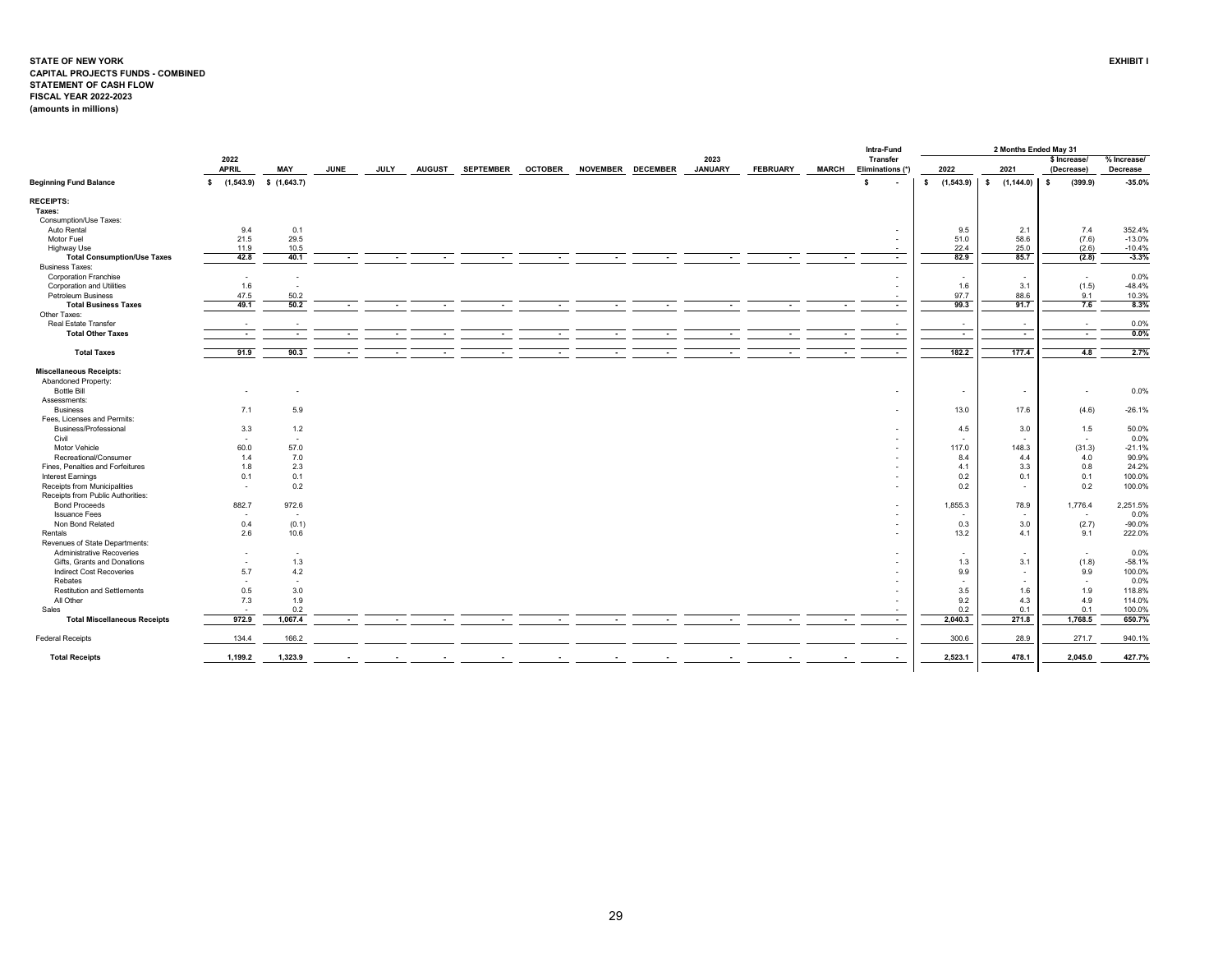#### **STATE OF NEW YORK EXHIBIT I CAPITAL PROJECTS FUNDS - COMBINED STATEMENT OF CASH FLOW FISCAL YEAR 2022-2023 (amounts in millions)**

|                                                                                                                             |                               |                          |              |                 |             |                    |    |                          |                |                          |                 |                 |                          |                        |    |                 |              |        | Intra-Fund                          |                 | 2 Months Ended May 31    |                            |                         |
|-----------------------------------------------------------------------------------------------------------------------------|-------------------------------|--------------------------|--------------|-----------------|-------------|--------------------|----|--------------------------|----------------|--------------------------|-----------------|-----------------|--------------------------|------------------------|----|-----------------|--------------|--------|-------------------------------------|-----------------|--------------------------|----------------------------|-------------------------|
|                                                                                                                             | 2022<br><b>APRIL</b>          | <b>MAY</b>               | <b>JUNE</b>  |                 | <b>JULY</b> | <b>AUGUST</b>      |    | <b>SEPTEMBER</b>         | <b>OCTOBER</b> |                          | <b>NOVEMBER</b> | <b>DECEMBER</b> |                          | 2023<br><b>JANUARY</b> |    | <b>FEBRUARY</b> | <b>MARCH</b> |        | <b>Transfer</b><br>Eliminations (*) | 2022            | 2021                     | \$ Increase/<br>(Decrease) | % Increase/<br>Decrease |
| <b>DISBURSEMENTS:</b>                                                                                                       |                               |                          |              |                 |             |                    |    |                          |                |                          |                 |                 |                          |                        |    |                 |              |        |                                     |                 |                          |                            |                         |
| Local Assistance Grants:                                                                                                    |                               |                          |              |                 |             |                    |    |                          |                |                          |                 |                 |                          |                        |    |                 |              |        |                                     |                 |                          |                            |                         |
| Education                                                                                                                   | 18.6                          | 7.6                      |              |                 |             |                    |    |                          |                |                          |                 |                 |                          |                        |    |                 |              |        | ٠                                   | 26.2            | 38.5                     | (12.3)                     | $-31.9%$                |
| <b>Environment and Recreation</b>                                                                                           | 4.3                           | 8.9                      |              |                 |             |                    |    |                          |                |                          |                 |                 |                          |                        |    |                 |              |        | $\overline{\phantom{a}}$            | 13.2            | 36.6                     | (23.4)                     | $-63.9%$                |
| <b>General Government</b>                                                                                                   | 12.3                          | 116.7                    |              |                 |             |                    |    |                          |                |                          |                 |                 |                          |                        |    |                 |              |        | ٠                                   | 129.0           | 54.4                     | 74.6                       | 137.1%                  |
| Public Health:                                                                                                              |                               |                          |              |                 |             |                    |    |                          |                |                          |                 |                 |                          |                        |    |                 |              |        |                                     |                 |                          |                            |                         |
| Medicaid                                                                                                                    | $\sim$                        | $\sim$                   |              |                 |             |                    |    |                          |                |                          |                 |                 |                          |                        |    |                 |              |        |                                     | $\sim$          | $\sim$                   | $\sim$                     | 0.0%                    |
| Other Public Health                                                                                                         | 43.9                          | 16.4                     |              |                 |             |                    |    |                          |                |                          |                 |                 |                          |                        |    |                 |              |        |                                     | 60.3            | 74.8                     | (14.5)                     | $-19.4%$                |
| Public Safety                                                                                                               | 11.7                          | 1.0                      |              |                 |             |                    |    |                          |                |                          |                 |                 |                          |                        |    |                 |              |        |                                     | 12.7            | 2.2                      | 10.5                       | 477.3%                  |
| Public Welfare                                                                                                              | 48.7                          | 40.8                     |              |                 |             |                    |    |                          |                |                          |                 |                 |                          |                        |    |                 |              |        |                                     | 89.5            | 84.0                     | 5.5                        | 6.5%                    |
| <b>Support and Regulate Business</b>                                                                                        | 17.1                          | 19.2                     |              |                 |             |                    |    |                          |                |                          |                 |                 |                          |                        |    |                 |              |        |                                     | 36.3            | 75.5                     | (39.2)                     | $-51.9%$                |
| Transportation                                                                                                              | 32.9                          | 70.7                     |              |                 |             |                    |    |                          |                |                          |                 |                 |                          |                        |    |                 |              |        |                                     | 103.6           | 219.4                    | (115.8)                    | $-52.8%$                |
| <b>Total Local Assistance Grants</b>                                                                                        | 189.5                         | 281.3                    |              |                 |             |                    |    |                          |                |                          |                 |                 |                          |                        |    |                 |              | $\sim$ | $\overline{\phantom{a}}$            | 470.8           | 585.4                    | (114.6)                    | $-19.6%$                |
| <b>Departmental Operations:</b>                                                                                             |                               |                          |              |                 |             |                    |    |                          |                |                          |                 |                 |                          |                        |    |                 |              |        |                                     |                 |                          |                            |                         |
| Personal Service                                                                                                            |                               |                          |              |                 |             |                    |    |                          |                |                          |                 |                 |                          |                        |    |                 |              |        | $\overline{\phantom{a}}$            | $\sim$          | $\overline{\phantom{a}}$ |                            | 0.0%                    |
| Non-Personal Service                                                                                                        |                               |                          |              |                 |             |                    |    |                          |                |                          |                 |                 |                          |                        |    |                 |              |        | $\sim$                              | $\sim$          | $\sim$                   |                            | 0.0%                    |
| General State Charges                                                                                                       |                               |                          |              |                 |             |                    |    |                          |                |                          |                 |                 |                          |                        |    |                 |              |        |                                     | $\sim$          | ٠.                       |                            | 0.0%                    |
| <b>Capital Projects</b>                                                                                                     | 489.3                         | 537.1                    |              |                 |             |                    |    |                          |                |                          |                 |                 |                          |                        |    |                 |              |        |                                     | 1.026.4         | 912.3                    | 114.1                      | 12.5%                   |
| <b>Total Disbursements</b>                                                                                                  | 678.8                         | 818.4                    |              |                 |             |                    |    |                          |                |                          |                 |                 |                          |                        |    |                 |              |        |                                     | 1,497.2         | 1,497.7                  | (0.5)                      | 0.0%                    |
| <b>Excess (Deficiency) of Receipts</b><br>over Disbursements                                                                | 520.4                         | 505.5                    |              | $\sim$          |             |                    |    |                          |                |                          |                 |                 |                          |                        |    |                 |              |        |                                     | 1,025.9         | (1,019.6)                | 2.045.5                    | 200.6%                  |
| OTHER FINANCING SOURCES (USES):                                                                                             |                               |                          |              |                 |             |                    |    |                          |                |                          |                 |                 |                          |                        |    |                 |              |        |                                     |                 |                          |                            |                         |
| Bond and Note Proceeds (net)                                                                                                | $\sim$                        | $\overline{\phantom{a}}$ |              |                 |             |                    |    |                          |                |                          |                 |                 |                          |                        |    |                 |              |        | ٠                                   | $\sim$          | $\overline{\phantom{a}}$ |                            | 0.0%                    |
| Transfers from Other Funds                                                                                                  | (611.1)                       | (172.1)                  |              |                 |             |                    |    |                          |                |                          |                 |                 |                          |                        |    |                 |              |        | $\sim$                              | (783.2)         | 833.2                    | (1,616.4)                  | $-194.0%$               |
| Transfers to Other Funds                                                                                                    | (9.1)                         | (9.5)                    |              |                 |             |                    |    |                          |                |                          |                 |                 |                          |                        |    |                 |              |        | ٠                                   | (18.6)          | (16.5)                   | 2.1                        | 12.7%                   |
| <b>Total Other Financing Sources (Uses)</b>                                                                                 | (620.2)                       | (181.6)                  |              | $\sim$          | $\sim$      | $\sim$             |    | $\overline{\phantom{a}}$ |                | $\overline{\phantom{a}}$ |                 | . .             |                          |                        |    | $\sim$          |              | $\sim$ | $\sim$                              | (801.8)         | 816.7                    | (1,618.5)                  | $-198.2%$               |
|                                                                                                                             |                               |                          |              |                 |             |                    |    |                          |                |                          |                 |                 |                          |                        |    |                 |              |        |                                     |                 |                          |                            |                         |
| Excess (Deficiency) of Receipts and<br><b>Other Financing Sources over</b><br><b>Disbursements and Other Financing Uses</b> | (99.8)                        | 323.9                    |              |                 |             |                    |    | $\sim$                   |                |                          |                 |                 |                          |                        |    |                 |              |        |                                     | 224.1           | (202.9)                  | 427.0                      | 210.4%                  |
|                                                                                                                             |                               |                          |              |                 |             |                    |    |                          |                |                          |                 |                 |                          |                        |    |                 |              |        |                                     |                 |                          |                            |                         |
| <b>Ending Fund Balance</b>                                                                                                  | $$(1,643.7) \quad $(1,319.8)$ |                          | $\mathbf{s}$ | <b>Contract</b> | <b>S</b>    | $\sim$ s<br>$\sim$ | s. | $\sim$                   | -S             | $\sim$                   | - S<br>$\sim$   | s.              | <b>Contract Contract</b> | - S<br>$\sim$          | s. |                 | -S           |        | - \$                                | (1,319.8)<br>s. | (1,346.9)                | 27.1                       | 2.0%                    |

(\*) Intra-Fund transfer eliminations represent transfers from Capital Projects-State and Federal Funds.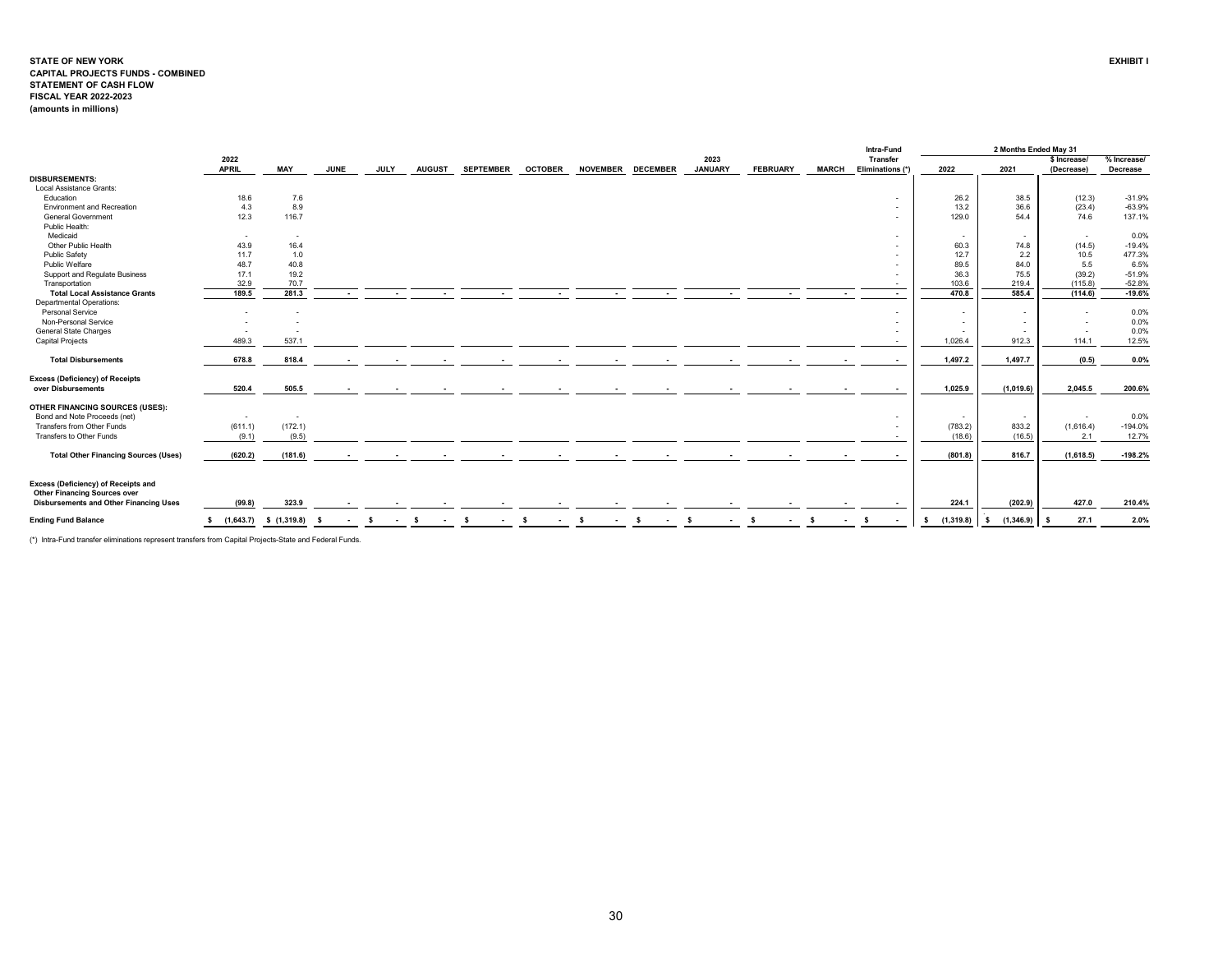#### <span id="page-31-0"></span>**STATE OF NEW YORK EXHIBIT I CAPITAL PROJECTS FUNDS - STATE STATEMENT OF CASH FLOWFISCAL YEAR 2022-2023 (amounts in millions)**

|                                     |                          |                          |                          |                          |                          |                          |                |        |                          |                          |                          |                          |      |                          |                          | 2 Months Ended May 31      |                         |
|-------------------------------------|--------------------------|--------------------------|--------------------------|--------------------------|--------------------------|--------------------------|----------------|--------|--------------------------|--------------------------|--------------------------|--------------------------|------|--------------------------|--------------------------|----------------------------|-------------------------|
|                                     | 2022<br><b>APRIL</b>     | <b>MAY</b>               | <b>JUNE</b>              | <b>JULY</b>              |                          | AUGUST SEPTEMBER         | <b>OCTOBER</b> |        | NOVEMBER DECEMBER        | 2023<br><b>JANUARY</b>   | <b>FEBRUARY</b>          | <b>MARCH</b>             | 2022 |                          | 2021                     | \$ Increase/<br>(Decrease) | % Increase/<br>Decrease |
| <b>Beginning Fund Balance</b>       | (756.8)<br>\$            | s.<br>(835.7)            |                          |                          |                          |                          |                |        |                          |                          |                          |                          | \$   | (756.8)                  | s.<br>(563.7)            | $\mathbf{s}$<br>(193.1)    | $-34.3%$                |
| <b>RECEIPTS:</b>                    |                          |                          |                          |                          |                          |                          |                |        |                          |                          |                          |                          |      |                          |                          |                            |                         |
| Taxes:                              |                          |                          |                          |                          |                          |                          |                |        |                          |                          |                          |                          |      |                          |                          |                            |                         |
| Consumption/Use Taxes               |                          |                          |                          |                          |                          |                          |                |        |                          |                          |                          |                          |      |                          |                          |                            |                         |
|                                     |                          |                          |                          |                          |                          |                          |                |        |                          |                          |                          |                          |      |                          |                          |                            |                         |
| Auto Rental                         | 9.4                      | 0.1<br>29.5              |                          |                          |                          |                          |                |        |                          |                          |                          |                          |      | 9.5                      | 2.1<br>58.6              | 7.4                        | 352.4%                  |
| Motor Fuel                          | 21.5                     |                          |                          |                          |                          |                          |                |        |                          |                          |                          |                          |      | 51.0                     |                          | (7.6)                      | $-13.0%$                |
| Highway Use                         | 11.9                     | 10.5                     |                          |                          |                          |                          |                |        |                          |                          |                          |                          |      | 22.4                     | 25.0                     | (2.6)                      | $-10.4%$                |
| <b>Total Consumption/Use Taxes</b>  | 42.8                     | 40.1                     | $\sim$                   | $\sim$                   | $\sim$                   | $\blacksquare$           | $\sim$         | $\sim$ | $\sim$                   | $\sim$                   | $\sim$                   | $\sim$                   |      | 82.9                     | 85.7                     | (2.8)                      | $-3.3%$                 |
| <b>Business Taxes</b>               |                          |                          |                          |                          |                          |                          |                |        |                          |                          |                          |                          |      |                          |                          |                            |                         |
| <b>Corporation Franchise</b>        | $\overline{\phantom{a}}$ |                          |                          |                          |                          |                          |                |        |                          |                          |                          |                          |      | $\overline{\phantom{a}}$ | $\overline{\phantom{a}}$ | $\overline{\phantom{a}}$   | 0.0%                    |
| <b>Corporation and Utilities</b>    | 1.6                      | $\sim$                   |                          |                          |                          |                          |                |        |                          |                          |                          |                          |      | 1.6                      | 3.1                      | (1.5)                      | $-48.4%$                |
| Petroleum Business                  | 47.5                     | 50.2                     |                          |                          |                          |                          |                |        |                          |                          |                          |                          |      | 97.7                     | 88.6                     | 9.1                        | 10.3%                   |
| <b>Total Business Taxes</b>         | 49.1                     | 50.2                     |                          |                          | $\overline{a}$           | $\overline{a}$           | $\overline{a}$ |        | $\overline{\phantom{a}}$ | $\overline{\phantom{a}}$ |                          | $\overline{\phantom{a}}$ |      | 99.3                     | 91.7                     | 7.6                        | 8.3%                    |
| Other Taxes                         |                          |                          |                          |                          |                          |                          |                |        |                          |                          |                          |                          |      |                          |                          |                            |                         |
| Real Estate Transfer                | $\overline{\phantom{a}}$ |                          |                          |                          |                          |                          |                |        |                          |                          |                          |                          |      | $\overline{\phantom{a}}$ | $\sim$                   | $\overline{\phantom{a}}$   | 0.0%                    |
| <b>Total Other Taxes</b>            | $\overline{\phantom{a}}$ | $\overline{\phantom{a}}$ | $\overline{\phantom{a}}$ | $\overline{\phantom{a}}$ | $\overline{\phantom{a}}$ | $\overline{\phantom{a}}$ | $\sim$         | $\sim$ | $\overline{\phantom{a}}$ | $\overline{\phantom{a}}$ | $\overline{\phantom{a}}$ | $\sim$                   |      | $\sim$                   | $\sim$                   | $\overline{\phantom{a}}$   | 0.0%                    |
| <b>Total Taxes</b>                  | 91.9                     | 90.3                     | $\overline{\phantom{a}}$ | $\overline{\phantom{a}}$ |                          |                          |                |        | $\overline{\phantom{a}}$ | $\overline{\phantom{a}}$ |                          | $\overline{\phantom{a}}$ |      | 182.2                    | 177.4                    | 4.8                        | 2.7%                    |
|                                     |                          |                          |                          |                          |                          |                          |                |        |                          |                          |                          |                          |      |                          |                          |                            |                         |
| <b>Miscellaneous Receipts:</b>      |                          |                          |                          |                          |                          |                          |                |        |                          |                          |                          |                          |      |                          |                          |                            |                         |
| Abandoned Property:                 |                          |                          |                          |                          |                          |                          |                |        |                          |                          |                          |                          |      |                          |                          |                            |                         |
| <b>Bottle Bill</b>                  |                          |                          |                          |                          |                          |                          |                |        |                          |                          |                          |                          |      | $\overline{\phantom{a}}$ | $\sim$                   | $\overline{\phantom{a}}$   | 0.0%                    |
| Assessments:                        |                          |                          |                          |                          |                          |                          |                |        |                          |                          |                          |                          |      |                          |                          |                            |                         |
| <b>Business</b>                     | 7.1                      | 5.9                      |                          |                          |                          |                          |                |        |                          |                          |                          |                          |      | 13.0                     | 17.6                     | (4.6)                      | $-26.1%$                |
| Fees, Licenses and Permits:         |                          |                          |                          |                          |                          |                          |                |        |                          |                          |                          |                          |      |                          |                          |                            |                         |
| Business/Professional               | 3.3                      | $1.2$                    |                          |                          |                          |                          |                |        |                          |                          |                          |                          |      | 4.5                      | 3.0                      | 1.5                        | 50.0%                   |
| Civil                               | $\overline{\phantom{a}}$ | $\overline{\phantom{a}}$ |                          |                          |                          |                          |                |        |                          |                          |                          |                          |      |                          |                          | $\overline{\phantom{a}}$   | 0.0%                    |
| Motor Vehicle                       | 60.0                     | 57.0                     |                          |                          |                          |                          |                |        |                          |                          |                          |                          |      | 117.0                    | 148.3                    | (31.3)                     | $-21.1%$                |
| Recreational/Consumer               | 1.4                      | 7.0                      |                          |                          |                          |                          |                |        |                          |                          |                          |                          |      | 8.4                      | 4.4                      | 4.0                        | 90.9%                   |
| Fines, Penalties and Forfeitures    | 1.8                      | 2.3                      |                          |                          |                          |                          |                |        |                          |                          |                          |                          |      | 4.1                      | 3.3                      | 0.8                        | 24.2%                   |
|                                     |                          |                          |                          |                          |                          |                          |                |        |                          |                          |                          |                          |      |                          |                          |                            |                         |
| <b>Interest Earnings</b>            | 0.1                      | 0.1                      |                          |                          |                          |                          |                |        |                          |                          |                          |                          |      | 0.2                      | 0.1                      | 0.1                        | 100.0%                  |
| Receipts from Municipalities        | $\sim$                   | 0.2                      |                          |                          |                          |                          |                |        |                          |                          |                          |                          |      | 0.2                      | $\blacksquare$           | 0.2                        | 100.0%                  |
| Receipts from Public Authorities:   |                          |                          |                          |                          |                          |                          |                |        |                          |                          |                          |                          |      |                          |                          |                            |                         |
| <b>Bond Proceeds</b>                | 882.7                    | 972.6                    |                          |                          |                          |                          |                |        |                          |                          |                          |                          |      | 1,855.3                  | 78.9                     | 1,776.4                    | 2,251.5%                |
| <b>Issuance Fees</b>                |                          | $\sim$                   |                          |                          |                          |                          |                |        |                          |                          |                          |                          |      | $\overline{\phantom{a}}$ | $\blacksquare$           | $\overline{\phantom{a}}$   | 0.0%                    |
| Non Bond Related                    | 0.4                      | (0.1)                    |                          |                          |                          |                          |                |        |                          |                          |                          |                          |      | 0.3                      | 3.0                      | (2.7)                      | $-90.0%$                |
| Rentals                             | 2.6                      | 10.6                     |                          |                          |                          |                          |                |        |                          |                          |                          |                          |      | 13.2                     | 4.1                      | 9.1                        | 222.0%                  |
| Revenues of State Departments:      |                          |                          |                          |                          |                          |                          |                |        |                          |                          |                          |                          |      |                          |                          |                            |                         |
| <b>Administrative Recoveries</b>    |                          | $\overline{\phantom{a}}$ |                          |                          |                          |                          |                |        |                          |                          |                          |                          |      | $\overline{\phantom{a}}$ |                          | $\overline{\phantom{a}}$   | 0.0%                    |
| Gifts, Grants and Donations         | $\overline{\phantom{a}}$ | 1.3                      |                          |                          |                          |                          |                |        |                          |                          |                          |                          |      | 1.3                      | 3.1                      | (1.8)                      | $-58.1%$                |
| <b>Indirect Cost Recoveries</b>     | 5.7                      | 4.2                      |                          |                          |                          |                          |                |        |                          |                          |                          |                          |      | 9.9                      | $\sim$                   | 9.9                        | 100.0%                  |
| Rebates                             | $\overline{\phantom{a}}$ | $\sim$                   |                          |                          |                          |                          |                |        |                          |                          |                          |                          |      | $\overline{\phantom{a}}$ |                          | $\sim$                     | 0.0%                    |
| <b>Restitution and Settlements</b>  | 0.5                      | 3.0                      |                          |                          |                          |                          |                |        |                          |                          |                          |                          |      | 3.5                      | 1.6                      | 1.9                        | 118.8%                  |
| All Other                           | 7.3                      | 1.9                      |                          |                          |                          |                          |                |        |                          |                          |                          |                          |      | 9.2                      | 4.3                      | 4.9                        | 114.0%                  |
| Sales                               |                          | 0.2                      |                          |                          |                          |                          |                |        |                          |                          |                          |                          |      | 0.2                      | 0.1                      | 0.1                        | 100.0%                  |
| <b>Total Miscellaneous Receipts</b> | 972.9                    | 1,067.4                  |                          |                          |                          |                          |                |        |                          |                          |                          | $\overline{\phantom{a}}$ |      | 2,040.3                  | 271.8                    | 1,768.5                    | 650.7%                  |
| <b>Federal Receipts</b>             |                          | $\overline{\phantom{a}}$ |                          |                          |                          |                          |                |        |                          |                          |                          |                          |      | $\overline{\phantom{a}}$ | $\sim$                   | $\overline{\phantom{a}}$   | 0.0%                    |
|                                     |                          |                          |                          |                          |                          |                          |                |        |                          |                          |                          |                          |      |                          |                          |                            |                         |
| <b>Total Receipts</b>               | 1,064.8                  | 1,157.7                  |                          |                          |                          |                          |                |        |                          |                          |                          |                          |      | 2,222.5                  | 449.2                    | 1,773.3                    | 394.8%                  |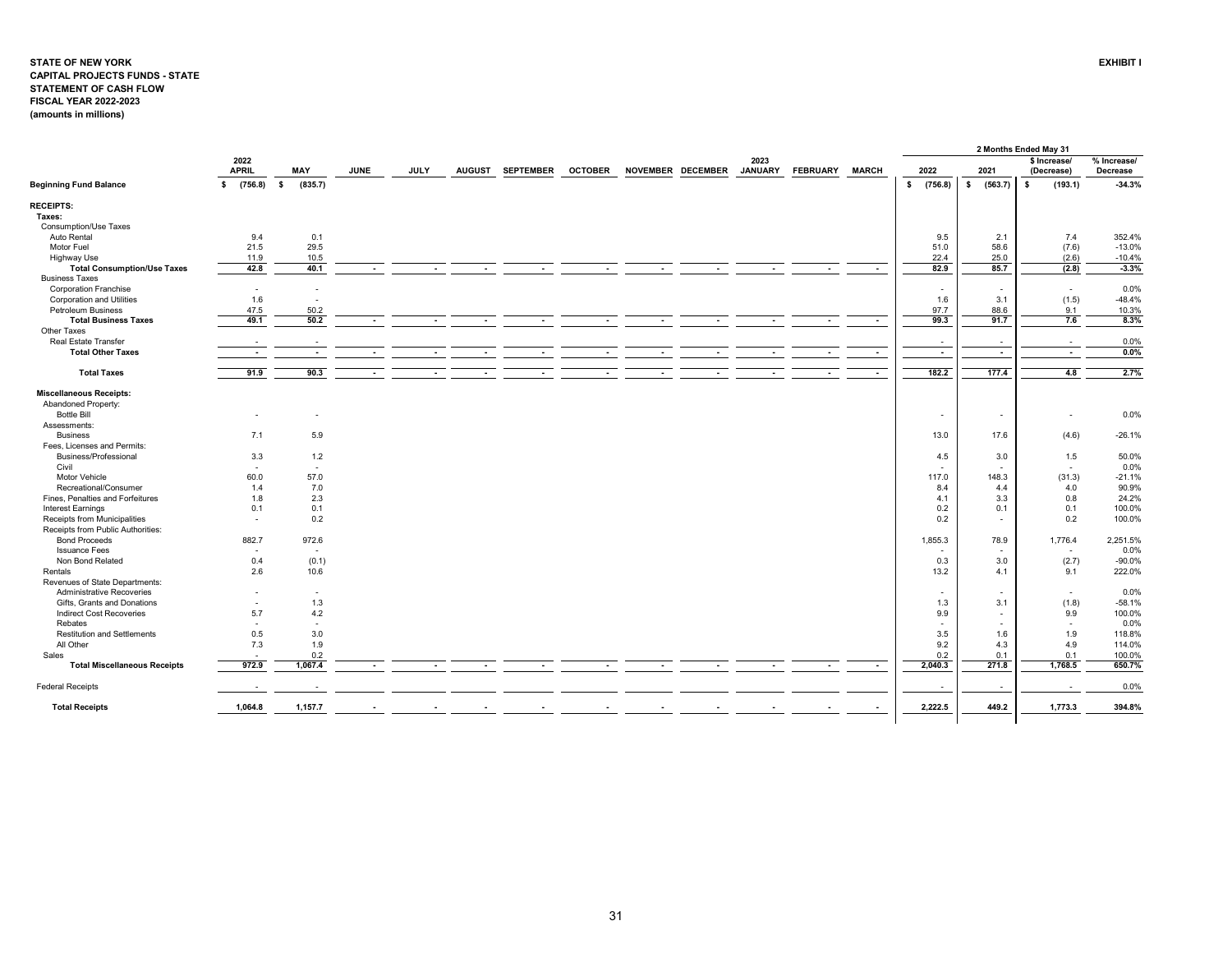#### **STATE OF NEW YORK EXHIBIT I CAPITAL PROJECTS FUNDS - STATE STATEMENT OF CASH FLOWFISCAL YEAR 2022-2023 (amounts in millions)**

|                                                                            |                      |                          |            |         |             |  |      |               |                  |  |                |                   |  |                        |                 |              |                          |    | 2 Months Ended May 31    |                            |                         |
|----------------------------------------------------------------------------|----------------------|--------------------------|------------|---------|-------------|--|------|---------------|------------------|--|----------------|-------------------|--|------------------------|-----------------|--------------|--------------------------|----|--------------------------|----------------------------|-------------------------|
|                                                                            | 2022<br><b>APRIL</b> |                          | <b>MAY</b> |         | <b>JUNE</b> |  | JULY | <b>AUGUST</b> | <b>SEPTEMBER</b> |  | <b>OCTOBER</b> | NOVEMBER DECEMBER |  | 2023<br><b>JANUARY</b> | <b>FEBRUARY</b> | <b>MARCH</b> | 2022                     |    | 2021                     | \$ Increase/<br>(Decrease) | % Increase/<br>Decrease |
| <b>DISBURSEMENTS:</b>                                                      |                      |                          |            |         |             |  |      |               |                  |  |                |                   |  |                        |                 |              |                          |    |                          |                            |                         |
| Local Assistance Grants:                                                   |                      |                          |            |         |             |  |      |               |                  |  |                |                   |  |                        |                 |              |                          |    |                          |                            |                         |
| Education                                                                  |                      | 18.6                     |            | 7.6     |             |  |      |               |                  |  |                |                   |  |                        |                 |              | 26.2                     |    | 38.5                     | (12.3)                     | $-31.9%$                |
| <b>Environment and Recreation</b>                                          |                      | 4.3                      |            | 8.9     |             |  |      |               |                  |  |                |                   |  |                        |                 |              | 13.2                     |    | 36.6                     | (23.4)                     | $-63.9%$                |
| <b>General Government</b>                                                  |                      | 12.3                     |            | 116.7   |             |  |      |               |                  |  |                |                   |  |                        |                 |              | 129.0                    |    | 54.4                     | 74.6                       | 137.1%                  |
| Public Health:                                                             |                      |                          |            |         |             |  |      |               |                  |  |                |                   |  |                        |                 |              |                          |    |                          |                            |                         |
| Medicaid                                                                   |                      | $\overline{\phantom{a}}$ |            | $\sim$  |             |  |      |               |                  |  |                |                   |  |                        |                 |              | $\overline{\phantom{a}}$ |    | $\sim$                   | $\overline{\phantom{a}}$   | 0.0%                    |
| Other Public Health                                                        |                      | 43.9                     |            | 16.4    |             |  |      |               |                  |  |                |                   |  |                        |                 |              | 60.3                     |    | 74.8                     | (14.5)                     | $-19.4%$                |
| <b>Public Safety</b>                                                       |                      | 0.1                      |            | 1.0     |             |  |      |               |                  |  |                |                   |  |                        |                 |              | 1.1                      |    | 2.2                      | (1.1)                      | $-50.0%$                |
| Public Welfare                                                             |                      | 48.7                     |            | 40.8    |             |  |      |               |                  |  |                |                   |  |                        |                 |              | 89.5                     |    | 84.0                     | 5.5                        | 6.5%                    |
| Support and Regulate Business                                              |                      | 17.1                     |            | 19.2    |             |  |      |               |                  |  |                |                   |  |                        |                 |              | 36.3                     |    | 75.5                     | (39.2)                     | $-51.9%$                |
| Transportation                                                             |                      | 4.1                      |            | 16.9    |             |  |      |               |                  |  |                |                   |  |                        |                 |              | 21.0                     |    | 196.8                    | (175.8)                    | $-89.3%$                |
| <b>Total Local Assistance Grants</b>                                       |                      | 149.1                    |            | 227.5   |             |  |      |               |                  |  |                |                   |  |                        |                 |              | 376.6                    |    | 562.8                    | (186.2)                    | $-33.1%$                |
| Departmental Operations:                                                   |                      |                          |            |         |             |  |      |               |                  |  |                |                   |  |                        |                 |              |                          |    |                          |                            |                         |
| <b>Personal Service</b>                                                    |                      |                          |            |         |             |  |      |               |                  |  |                |                   |  |                        |                 |              | $\sim$                   |    | $\overline{\phantom{0}}$ |                            | 0.0%                    |
| Non-Personal Service                                                       |                      |                          |            |         |             |  |      |               |                  |  |                |                   |  |                        |                 |              |                          |    |                          |                            | 0.0%                    |
| General State Charges                                                      |                      |                          |            |         |             |  |      |               |                  |  |                |                   |  |                        |                 |              | $\overline{\phantom{a}}$ |    | $\overline{\phantom{0}}$ | $\overline{\phantom{a}}$   | 0.0%                    |
| <b>Capital Projects</b>                                                    |                      | 374.4                    |            | 769.0   |             |  |      |               |                  |  |                |                   |  |                        |                 |              | 1.143.4                  |    | 758.2                    | 385.2                      | 50.8%                   |
| <b>Total Disbursements</b>                                                 |                      | 523.5                    |            | 996.5   |             |  |      |               |                  |  |                |                   |  |                        |                 |              | 1,520.0                  |    | 1,321.0                  | 199.0                      | 15.1%                   |
| <b>Excess (Deficiency) of Receipts</b>                                     |                      |                          |            |         |             |  |      |               |                  |  |                |                   |  |                        |                 |              |                          |    |                          |                            |                         |
| over Disbursements                                                         |                      | 541.3                    |            | 161.2   |             |  |      |               |                  |  |                |                   |  |                        |                 |              | 702.5                    |    | (871.8)                  | 1,574.3                    | 180.6%                  |
| OTHER FINANCING SOURCES (USES):                                            |                      |                          |            |         |             |  |      |               |                  |  |                |                   |  |                        |                 |              |                          |    |                          |                            |                         |
| Bond and Note Proceeds (net)                                               |                      | $\overline{\phantom{a}}$ |            |         |             |  |      |               |                  |  |                |                   |  |                        |                 |              | $\overline{\phantom{a}}$ |    | $\sim$                   | $\overline{\phantom{a}}$   | 0.0%                    |
| Transfers from Other Funds                                                 |                      | (611.1)                  |            | (172.1) |             |  |      |               |                  |  |                |                   |  |                        |                 |              | (783.2)                  |    | 833.2                    | (1,616.4)                  | $-194.0%$               |
| Transfers to Other Funds                                                   |                      | (9.1)                    |            | (9.5)   |             |  |      |               |                  |  |                |                   |  |                        |                 |              | (18.6)                   |    | (16.5)                   | 2.1                        | 12.7%                   |
| <b>Total Other Financing Sources (Uses)</b>                                |                      | (620.2)                  |            | (181.6) |             |  |      |               |                  |  |                |                   |  |                        |                 |              | (801.8)                  |    | 816.7                    | (1,618.5)                  | $-198.2%$               |
|                                                                            |                      |                          |            |         |             |  |      |               |                  |  |                |                   |  |                        |                 |              |                          |    |                          |                            |                         |
| Excess (Deficiency) of Receipts and<br><b>Other Financing Sources over</b> |                      |                          |            |         |             |  |      |               |                  |  |                |                   |  |                        |                 |              |                          |    |                          |                            |                         |
| Disbursements and Other Financing Uses                                     |                      | (78.9)                   |            | (20.4)  |             |  |      |               |                  |  |                |                   |  |                        |                 |              | (99.3)                   |    | (55.1)                   | (44.2)                     | $-80.2%$                |
| <b>Ending Fund Balance</b>                                                 | s.                   | (835.7)                  | - 5        | (856.1) | - \$        |  |      | - \$          |                  |  |                |                   |  |                        |                 |              | (856.1)<br>\$            | s. | (618.8)                  | (237.3)                    | $-38.3%$                |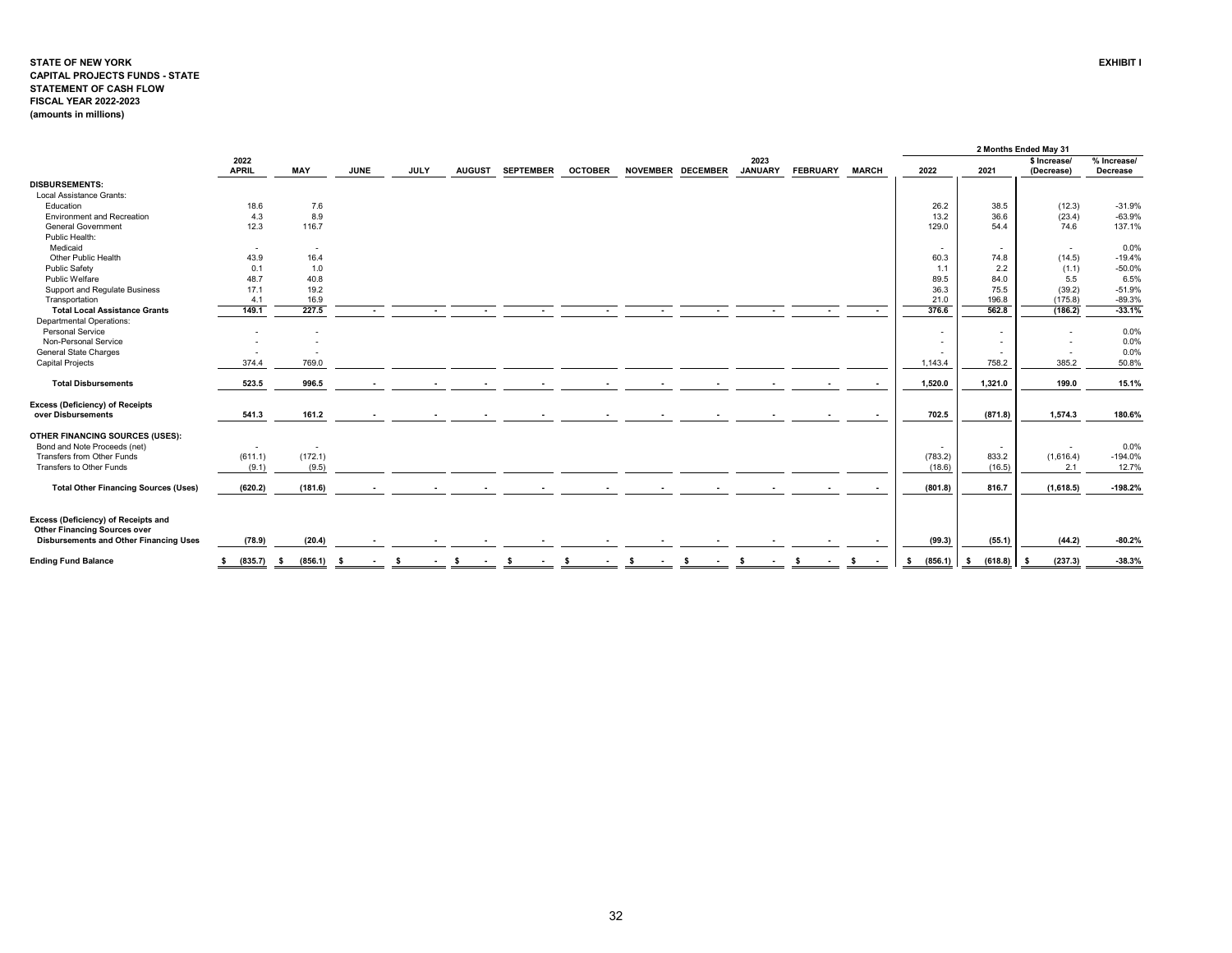#### <span id="page-33-0"></span>**STATE OF NEW YORK EXHIBIT I CAPITAL PROJECTS FUNDS - FEDERAL STATEMENT OF CASH FLOW FISCAL YEAR 2022-2023 (amounts in millions)**

|                                             |                      |                          |             |             |               |                  |                |                 |                 |                 |                 |              |                          | 2 Months Ended May 31    |                            |                         |
|---------------------------------------------|----------------------|--------------------------|-------------|-------------|---------------|------------------|----------------|-----------------|-----------------|-----------------|-----------------|--------------|--------------------------|--------------------------|----------------------------|-------------------------|
|                                             | 2022<br><b>APRIL</b> | MAY                      | <b>JUNE</b> | <b>JULY</b> | <b>AUGUST</b> | <b>SEPTEMBER</b> | <b>OCTOBER</b> | <b>NOVEMBER</b> | <b>DECEMBER</b> | 2023<br>JANUARY | <b>FEBRUARY</b> | <b>MARCH</b> | 2022                     | 2021                     | \$ Increase/<br>(Decrease) | % Increase/<br>Decrease |
| <b>Beginning Fund Balance</b>               | $(787.1)$ \$<br>\$   | (808.0)                  |             |             |               |                  |                |                 |                 |                 |                 |              | \$ (787.1)               | \$<br>(580.3)            | (206.8)<br>\$              | $-35.6%$                |
| <b>RECEIPTS:</b>                            |                      |                          |             |             |               |                  |                |                 |                 |                 |                 |              |                          |                          |                            |                         |
| Miscellaneous Receipts:                     |                      |                          |             |             |               |                  |                |                 |                 |                 |                 |              |                          |                          |                            |                         |
| Abandoned Property:                         |                      |                          |             |             |               |                  |                |                 |                 |                 |                 |              |                          |                          |                            |                         |
| <b>Bottle Bill</b>                          |                      |                          |             |             |               |                  |                |                 |                 |                 |                 |              | $\overline{\phantom{a}}$ |                          |                            | 0.0%                    |
| Assessments:                                |                      |                          |             |             |               |                  |                |                 |                 |                 |                 |              |                          |                          |                            |                         |
| <b>Business</b>                             |                      |                          |             |             |               |                  |                |                 |                 |                 |                 |              |                          |                          |                            | 0.0%                    |
| Fees, Licenses and Permits:                 |                      |                          |             |             |               |                  |                |                 |                 |                 |                 |              |                          |                          |                            |                         |
| Business/Professional                       |                      |                          |             |             |               |                  |                |                 |                 |                 |                 |              |                          |                          |                            | 0.0%                    |
| Civil                                       |                      |                          |             |             |               |                  |                |                 |                 |                 |                 |              |                          |                          |                            | 0.0%                    |
| Motor Vehicle                               |                      |                          |             |             |               |                  |                |                 |                 |                 |                 |              |                          |                          |                            | 0.0%                    |
| Recreational/Consumer                       |                      |                          |             |             |               |                  |                |                 |                 |                 |                 |              |                          |                          |                            | 0.0%                    |
| Fines, Penalties and Forfeitures            |                      |                          |             |             |               |                  |                |                 |                 |                 |                 |              |                          |                          |                            | 0.0%                    |
| <b>Interest Earnings</b>                    |                      |                          |             |             |               |                  |                |                 |                 |                 |                 |              |                          |                          |                            | 0.0%                    |
| Receipts from Municipalities                |                      |                          |             |             |               |                  |                |                 |                 |                 |                 |              |                          |                          |                            | 0.0%                    |
| Receipts from Public Authorities:           |                      |                          |             |             |               |                  |                |                 |                 |                 |                 |              |                          |                          |                            |                         |
| <b>Bond Proceeds</b>                        |                      |                          |             |             |               |                  |                |                 |                 |                 |                 |              |                          |                          |                            | 0.0%                    |
| <b>Issuance Fees</b>                        |                      |                          |             |             |               |                  |                |                 |                 |                 |                 |              | ÷,                       |                          |                            | 0.0%                    |
| Non Bond Related                            |                      |                          |             |             |               |                  |                |                 |                 |                 |                 |              | $\sim$                   | $\sim$                   |                            | 0.0%                    |
| Rentals                                     |                      |                          |             |             |               |                  |                |                 |                 |                 |                 |              |                          |                          |                            | 0.0%                    |
| Revenues of State Departments:              |                      |                          |             |             |               |                  |                |                 |                 |                 |                 |              |                          |                          |                            |                         |
|                                             |                      |                          |             |             |               |                  |                |                 |                 |                 |                 |              |                          |                          |                            |                         |
| Administrative Recoveries                   |                      |                          |             |             |               |                  |                |                 |                 |                 |                 |              |                          |                          |                            | 0.0%                    |
| Gifts, Grants and Donations                 |                      |                          |             |             |               |                  |                |                 |                 |                 |                 |              | $\overline{\phantom{a}}$ |                          |                            | 0.0%                    |
| <b>Indirect Cost Recoveries</b>             |                      |                          |             |             |               |                  |                |                 |                 |                 |                 |              |                          |                          |                            | 0.0%                    |
| <b>Restitution and Settlements</b>          |                      |                          |             |             |               |                  |                |                 |                 |                 |                 |              |                          |                          |                            | 0.0%                    |
| All Other                                   |                      |                          |             |             |               |                  |                |                 |                 |                 |                 |              |                          |                          |                            | 0.0%                    |
| Sales                                       |                      |                          |             |             |               |                  |                |                 |                 |                 |                 |              |                          |                          |                            | 0.0%                    |
| <b>Total Miscellaneous Receipts</b>         |                      | $\overline{\phantom{a}}$ |             |             |               |                  |                |                 |                 |                 |                 | $\sim$       | $\sim$                   | $\overline{\phantom{a}}$ | $\overline{\phantom{a}}$   | $0.0\%$                 |
| <b>Federal Receipts</b>                     | 134.4                | 166.2                    |             |             |               |                  |                |                 |                 |                 |                 |              | 300.6                    | 28.9                     | 271.7                      | 940.1%                  |
| <b>Total Receipts</b>                       | 134.4                | 166.2                    |             |             |               |                  |                |                 |                 |                 |                 |              | 300.6                    | 28.9                     | 271.7                      | 940.1%                  |
|                                             |                      |                          |             |             |               |                  |                |                 |                 |                 |                 |              |                          |                          |                            |                         |
| DISBURSEMENTS:                              |                      |                          |             |             |               |                  |                |                 |                 |                 |                 |              |                          |                          |                            |                         |
| Local Assistance Grants:                    |                      |                          |             |             |               |                  |                |                 |                 |                 |                 |              |                          |                          |                            |                         |
| Education                                   |                      |                          |             |             |               |                  |                |                 |                 |                 |                 |              |                          |                          |                            | 0.0%                    |
| <b>Environment and Recreation</b>           |                      |                          |             |             |               |                  |                |                 |                 |                 |                 |              |                          |                          |                            | 0.0%                    |
| <b>General Government</b>                   |                      |                          |             |             |               |                  |                |                 |                 |                 |                 |              | $\sim$                   | ÷                        |                            | 0.0%                    |
| Public Health:                              |                      |                          |             |             |               |                  |                |                 |                 |                 |                 |              |                          |                          |                            |                         |
| Medicaid                                    |                      |                          |             |             |               |                  |                |                 |                 |                 |                 |              |                          |                          |                            | 0.0%                    |
| Other Public Health                         |                      |                          |             |             |               |                  |                |                 |                 |                 |                 |              |                          |                          |                            | 0.0%                    |
| <b>Public Safety</b>                        | 11.6                 |                          |             |             |               |                  |                |                 |                 |                 |                 |              | 11.6                     |                          | 11.6                       | 100.0%                  |
| Public Welfare                              |                      |                          |             |             |               |                  |                |                 |                 |                 |                 |              |                          |                          | $\overline{\phantom{a}}$   | 0.0%                    |
| Support and Regulate Business               |                      |                          |             |             |               |                  |                |                 |                 |                 |                 |              |                          |                          |                            | 0.0%                    |
| Transportation                              | 28.8                 | 53.8                     |             |             |               |                  |                |                 |                 |                 |                 |              | 82.6                     | 22.6                     | 60.0                       | 265.5%                  |
| <b>Total Local Assistance Grants</b>        | 40.4                 | 53.8                     |             |             |               |                  |                |                 |                 |                 |                 |              | 94.2                     | 22.6                     | 71.6                       | 316.8%                  |
| <b>Departmental Operations:</b>             |                      |                          |             |             |               |                  |                |                 |                 |                 |                 |              |                          |                          |                            |                         |
| <b>Personal Service</b>                     |                      |                          |             |             |               |                  |                |                 |                 |                 |                 |              |                          |                          | $\sim$                     | 0.0%                    |
| Non-Personal Service                        |                      |                          |             |             |               |                  |                |                 |                 |                 |                 |              |                          | $\overline{\phantom{a}}$ | ÷,                         | 0.0%                    |
| General State Charges                       |                      |                          |             |             |               |                  |                |                 |                 |                 |                 |              |                          |                          |                            | 0.0%                    |
| <b>Capital Projects</b>                     | 114.9                | (231.9)                  |             |             |               |                  |                |                 |                 |                 |                 |              | (117.0)                  | 154.1                    | (271.1)                    | $-175.9%$               |
| <b>Total Disbursements</b>                  | 155.3                | (178.1)                  |             |             |               |                  |                |                 |                 |                 |                 |              | (22.8)                   | 176.7                    | (199.5)                    | $-112.9%$               |
|                                             |                      |                          |             |             |               |                  |                |                 |                 |                 |                 |              |                          |                          |                            |                         |
| <b>Excess (Deficiency) of Receipts</b>      |                      |                          |             |             |               |                  |                |                 |                 |                 |                 |              |                          |                          |                            |                         |
| over Disbursements                          | (20.9)               | 344.3                    |             |             |               |                  |                |                 |                 |                 |                 |              | 323.4                    | (147.8)                  | 471.2                      | 318.8%                  |
|                                             |                      |                          |             |             |               |                  |                |                 |                 |                 |                 |              |                          |                          |                            |                         |
| OTHER FINANCING SOURCES (USES):             |                      |                          |             |             |               |                  |                |                 |                 |                 |                 |              |                          |                          |                            |                         |
| Transfers from Other Funds                  |                      |                          |             |             |               |                  |                |                 |                 |                 |                 |              |                          |                          |                            | 0.0%                    |
| Transfers to Other Funds                    |                      |                          |             |             |               |                  |                |                 |                 |                 |                 |              | $\sim$                   | $\sim$                   |                            | 0.0%                    |
| <b>Total Other Financing Sources (Uses)</b> |                      |                          |             |             |               |                  |                |                 |                 |                 |                 |              | $\overline{\phantom{a}}$ | $\overline{\phantom{a}}$ |                            | $0.0\%$                 |
|                                             |                      |                          |             |             |               |                  |                |                 |                 |                 |                 |              |                          |                          |                            |                         |
| Excess (Deficiency) of Receipts and         |                      |                          |             |             |               |                  |                |                 |                 |                 |                 |              |                          |                          |                            |                         |
| <b>Other Financing Sources over</b>         |                      |                          |             |             |               |                  |                |                 |                 |                 |                 |              |                          |                          |                            |                         |
| Disbursements and Other Financing Uses      | (20.9)               | 344.3                    |             |             |               |                  |                |                 |                 |                 |                 |              | 323.4                    | (147.8)                  | 471.2                      | 318.8%                  |
|                                             |                      |                          |             |             |               |                  |                |                 |                 |                 |                 |              |                          |                          |                            |                         |
| <b>Ending Fund Balance</b>                  | \$<br>(808.0)        | $\sim$<br>(463.7)        | - \$        | -S          |               |                  |                | S               | <b>s</b>        | ŝ.              | -S              | -S           | (463.7)<br>\$            | \$<br>(728.1)            | 264.4<br>\$                | 36.3%                   |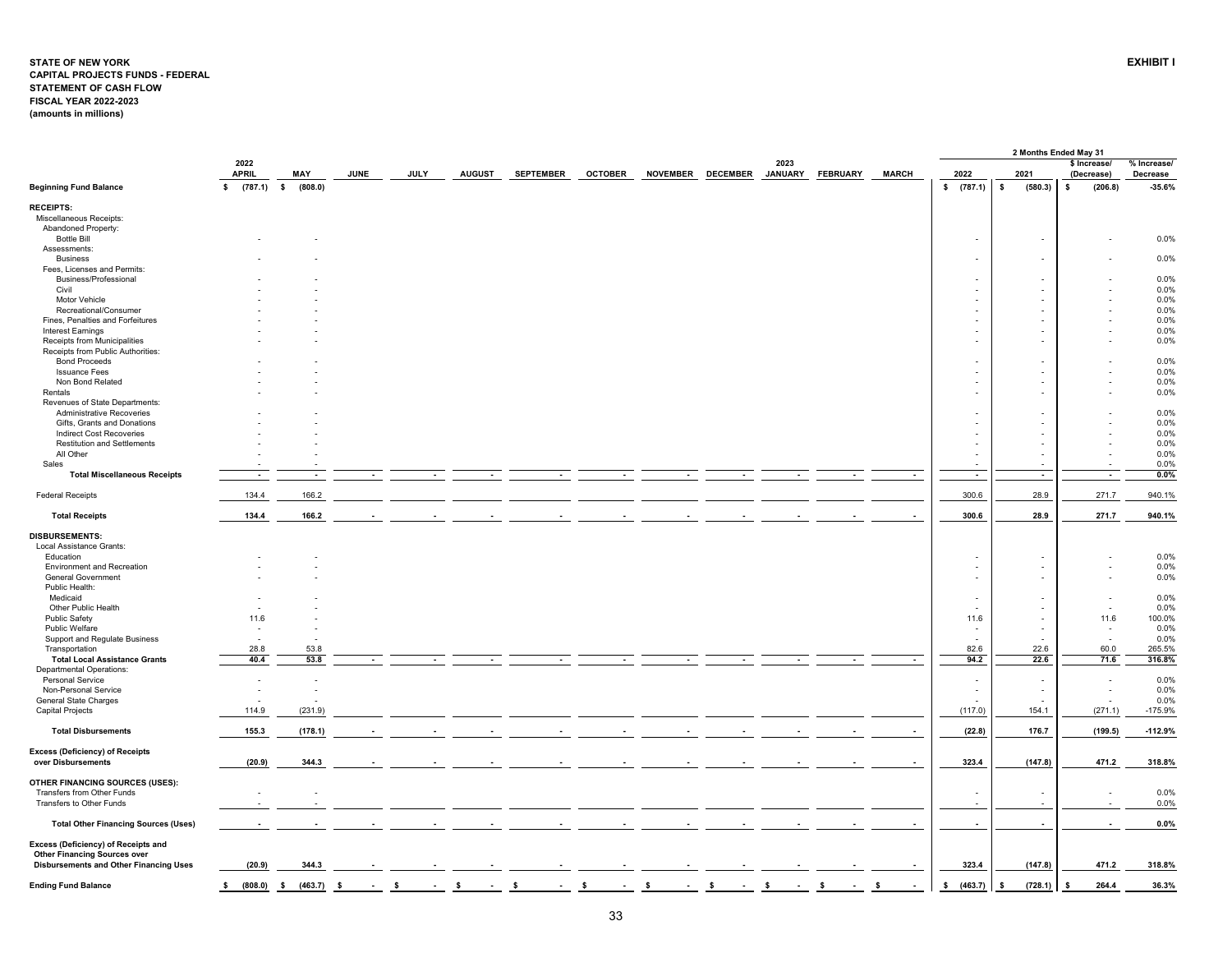## <span id="page-34-0"></span>**STATE OF NEW YORKENTERPRISE FUNDS STATEMENT OF CASH FLOW FISCAL YEAR 2022-2023 (amounts in millions)**

|                                                                            |                      |               |                          |             |               |                                     |    |      |   |                        |                 |              |             |             | 2 Months Ended May 31      |                         |
|----------------------------------------------------------------------------|----------------------|---------------|--------------------------|-------------|---------------|-------------------------------------|----|------|---|------------------------|-----------------|--------------|-------------|-------------|----------------------------|-------------------------|
|                                                                            | 2022<br><b>APRIL</b> | <b>MAY</b>    | <b>JUNE</b>              | <b>JULY</b> | <b>AUGUST</b> | SEPTEMBER OCTOBER NOVEMBER DECEMBER |    |      |   | 2023<br><b>JANUARY</b> | <b>FEBRUARY</b> | <b>MARCH</b> | 2022        | 2021        | \$ Increase/<br>(Decrease) | % Increase/<br>Decrease |
| <b>Beginning Fund Balance</b>                                              | \$ 357.7             | 331.3<br>s.   |                          |             |               |                                     |    |      |   |                        |                 |              | 357.7<br>s. | 328.0<br>s. | 29.7<br>\$                 | 9.1%                    |
| <b>RECEIPTS:</b>                                                           |                      |               |                          |             |               |                                     |    |      |   |                        |                 |              |             |             |                            |                         |
| Miscellaneous Receipts                                                     | 191.2                | 257.2         |                          |             |               |                                     |    |      |   |                        |                 |              | 448.4       | 462.6       | (14.2)                     | $-3.1%$                 |
| <b>Federal Receipts</b>                                                    | 14.2                 | 11.3          |                          |             |               |                                     |    |      |   |                        |                 |              | 25.5        | 8,955.5     | (8,930.0)                  | $-99.7%$                |
| <b>Unemployment Taxes</b>                                                  | 162.8                | 71.0          |                          |             |               |                                     |    |      |   |                        |                 |              | 233.8       | 532.1       | (298.3)                    | $-56.1%$                |
| <b>Total Receipts</b>                                                      | 368.2                | 339.5         |                          |             |               |                                     |    |      |   |                        |                 |              | 707.7       | 9,950.2     | (9, 242.5)                 | $-92.9%$                |
| <b>DISBURSEMENTS:</b>                                                      |                      |               |                          |             |               |                                     |    |      |   |                        |                 |              |             |             |                            |                         |
| <b>Departmental Operations:</b>                                            |                      |               |                          |             |               |                                     |    |      |   |                        |                 |              |             |             |                            |                         |
| Personal Service                                                           | 134.4                | 133.0         |                          |             |               |                                     |    |      |   |                        |                 |              | 267.4       | 255.1       | 12.3                       | 4.8%                    |
| Non-Personal Service                                                       | 26.3                 | 32.8          |                          |             |               |                                     |    |      |   |                        |                 |              | 59.1        | 55.0        | 4.1                        | 7.5%                    |
| <b>General State Charges</b>                                               | 59.0                 | 55.8          |                          |             |               |                                     |    |      |   |                        |                 |              | 114.8       | 113.0       | 1.8                        | 1.6%                    |
| <b>Unemployment Benefits</b>                                               | 175.9                | (186.6)       |                          |             |               |                                     |    |      |   |                        |                 |              | (10.7)      | 9,591.1     | (9,601.8)                  | $-100.1%$               |
| <b>Total Disbursements</b>                                                 | 395.6                | 35.0          |                          |             |               |                                     |    |      |   |                        |                 |              | 430.6       | 10.014.2    | (9,583.6)                  | $-95.7%$                |
| <b>Excess (Deficiency) of Receipts</b>                                     |                      |               |                          |             |               |                                     |    |      |   |                        |                 |              |             |             |                            |                         |
| over Disbursements                                                         | (27.4)               | 304.5         |                          |             |               |                                     |    |      |   |                        |                 |              | 277.1       | (64.0)      | 341.1                      | 533.0%                  |
| OTHER FINANCING SOURCES (USES):                                            |                      |               |                          |             |               |                                     |    |      |   |                        |                 |              |             |             |                            |                         |
| Transfers from Other Funds                                                 | 1.0                  | 2.0           |                          |             |               |                                     |    |      |   |                        |                 |              | 3.0         | 3.0         |                            | 0.0%                    |
| Transfers to Other Funds                                                   |                      | $\sim$        |                          |             |               |                                     |    |      |   |                        |                 |              | $\sim$      | $\sim$      | $\overline{\phantom{a}}$   | 0.0%                    |
| <b>Total Other Financing Sources (Uses)</b>                                | 1.0                  | 2.0           | $\overline{\phantom{a}}$ |             |               |                                     |    |      |   |                        |                 |              | 3.0         | 3.0         | $\blacksquare$             | 0.0%                    |
|                                                                            |                      |               |                          |             |               |                                     |    |      |   |                        |                 |              |             |             |                            |                         |
| Excess (Deficiency) of Receipts and<br><b>Other Financing Sources Over</b> |                      |               |                          |             |               |                                     |    |      |   |                        |                 |              |             |             |                            |                         |
| Disbursements and Other Financing Uses                                     | (26.4)               | 306.5         |                          |             |               |                                     |    |      |   |                        |                 |              | 280.1       | (61.0)      | 341.1                      | 559.2%                  |
| <b>Ending Fund Balance</b>                                                 | \$331.3              | 637.8<br>- \$ | - \$                     | s.          | s.            | - \$                                | s. | - \$ | s | s.                     | - \$            | \$           | 637.8<br>s. | 267.0       | 370.8<br>S.                | 138.9%                  |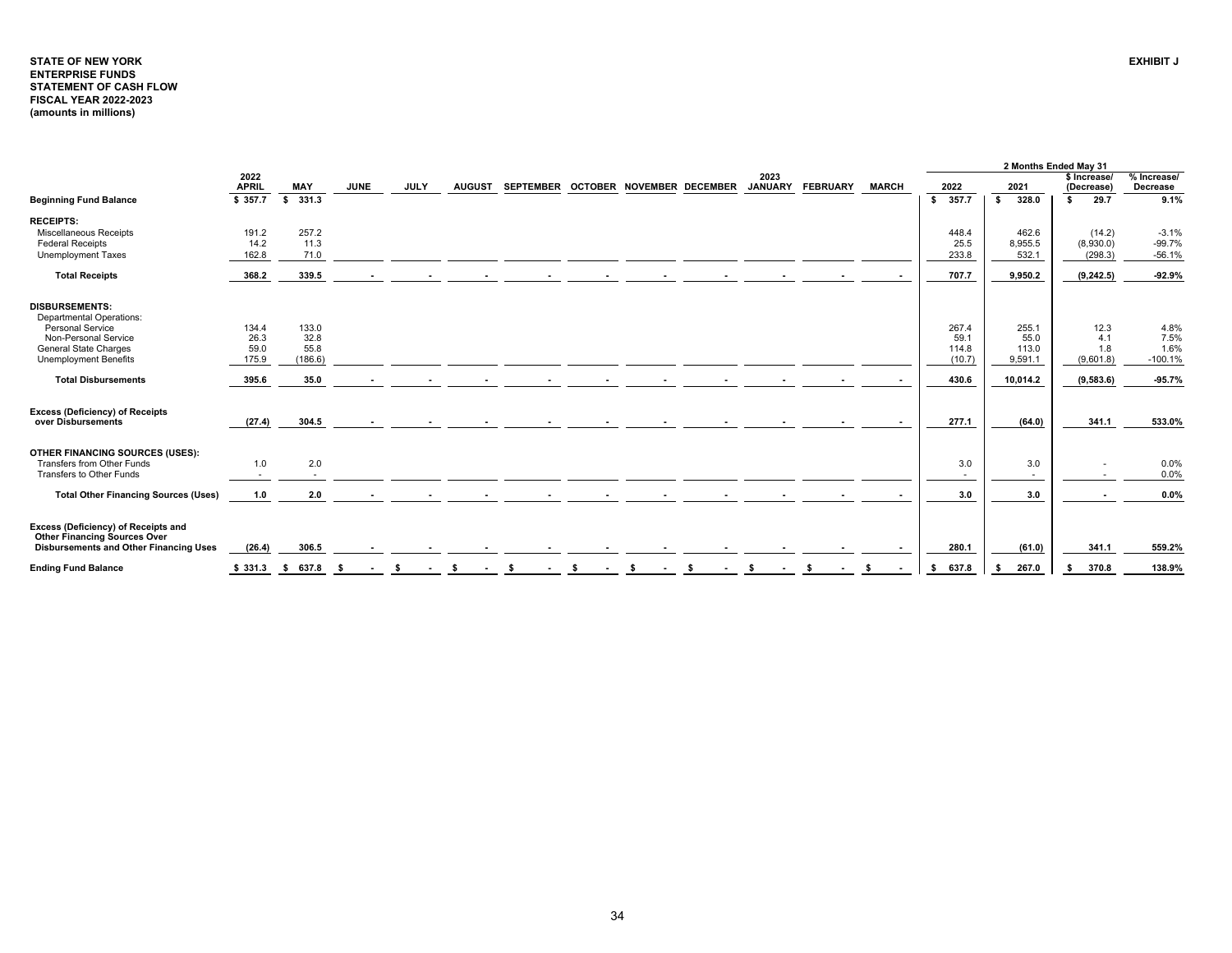# <span id="page-35-0"></span>**STATE OF NEW YORK EXHIBIT KINTERNAL SERVICE FUNDS STATEMENT OF CASH FLOW FISCAL YEAR 2022-2023 (amounts in millions)**

|                                                                                                                      |                      |             |             |             |               |  |                                     |  |                        |                 |              |               | 2 Months Ended May 31 |                                        |                  |
|----------------------------------------------------------------------------------------------------------------------|----------------------|-------------|-------------|-------------|---------------|--|-------------------------------------|--|------------------------|-----------------|--------------|---------------|-----------------------|----------------------------------------|------------------|
|                                                                                                                      | 2022<br><b>APRIL</b> | <b>MAY</b>  | <b>JUNE</b> | <b>JULY</b> | <b>AUGUST</b> |  | SEPTEMBER OCTOBER NOVEMBER DECEMBER |  | 2023<br><b>JANUARY</b> | <b>FEBRUARY</b> | <b>MARCH</b> | 2022          | 2021                  | \$ Increase/ % Increase/<br>(Decrease) | Decrease         |
| <b>Beginning Fund Balance</b>                                                                                        | \$(136.7)            | \$(149.9)   |             |             |               |  |                                     |  |                        |                 |              | \$(136.7)     | \$ (363.5)            | \$226.8                                | 62.4%            |
| <b>RECEIPTS:</b>                                                                                                     |                      |             |             |             |               |  |                                     |  |                        |                 |              |               |                       |                                        |                  |
| <b>Miscellaneous Receipts</b>                                                                                        | 31.8                 | 36.0        |             |             |               |  |                                     |  |                        |                 |              | 67.8          | 82.5                  | (14.7)                                 | $-17.8%$         |
| <b>Total Receipts</b>                                                                                                | 31.8                 | 36.0        |             |             |               |  |                                     |  |                        |                 |              | 67.8          | 82.5                  | (14.7)                                 | $-17.8%$         |
| <b>DISBURSEMENTS:</b>                                                                                                |                      |             |             |             |               |  |                                     |  |                        |                 |              |               |                       |                                        |                  |
| <b>Departmental Operations:</b>                                                                                      |                      |             |             |             |               |  |                                     |  |                        |                 |              |               |                       |                                        |                  |
| Personal Service                                                                                                     | 10.4                 | 9.7         |             |             |               |  |                                     |  |                        |                 |              | 20.1          | 21.4                  | (1.3)                                  | $-6.1%$          |
| Non-Personal Service<br><b>General State Charges</b>                                                                 | 33.8<br>3.3          | 33.5<br>5.0 |             |             |               |  |                                     |  |                        |                 |              | 67.3<br>8.3   | 92.7<br>8.2           | (25.4)<br>0.1                          | $-27.4%$<br>1.2% |
|                                                                                                                      |                      |             |             |             |               |  |                                     |  |                        |                 |              |               |                       |                                        |                  |
| <b>Total Disbursements</b>                                                                                           | 47.5                 | 48.2        |             |             |               |  |                                     |  |                        |                 |              | 95.7          | 122.3                 | (26.6)                                 | $-21.7%$         |
| <b>Excess (Deficiency) of Receipts</b><br>over Disbursements                                                         | (15.7)               | (12.2)      |             |             |               |  |                                     |  |                        |                 |              | (27.9)        | (39.8)                | 11.9                                   | 29.9%            |
| OTHER FINANCING SOURCES (USES):                                                                                      |                      |             |             |             |               |  |                                     |  |                        |                 |              |               |                       |                                        |                  |
| Transfers from Other Funds                                                                                           | 2.5                  | 3.0         |             |             |               |  |                                     |  |                        |                 |              | 5.5           | 5.2                   | 0.3                                    | 5.8%             |
| Transfers to Other Funds                                                                                             | $\sim$               | (0.1)       |             |             |               |  |                                     |  |                        |                 |              | (0.1)         | (0.1)                 | $\sim$                                 | 0.0%             |
| <b>Total Other Financing Sources (Uses)</b>                                                                          | 2.5                  | 2.9         |             |             |               |  |                                     |  |                        |                 |              | 5.4           | 5.1                   | 0.3                                    | 5.9%             |
| Excess (Deficiency) of Receipts and<br><b>Other Financing Sources Over</b><br>Disbursements and Other Financing Uses | (13.2)               | (9.3)       |             |             |               |  |                                     |  |                        |                 |              | (22.5)        | (34.7)                | 12.2                                   | 35.2%            |
| <b>Ending Fund Balance</b>                                                                                           | \$(149.9)            | \$(159.2)   |             |             |               |  |                                     |  |                        |                 |              | (159.2)<br>\$ | (398.2)<br>s.         | \$239.0                                | 60.0%            |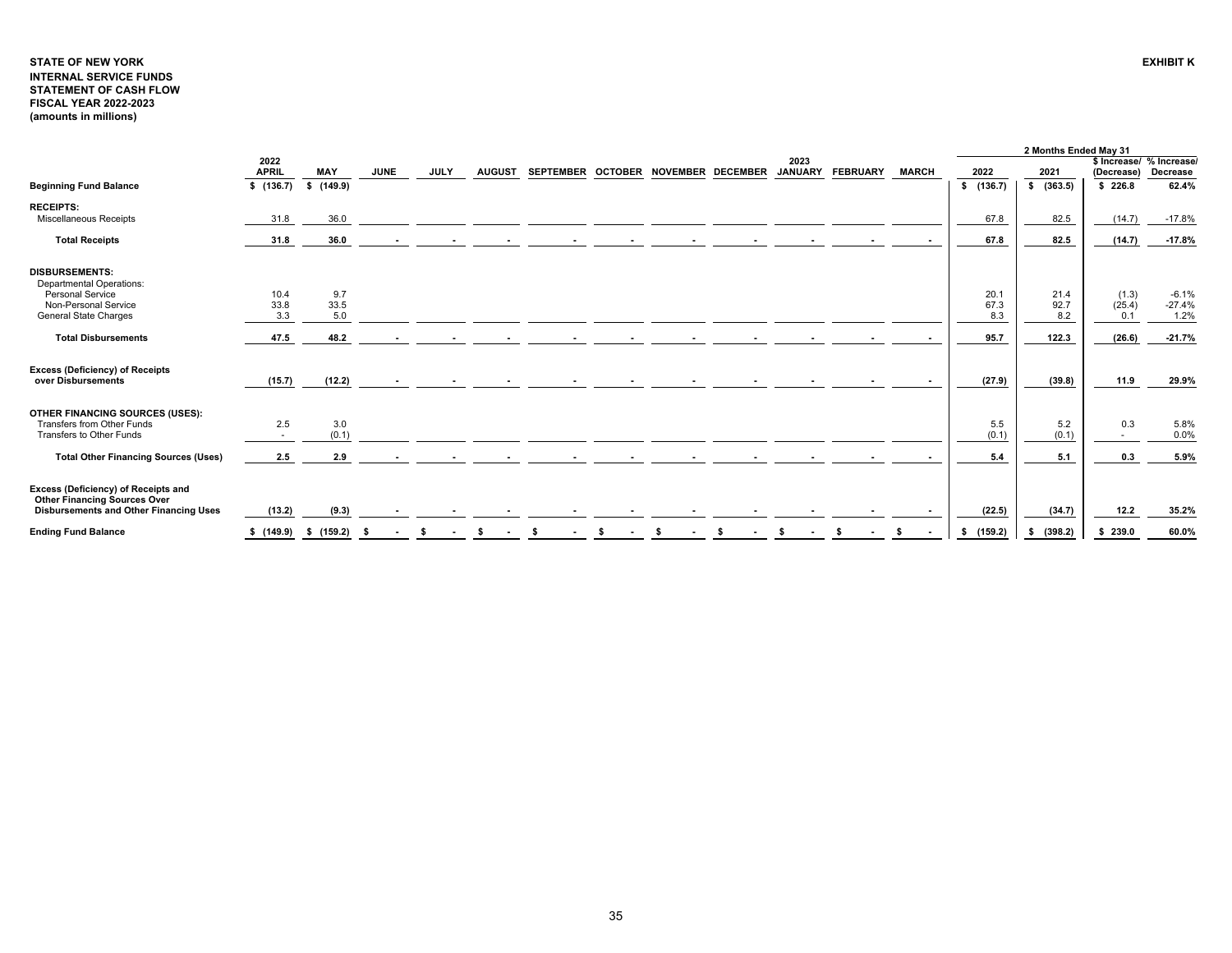## <span id="page-36-0"></span>**STATE OF NEW YORKTRUST FUNDS STATEMENT OF CASH FLOW FISCAL YEAR 2022-2023 (amounts in millions)**

|                                                                            |              |            |                          |             |               |                  |                |                 |                          |                |                 |              |         | 2 Months Ended May 31 |            |                         |
|----------------------------------------------------------------------------|--------------|------------|--------------------------|-------------|---------------|------------------|----------------|-----------------|--------------------------|----------------|-----------------|--------------|---------|-----------------------|------------|-------------------------|
|                                                                            | 2022         |            |                          |             |               |                  |                |                 |                          | 2023           |                 |              |         |                       |            | \$ Increase/ % Increase |
|                                                                            | <b>APRIL</b> | <b>MAY</b> | <b>JUNE</b>              | <b>JULY</b> | <b>AUGUST</b> | <b>SEPTEMBER</b> | <b>OCTOBER</b> | <b>NOVEMBER</b> | <b>DECEMBER</b>          | <b>JANUARY</b> | <b>FEBRUARY</b> | <b>MARCH</b> | 2022    | 2021                  | (Decrease) | Decrease                |
| <b>Beginning Fund Balance</b>                                              | \$318.9      | \$320.1    |                          |             |               |                  |                |                 |                          |                |                 |              | \$318.9 | $\mathbf{s}$ .        | \$318.9    | 100.0%                  |
| <b>RECEIPTS:</b>                                                           |              |            |                          |             |               |                  |                |                 |                          |                |                 |              |         |                       |            |                         |
| <b>Miscellaneous Receipts</b>                                              | 11.4         | 10.9       |                          |             |               |                  |                |                 |                          |                |                 |              | 22.3    | 19.0                  | 3.3        | 17.4%                   |
| <b>Total Receipts</b>                                                      | 11.4         | 10.9       |                          |             |               |                  |                |                 |                          |                |                 |              | 22.3    | 19.0                  | 3.3        | 17.4%                   |
| <b>DISBURSEMENTS:</b>                                                      |              |            |                          |             |               |                  |                |                 |                          |                |                 |              |         |                       |            |                         |
| <b>Departmental Operations:</b>                                            |              |            |                          |             |               |                  |                |                 |                          |                |                 |              |         |                       |            |                         |
| <b>Personal Service</b>                                                    | 5.9          | 6.6        |                          |             |               |                  |                |                 |                          |                |                 |              | 12.5    | 11.5                  | 1.0        | 8.7%                    |
| Non-Personal Service                                                       | 0.6          | 1.0        |                          |             |               |                  |                |                 |                          |                |                 |              | 1.6     | 1.8                   | (0.2)      | $-11.1%$                |
| <b>General State Charges</b>                                               | 3.7          | 3.8        |                          |             |               |                  |                |                 |                          |                |                 |              | 7.5     | 5.7                   | 1.8        | 31.6%                   |
| <b>Total Disbursements</b>                                                 | 10.2         | 11.4       | $\overline{\phantom{a}}$ |             |               |                  |                |                 | $\overline{\phantom{a}}$ |                |                 |              | 21.6    | 19.0                  | 2.6        | 13.7%                   |
| <b>Excess (Deficiency) of Receipts</b><br>over Disbursements               | 1.2          | (0.5)      | $\sim$                   |             |               |                  |                |                 |                          |                |                 |              | 0.7     |                       | 0.7        | 100.0%                  |
| OTHER FINANCING SOURCES (USES):                                            |              |            |                          |             |               |                  |                |                 |                          |                |                 |              |         |                       |            |                         |
| Transfers from Other Funds                                                 |              |            |                          |             |               |                  |                |                 |                          |                |                 |              | $\sim$  |                       |            | 0.0%                    |
| Transfers to Other Funds                                                   |              |            |                          |             |               |                  |                |                 |                          |                |                 |              |         |                       |            | 0.0%                    |
| <b>Total Other Financing Sources (Uses)</b>                                |              |            |                          |             |               |                  |                |                 |                          |                |                 |              |         |                       |            | 0.0%                    |
| Excess (Deficiency) of Receipts and<br><b>Other Financing Sources Over</b> |              |            |                          |             |               |                  |                |                 |                          |                |                 |              |         |                       |            |                         |
| <b>Disbursements and Other Financing Uses</b>                              | 1.2          | (0.5)      |                          |             |               |                  |                |                 |                          |                |                 |              | 0.7     |                       | 0.7        | 100.0%                  |
| <b>Ending Fund Balance</b>                                                 | 320.1        | \$319.6    | -S                       | -S          | s.            | - \$             | - \$           | - \$            | - \$                     |                |                 |              | \$319.6 |                       | \$319.6    | 100.0%                  |

**EXHIBIT L**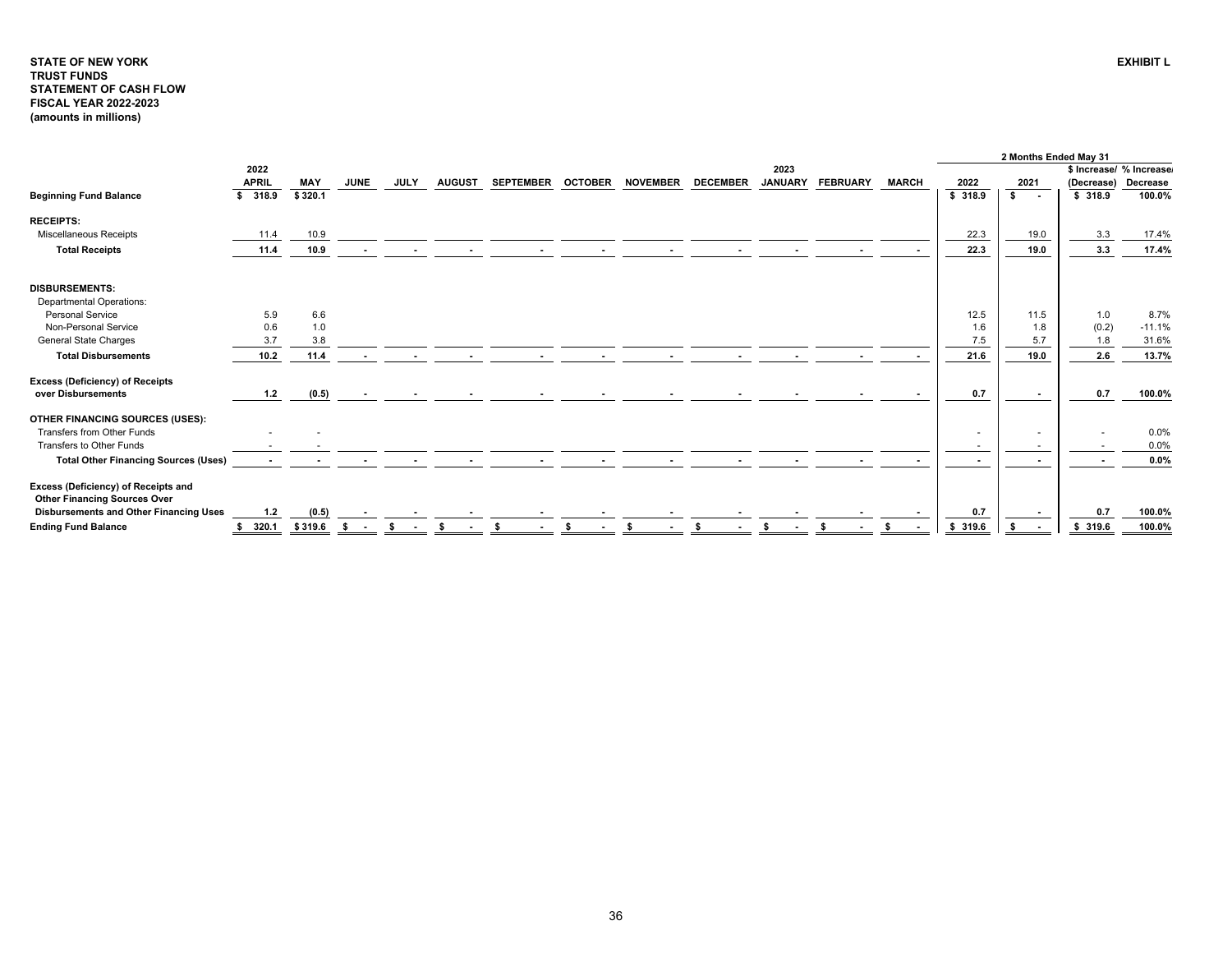#### <span id="page-37-0"></span>**STATE OF NEW YORK EXHIBIT MPRIVATE PURPOSE TRUST FUNDS STATEMENT OF CASH FLOW FISCAL YEAR 2022-2023 (amounts in millions)**

|                                                                            |                      |      |            |             |              |               |                  |                |                 |                 |                        |                 |              |                |               |                | 2 Months Ended May 31   |                          |                   |
|----------------------------------------------------------------------------|----------------------|------|------------|-------------|--------------|---------------|------------------|----------------|-----------------|-----------------|------------------------|-----------------|--------------|----------------|---------------|----------------|-------------------------|--------------------------|-------------------|
|                                                                            | 2022<br><b>APRIL</b> |      | <b>MAY</b> | <b>JUNE</b> | <b>JULY</b>  | <b>AUGUST</b> |                  |                | <b>NOVEMBER</b> | <b>DECEMBER</b> | 2023<br><b>JANUARY</b> |                 | <b>MARCH</b> |                |               |                |                         | \$ Increase/ % Increase/ |                   |
| <b>Beginning Fund Balance</b>                                              | \$45.9               |      | \$ 47.4    |             |              |               | <b>SEPTEMBER</b> | <b>OCTOBER</b> |                 |                 |                        | <b>FEBRUARY</b> |              | 2022<br>\$45.9 |               | 2021<br>\$40.2 | (Decrease)<br>5.7<br>s. |                          | Decrease<br>14.2% |
| <b>RECEIPTS:</b>                                                           |                      |      |            |             |              |               |                  |                |                 |                 |                        |                 |              |                |               |                |                         |                          |                   |
| Miscellaneous Receipts                                                     | 1.5                  |      | 0.6        |             |              |               |                  |                |                 |                 |                        |                 |              |                | 2.1           | 0.3            |                         | 1.8                      | 600.0%            |
| <b>Total Receipts</b>                                                      | 1.5                  |      | 0.6        |             |              |               |                  |                |                 |                 |                        |                 |              |                | 2.1           | 0.3            |                         | 1.8                      | 600.0%            |
| <b>DISBURSEMENTS:</b><br><b>Departmental Operations:</b>                   |                      |      |            |             |              |               |                  |                |                 |                 |                        |                 |              |                |               |                |                         |                          |                   |
| <b>Personal Service</b>                                                    |                      |      | 0.1        |             |              |               |                  |                |                 |                 |                        |                 |              |                | 0.1           | $\sim$         | 0.1                     |                          | 100.0%            |
| Non-Personal Service                                                       |                      |      |            |             |              |               |                  |                |                 |                 |                        |                 |              |                | $\sim$        |                |                         | . .                      | 0.0%              |
| General State Charges                                                      |                      |      |            |             |              |               |                  |                |                 |                 |                        |                 |              |                | $\sim$        |                |                         | $\overline{\phantom{a}}$ | 0.0%              |
| <b>Total Disbursements</b>                                                 |                      |      | 0.1        |             |              |               |                  |                |                 |                 |                        |                 |              |                | 0.1           |                |                         | 0.1                      | 0.0%              |
| <b>Excess (Deficiency) of Receipts</b><br>over Disbursements               | 1.5                  |      | 0.5        |             |              |               |                  |                |                 |                 |                        |                 |              |                | 2.0           | 0.3            |                         | 1.7                      | 566.7%            |
| OTHER FINANCING SOURCES (USES):                                            |                      |      |            |             |              |               |                  |                |                 |                 |                        |                 |              |                |               |                |                         |                          |                   |
| Transfers from Other Funds<br>Transfers to Other Funds                     |                      |      |            |             |              |               |                  |                |                 |                 |                        |                 |              |                | $\sim$<br>. . |                |                         |                          | 0.0%<br>0.0%      |
| <b>Total Other Financing Sources (Uses)</b>                                |                      |      |            |             | $\sim$       | $\sim$        | <b>Contract</b>  | $\sim$         |                 |                 | $\sim$                 |                 | $\sim$       |                | $\sim$        | <b>COL</b>     |                         | $\sim$                   | 0.0%              |
| Excess (Deficiency) of Receipts and<br><b>Other Financing Sources Over</b> |                      |      |            |             |              |               |                  |                |                 |                 |                        |                 |              |                |               |                |                         |                          |                   |
| Disbursements and Other Financing Uses                                     | 1.5                  |      | 0.5        |             |              |               |                  |                |                 |                 |                        |                 | $\sim$       |                | 2.0           | 0.3            |                         | 1.7                      | 566.7%            |
| <b>Ending Fund Balance</b>                                                 | \$47.4               | - \$ | 47.9       |             | S.<br>$\sim$ |               | Ŝ.               | -S             | -S              | - \$            | -S<br>$\sim$           |                 | s.<br>$\sim$ | \$ 47.9        |               | 40.5           |                         | 7.4                      | 18.3%             |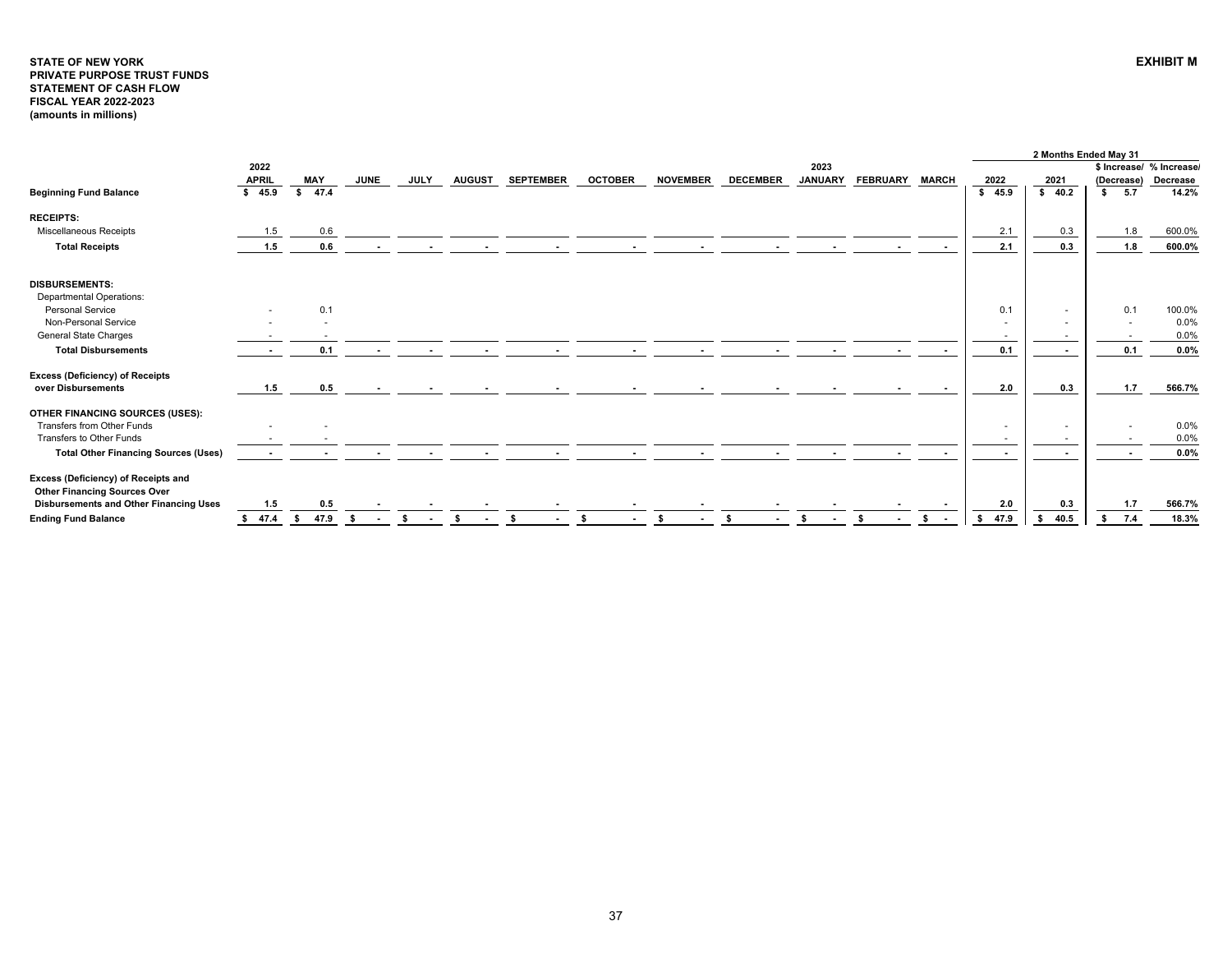## <span id="page-38-0"></span>**STATE OF NEW YORKGOVERNMENTAL FUNDS SUMMARY OF CASH RECEIPTS, DISBURSEMENTS AND CHANGES IN FUND BALANCES FISCAL YEAR 2022-2023FOR THE MONTH OF MAY 2022 (amounts in millions)**

|                                                                 | <b>BALANCE</b><br>MAY 1, 2022 | <b>RECEIPTS</b> | <b>DISBURSEMENTS</b>     | <b>OTHER FINANCING</b><br><b>SOURCES (USES)</b> | <b>BALANCE</b><br>MAY 31, 2022 |
|-----------------------------------------------------------------|-------------------------------|-----------------|--------------------------|-------------------------------------------------|--------------------------------|
| <b>GENERAL FUND</b>                                             |                               |                 |                          |                                                 |                                |
| 10000-10049-Local Assistance Account                            | \$                            | \$<br>0.085     | \$<br>6,725.246          | \$<br>6,725.161                                 | \$                             |
| 10050-10099-State Operations Account                            | 45,667.049                    | 2,076.035       | 2,919.888                | (4,538.178)                                     | 40,285.018                     |
| 10100-10149-Tax Stabilization Reserve                           |                               |                 |                          |                                                 |                                |
| 10150-10199-Contingency Reserve                                 |                               |                 |                          |                                                 |                                |
| 10200-10249-Universal Pre-K Reserve                             |                               |                 |                          |                                                 |                                |
| 10250-10299-Community Projects                                  | 26.397                        |                 | 0.082                    |                                                 | 26.315                         |
| 10300-10349-Rainy Day Reserve Fund                              |                               |                 |                          |                                                 |                                |
| 10400-10449-Refund Reserve Account                              |                               |                 |                          |                                                 |                                |
| 10500-10549-Fringe Benefits Escrow                              |                               |                 |                          |                                                 |                                |
| 10550-10599-Tobacco Revenue Guarantee                           | $\overline{\phantom{a}}$      |                 | $\overline{\phantom{a}}$ |                                                 | $\overline{\phantom{a}}$       |
| <b>TOTAL GENERAL FUND</b>                                       | 45.693.446                    | 2.076.120       | 9.645.216                | 2.186.983                                       | 40.311.333                     |
|                                                                 |                               |                 |                          |                                                 |                                |
| SPECIAL REVENUE FUNDS-STATE                                     |                               |                 |                          |                                                 |                                |
| 20000-20099-Mental Health Gifts and Donations                   | 0.807                         | 0.001           |                          |                                                 | 0.808                          |
| 20100-20299-Combined Expendable Trust                           | 62.946                        | 0.717           | 0.658                    | 0.075                                           | 63.080                         |
| 20300-20349-New York Interest on Lawyer Account                 | 124.591                       | 2.420           | 4.270                    |                                                 | 122.741                        |
| 20350-20399-NYS Archives Partnership Trust                      | (0.011)                       |                 | 0.035                    | 0.288                                           | 0.242                          |
| 20400-20449-Child Performer's Protection                        | 0.678                         | 0.005           | 0.044                    |                                                 | 0.639                          |
| 20450-20499-Tuition Reimbursement                               | 8.548                         | 0.315           | 0.262                    | (0.095)                                         | 8.506                          |
| 20500-20549-New York State Local Government Records             |                               |                 |                          |                                                 |                                |
| Management Improvement                                          | 9.911                         | 0.852           | 0.339                    | (0.382)                                         | 10.042                         |
| 20550-20599-School Tax Relief                                   | $\overline{a}$                |                 |                          |                                                 |                                |
| 20600-20649-Charter Schools Stimulus                            | 6.050                         | 0.002           |                          |                                                 | 6.052                          |
| 20650-20699-Not-For-Profit Short Term Revolving Loan            |                               |                 |                          |                                                 |                                |
| 20800-20849-HCRA Resources                                      | 141.088                       | 510.941         | 469.057                  | (0.301)                                         | 182.671                        |
| 20850-20899-Dedicated Mass Transportation Trust                 | 65.154                        | 48.663          | 57.400                   |                                                 | 56.417                         |
| 20900-20949-State Lottery                                       | 826.559                       | 261.037         | 2.668                    |                                                 | 1,084.928                      |
| 20950-20999-Combined Student Loan                               | 11.368                        | 1.414           | 0.196                    |                                                 | 12.586                         |
| 21000-21049-Sewage Treatment Program Mgmt. & Administration     | (0.069)                       |                 | 0.050                    |                                                 | (0.119)                        |
| 21050-21149-Encon Special Revenue                               | 21.336                        | 2.484           | 6.589                    |                                                 | 17.231                         |
| 21150-21199-Conservation                                        | 105.631                       | 2.292           | 2.811                    |                                                 | 105.112                        |
| 21200-21249-Environmental Protection and Oil Spill Compensation | 16.104                        | 4.327           | 1.431                    | (2.522)                                         | 16.478                         |
| 21250-21299-Training and Education Program on OSHA              | 10.674                        | 0.002           | 4.401                    |                                                 | 6.275                          |
| 21300-21349-Lawyers' Fund for Client Protection                 | 11.879                        | 1.171           | 0.122                    |                                                 | 12.928                         |
| 21350-21399-Equipment Loan for the Disabled                     | 0.516                         | 0.002           | 0.010                    |                                                 | 0.508                          |
| 21400-21449-Mass Transportation Operating Assistance            | 1,165.013                     | 145.712         | 442.130                  | (0.066)                                         | 868.529                        |
| 21450-21499-Clean Air                                           | (35.722)                      | 2.571           | 3.475                    |                                                 | (36.626)                       |
| 21500-21549-New York State Infrastructure Trust                 | 0.071                         | $\sim$          | $\overline{\phantom{a}}$ |                                                 | 0.071                          |
| 21550-21599-Legislative Computer Services                       | 12.614                        | 0.154           | 0.113                    |                                                 | 12.655                         |
| 21600-21649-Biodiversity Stewardship and Research               |                               |                 |                          |                                                 |                                |
| 21650-21699-Combined Non-Expendable Trust                       | 0.467                         |                 |                          |                                                 | 0.467                          |
| 21700-21749-Winter Sports Education Trust                       | $\overline{\phantom{a}}$      |                 |                          |                                                 |                                |
| 21750-21799-Musical Instrument Revolving                        | $\overline{\phantom{a}}$      |                 |                          |                                                 |                                |
| 21850-21899-Arts Capital Grants                                 | 0.621                         | 0.001           | 0.003                    |                                                 | 0.619                          |
| 21900-22499-Miscellaneous State Special Revenue                 | 2,046.510                     | 147.659         | 234.553                  | 32.148                                          | 1,991.764                      |
| 22500-22549-Court Facilities Incentive Aid                      | 67.048                        | 0.010           | 16.280                   |                                                 | 50.778                         |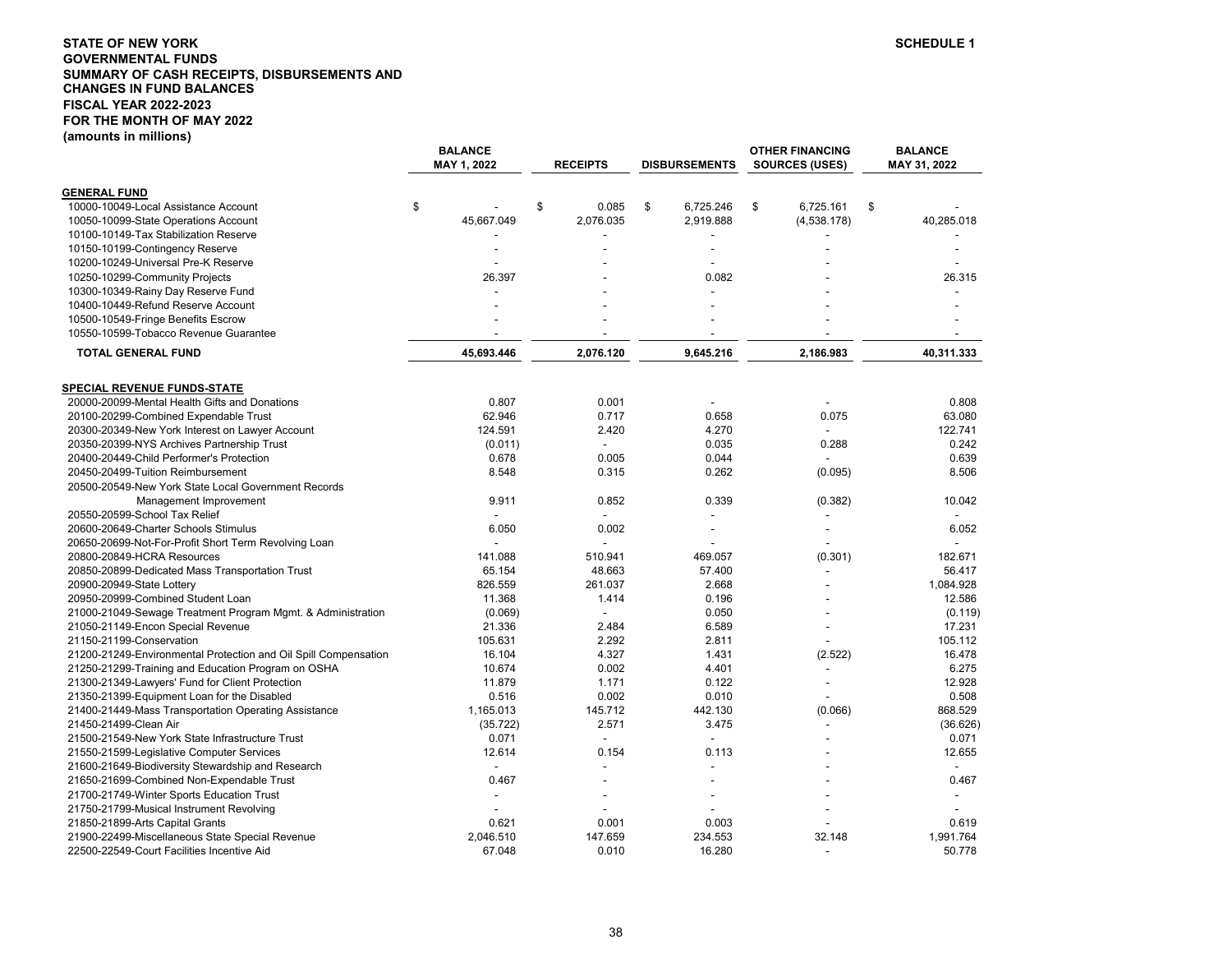## **STATE OF NEW YORKGOVERNMENTAL FUNDS SUMMARY OF CASH RECEIPTS, DISBURSEMENTS AND CHANGES IN FUND BALANCES FISCAL YEAR 2022-2023FOR THE MONTH OF MAY 2022 (amounts in millions)**

| <u>SPECIAL REVENUE FUNDS-STATE (CONTINUED)</u>                                                                                                |            |
|-----------------------------------------------------------------------------------------------------------------------------------------------|------------|
| 22550-22599-Employment Training<br>0.053                                                                                                      | 0.053      |
| 275.231<br>497.220<br>1,783.771<br>514.398<br>22650-22699-State University Income                                                             | 2,041.824  |
| 22700-22749-Chemical Dependence Service<br>4.678<br>0.867<br>0.361                                                                            | 5.184      |
| 22750-22799-Lake George Park Trust<br>0.317<br>0.108<br>$\sim$                                                                                | 0.209      |
| 22800-22849-State Police Motor Vehicle Law Enforcement and                                                                                    |            |
| Motor Vehicle Theft and Insurance Fraud Prevention<br>32.921<br>2.080<br>0.417                                                                | 34.584     |
| 0.012<br>22850-22899-New York Great Lakes Protection<br>0.653                                                                                 | 0.641      |
| 22900-22949-Federal Revenue Maximization<br>0.024                                                                                             | 0.024      |
| 9.509<br>0.003<br>0.425<br>22950-22999-Housing Development                                                                                    | 9.087      |
| 0.194<br>(19.357)<br>23000-23049-NYS/DOT Highway Safety Program<br>(0.006)                                                                    | (19.557)   |
| 0.047<br>0.006<br>0.003<br>23050-23099-Vocational Rehabilitation                                                                              | 0.050      |
| 23100-23149-Drinking Water Program Management and                                                                                             |            |
| 0.001<br>Administration                                                                                                                       | 0.001      |
| 23150-23199-NYC County Clerks' Operations Offset<br>(33.310)<br>2.347                                                                         | (35.657)   |
| 23200-23249-Judiciary Data Processing Offset<br>84.120<br>10.425<br>5.336                                                                     | 89.209     |
| 23500-23549-USOC Lake Placid Training<br>0.270<br>0.003<br>$\blacksquare$                                                                     | 0.273      |
| 692.881<br>43.337<br>3.626<br>23550-23599-Indigent Legal Services                                                                             | 732.592    |
| 15.249<br>0.850<br>0.132<br>23600-23649-Unemployment Insurance Interest and Penalty                                                           | 15.967     |
| 164.282<br>0.039<br>61.601<br>12.751<br>23650-23699-MTA Financial Assistance Fund                                                             | 115.471    |
| 30.310<br>11.216<br>0.381                                                                                                                     | 41.145     |
| 23700-23749-New York State Commercial Gaming Fund<br>17.901<br>0.636<br>1.782                                                                 | 16.755     |
| 23750-23799-Medical Cannabis Trust Fund<br>54.396<br>0.115                                                                                    | 54.566     |
| 23800-23899-Dedicated Miscellaneous State Special Revenue<br>0.300<br>(0.015)<br>1.061<br>24800-24849-NYS Cannabis Revenue<br>61.745<br>0.520 | 61.204     |
| 152.952<br>24850-24899-Health Care Transformation<br>0.049                                                                                    | 153.001    |
| 24900-24949-Charitable Gifts Trust Fund<br>0.060<br>0.001                                                                                     | 0.061      |
| 24950-24954-Interactive Fantasy Sports<br>22.123<br>0.357                                                                                     | 22.480     |
| 298.152                                                                                                                                       |            |
| 53.466<br>24955-24959-Mobile Sports Wagering                                                                                                  | 351.618    |
| 474.064<br>14.363<br>40350-40399-State University Dormitory Income<br>(20.548)<br>1,839.196                                                   | 467.879    |
| TOTAL SPECIAL REVENUE FUNDS-STATE<br>8,528.194<br>1,546.495<br>518.553                                                                        | 8,754.046  |
| <b>SPECIAL REVENUE FUNDS-FEDERAL</b>                                                                                                          |            |
| 25000-25099-Federal USDA/Food and Consumer Services<br>(62.662)<br>270.690<br>497.363<br>(1.319)                                              | (290.654)  |
| 25100-25199-Federal Health and Human Services<br>5,379.880<br>6,471.775<br>(132.970)<br>5,002.354                                             | 6,716.331  |
| 420.430<br>436.554<br>25200-25249-Federal Education<br>(62.945)<br>(3.703)                                                                    | (82.772)   |
| 25300-25899, 25951-Federal Miscellaneous Operating Grants<br>146.550<br>267.758<br>(0.004)<br>8,920.506                                       | 8,799.294  |
| 25900-25949-Unemployment Insurance Administration<br>116.067<br>63.648<br>31.404                                                              | 148.311    |
| 0.411<br>0.373<br>25950, 25952-25999-Unemployment Insurance Occupational Training<br>(0.483)                                                  | (0.445)    |
| 26000-26049-Federal Employment and Training Grants<br>(12.812)<br>18.956<br>18.254                                                            | (12.110)   |
| (137.996)<br>TOTAL SPECIAL REVENUE FUNDS-FEDERAL<br>14,277.551<br>7,392.460<br>6,254.060                                                      | 15,277.955 |
| <b>TOTAL SPECIAL REVENUE FUNDS</b><br>22,805.745<br>8,938.955<br>8,093.256<br>380.557                                                         | 24,032.001 |
| <b>DEBT SERVICE FUNDS</b>                                                                                                                     |            |
| 40000-40049-Debt Reduction Reserve                                                                                                            |            |
| 91.452<br>31.287<br>(101.731)<br>40100-40149-Mental Health Services                                                                           | 21.008     |
| 131.574<br>18.015<br>40150-40199-General Debt Service<br>1,992.834<br>(1,825.126)                                                             | 281.267    |
| 40250-40299-State Housing Debt Service<br>$\overline{\phantom{a}}$<br>$\overline{a}$                                                          |            |
| 42.827<br>13.000<br>(6.508)<br>40300-40349-Department of Health Income<br>(5.394)                                                             | 17.925     |
| 40400-40449-Clean Water/Clean Air<br>129.983<br>(129.983)                                                                                     |            |
| 40450-40499-Local Government Assistance Tax<br>327.394<br>(327.394)                                                                           |            |
| 265.853<br>2,476.104<br>31.015<br><b>TOTAL DEBT SERVICE FUNDS</b><br>(2,390.742)                                                              | 320.200    |

**BALANCE** 

**BALANCE OTHER FINANCING BALANCE**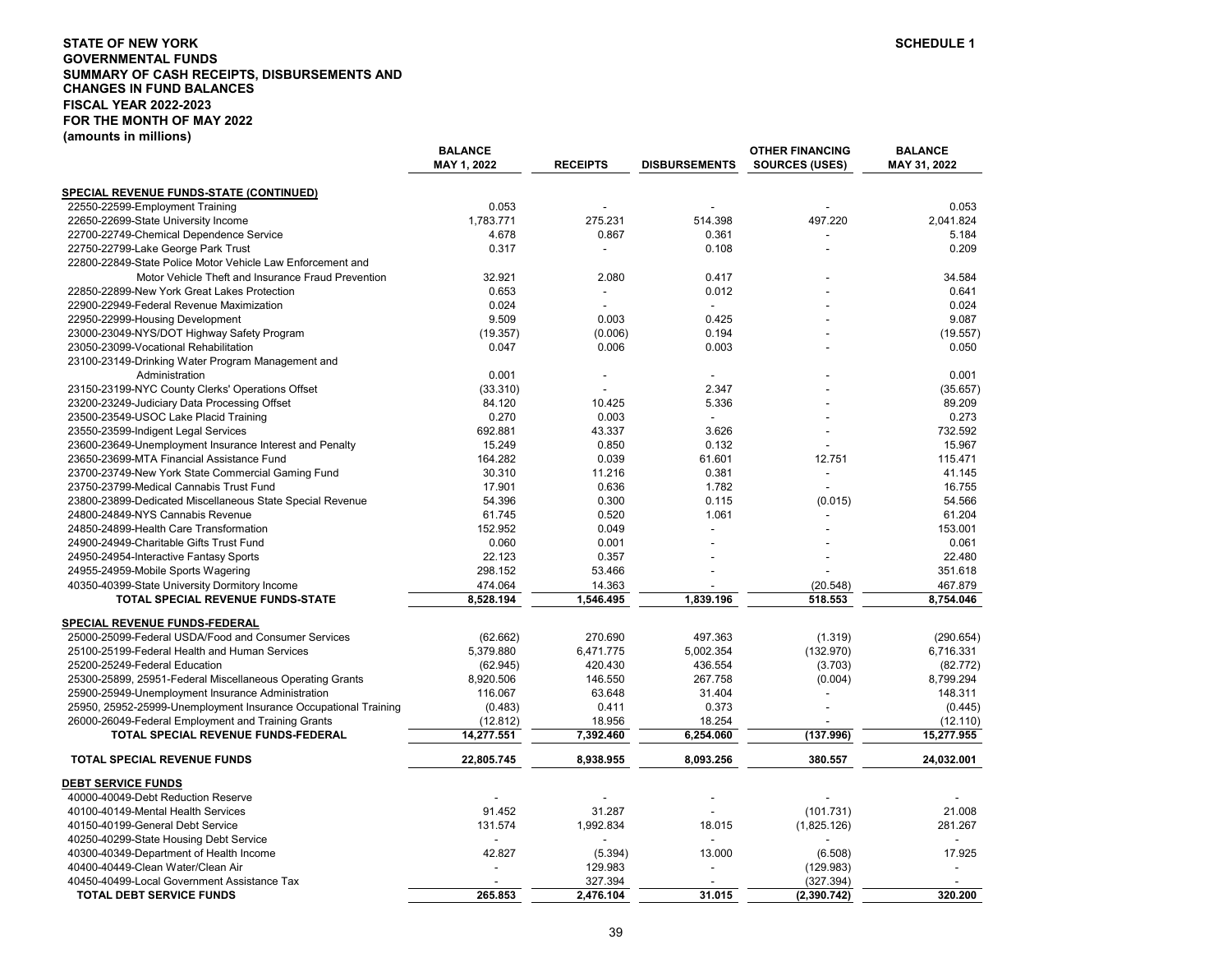## **STATE OF NEW YORKGOVERNMENTAL FUNDS SUMMARY OF CASH RECEIPTS, DISBURSEMENTS AND CHANGES IN FUND BALANCES FISCAL YEAR 2022-2023 FOR THE MONTH OF MAY 2022 (amounts in millions)**

|                                                                   | <b>BALANCE</b>           |                  |                          | <b>OTHER FINANCING</b> | <b>BALANCE</b>           |
|-------------------------------------------------------------------|--------------------------|------------------|--------------------------|------------------------|--------------------------|
|                                                                   | MAY 1, 2022              | <b>RECEIPTS</b>  | <b>DISBURSEMENTS</b>     | <b>SOURCES (USES)</b>  | MAY 31, 2022             |
| <b>CAPITAL PROJECTS FUNDS</b>                                     |                          |                  |                          |                        |                          |
| 30000-30049-State Capital Projects                                |                          | 943.020          | 718.866                  | (224.154)              |                          |
| 30050-30099-Dedicated Highway and Bridge Trust                    | 77.677                   | 166.310          | 141.955                  | (7.985)                | 94.047                   |
| 30100-30299-SUNY Residence Halls Rehabilitation and Repair        | 137.434                  | 0.044            | 4.460                    | 1.372                  | 134.390                  |
| 30300-30349-New York State Canal System Development               | 17.730                   | 0.006            | $\overline{a}$           |                        | 17.736                   |
| 30350-30399-Parks Infrastructure                                  | (56.222)                 | 6.684            | 11.225                   |                        | (60.763)                 |
| 30400-30449-Passenger Facility Charge                             | 0.015                    |                  |                          |                        | 0.015                    |
| 30450-30499-Environmental Protection                              | 47.028                   | 3.931            | 13.663                   | 48.125                 | 85.421                   |
| 30500-30549-Clean Water/Clean Air Implementation                  | $\blacksquare$           |                  |                          |                        | $\blacksquare$           |
| 30600-30609-Energy Conservation Thru Improved Transportation Bond | 0.164                    |                  |                          |                        | 0.164                    |
| 30610-30619-Park and Recreation Land Acquisition Bond             | $\overline{\phantom{a}}$ |                  |                          |                        | $\overline{\phantom{a}}$ |
| 30620-30629-Pure Waters Bond                                      | 0.668                    |                  |                          |                        | 0.668                    |
| 30630-30639-Transportation Capital Facilities Bond                | 3.328                    |                  |                          |                        | 3.328                    |
| 30640-30649-Environmental Quality Protection Bond                 | 1.419                    |                  |                          |                        | 1.419                    |
| 30650-30659-Rebuild and Renew New York Transportation Bond        | 17.210                   |                  |                          |                        | 17.210                   |
| 30660-30669-Transportation Infrastructure Renewal Bond            | 4.255                    |                  |                          |                        | 4.255                    |
| 30670-30679-1986 Environmental Quality Bond Act                   | 5.550                    |                  |                          |                        | 5.550                    |
| 30680-30689-Accelerated Capacity and Transportation               |                          |                  |                          |                        |                          |
| Improvement Bond                                                  | 2.778                    |                  |                          |                        | 2.778                    |
| 30690-30699-Clean Water/Clean Air Bond                            | 1.428                    |                  |                          |                        | 1.428                    |
| 30700-30709-State Housing Bond                                    |                          |                  |                          |                        |                          |
| 30710-30719-Smart Schools Bond                                    |                          |                  |                          |                        |                          |
| 30750-30799-Outdoor Recreation Development Bond                   |                          |                  |                          |                        |                          |
| 30900-30949-Rail Preservation and Development Bond                |                          |                  |                          |                        |                          |
| 31350-31449-Federal Capital Projects                              | (808.065)                | 166.203          | (178.135)                |                        | (463.727)                |
| 31450-31499-Forest Preserve Expansion                             | 1.083                    | 0.001            |                          |                        | 1.084                    |
| 31500-31549-Hazardous Waste Remedial                              | (99.035)                 | 0.671            | 7.971                    | (0.489)                | (106.824)                |
| 31650-31699-Suburban Transportation                               | 0.540                    |                  |                          |                        | 0.540                    |
| 31700-31749-Division for Youth Facilities Improvement             | (16.422)                 |                  | 0.823                    |                        | (17.245)                 |
| 31800-31849-Housing Assistance                                    | (12.942)                 |                  | $\overline{\phantom{a}}$ |                        | (12.942)                 |
| 31850-31899-Housing Program                                       | (465.242)                |                  | 39.053                   |                        | (504.295)                |
| 31900-31949-Natural Resource Damage                               | 17.892                   | (0.009)          | 0.019                    |                        | 17.864                   |
| 31950-31999-DOT Engineering Services                              | (12.016)                 |                  |                          |                        | (12.016)                 |
| 32200-32249-Miscellaneous Capital Projects                        | 154.016                  | 2.831            | 9.008                    | 1.470                  | 149.309                  |
| 32250-32299-CUNY Capital Projects                                 | 0.072                    | 0.005            | $\overline{a}$           |                        | 0.077                    |
| 32300-32349-Mental Hygiene Facilities Capital Improvement         | (462.416)                | 32.873           | 13.229                   |                        | (442.772)                |
| 32350-32399-Correction Facilities Capital Improvement             | (253.771)                |                  | 25.007                   |                        | (278.778)                |
| 32400-32999-State University Capital Projects                     | 66.041                   | (0.020)          | 1.630                    |                        | 64.391                   |
| 33000-33049-NYS Storm Recovery Fund                               | (60.648)                 | 1.274            | 0.864                    |                        | (60.238)                 |
| 33050-33099 Dedicated Infrastructure Investment Fund              | 46.699                   |                  | 8.575                    |                        | 38.124                   |
| <b>TOTAL CAPITAL PROJECTS FUNDS</b>                               | (1,643.752)              | 1,323.824        | 818.213                  | (181.661)              | (1,319.802)              |
| <b>TOTAL GOVERNMENTAL FUNDS</b>                                   | 67,121.292<br>\$         | 14,815.003<br>\$ | 18,587.700<br>\$         | (4.863)<br>\$          | 63,343.732<br>- \$       |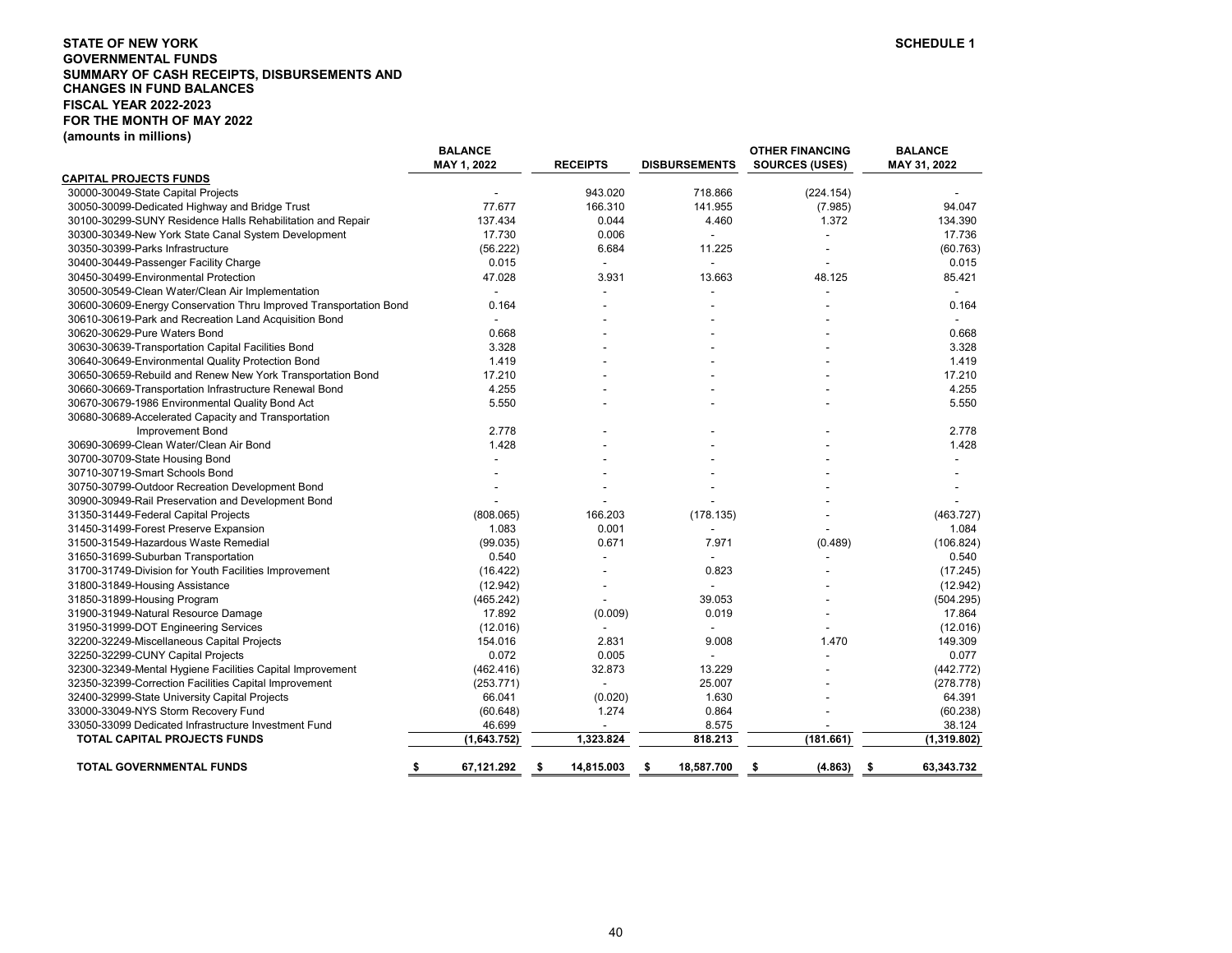## <span id="page-41-0"></span>**STATE OF NEW YORK SCHEDULE 2 PROPRIETARY FUNDS SUMMARY OF CASH RECEIPTS, DISBURSEMENTS AND CHANGES IN FUND BALANCES FISCAL YEAR 2022-2023 FOR THE MONTH OF MAY 2022(amounts in millions)**

| <b>FUND TYPE</b>                                                                                                                                                                                                                                                                                                                                                                                                                 | <b>BALANCE</b><br>MAY 1, 2022                                                                      | <b>RECEIPTS</b>                             | <b>DISBURSEMENTS</b>                                                      |    | <b>OTHER</b><br><b>FINANCING</b><br><b>SOURCES (USES)</b> |    | <b>BALANCE</b><br>MAY 31, 2022                                                                   |
|----------------------------------------------------------------------------------------------------------------------------------------------------------------------------------------------------------------------------------------------------------------------------------------------------------------------------------------------------------------------------------------------------------------------------------|----------------------------------------------------------------------------------------------------|---------------------------------------------|---------------------------------------------------------------------------|----|-----------------------------------------------------------|----|--------------------------------------------------------------------------------------------------|
| <b>ENTERPRISE FUNDS</b>                                                                                                                                                                                                                                                                                                                                                                                                          |                                                                                                    |                                             |                                                                           |    |                                                           |    |                                                                                                  |
| 23250-23449-CUNY Senior College Program                                                                                                                                                                                                                                                                                                                                                                                          | \$<br>243.637                                                                                      | \$<br>4.225                                 | \$<br>7.443                                                               | \$ |                                                           | \$ | 240.419                                                                                          |
| 50000-50049-Youth Commissary                                                                                                                                                                                                                                                                                                                                                                                                     | 0.101                                                                                              | 0.004                                       | 0.004                                                                     |    |                                                           |    | 0.101                                                                                            |
| 50050-50099-State Exposition Special                                                                                                                                                                                                                                                                                                                                                                                             | 1.570                                                                                              | 1.809                                       | 1.139                                                                     |    | 2.000                                                     |    | 4.240                                                                                            |
| 50100-50299-Correctional Services Commissary                                                                                                                                                                                                                                                                                                                                                                                     | 3.295                                                                                              | 3.622                                       | 3.269                                                                     |    |                                                           |    | 3.648                                                                                            |
| 50300-50399-Agencies Enterprise                                                                                                                                                                                                                                                                                                                                                                                                  | 16.212                                                                                             | 2.254                                       | 1.936                                                                     |    |                                                           |    | 16.530                                                                                           |
| 50400-50449-Sheltered Workshop                                                                                                                                                                                                                                                                                                                                                                                                   | 2.097                                                                                              | 0.001                                       | 0.022                                                                     |    |                                                           |    | 2.076                                                                                            |
| 50450-50499-Patient Workshop                                                                                                                                                                                                                                                                                                                                                                                                     | 2.173                                                                                              | 0.012                                       | 0.004                                                                     |    |                                                           |    | 2.181                                                                                            |
| 50500-50599-Mental Hygiene Community Stores                                                                                                                                                                                                                                                                                                                                                                                      | 4.787                                                                                              | 0.076                                       | 0.096                                                                     |    |                                                           |    | 4.767                                                                                            |
| 50650-50699-Unemployment Insurance<br>60850-60899-CUNY Senior College Operating                                                                                                                                                                                                                                                                                                                                                  | 13.865<br>43.516                                                                                   | 82.416                                      | (186.640)                                                                 |    |                                                           |    | 282.921                                                                                          |
|                                                                                                                                                                                                                                                                                                                                                                                                                                  |                                                                                                    | 245.093                                     | 207.687                                                                   |    |                                                           |    | 80.922                                                                                           |
| <b>TOTAL ENTERPRISE FUNDS</b>                                                                                                                                                                                                                                                                                                                                                                                                    | 331.253                                                                                            | 339.512                                     | 34.960                                                                    |    | 2.000                                                     |    | 637.805                                                                                          |
| <b>INTERNAL SERVICE FUNDS</b><br>55000-55049-Centralized Services<br>55050-55099-Agency Internal Service<br>55100-55149-Mental Hygiene Revolving<br>55150-55199-Youth Vocational Education<br>55200-55249-Joint Labor and Management Administration<br>55250-55299-Audit and Control Revolving<br>55300-55349-Health Insurance Revolving<br>55350-55399-Correctional Industries Revolving<br><b>TOTAL INTERNAL SERVICE FUNDS</b> | (30.390)<br>(40.135)<br>(0.247)<br>0.045<br>1.018<br>(52.238)<br>(10.325)<br>(17.589)<br>(149.861) | 24.775<br>8.615<br>0.043<br>2.531<br>35.964 | 30.027<br>10.411<br>(0.400)<br>0.055<br>2.861<br>1.662<br>3.555<br>48.171 |    | 0.431<br>2.435<br>(0.003)<br>2.863                        |    | (35.211)<br>(39.496)<br>0.196<br>0.045<br>0.963<br>(55.099)<br>(11.987)<br>(18.616)<br>(159.205) |
| <b>TOTAL PROPRIETARY FUNDS</b>                                                                                                                                                                                                                                                                                                                                                                                                   | \$<br>181.392                                                                                      | \$<br>375.476                               | \$<br>83.131                                                              | S  | 4.863                                                     | S  | 478.600                                                                                          |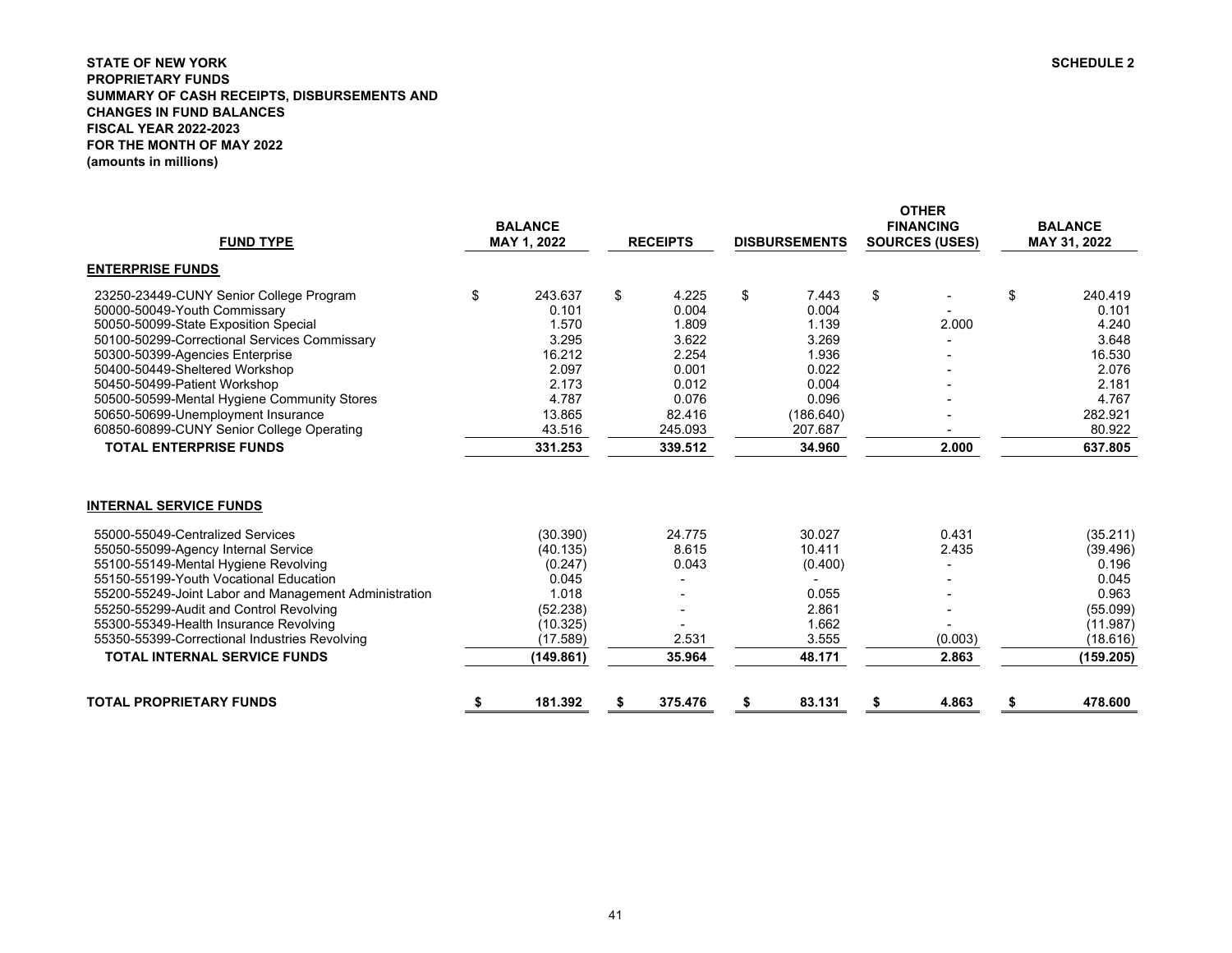## <span id="page-42-0"></span>**STATE OF NEW YORK SCHEDULE 3 FIDUCIARY FUNDS SUMMARY OF CASH RECEIPTS, DISBURSEMENTS AND CHANGES IN FUND BALANCES FISCAL YEAR 2022-2023 FOR THE MONTH OF MAY 2022 (amounts in millions)**

| <b>FUND TYPE</b>                                                                                                                                                                                                                                                                                                                                                                                                                                                                                                                                                                                                                                                                                                                                                                                                     | <b>BALANCE</b><br>MAY 1, 2022                                                                                                      | <b>RECEIPTS</b>                                                                                                                  | <b>DISBURSEMENTS</b>                                                                                             | <b>OTHER</b><br><b>FINANCING</b><br><b>SOURCES (USES)</b> | <b>BALANCE</b><br>MAY 31, 2022 |                                                                                                                                     |
|----------------------------------------------------------------------------------------------------------------------------------------------------------------------------------------------------------------------------------------------------------------------------------------------------------------------------------------------------------------------------------------------------------------------------------------------------------------------------------------------------------------------------------------------------------------------------------------------------------------------------------------------------------------------------------------------------------------------------------------------------------------------------------------------------------------------|------------------------------------------------------------------------------------------------------------------------------------|----------------------------------------------------------------------------------------------------------------------------------|------------------------------------------------------------------------------------------------------------------|-----------------------------------------------------------|--------------------------------|-------------------------------------------------------------------------------------------------------------------------------------|
| <b>TRUST FUNDS</b>                                                                                                                                                                                                                                                                                                                                                                                                                                                                                                                                                                                                                                                                                                                                                                                                   |                                                                                                                                    |                                                                                                                                  |                                                                                                                  |                                                           |                                |                                                                                                                                     |
| 65000-65049-Common Retirement Administration<br>65050-65099-Retiree Health Benefit Trust                                                                                                                                                                                                                                                                                                                                                                                                                                                                                                                                                                                                                                                                                                                             | \$<br>0.079<br>320.025                                                                                                             | \$<br>10.804<br>0.104                                                                                                            | \$<br>11.413                                                                                                     | \$                                                        | \$                             | (0.530)<br>320.129                                                                                                                  |
| <b>TOTAL TRUST FUNDS</b>                                                                                                                                                                                                                                                                                                                                                                                                                                                                                                                                                                                                                                                                                                                                                                                             | 320.104                                                                                                                            | 10.908                                                                                                                           | 11.413                                                                                                           |                                                           |                                | 319.599                                                                                                                             |
| <b>PRIVATE PURPOSE TRUST FUNDS</b>                                                                                                                                                                                                                                                                                                                                                                                                                                                                                                                                                                                                                                                                                                                                                                                   |                                                                                                                                    |                                                                                                                                  |                                                                                                                  |                                                           |                                |                                                                                                                                     |
| 22022-College Savings Account<br>66000-66049-Agriculture Producers' Security<br>66050-66099-Milk Producers' Security                                                                                                                                                                                                                                                                                                                                                                                                                                                                                                                                                                                                                                                                                                 | 32.158<br>3.325<br>11.926                                                                                                          | 0.460<br>0.002<br>0.065                                                                                                          | 0.015<br>0.004<br>0.014                                                                                          |                                                           |                                | 32.603<br>3.323<br>11.977                                                                                                           |
| <b>TOTAL PRIVATE PURPOSE TRUST FUNDS</b>                                                                                                                                                                                                                                                                                                                                                                                                                                                                                                                                                                                                                                                                                                                                                                             | 47.409                                                                                                                             | 0.527                                                                                                                            | 0.033                                                                                                            |                                                           |                                | 47.903                                                                                                                              |
| <b>AGENCY FUNDS</b>                                                                                                                                                                                                                                                                                                                                                                                                                                                                                                                                                                                                                                                                                                                                                                                                  |                                                                                                                                    |                                                                                                                                  |                                                                                                                  |                                                           |                                |                                                                                                                                     |
| 60050-60149-School Capital Facilities Financing Reserve<br>60150-60199-Child Performer's Holding<br>60200-60249-Employees Health Insurance<br>60250-60299-Social Security Contribution<br>60300-60399-Employee Payroll Withholding<br>60400-60449-Employees Dental Insurance<br>60450-60499-Management Confidential Group Insurance<br>60500-60549-Lottery Prize<br>60550-60599-Health Insurance Reserve Receipts<br>60600-60799-Miscellaneous New York State Agency<br>60800-60849-Elderly Pharmaceutical Insurance Coverage (EPIC) Escrow<br>60900-60949-Medicaid Management Information System (MMIS) Escrow<br>60950-60999-Special Education<br>61000-61099-State University of New York Revenue Collection<br>61100-61999-State University Federal Direct Lending Program<br>62000-62049-SSI SSP Payment Escrow | 6.435<br>0.608<br>1,424.566<br>15.137<br>45.930<br>37.012<br>0.801<br>665.185<br>866.279<br>28.348<br>223.791<br>92.874<br>(8.118) | 0.067<br>0.031<br>921.051<br>101.829<br>375.028<br>4.026<br>0.708<br>90.965<br>507.676<br>5.597<br>6,965.220<br>49.474<br>12.504 | 2.115<br>1.167.551<br>101.847<br>400.823<br>5.560<br>0.781<br>102.307<br>502.431<br>5.605<br>6,747.854<br>14.375 |                                                           |                                | 4.387<br>0.639<br>1,178.066<br>15.119<br>20.135<br>35.478<br>0.728<br>653.843<br>871.524<br>28.340<br>441.157<br>142.348<br>(9.989) |
| <b>TOTAL AGENCY FUNDS</b>                                                                                                                                                                                                                                                                                                                                                                                                                                                                                                                                                                                                                                                                                                                                                                                            | 3,398.848                                                                                                                          | 9,034.176                                                                                                                        | 9,051.249                                                                                                        |                                                           |                                | 3,381.775                                                                                                                           |
| <b>TOTAL FIDUCIARY FUNDS</b>                                                                                                                                                                                                                                                                                                                                                                                                                                                                                                                                                                                                                                                                                                                                                                                         | \$<br>3,766.361                                                                                                                    | \$<br>9,045.611                                                                                                                  | 9,062.695                                                                                                        |                                                           | \$                             | 3,749.277                                                                                                                           |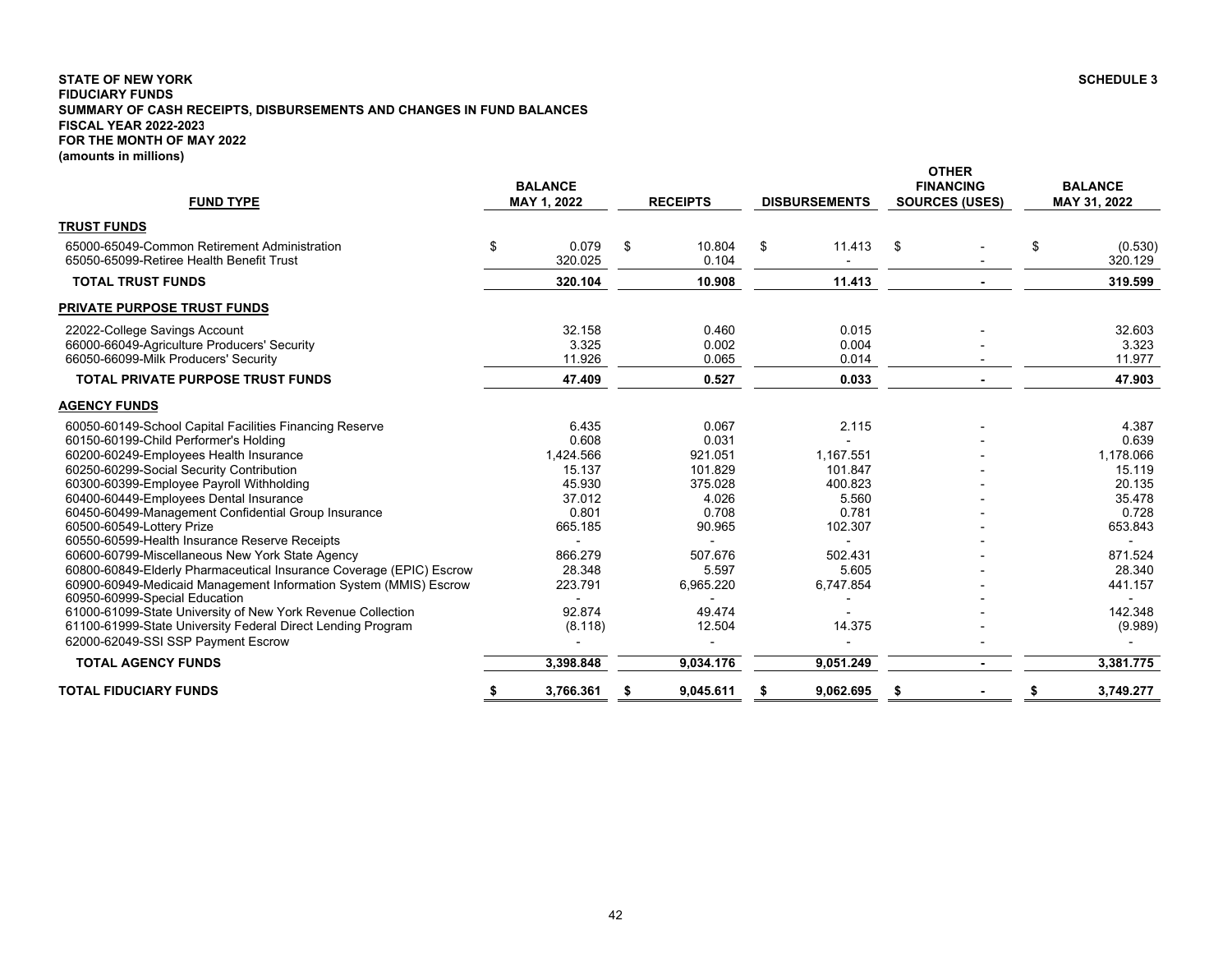# <span id="page-43-0"></span>**STATE OF NEW YORK SCHEDULE 4 SOLE CUSTODY AND INVESTMENT ACCOUNTSSTATEMENT OF CASH RECEIPTS AND DISBURSEMENTS FISCAL YEAR 2022-2023FOR THE MONTH OF MAY 2022(amounts in millions)**

| <b>FUND TYPE</b>                               | <b>BALANCE</b><br>MAY 1, 2022 |    | <b>RECEIPTS</b> | <b>DISBURSEMENTS</b> | <b>BALANCE</b><br>MAY 31, 2022 |           |  |
|------------------------------------------------|-------------------------------|----|-----------------|----------------------|--------------------------------|-----------|--|
| <b>ACCOUNTS</b>                                |                               |    |                 |                      |                                |           |  |
| 70000-70049-Tobacco Settlement                 | 2.892                         | ۰D | 0.001           | $\blacksquare$       | \$                             | 2.893     |  |
| 70093, 70095, 70300-70301-MTA State Assistance | 278.450                       |    | 217.008         | 245.641              |                                | 249.817   |  |
| 70050-70149-Sole Custody Investment (*)        | 2.889.610                     |    | 3,519.488       | 3.427.496            |                                | 2,981.602 |  |
| 70200-Comptroller's Refund Account             |                               |    | 315.854         | 315.854              |                                |           |  |
| <b>TOTAL ACCOUNTS</b>                          | 3.170.952                     |    | 4.052.351       | 3.988.991            |                                | 3.234.312 |  |

## **(\*) Includes Public Asset Fund resources:**

Chapter 1 of the Laws of 2002 authorized the conversion of Empire Health Choice, d/b/a Empire Blue Cross and Blue Shield from a not-for-profit corporation to a for-profit corporation. Chapter 1 requires, in part, that upon such conversion, assets representing 95 percent of the fair market value of the not-for-profit corporation be transferred to a fund designated as the "Public Asset Fund" and 5 percent transferred to a Charitable Foundation - as set forth in Section 7317 of the Insurance Law. On December 28, 2005, WellChoice, Inc. (previously known as Empire Blue Cross, Blue Shield) approved a takeover by WellPoint, Inc. This conversion was also subject to the same Chapter 1 requirements of assigning assets representing 95 percent of the fair market value of the not-for-profit corporation be transferred to the "Public Asset Fund".

As of May 31, 2022, \$9,557,425.72 (representing the remaining balance of the State's 95 percent share of the fair market value of the not-for-profit corporation plus interest) is on deposit in the sole custody account titl Public Asset Fund. In accordance with Section 4301(j)(4)(F) and (O) of the Insurance Law and at the direction of the Director of the Budget, these funds are available for transfer to HCRA Resources Fund (20800-20849).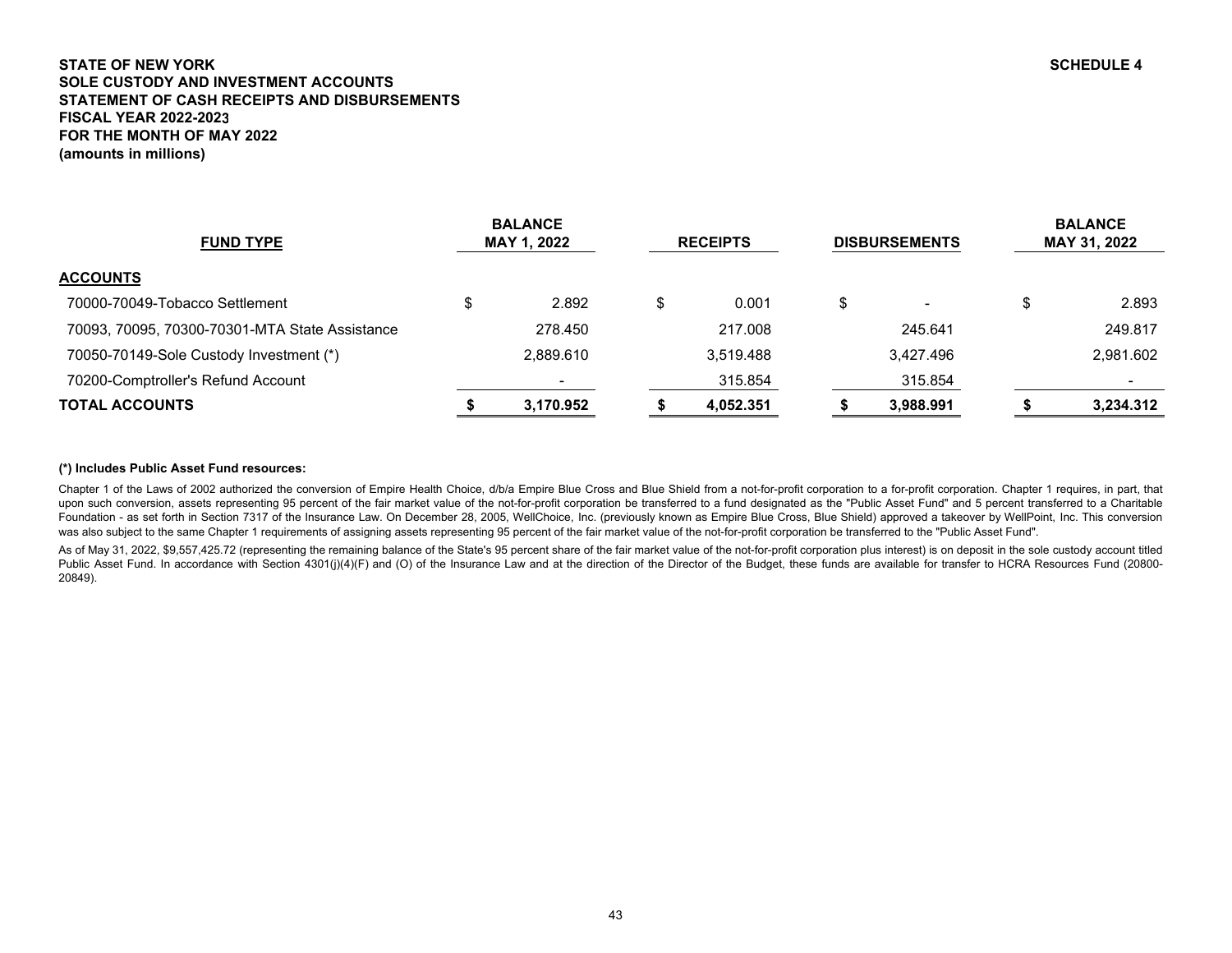#### <span id="page-44-0"></span>**STATE OF NEW YORK SCHEDULE 5 DEBT SERVICE FUNDS STATEMENT OF DIRECT STATE DEBT ACTIVITY FISCAL YEAR 2022-2023**

|                                                         |                                            |                               | <b>DEBT ISSUED</b>                    |                        | <b>DEBT MATURED</b>                   |                                    |                               |                                       |  |  |  |
|---------------------------------------------------------|--------------------------------------------|-------------------------------|---------------------------------------|------------------------|---------------------------------------|------------------------------------|-------------------------------|---------------------------------------|--|--|--|
|                                                         | <b>DEBT</b>                                |                               |                                       |                        |                                       | <b>DEBT</b>                        |                               | <b>INTEREST DISBURSED</b>             |  |  |  |
| <b>PURPOSE</b>                                          | <b>OUTSTANDING</b><br><b>APRIL 1, 2022</b> | <b>MONTH OF</b><br><b>MAY</b> | <b>2 MONTHS ENDED</b><br>MAY 31, 2022 | <b>MONTH OF</b><br>MAY | <b>2 MONTHS ENDED</b><br>MAY 31, 2022 | <b>OUTSTANDING</b><br>MAY 31, 2022 | <b>MONTH OF</b><br><b>MAY</b> | <b>2 MONTHS ENDED</b><br>MAY 31, 2022 |  |  |  |
| <b>GENERAL OBLIGATION BONDED DEBT:</b>                  |                                            |                               |                                       |                        |                                       |                                    |                               |                                       |  |  |  |
| Accelerated Capacity and Transportation Improvements    | 8,461,004<br>\$                            | \$                            | - \$                                  | \$                     | 812,409<br>\$                         | 7,648,595<br>\$                    | \$                            | 62,504<br>-S                          |  |  |  |
| Clean Water/Clean Air:                                  |                                            |                               |                                       |                        |                                       |                                    |                               |                                       |  |  |  |
| Air Quality                                             | 1,118,878                                  |                               |                                       |                        |                                       | 1,118,878                          |                               |                                       |  |  |  |
| Safe Drinking Water                                     |                                            |                               |                                       |                        |                                       |                                    |                               |                                       |  |  |  |
| Clean Water                                             | 253,245,477                                |                               |                                       |                        | 8,764,261                             | 244,481,216                        |                               | 905,136                               |  |  |  |
| Solid Waste                                             | 7,194,313                                  |                               |                                       |                        | 123,426                               | 7,070,887                          |                               | 19,483                                |  |  |  |
| <b>Environmental Restoration</b>                        | 32,751,773                                 |                               |                                       |                        | 170,000                               | 32,581,773                         |                               | 4,250                                 |  |  |  |
| Energy Conservation Through Improved Transportation:    |                                            |                               |                                       |                        |                                       |                                    |                               |                                       |  |  |  |
| Rapid Transit and Rail Freight                          | 758,743                                    |                               |                                       |                        | 171,238                               | 587,505                            |                               | 15,957                                |  |  |  |
| Environmental Quality (1972):                           |                                            |                               |                                       |                        |                                       |                                    |                               |                                       |  |  |  |
| Air                                                     |                                            |                               |                                       |                        |                                       |                                    |                               |                                       |  |  |  |
| Land and Wetlands                                       | 3,565,402                                  |                               |                                       |                        | 25,000                                | 3,540,402                          |                               | 625                                   |  |  |  |
| Water                                                   | 3,665,711                                  |                               |                                       |                        | 650,000                               | 3,015,711                          |                               | 25,000                                |  |  |  |
| Environmental Quality (1986):                           |                                            |                               |                                       |                        |                                       |                                    |                               |                                       |  |  |  |
| Land Acquisition/Development/Restoration/Forests        | 2,056,950                                  |                               |                                       |                        | 124,993                               | 1,931,957                          |                               | 6,501                                 |  |  |  |
| Solid Waste Management                                  | 67,959,839                                 |                               |                                       |                        | 7,709,455                             | 60,250,384                         |                               | 481,901                               |  |  |  |
| Housing:                                                |                                            |                               |                                       |                        |                                       |                                    |                               |                                       |  |  |  |
| Low Income                                              | 3,005,000                                  |                               |                                       |                        |                                       | 3,005,000                          |                               |                                       |  |  |  |
| Middle Income                                           | 515,000                                    |                               |                                       |                        |                                       | 515,000                            |                               |                                       |  |  |  |
| Park and Recreation Land Acquisition                    |                                            |                               |                                       |                        |                                       |                                    |                               |                                       |  |  |  |
| <b>Pure Waters</b>                                      | 12,359,481                                 |                               |                                       |                        | 834,926                               | 11,524,555                         |                               | 86,686                                |  |  |  |
| Rail Preservation Development                           |                                            |                               |                                       |                        |                                       |                                    |                               |                                       |  |  |  |
| Rebuild and Renew New York Transportation:              |                                            |                               |                                       |                        |                                       |                                    |                               |                                       |  |  |  |
| <b>Highway Facilities</b>                               | 514,054,113                                |                               |                                       |                        |                                       | 514,054,113                        |                               |                                       |  |  |  |
| Canals and Waterways                                    | 5,743,603                                  |                               |                                       |                        |                                       | 5,743,603                          |                               |                                       |  |  |  |
| Aviation                                                | 38,978,054                                 |                               |                                       |                        |                                       | 38,978,054                         |                               |                                       |  |  |  |
| Rail and Port                                           | 84,738,358                                 |                               |                                       |                        |                                       | 84,738,358                         |                               |                                       |  |  |  |
| Mass Transit - Dept. of Transportation                  | 12,280,646                                 |                               |                                       |                        |                                       | 12,280,646                         |                               |                                       |  |  |  |
| Mass Transit - Metropolitan Transportation Authority    | 665,384,487                                |                               |                                       |                        |                                       | 665,384,487                        |                               |                                       |  |  |  |
| Rebuild New York-Transportation Infrastructure Renewal: |                                            |                               |                                       |                        |                                       |                                    |                               |                                       |  |  |  |
| Highways, Parkways, and Bridges                         | 177,295                                    |                               |                                       |                        |                                       | 177,295                            |                               |                                       |  |  |  |
| Rapid Transit, Rail and Aviation                        | 1,170,256                                  |                               |                                       |                        | 371,992                               | 798,264                            |                               | 27,562                                |  |  |  |
| Smart Schools Bond Act                                  | 276,269,806                                |                               |                                       |                        |                                       | 276,269,806                        |                               |                                       |  |  |  |
| <b>Transportation Capital Facilities:</b>               |                                            |                               |                                       |                        |                                       |                                    |                               |                                       |  |  |  |
| Aviation                                                | 810,810                                    |                               |                                       |                        | 312,300                               | 498,510                            |                               | 19,717                                |  |  |  |
| <b>Mass Transportation</b>                              |                                            |                               |                                       |                        |                                       |                                    |                               |                                       |  |  |  |
| <b>Total General Obligation Bonded Debt</b>             | 1,996,264,999<br>\$                        | \$                            | -\$                                   | \$                     | \$<br>20,070,000                      | 1,976,194,999<br>- \$              | \$                            | 1,655,322<br>\$                       |  |  |  |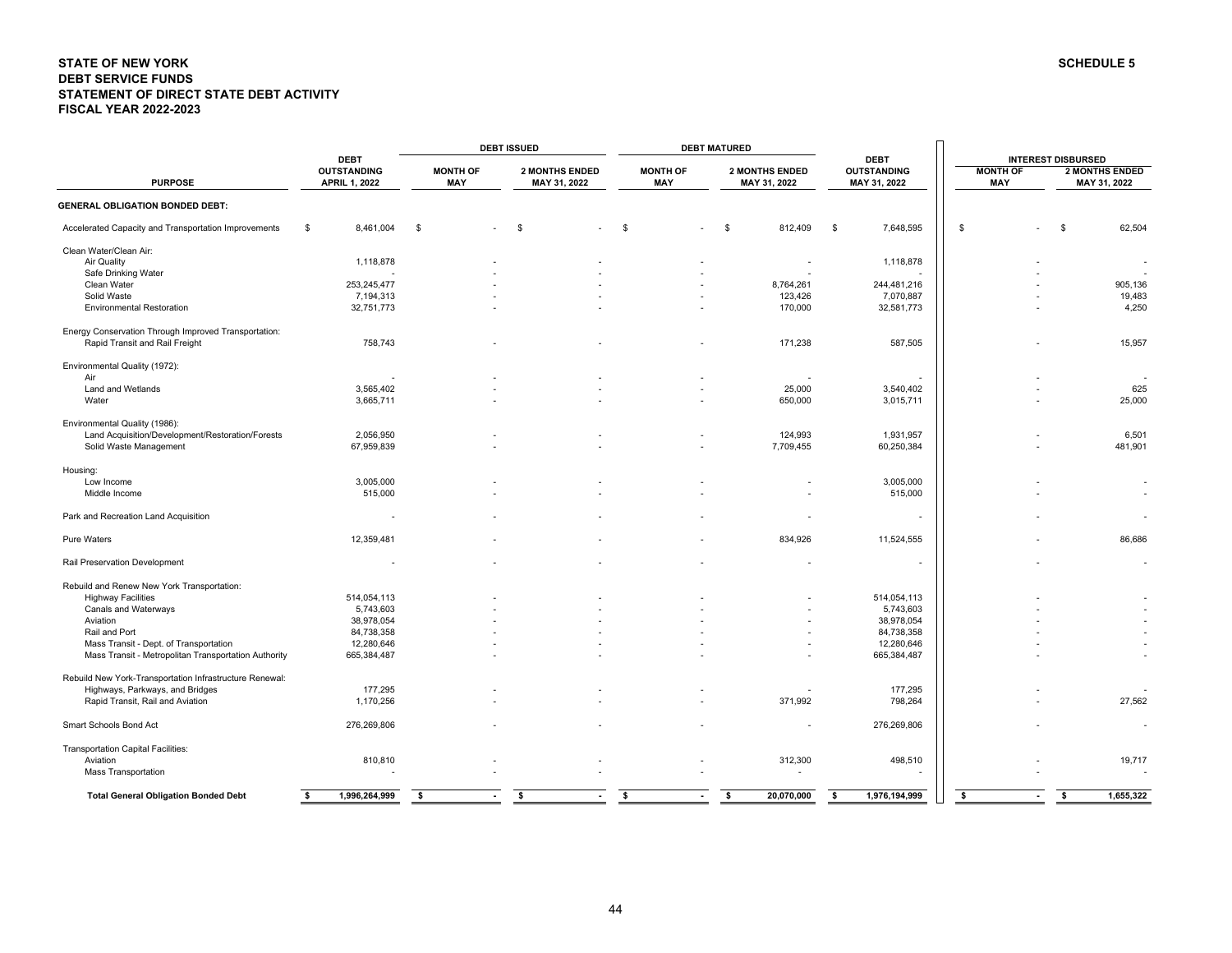#### <span id="page-45-0"></span>**STATE OF NEW YORKDEBT SERVICE FUNDS SCHEDULE 5aFINANCING AGREEMENTSFOR THE TWO MONTHS ENDED MAY 31, 2022**

|                                                                        | <b>DEBT</b><br><b>REDUCTION</b><br><b>RESERVE</b> |    | <b>GENERAL</b><br><b>DEBT</b><br><b>SERVICE</b> |      | <b>DEPARTMENT</b><br>OF HEALTH<br><b>INCOME</b> |                    | LOCAL<br><b>GOVERNMENT</b><br><b>ASSISTANCE</b><br><b>TAX</b> | <b>MENTAL</b><br><b>HEALTH</b><br><b>SERVICES</b> |        | <b>REVENUE</b><br><b>BOND</b><br><b>TAX</b> |        | <b>SALES TAX</b><br><b>REVENUE BOND</b><br><b>TAX</b> |    | <b>COMBINED TOTALS</b><br>2 MONTHS ENDED MAY 31 |      |             |     | \$ INCREASE/             |
|------------------------------------------------------------------------|---------------------------------------------------|----|-------------------------------------------------|------|-------------------------------------------------|--------------------|---------------------------------------------------------------|---------------------------------------------------|--------|---------------------------------------------|--------|-------------------------------------------------------|----|-------------------------------------------------|------|-------------|-----|--------------------------|
| <b>Special Contractual Financing Obligations:</b>                      | (40000-40049)                                     |    | (40151)                                         |      | (40300-40349)                                   |                    | (40450-40499)                                                 | (40100-40149)                                     |        | (40152)                                     |        | (40154)                                               |    | 2022                                            |      | 2021        |     | (DECREASE)               |
| <b>Payments to Public Authorities:</b>                                 |                                                   |    |                                                 |      |                                                 |                    |                                                               |                                                   |        |                                             |        |                                                       |    |                                                 |      |             |     |                          |
| <b>City University Construction</b>                                    |                                                   | \$ | 9,471,406                                       | -\$  | $\overline{\phantom{a}}$                        | $\mathbf{\hat{S}}$ |                                                               |                                                   |        |                                             |        | $\overline{\phantom{0}}$                              | \$ | 9.471.406                                       | - \$ | 21,210,856  | -\$ | (11, 739, 450)           |
| Dormitory Authority:<br><b>Consolidated Service Contract Refunding</b> |                                                   |    |                                                 |      |                                                 |                    |                                                               |                                                   |        |                                             |        |                                                       |    |                                                 |      |             |     |                          |
| <b>DASNY Revenue Bond</b>                                              |                                                   |    |                                                 |      |                                                 |                    |                                                               |                                                   |        |                                             |        |                                                       |    |                                                 |      |             |     |                          |
| Department of Health Facilities                                        |                                                   |    |                                                 |      |                                                 |                    |                                                               |                                                   |        |                                             |        |                                                       |    |                                                 |      |             |     |                          |
| <b>Mental Health Facilities</b>                                        |                                                   |    |                                                 |      | 12,054,964                                      |                    |                                                               |                                                   |        |                                             |        |                                                       |    | 12,054,964                                      |      | 12,067,914  |     | (12,950)                 |
| Secured Hospital Program                                               |                                                   |    |                                                 |      |                                                 |                    |                                                               |                                                   |        |                                             |        |                                                       |    |                                                 |      |             |     |                          |
| <b>SUNY Community Colleges</b>                                         |                                                   |    |                                                 |      |                                                 |                    |                                                               |                                                   |        |                                             |        |                                                       |    |                                                 |      |             |     | $\sim$<br>$\sim$         |
| <b>SUNY Educational Facilities</b>                                     |                                                   |    | 86,087,460                                      |      |                                                 |                    |                                                               |                                                   |        |                                             |        |                                                       |    | $\overline{\phantom{a}}$<br>86,087,460          |      | 92,082,231  |     | (5,994,771)              |
| <b>Environmental Facilities Corporation</b>                            |                                                   |    |                                                 |      |                                                 |                    |                                                               |                                                   |        |                                             |        |                                                       |    |                                                 |      |             |     |                          |
| <b>Housing Finance Agency</b>                                          |                                                   |    |                                                 |      |                                                 |                    |                                                               |                                                   |        |                                             |        |                                                       |    |                                                 |      |             |     |                          |
| Local Government Assistance Corporation                                |                                                   |    |                                                 |      |                                                 |                    |                                                               |                                                   |        |                                             |        |                                                       |    |                                                 |      |             |     |                          |
| Metropolitan Transportation Authority:                                 |                                                   |    |                                                 |      |                                                 |                    |                                                               |                                                   |        |                                             |        |                                                       |    |                                                 |      |             |     |                          |
| <b>Transit and Commuter Rail Projects</b>                              |                                                   |    |                                                 |      |                                                 |                    |                                                               |                                                   |        |                                             |        |                                                       |    |                                                 |      |             |     |                          |
| Thruway Authority:                                                     |                                                   |    |                                                 |      |                                                 |                    |                                                               |                                                   |        |                                             |        |                                                       |    |                                                 |      |             |     |                          |
| Dedicated Highway and Bridge                                           |                                                   |    | 15,937,160                                      |      |                                                 |                    |                                                               |                                                   |        |                                             |        |                                                       |    | 15,937,160                                      |      | 14,443,500  |     | 1,493,660                |
| Local Highway and Bridge                                               |                                                   |    |                                                 |      |                                                 |                    |                                                               |                                                   |        |                                             |        |                                                       |    | $\overline{\phantom{a}}$                        |      |             |     | $\sim$                   |
| Transportation                                                         |                                                   |    |                                                 |      |                                                 |                    |                                                               |                                                   |        |                                             |        |                                                       |    |                                                 |      |             |     |                          |
| Urban Development Corporation:                                         |                                                   |    |                                                 |      |                                                 |                    |                                                               |                                                   |        |                                             |        |                                                       |    |                                                 |      |             |     |                          |
| <b>Clarkson University</b>                                             |                                                   |    |                                                 |      |                                                 |                    |                                                               |                                                   |        |                                             |        |                                                       |    |                                                 |      |             |     |                          |
| <b>Consolidated Service Contract Refunding</b>                         |                                                   |    |                                                 |      |                                                 |                    |                                                               |                                                   |        |                                             |        |                                                       |    |                                                 |      |             |     |                          |
| <b>Debt Reduction Reserve</b>                                          |                                                   |    |                                                 |      |                                                 |                    |                                                               |                                                   |        |                                             |        |                                                       |    |                                                 |      |             |     |                          |
| <b>UDC Revenue Bond</b>                                                |                                                   |    |                                                 |      |                                                 |                    |                                                               |                                                   |        |                                             |        |                                                       |    |                                                 |      |             |     |                          |
| University Facilities Grant 95 Refunding                               |                                                   |    |                                                 |      |                                                 |                    |                                                               |                                                   |        |                                             |        |                                                       |    |                                                 |      |             |     | $\overline{\phantom{a}}$ |
| <b>Total Disbursements for Special Contractual</b>                     |                                                   |    |                                                 |      |                                                 |                    |                                                               |                                                   |        |                                             |        |                                                       |    |                                                 |      |             |     |                          |
| <b>Financing Obligations</b>                                           |                                                   | -S | 111,496,026                                     | - \$ | 12,054,964                                      | - \$               | $\overline{a}$                                                |                                                   | $\sim$ | -S                                          | $\sim$ | -S<br>$\sim$                                          | -S | 123,550,990                                     |      | 139,804,501 | - S | (16, 253, 511)           |
|                                                                        |                                                   |    |                                                 |      |                                                 |                    |                                                               |                                                   |        |                                             |        |                                                       |    |                                                 |      |             |     |                          |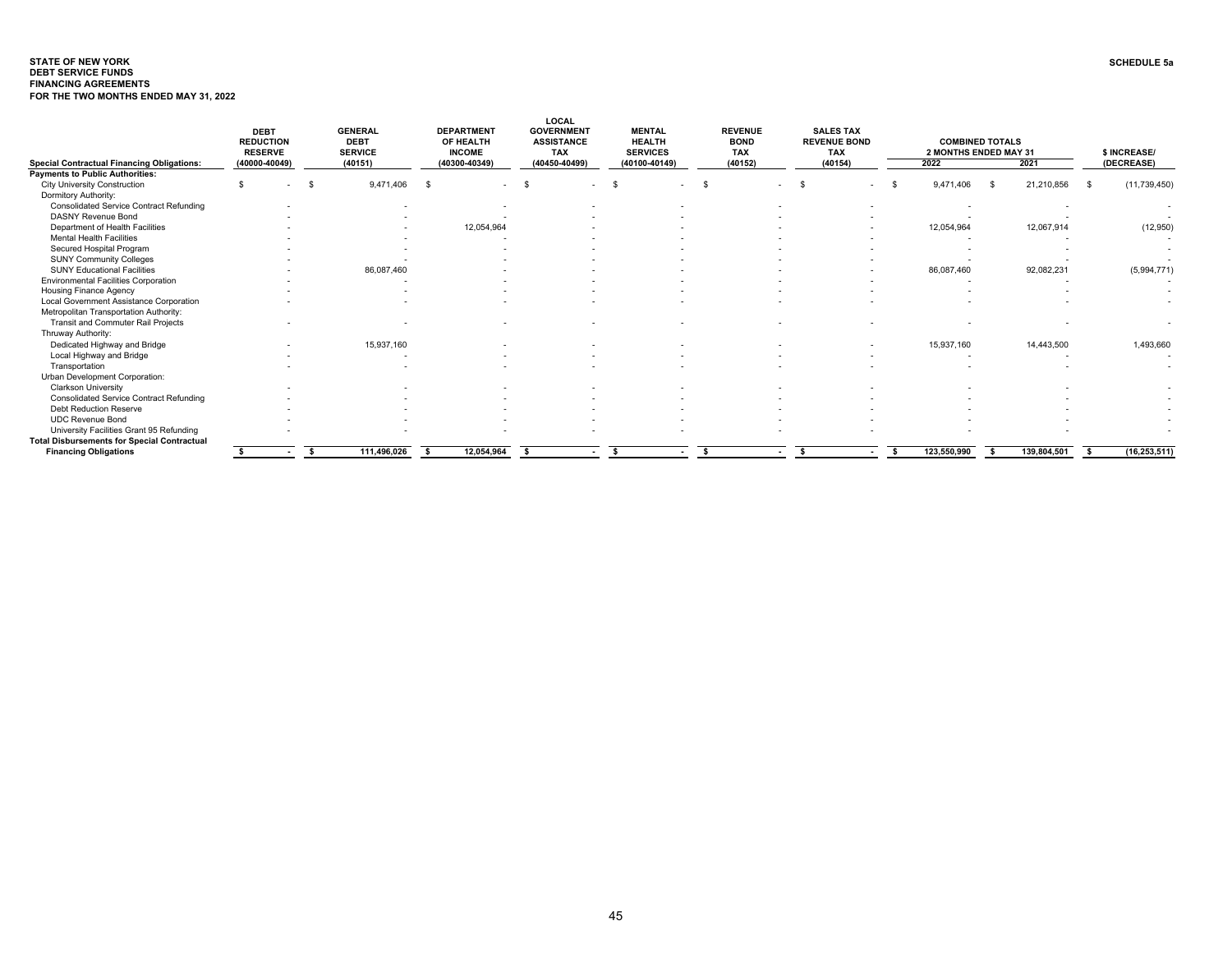## **SCHEDULE 6**

## <span id="page-46-0"></span>**STATE OF NEW YORKSUMMARY OF THE OPERATING FUND INVESTMENTS FOR THE MONTH OF MAY 2022AS REQUIRED OF THE STATE COMPTROLLER(amounts in millions)**

|                                                                                               |          | <b>MONTH OF</b><br><b>MAY 2022</b> |          | <b>FISCAL YEAR</b><br><b>TO DATE</b> |          | <b>PRIOR FISCAL</b><br><b>YEAR TO DATE</b> |
|-----------------------------------------------------------------------------------------------|----------|------------------------------------|----------|--------------------------------------|----------|--------------------------------------------|
| <b>SHORT TERM INVESTMENT POOL (*)</b>                                                         |          |                                    |          |                                      |          |                                            |
| AVERAGE DAILY INVESTMENT BALANCE (**)<br>AVERAGE YIELD (**)<br>TOTAL INVESTMENT EARNINGS      | -S<br>\$ | 73,739.4<br>0.732%<br>45.539       | \$<br>\$ | 70,135.5<br>0.574%<br>67.362         | \$<br>\$ | 31,441.0<br>0.069%<br>3.649                |
| <b>Month-End Portfolio Balances</b>                                                           |          |                                    |          | MAY 2022                             |          | MAY 2021                                   |
| <b>DESCRIPTION</b><br><b>GOVT. AGENCY BILLS/NOTES</b><br>REPURCHASE AGREEMENTS                |          |                                    | \$       | PAR AMOUNT<br>44.715.5<br>397.9      | \$       | <b>PAR AMOUNT</b><br>24,363.2<br>107.9     |
| <b>GOVT. SPONSORED AGENCIES</b><br><b>COMMERCIAL PAPER</b><br>CERTIFICATES OF DEPOSIT/SAVINGS |          |                                    |          | 630.2<br>23.420.5                    |          | 615.0<br>16,595.9                          |
| 0% COMPENSATING BALANCE CDs                                                                   |          |                                    | \$       | 1,846.3<br>243.0<br>71,253.4         | \$       | 2,962.4<br>923.0<br>45,567.4               |

(\*) Pursuant to §98 of the State Finance Law, the State Comptroller is authorized to invest and keep invested all moneys, in any fund, held by the State. The Short Term investment Pool (STIP) represents an accounting mechanism that allows for the separate accounting of individual funds (on deposit in the State's General Checking account) for the purpose of making short term investments. Pursuant to State Finance Law §4(5) the STIP is authorized to temporarily loan to the General Fund-State Operations Account (10050) funds for a period not to exceed the end of the fiscal year. However, it must be noted that certain funds are invested as part of STIP, but are held by the State Comptroller in a fiduciary capacity. Fiduciary fund balances are restricted and may not be used for any State purposes since moneys in such funds are held by the State in a trustee (or fiduciary) capacity or as an agent for individuals, private organizations, or non-State governmental units (e.g. local governments and public authorities). Therefore, Fiduciary fund balances are not available to be temporarily loaned to the General Fund-State Operations Account. Fiduciary fund balances are presented in Schedules 3 and 4 of this report.

(\*\*) Does not include 0% Compensating Balance CDs.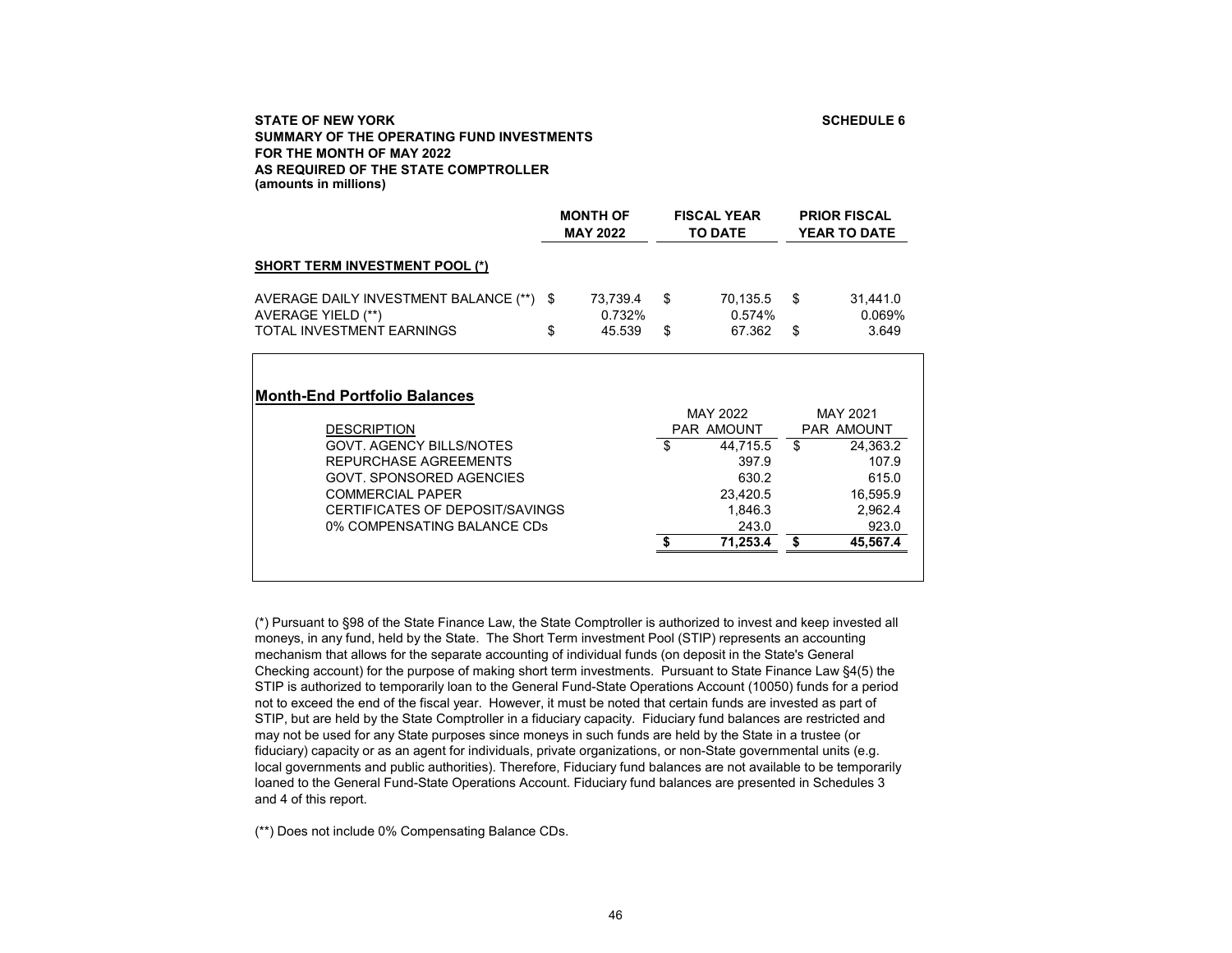# <span id="page-47-0"></span>**STATE OF NEW YORK**STATE OF NEW YORK<br>HCRA RESOURCES FUND<br>STATEMENT OF RECEIPTS AND DISBURSEMENTS BY ACCOUNT<br>FISCAL YEAR 2022-2023

|                                                  |    | 2022<br><b>APRIL</b> |     | MAY                      | <b>JUNE</b> | <b>JULY</b>              |        | <b>AUGUST</b>            | <b>SEPTEMBER</b> | <b>OCTOBER</b> | <b>NOVEMBER</b>  | <b>DECEMBER</b> | 2023<br><b>JANUARY</b> | <b>FEBRUARY</b>          | <b>MARCH</b> | 2 Months Ended<br>May 31, 2022 |
|--------------------------------------------------|----|----------------------|-----|--------------------------|-------------|--------------------------|--------|--------------------------|------------------|----------------|------------------|-----------------|------------------------|--------------------------|--------------|--------------------------------|
| <b>OPENING CASH BALANCE</b>                      |    | 87,931,710           | s.  | 141,088,217              |             |                          |        |                          |                  |                |                  |                 |                        |                          |              | 87,931,710                     |
| <b>RECEIPTS:</b>                                 |    |                      |     |                          |             |                          |        |                          |                  |                |                  |                 |                        |                          |              |                                |
| Cigarette Tax                                    |    | 57,756,671           |     | 51,627,116               |             |                          |        |                          |                  |                |                  |                 |                        |                          |              | 109,383,787                    |
| State Share of NYC Cigarette Tax                 |    | 1,135,000            |     | 1,655,000                |             |                          |        |                          |                  |                |                  |                 |                        |                          |              | 2,790,000                      |
| Vapor Excise Tax                                 |    | (98, 534)            |     | 56,454                   |             |                          |        |                          |                  |                |                  |                 |                        |                          |              | (42,080)                       |
| STIP Interest                                    |    | 81,431               |     | 128,020                  |             |                          |        |                          |                  |                |                  |                 |                        |                          |              | 209,451                        |
| Assessments                                      |    | 460,795,000          |     | 457,110,385              |             |                          |        |                          |                  |                |                  |                 |                        |                          |              | 917,905,385                    |
| Fees                                             |    | 258,000              |     | 263,000                  |             |                          |        |                          |                  |                |                  |                 |                        |                          |              | 521,000                        |
| Rebates                                          |    | 2,674,887            |     | 98,629                   |             |                          |        |                          |                  |                |                  |                 |                        |                          |              | 2,773,516                      |
| <b>Restitution and Settlements</b>               |    |                      |     |                          |             |                          |        |                          |                  |                |                  |                 |                        |                          |              |                                |
| Administrative Recoveries                        |    |                      |     | 1,238                    |             |                          |        |                          |                  |                |                  |                 |                        |                          |              | 1,238                          |
| Miscellaneous                                    |    |                      |     | 834                      |             |                          |        |                          |                  |                |                  |                 |                        |                          |              | 834                            |
| <b>Total Receipts</b>                            |    | 522,602,455          |     | 510,940,676              |             |                          | . .    | $\overline{\phantom{a}}$ | . .              |                | . .              |                 | . .                    | $\overline{\phantom{a}}$ |              | 1,033,543,131                  |
| <b>DISBURSEMENTS:</b>                            |    |                      |     |                          |             |                          |        |                          |                  |                |                  |                 |                        |                          |              |                                |
| Grants                                           |    | 466,983,855          |     | 461,786,102              |             |                          |        |                          |                  |                |                  |                 |                        |                          |              | 928,769,957                    |
| Interest - Late Payments                         |    | 21                   |     | 2,373                    |             |                          |        |                          |                  |                |                  |                 |                        |                          |              | 2,394                          |
| Personal Service                                 |    | 493,093              |     | 903,212                  |             |                          |        |                          |                  |                |                  |                 |                        |                          |              | 1,396,305                      |
| Non-Personal Service                             |    | 981,103              |     | 6,037,428                |             |                          |        |                          |                  |                |                  |                 |                        |                          |              | 7,018,531                      |
| <b>Employee Benefits/Indirect Costs</b>          |    | 565,852              |     | 327,907                  |             |                          |        |                          |                  |                |                  |                 |                        |                          |              | 893,759                        |
| <b>Total Disbursements</b>                       |    | 469,023,924          |     | 469,057,022              |             | $\overline{\phantom{a}}$ | $\sim$ | $\sim$                   | $\sim$           |                | $\sim$<br>$\sim$ | $\sim$          | $\sim$                 | $\sim$                   | ۰.           | 938,080,946                    |
| <b>OPERATING TRANSFERS:</b>                      |    |                      |     |                          |             |                          |        |                          |                  |                |                  |                 |                        |                          |              |                                |
| Transfers to Capital Projects Fund               |    |                      |     |                          |             |                          |        |                          |                  |                |                  |                 |                        |                          |              |                                |
| Transfers to General Fund                        |    |                      |     | 1,238                    |             |                          |        |                          |                  |                |                  |                 |                        |                          |              | 1,238                          |
| Transfers to Miscellaneous Special Revenue Fund: |    |                      |     |                          |             |                          |        |                          |                  |                |                  |                 |                        |                          |              |                                |
| Administration Program Account                   |    |                      |     | $\overline{\phantom{a}}$ |             |                          |        |                          |                  |                |                  |                 |                        |                          |              | $\sim$                         |
| Empire State Stem Cell Trust Account             |    |                      |     |                          |             |                          |        |                          |                  |                |                  |                 |                        |                          |              |                                |
| Transfers to SUNY Income Fund                    |    | 422,024              |     | 300,093                  |             |                          |        |                          |                  |                |                  |                 |                        |                          |              | 722,117                        |
| <b>Total Operating Transfers</b>                 |    | 422,024              |     | 301,331                  |             |                          |        |                          |                  |                | . .              |                 |                        |                          |              | 723,355                        |
| <b>Total Disbursements and Transfers</b>         |    | 469,445,948          |     | 469,358,353              |             |                          |        |                          |                  |                |                  |                 |                        |                          |              | 938,804,301                    |
| <b>CLOSING CASH BALANCE</b>                      | s. | 141,088,217          | - S | 182,670,540              |             | - s                      | - s    |                          | - \$<br>$\sim$   |                | - s              |                 | $-5$                   | - \$                     | $-5$         | 182,670,540<br>- s             |
|                                                  |    |                      |     |                          |             |                          |        | $\sim$                   |                  | s              | $\sim$           | <b>COLLEGE</b>  |                        |                          |              |                                |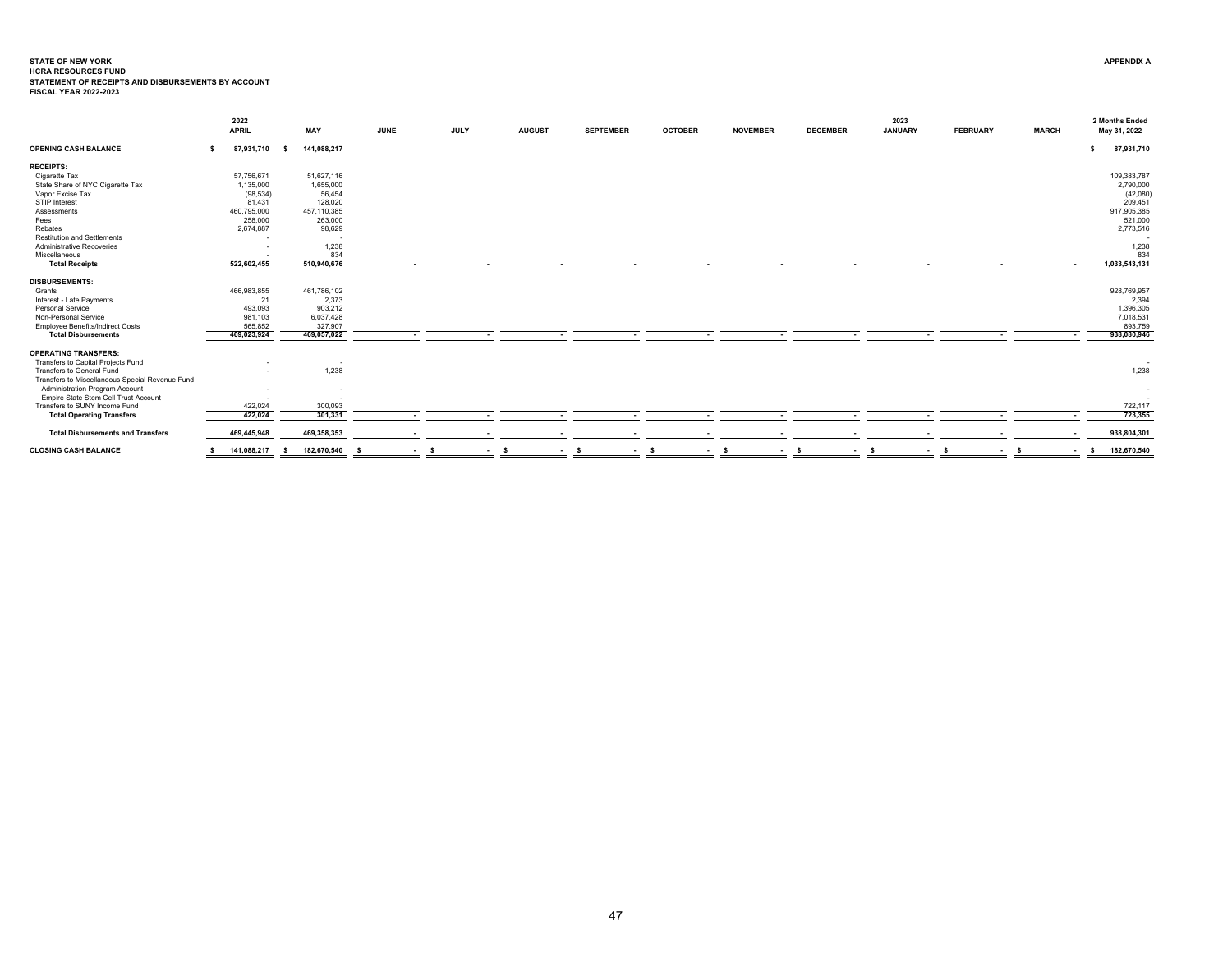#### <span id="page-48-0"></span>**STATE OF NEW YORK APPENDIX BHCRA RESOURCES FUND STATEMENT OF PROGRAM DISBURSEMENTS FISCAL YEAR 2022-2023**

| <b>CENTER FOR COMMUNITY HEALTH PROGRAM</b><br>s<br>8,145,000.00 \$<br>247,471.33 \$<br>490,335.93<br>CENTER FOR COMMUNITY HLTH<br>8,145,000.00<br>247,471.33<br>490.335.93<br>CHILD HEALTH INSURANCE PROGRAM<br>2,207,380,000.00<br>32,597,640.93<br>80,860,375.15<br>CHILD HEALTH INSURANCE<br>2,207,380,000.00<br>32,597,640.93<br>80,860,375.15<br>ELDERLY PHARMACEUTICAL INS COVERAGE PRG<br>327,547,000.00<br>8,026,482.04<br>11,856,635.27<br>ELDERLY PHARMACEUTICAL INSURANCE COVERAGE<br>327,547,000.00<br>8,026,482.04<br>11,856,635.27<br><b>HEALTH CARE REFORM ACT PROGRAM</b><br>1,611,111,059.03<br>22,137,009.49<br>36,271,365.81<br>AIDS DRUG ASSISTANCE<br>123,150,000.00<br>AMBULATORY CARE TRAINING<br>3,537,000.00<br>AREA HEALTH EDUCATION CENTER<br>3,862,000.00<br><b>COMMISSIONER EMERGENCY DISTRIBUTIONS</b><br>33,700,000.00<br>DIAGNOSTIC AND TREATMENT CTR UNCOMPENSATED CARE<br>108,800,000.00<br><b>DIVERSITY IN MEDICINE</b><br>5,560,000.00<br>EMPIRE CLINIC RESEARCH INVESTMENT (ECRIP)<br>10,335,000.00<br>HCRA PAYOR / PROVIDER AUDITS<br>332,378.42<br>332,378.42<br>14,160,000.00<br>HEALTH FACILITY RESTRUCTURING DASNY<br>58,800,000.00<br>19,600,000.00<br>19,600,000.00<br>HEALTH WORKFORCE RETRAINING<br>18,320,000.00<br><b>INFERTILITY SERVICES GRANTS</b><br>7,644,000.00<br>MEDICAL INDEMNITY FUND<br>104,000,000.00<br>NURSE LOAN REPAYMENT<br>2,500,000.00<br>NYS WORKFORCE INNOVATION CTR<br>20,000,000.00<br>PART 405.4 HOSPITAL AUDITS NYCRR<br>3,300,000.00<br>PHYSICIAN EXCESS MEDICAL MALPRACTICE<br>309,300,000.00<br>53,000.74<br>77,000.74<br>PHYSICIAN LOAN REPAYMENT<br>52,122,000.00<br>PHYSICIAN WORKFORCE STUDIES<br>1,461,000.00<br>POISON CONTROL CENTERS<br>11,120,000.00<br>579,915.46<br>579,915.46<br>POOL ADMINISTRATION<br>7,950,000.00<br>ROSWELL PARK CANCER INSTITUTE<br>144,889,000.00<br>13,865,750.00<br>ROSWELL PARK COMPREHENSIVE CANCER CENTER<br>50,000.00<br>RURAL HEALTH CARE ACCESS<br>15,950,000.00<br>RURAL HEALTH CARE ACCESS & NETWORK DEVELOPMENT<br>28,229,600.00<br>1,369,437.71<br>1,614,044.03<br>RURAL HEALTH CARE GRANTS<br>202,277.16<br>202,277.16<br>2,200,400.00<br>RURAL HEALTH NETWORK<br>11,610,000.00<br>SCHOOL BASED HEALTH CENTERS<br>6,345,000.00<br>SCHOOL BASED HEALTH CLINICS-POOL ADMN<br>12,690,000.00<br>TRANSITION ACCT - PRIOR YEAR ALLOCATION<br>489,526,059.03<br>MEDICAL ASSISTANCE PROGRAM<br>29,490,431,000.00<br>402,120,610.23<br>804,091,053.68<br>HOME HEALTH RATE INCREASE<br>300,000,000.00<br>MEDICAID INDIGENT CARE<br>4,037,400,000.00<br>52,120,610.23<br>104,091,053.68<br>MEDICAL ASSISTANCE<br>24,169,831,000.00<br>350,000,000.00<br>700,000,000.00<br>PSNL CRE WRKR RECR & RETEN NYC (***)<br>916,000,000.00<br>PSNL CRE WRKR RECR & RETEN ROS (****)<br>67,200,000.00<br><b>NEW YORK STATE OF HEALTH</b><br>80,008,000.00<br>3,271,504.16<br>3,650,708.50<br>NEW YORK STATE OF HEALTH ADMINISTRATION<br>80,008,000.00<br>3,271,504.16<br>3,650,708.50<br>OFFICE OF HEALTH INSURANCE PROGRAM<br>1,834,000.00<br>OFFICE OF HEALTH INSURANCE<br>1,834,000.00<br>OFFICE OF HEALTH SYSTEMS MANAGEMENT<br>957,050.24<br>46,034,055.00<br>1,583,077.06<br>OFFICE HEALTH SYSTEMS MANAGEMENT<br>46,034,055.00<br>957,050.24<br>1,583,077.06<br><b>REVENUE, PROCESSING &amp; RECONCILIATION</b><br>8,190,000.00<br>REVENUE, PROCESSING & RECONCILIATION<br>8,190,000.00<br><b>TOTAL</b><br>33,780,680,114.03<br>469, 357, 768.42<br>938,803,551.40<br>Reclass of SUNY Hospital Disprop Share to Transfer<br>(300, 092.32)<br>(722, 116.51)<br>Reclass of SUNY Hospital Poison Control Centers to Transfer<br>Reclass of SUNY Empire Clinical Research Investigator Program to Transfer<br>(489.00)<br>Reconciling Adjustment (P-Card and T-Card)<br>(654.36)<br>469,057,021.74 \$ | Program/Purpose       | <b>Appropriation Amount (*)</b> | May | 2 Months Ended May 31, 2022 (**) |
|--------------------------------------------------------------------------------------------------------------------------------------------------------------------------------------------------------------------------------------------------------------------------------------------------------------------------------------------------------------------------------------------------------------------------------------------------------------------------------------------------------------------------------------------------------------------------------------------------------------------------------------------------------------------------------------------------------------------------------------------------------------------------------------------------------------------------------------------------------------------------------------------------------------------------------------------------------------------------------------------------------------------------------------------------------------------------------------------------------------------------------------------------------------------------------------------------------------------------------------------------------------------------------------------------------------------------------------------------------------------------------------------------------------------------------------------------------------------------------------------------------------------------------------------------------------------------------------------------------------------------------------------------------------------------------------------------------------------------------------------------------------------------------------------------------------------------------------------------------------------------------------------------------------------------------------------------------------------------------------------------------------------------------------------------------------------------------------------------------------------------------------------------------------------------------------------------------------------------------------------------------------------------------------------------------------------------------------------------------------------------------------------------------------------------------------------------------------------------------------------------------------------------------------------------------------------------------------------------------------------------------------------------------------------------------------------------------------------------------------------------------------------------------------------------------------------------------------------------------------------------------------------------------------------------------------------------------------------------------------------------------------------------------------------------------------------------------------------------------------------------------------------------------------------------------------------------------------------------------------------------------------------------------------------------------------------------------------------------------------------------------------------------------------------------------------------------------------------------------------------------------------------------------------------------------------------------------------------------------------------------------------------------------------------------------------------------------------------------------------------------------------------------------------------------------------|-----------------------|---------------------------------|-----|----------------------------------|
|                                                                                                                                                                                                                                                                                                                                                                                                                                                                                                                                                                                                                                                                                                                                                                                                                                                                                                                                                                                                                                                                                                                                                                                                                                                                                                                                                                                                                                                                                                                                                                                                                                                                                                                                                                                                                                                                                                                                                                                                                                                                                                                                                                                                                                                                                                                                                                                                                                                                                                                                                                                                                                                                                                                                                                                                                                                                                                                                                                                                                                                                                                                                                                                                                                                                                                                                                                                                                                                                                                                                                                                                                                                                                                                                                                                                              |                       |                                 |     |                                  |
|                                                                                                                                                                                                                                                                                                                                                                                                                                                                                                                                                                                                                                                                                                                                                                                                                                                                                                                                                                                                                                                                                                                                                                                                                                                                                                                                                                                                                                                                                                                                                                                                                                                                                                                                                                                                                                                                                                                                                                                                                                                                                                                                                                                                                                                                                                                                                                                                                                                                                                                                                                                                                                                                                                                                                                                                                                                                                                                                                                                                                                                                                                                                                                                                                                                                                                                                                                                                                                                                                                                                                                                                                                                                                                                                                                                                              |                       |                                 |     |                                  |
|                                                                                                                                                                                                                                                                                                                                                                                                                                                                                                                                                                                                                                                                                                                                                                                                                                                                                                                                                                                                                                                                                                                                                                                                                                                                                                                                                                                                                                                                                                                                                                                                                                                                                                                                                                                                                                                                                                                                                                                                                                                                                                                                                                                                                                                                                                                                                                                                                                                                                                                                                                                                                                                                                                                                                                                                                                                                                                                                                                                                                                                                                                                                                                                                                                                                                                                                                                                                                                                                                                                                                                                                                                                                                                                                                                                                              |                       |                                 |     |                                  |
|                                                                                                                                                                                                                                                                                                                                                                                                                                                                                                                                                                                                                                                                                                                                                                                                                                                                                                                                                                                                                                                                                                                                                                                                                                                                                                                                                                                                                                                                                                                                                                                                                                                                                                                                                                                                                                                                                                                                                                                                                                                                                                                                                                                                                                                                                                                                                                                                                                                                                                                                                                                                                                                                                                                                                                                                                                                                                                                                                                                                                                                                                                                                                                                                                                                                                                                                                                                                                                                                                                                                                                                                                                                                                                                                                                                                              |                       |                                 |     |                                  |
|                                                                                                                                                                                                                                                                                                                                                                                                                                                                                                                                                                                                                                                                                                                                                                                                                                                                                                                                                                                                                                                                                                                                                                                                                                                                                                                                                                                                                                                                                                                                                                                                                                                                                                                                                                                                                                                                                                                                                                                                                                                                                                                                                                                                                                                                                                                                                                                                                                                                                                                                                                                                                                                                                                                                                                                                                                                                                                                                                                                                                                                                                                                                                                                                                                                                                                                                                                                                                                                                                                                                                                                                                                                                                                                                                                                                              |                       |                                 |     |                                  |
|                                                                                                                                                                                                                                                                                                                                                                                                                                                                                                                                                                                                                                                                                                                                                                                                                                                                                                                                                                                                                                                                                                                                                                                                                                                                                                                                                                                                                                                                                                                                                                                                                                                                                                                                                                                                                                                                                                                                                                                                                                                                                                                                                                                                                                                                                                                                                                                                                                                                                                                                                                                                                                                                                                                                                                                                                                                                                                                                                                                                                                                                                                                                                                                                                                                                                                                                                                                                                                                                                                                                                                                                                                                                                                                                                                                                              |                       |                                 |     |                                  |
|                                                                                                                                                                                                                                                                                                                                                                                                                                                                                                                                                                                                                                                                                                                                                                                                                                                                                                                                                                                                                                                                                                                                                                                                                                                                                                                                                                                                                                                                                                                                                                                                                                                                                                                                                                                                                                                                                                                                                                                                                                                                                                                                                                                                                                                                                                                                                                                                                                                                                                                                                                                                                                                                                                                                                                                                                                                                                                                                                                                                                                                                                                                                                                                                                                                                                                                                                                                                                                                                                                                                                                                                                                                                                                                                                                                                              |                       |                                 |     |                                  |
|                                                                                                                                                                                                                                                                                                                                                                                                                                                                                                                                                                                                                                                                                                                                                                                                                                                                                                                                                                                                                                                                                                                                                                                                                                                                                                                                                                                                                                                                                                                                                                                                                                                                                                                                                                                                                                                                                                                                                                                                                                                                                                                                                                                                                                                                                                                                                                                                                                                                                                                                                                                                                                                                                                                                                                                                                                                                                                                                                                                                                                                                                                                                                                                                                                                                                                                                                                                                                                                                                                                                                                                                                                                                                                                                                                                                              |                       |                                 |     |                                  |
|                                                                                                                                                                                                                                                                                                                                                                                                                                                                                                                                                                                                                                                                                                                                                                                                                                                                                                                                                                                                                                                                                                                                                                                                                                                                                                                                                                                                                                                                                                                                                                                                                                                                                                                                                                                                                                                                                                                                                                                                                                                                                                                                                                                                                                                                                                                                                                                                                                                                                                                                                                                                                                                                                                                                                                                                                                                                                                                                                                                                                                                                                                                                                                                                                                                                                                                                                                                                                                                                                                                                                                                                                                                                                                                                                                                                              |                       |                                 |     |                                  |
|                                                                                                                                                                                                                                                                                                                                                                                                                                                                                                                                                                                                                                                                                                                                                                                                                                                                                                                                                                                                                                                                                                                                                                                                                                                                                                                                                                                                                                                                                                                                                                                                                                                                                                                                                                                                                                                                                                                                                                                                                                                                                                                                                                                                                                                                                                                                                                                                                                                                                                                                                                                                                                                                                                                                                                                                                                                                                                                                                                                                                                                                                                                                                                                                                                                                                                                                                                                                                                                                                                                                                                                                                                                                                                                                                                                                              |                       |                                 |     |                                  |
|                                                                                                                                                                                                                                                                                                                                                                                                                                                                                                                                                                                                                                                                                                                                                                                                                                                                                                                                                                                                                                                                                                                                                                                                                                                                                                                                                                                                                                                                                                                                                                                                                                                                                                                                                                                                                                                                                                                                                                                                                                                                                                                                                                                                                                                                                                                                                                                                                                                                                                                                                                                                                                                                                                                                                                                                                                                                                                                                                                                                                                                                                                                                                                                                                                                                                                                                                                                                                                                                                                                                                                                                                                                                                                                                                                                                              |                       |                                 |     |                                  |
|                                                                                                                                                                                                                                                                                                                                                                                                                                                                                                                                                                                                                                                                                                                                                                                                                                                                                                                                                                                                                                                                                                                                                                                                                                                                                                                                                                                                                                                                                                                                                                                                                                                                                                                                                                                                                                                                                                                                                                                                                                                                                                                                                                                                                                                                                                                                                                                                                                                                                                                                                                                                                                                                                                                                                                                                                                                                                                                                                                                                                                                                                                                                                                                                                                                                                                                                                                                                                                                                                                                                                                                                                                                                                                                                                                                                              |                       |                                 |     |                                  |
|                                                                                                                                                                                                                                                                                                                                                                                                                                                                                                                                                                                                                                                                                                                                                                                                                                                                                                                                                                                                                                                                                                                                                                                                                                                                                                                                                                                                                                                                                                                                                                                                                                                                                                                                                                                                                                                                                                                                                                                                                                                                                                                                                                                                                                                                                                                                                                                                                                                                                                                                                                                                                                                                                                                                                                                                                                                                                                                                                                                                                                                                                                                                                                                                                                                                                                                                                                                                                                                                                                                                                                                                                                                                                                                                                                                                              |                       |                                 |     |                                  |
|                                                                                                                                                                                                                                                                                                                                                                                                                                                                                                                                                                                                                                                                                                                                                                                                                                                                                                                                                                                                                                                                                                                                                                                                                                                                                                                                                                                                                                                                                                                                                                                                                                                                                                                                                                                                                                                                                                                                                                                                                                                                                                                                                                                                                                                                                                                                                                                                                                                                                                                                                                                                                                                                                                                                                                                                                                                                                                                                                                                                                                                                                                                                                                                                                                                                                                                                                                                                                                                                                                                                                                                                                                                                                                                                                                                                              |                       |                                 |     |                                  |
|                                                                                                                                                                                                                                                                                                                                                                                                                                                                                                                                                                                                                                                                                                                                                                                                                                                                                                                                                                                                                                                                                                                                                                                                                                                                                                                                                                                                                                                                                                                                                                                                                                                                                                                                                                                                                                                                                                                                                                                                                                                                                                                                                                                                                                                                                                                                                                                                                                                                                                                                                                                                                                                                                                                                                                                                                                                                                                                                                                                                                                                                                                                                                                                                                                                                                                                                                                                                                                                                                                                                                                                                                                                                                                                                                                                                              |                       |                                 |     |                                  |
|                                                                                                                                                                                                                                                                                                                                                                                                                                                                                                                                                                                                                                                                                                                                                                                                                                                                                                                                                                                                                                                                                                                                                                                                                                                                                                                                                                                                                                                                                                                                                                                                                                                                                                                                                                                                                                                                                                                                                                                                                                                                                                                                                                                                                                                                                                                                                                                                                                                                                                                                                                                                                                                                                                                                                                                                                                                                                                                                                                                                                                                                                                                                                                                                                                                                                                                                                                                                                                                                                                                                                                                                                                                                                                                                                                                                              |                       |                                 |     |                                  |
|                                                                                                                                                                                                                                                                                                                                                                                                                                                                                                                                                                                                                                                                                                                                                                                                                                                                                                                                                                                                                                                                                                                                                                                                                                                                                                                                                                                                                                                                                                                                                                                                                                                                                                                                                                                                                                                                                                                                                                                                                                                                                                                                                                                                                                                                                                                                                                                                                                                                                                                                                                                                                                                                                                                                                                                                                                                                                                                                                                                                                                                                                                                                                                                                                                                                                                                                                                                                                                                                                                                                                                                                                                                                                                                                                                                                              |                       |                                 |     |                                  |
|                                                                                                                                                                                                                                                                                                                                                                                                                                                                                                                                                                                                                                                                                                                                                                                                                                                                                                                                                                                                                                                                                                                                                                                                                                                                                                                                                                                                                                                                                                                                                                                                                                                                                                                                                                                                                                                                                                                                                                                                                                                                                                                                                                                                                                                                                                                                                                                                                                                                                                                                                                                                                                                                                                                                                                                                                                                                                                                                                                                                                                                                                                                                                                                                                                                                                                                                                                                                                                                                                                                                                                                                                                                                                                                                                                                                              |                       |                                 |     |                                  |
|                                                                                                                                                                                                                                                                                                                                                                                                                                                                                                                                                                                                                                                                                                                                                                                                                                                                                                                                                                                                                                                                                                                                                                                                                                                                                                                                                                                                                                                                                                                                                                                                                                                                                                                                                                                                                                                                                                                                                                                                                                                                                                                                                                                                                                                                                                                                                                                                                                                                                                                                                                                                                                                                                                                                                                                                                                                                                                                                                                                                                                                                                                                                                                                                                                                                                                                                                                                                                                                                                                                                                                                                                                                                                                                                                                                                              |                       |                                 |     |                                  |
|                                                                                                                                                                                                                                                                                                                                                                                                                                                                                                                                                                                                                                                                                                                                                                                                                                                                                                                                                                                                                                                                                                                                                                                                                                                                                                                                                                                                                                                                                                                                                                                                                                                                                                                                                                                                                                                                                                                                                                                                                                                                                                                                                                                                                                                                                                                                                                                                                                                                                                                                                                                                                                                                                                                                                                                                                                                                                                                                                                                                                                                                                                                                                                                                                                                                                                                                                                                                                                                                                                                                                                                                                                                                                                                                                                                                              |                       |                                 |     |                                  |
|                                                                                                                                                                                                                                                                                                                                                                                                                                                                                                                                                                                                                                                                                                                                                                                                                                                                                                                                                                                                                                                                                                                                                                                                                                                                                                                                                                                                                                                                                                                                                                                                                                                                                                                                                                                                                                                                                                                                                                                                                                                                                                                                                                                                                                                                                                                                                                                                                                                                                                                                                                                                                                                                                                                                                                                                                                                                                                                                                                                                                                                                                                                                                                                                                                                                                                                                                                                                                                                                                                                                                                                                                                                                                                                                                                                                              |                       |                                 |     |                                  |
|                                                                                                                                                                                                                                                                                                                                                                                                                                                                                                                                                                                                                                                                                                                                                                                                                                                                                                                                                                                                                                                                                                                                                                                                                                                                                                                                                                                                                                                                                                                                                                                                                                                                                                                                                                                                                                                                                                                                                                                                                                                                                                                                                                                                                                                                                                                                                                                                                                                                                                                                                                                                                                                                                                                                                                                                                                                                                                                                                                                                                                                                                                                                                                                                                                                                                                                                                                                                                                                                                                                                                                                                                                                                                                                                                                                                              |                       |                                 |     |                                  |
|                                                                                                                                                                                                                                                                                                                                                                                                                                                                                                                                                                                                                                                                                                                                                                                                                                                                                                                                                                                                                                                                                                                                                                                                                                                                                                                                                                                                                                                                                                                                                                                                                                                                                                                                                                                                                                                                                                                                                                                                                                                                                                                                                                                                                                                                                                                                                                                                                                                                                                                                                                                                                                                                                                                                                                                                                                                                                                                                                                                                                                                                                                                                                                                                                                                                                                                                                                                                                                                                                                                                                                                                                                                                                                                                                                                                              |                       |                                 |     |                                  |
|                                                                                                                                                                                                                                                                                                                                                                                                                                                                                                                                                                                                                                                                                                                                                                                                                                                                                                                                                                                                                                                                                                                                                                                                                                                                                                                                                                                                                                                                                                                                                                                                                                                                                                                                                                                                                                                                                                                                                                                                                                                                                                                                                                                                                                                                                                                                                                                                                                                                                                                                                                                                                                                                                                                                                                                                                                                                                                                                                                                                                                                                                                                                                                                                                                                                                                                                                                                                                                                                                                                                                                                                                                                                                                                                                                                                              |                       |                                 |     |                                  |
|                                                                                                                                                                                                                                                                                                                                                                                                                                                                                                                                                                                                                                                                                                                                                                                                                                                                                                                                                                                                                                                                                                                                                                                                                                                                                                                                                                                                                                                                                                                                                                                                                                                                                                                                                                                                                                                                                                                                                                                                                                                                                                                                                                                                                                                                                                                                                                                                                                                                                                                                                                                                                                                                                                                                                                                                                                                                                                                                                                                                                                                                                                                                                                                                                                                                                                                                                                                                                                                                                                                                                                                                                                                                                                                                                                                                              |                       |                                 |     |                                  |
|                                                                                                                                                                                                                                                                                                                                                                                                                                                                                                                                                                                                                                                                                                                                                                                                                                                                                                                                                                                                                                                                                                                                                                                                                                                                                                                                                                                                                                                                                                                                                                                                                                                                                                                                                                                                                                                                                                                                                                                                                                                                                                                                                                                                                                                                                                                                                                                                                                                                                                                                                                                                                                                                                                                                                                                                                                                                                                                                                                                                                                                                                                                                                                                                                                                                                                                                                                                                                                                                                                                                                                                                                                                                                                                                                                                                              |                       |                                 |     |                                  |
|                                                                                                                                                                                                                                                                                                                                                                                                                                                                                                                                                                                                                                                                                                                                                                                                                                                                                                                                                                                                                                                                                                                                                                                                                                                                                                                                                                                                                                                                                                                                                                                                                                                                                                                                                                                                                                                                                                                                                                                                                                                                                                                                                                                                                                                                                                                                                                                                                                                                                                                                                                                                                                                                                                                                                                                                                                                                                                                                                                                                                                                                                                                                                                                                                                                                                                                                                                                                                                                                                                                                                                                                                                                                                                                                                                                                              |                       |                                 |     |                                  |
|                                                                                                                                                                                                                                                                                                                                                                                                                                                                                                                                                                                                                                                                                                                                                                                                                                                                                                                                                                                                                                                                                                                                                                                                                                                                                                                                                                                                                                                                                                                                                                                                                                                                                                                                                                                                                                                                                                                                                                                                                                                                                                                                                                                                                                                                                                                                                                                                                                                                                                                                                                                                                                                                                                                                                                                                                                                                                                                                                                                                                                                                                                                                                                                                                                                                                                                                                                                                                                                                                                                                                                                                                                                                                                                                                                                                              |                       |                                 |     |                                  |
|                                                                                                                                                                                                                                                                                                                                                                                                                                                                                                                                                                                                                                                                                                                                                                                                                                                                                                                                                                                                                                                                                                                                                                                                                                                                                                                                                                                                                                                                                                                                                                                                                                                                                                                                                                                                                                                                                                                                                                                                                                                                                                                                                                                                                                                                                                                                                                                                                                                                                                                                                                                                                                                                                                                                                                                                                                                                                                                                                                                                                                                                                                                                                                                                                                                                                                                                                                                                                                                                                                                                                                                                                                                                                                                                                                                                              |                       |                                 |     |                                  |
|                                                                                                                                                                                                                                                                                                                                                                                                                                                                                                                                                                                                                                                                                                                                                                                                                                                                                                                                                                                                                                                                                                                                                                                                                                                                                                                                                                                                                                                                                                                                                                                                                                                                                                                                                                                                                                                                                                                                                                                                                                                                                                                                                                                                                                                                                                                                                                                                                                                                                                                                                                                                                                                                                                                                                                                                                                                                                                                                                                                                                                                                                                                                                                                                                                                                                                                                                                                                                                                                                                                                                                                                                                                                                                                                                                                                              |                       |                                 |     |                                  |
|                                                                                                                                                                                                                                                                                                                                                                                                                                                                                                                                                                                                                                                                                                                                                                                                                                                                                                                                                                                                                                                                                                                                                                                                                                                                                                                                                                                                                                                                                                                                                                                                                                                                                                                                                                                                                                                                                                                                                                                                                                                                                                                                                                                                                                                                                                                                                                                                                                                                                                                                                                                                                                                                                                                                                                                                                                                                                                                                                                                                                                                                                                                                                                                                                                                                                                                                                                                                                                                                                                                                                                                                                                                                                                                                                                                                              |                       |                                 |     |                                  |
|                                                                                                                                                                                                                                                                                                                                                                                                                                                                                                                                                                                                                                                                                                                                                                                                                                                                                                                                                                                                                                                                                                                                                                                                                                                                                                                                                                                                                                                                                                                                                                                                                                                                                                                                                                                                                                                                                                                                                                                                                                                                                                                                                                                                                                                                                                                                                                                                                                                                                                                                                                                                                                                                                                                                                                                                                                                                                                                                                                                                                                                                                                                                                                                                                                                                                                                                                                                                                                                                                                                                                                                                                                                                                                                                                                                                              |                       |                                 |     |                                  |
|                                                                                                                                                                                                                                                                                                                                                                                                                                                                                                                                                                                                                                                                                                                                                                                                                                                                                                                                                                                                                                                                                                                                                                                                                                                                                                                                                                                                                                                                                                                                                                                                                                                                                                                                                                                                                                                                                                                                                                                                                                                                                                                                                                                                                                                                                                                                                                                                                                                                                                                                                                                                                                                                                                                                                                                                                                                                                                                                                                                                                                                                                                                                                                                                                                                                                                                                                                                                                                                                                                                                                                                                                                                                                                                                                                                                              |                       |                                 |     |                                  |
|                                                                                                                                                                                                                                                                                                                                                                                                                                                                                                                                                                                                                                                                                                                                                                                                                                                                                                                                                                                                                                                                                                                                                                                                                                                                                                                                                                                                                                                                                                                                                                                                                                                                                                                                                                                                                                                                                                                                                                                                                                                                                                                                                                                                                                                                                                                                                                                                                                                                                                                                                                                                                                                                                                                                                                                                                                                                                                                                                                                                                                                                                                                                                                                                                                                                                                                                                                                                                                                                                                                                                                                                                                                                                                                                                                                                              |                       |                                 |     |                                  |
|                                                                                                                                                                                                                                                                                                                                                                                                                                                                                                                                                                                                                                                                                                                                                                                                                                                                                                                                                                                                                                                                                                                                                                                                                                                                                                                                                                                                                                                                                                                                                                                                                                                                                                                                                                                                                                                                                                                                                                                                                                                                                                                                                                                                                                                                                                                                                                                                                                                                                                                                                                                                                                                                                                                                                                                                                                                                                                                                                                                                                                                                                                                                                                                                                                                                                                                                                                                                                                                                                                                                                                                                                                                                                                                                                                                                              |                       |                                 |     |                                  |
|                                                                                                                                                                                                                                                                                                                                                                                                                                                                                                                                                                                                                                                                                                                                                                                                                                                                                                                                                                                                                                                                                                                                                                                                                                                                                                                                                                                                                                                                                                                                                                                                                                                                                                                                                                                                                                                                                                                                                                                                                                                                                                                                                                                                                                                                                                                                                                                                                                                                                                                                                                                                                                                                                                                                                                                                                                                                                                                                                                                                                                                                                                                                                                                                                                                                                                                                                                                                                                                                                                                                                                                                                                                                                                                                                                                                              |                       |                                 |     |                                  |
|                                                                                                                                                                                                                                                                                                                                                                                                                                                                                                                                                                                                                                                                                                                                                                                                                                                                                                                                                                                                                                                                                                                                                                                                                                                                                                                                                                                                                                                                                                                                                                                                                                                                                                                                                                                                                                                                                                                                                                                                                                                                                                                                                                                                                                                                                                                                                                                                                                                                                                                                                                                                                                                                                                                                                                                                                                                                                                                                                                                                                                                                                                                                                                                                                                                                                                                                                                                                                                                                                                                                                                                                                                                                                                                                                                                                              |                       |                                 |     |                                  |
|                                                                                                                                                                                                                                                                                                                                                                                                                                                                                                                                                                                                                                                                                                                                                                                                                                                                                                                                                                                                                                                                                                                                                                                                                                                                                                                                                                                                                                                                                                                                                                                                                                                                                                                                                                                                                                                                                                                                                                                                                                                                                                                                                                                                                                                                                                                                                                                                                                                                                                                                                                                                                                                                                                                                                                                                                                                                                                                                                                                                                                                                                                                                                                                                                                                                                                                                                                                                                                                                                                                                                                                                                                                                                                                                                                                                              |                       |                                 |     |                                  |
|                                                                                                                                                                                                                                                                                                                                                                                                                                                                                                                                                                                                                                                                                                                                                                                                                                                                                                                                                                                                                                                                                                                                                                                                                                                                                                                                                                                                                                                                                                                                                                                                                                                                                                                                                                                                                                                                                                                                                                                                                                                                                                                                                                                                                                                                                                                                                                                                                                                                                                                                                                                                                                                                                                                                                                                                                                                                                                                                                                                                                                                                                                                                                                                                                                                                                                                                                                                                                                                                                                                                                                                                                                                                                                                                                                                                              |                       |                                 |     |                                  |
|                                                                                                                                                                                                                                                                                                                                                                                                                                                                                                                                                                                                                                                                                                                                                                                                                                                                                                                                                                                                                                                                                                                                                                                                                                                                                                                                                                                                                                                                                                                                                                                                                                                                                                                                                                                                                                                                                                                                                                                                                                                                                                                                                                                                                                                                                                                                                                                                                                                                                                                                                                                                                                                                                                                                                                                                                                                                                                                                                                                                                                                                                                                                                                                                                                                                                                                                                                                                                                                                                                                                                                                                                                                                                                                                                                                                              |                       |                                 |     |                                  |
|                                                                                                                                                                                                                                                                                                                                                                                                                                                                                                                                                                                                                                                                                                                                                                                                                                                                                                                                                                                                                                                                                                                                                                                                                                                                                                                                                                                                                                                                                                                                                                                                                                                                                                                                                                                                                                                                                                                                                                                                                                                                                                                                                                                                                                                                                                                                                                                                                                                                                                                                                                                                                                                                                                                                                                                                                                                                                                                                                                                                                                                                                                                                                                                                                                                                                                                                                                                                                                                                                                                                                                                                                                                                                                                                                                                                              |                       |                                 |     |                                  |
|                                                                                                                                                                                                                                                                                                                                                                                                                                                                                                                                                                                                                                                                                                                                                                                                                                                                                                                                                                                                                                                                                                                                                                                                                                                                                                                                                                                                                                                                                                                                                                                                                                                                                                                                                                                                                                                                                                                                                                                                                                                                                                                                                                                                                                                                                                                                                                                                                                                                                                                                                                                                                                                                                                                                                                                                                                                                                                                                                                                                                                                                                                                                                                                                                                                                                                                                                                                                                                                                                                                                                                                                                                                                                                                                                                                                              |                       |                                 |     |                                  |
|                                                                                                                                                                                                                                                                                                                                                                                                                                                                                                                                                                                                                                                                                                                                                                                                                                                                                                                                                                                                                                                                                                                                                                                                                                                                                                                                                                                                                                                                                                                                                                                                                                                                                                                                                                                                                                                                                                                                                                                                                                                                                                                                                                                                                                                                                                                                                                                                                                                                                                                                                                                                                                                                                                                                                                                                                                                                                                                                                                                                                                                                                                                                                                                                                                                                                                                                                                                                                                                                                                                                                                                                                                                                                                                                                                                                              |                       |                                 |     |                                  |
|                                                                                                                                                                                                                                                                                                                                                                                                                                                                                                                                                                                                                                                                                                                                                                                                                                                                                                                                                                                                                                                                                                                                                                                                                                                                                                                                                                                                                                                                                                                                                                                                                                                                                                                                                                                                                                                                                                                                                                                                                                                                                                                                                                                                                                                                                                                                                                                                                                                                                                                                                                                                                                                                                                                                                                                                                                                                                                                                                                                                                                                                                                                                                                                                                                                                                                                                                                                                                                                                                                                                                                                                                                                                                                                                                                                                              |                       |                                 |     |                                  |
|                                                                                                                                                                                                                                                                                                                                                                                                                                                                                                                                                                                                                                                                                                                                                                                                                                                                                                                                                                                                                                                                                                                                                                                                                                                                                                                                                                                                                                                                                                                                                                                                                                                                                                                                                                                                                                                                                                                                                                                                                                                                                                                                                                                                                                                                                                                                                                                                                                                                                                                                                                                                                                                                                                                                                                                                                                                                                                                                                                                                                                                                                                                                                                                                                                                                                                                                                                                                                                                                                                                                                                                                                                                                                                                                                                                                              |                       |                                 |     |                                  |
|                                                                                                                                                                                                                                                                                                                                                                                                                                                                                                                                                                                                                                                                                                                                                                                                                                                                                                                                                                                                                                                                                                                                                                                                                                                                                                                                                                                                                                                                                                                                                                                                                                                                                                                                                                                                                                                                                                                                                                                                                                                                                                                                                                                                                                                                                                                                                                                                                                                                                                                                                                                                                                                                                                                                                                                                                                                                                                                                                                                                                                                                                                                                                                                                                                                                                                                                                                                                                                                                                                                                                                                                                                                                                                                                                                                                              |                       |                                 |     |                                  |
|                                                                                                                                                                                                                                                                                                                                                                                                                                                                                                                                                                                                                                                                                                                                                                                                                                                                                                                                                                                                                                                                                                                                                                                                                                                                                                                                                                                                                                                                                                                                                                                                                                                                                                                                                                                                                                                                                                                                                                                                                                                                                                                                                                                                                                                                                                                                                                                                                                                                                                                                                                                                                                                                                                                                                                                                                                                                                                                                                                                                                                                                                                                                                                                                                                                                                                                                                                                                                                                                                                                                                                                                                                                                                                                                                                                                              |                       |                                 |     |                                  |
|                                                                                                                                                                                                                                                                                                                                                                                                                                                                                                                                                                                                                                                                                                                                                                                                                                                                                                                                                                                                                                                                                                                                                                                                                                                                                                                                                                                                                                                                                                                                                                                                                                                                                                                                                                                                                                                                                                                                                                                                                                                                                                                                                                                                                                                                                                                                                                                                                                                                                                                                                                                                                                                                                                                                                                                                                                                                                                                                                                                                                                                                                                                                                                                                                                                                                                                                                                                                                                                                                                                                                                                                                                                                                                                                                                                                              |                       |                                 |     |                                  |
|                                                                                                                                                                                                                                                                                                                                                                                                                                                                                                                                                                                                                                                                                                                                                                                                                                                                                                                                                                                                                                                                                                                                                                                                                                                                                                                                                                                                                                                                                                                                                                                                                                                                                                                                                                                                                                                                                                                                                                                                                                                                                                                                                                                                                                                                                                                                                                                                                                                                                                                                                                                                                                                                                                                                                                                                                                                                                                                                                                                                                                                                                                                                                                                                                                                                                                                                                                                                                                                                                                                                                                                                                                                                                                                                                                                                              |                       |                                 |     |                                  |
|                                                                                                                                                                                                                                                                                                                                                                                                                                                                                                                                                                                                                                                                                                                                                                                                                                                                                                                                                                                                                                                                                                                                                                                                                                                                                                                                                                                                                                                                                                                                                                                                                                                                                                                                                                                                                                                                                                                                                                                                                                                                                                                                                                                                                                                                                                                                                                                                                                                                                                                                                                                                                                                                                                                                                                                                                                                                                                                                                                                                                                                                                                                                                                                                                                                                                                                                                                                                                                                                                                                                                                                                                                                                                                                                                                                                              |                       |                                 |     |                                  |
|                                                                                                                                                                                                                                                                                                                                                                                                                                                                                                                                                                                                                                                                                                                                                                                                                                                                                                                                                                                                                                                                                                                                                                                                                                                                                                                                                                                                                                                                                                                                                                                                                                                                                                                                                                                                                                                                                                                                                                                                                                                                                                                                                                                                                                                                                                                                                                                                                                                                                                                                                                                                                                                                                                                                                                                                                                                                                                                                                                                                                                                                                                                                                                                                                                                                                                                                                                                                                                                                                                                                                                                                                                                                                                                                                                                                              |                       |                                 |     |                                  |
|                                                                                                                                                                                                                                                                                                                                                                                                                                                                                                                                                                                                                                                                                                                                                                                                                                                                                                                                                                                                                                                                                                                                                                                                                                                                                                                                                                                                                                                                                                                                                                                                                                                                                                                                                                                                                                                                                                                                                                                                                                                                                                                                                                                                                                                                                                                                                                                                                                                                                                                                                                                                                                                                                                                                                                                                                                                                                                                                                                                                                                                                                                                                                                                                                                                                                                                                                                                                                                                                                                                                                                                                                                                                                                                                                                                                              |                       |                                 |     |                                  |
|                                                                                                                                                                                                                                                                                                                                                                                                                                                                                                                                                                                                                                                                                                                                                                                                                                                                                                                                                                                                                                                                                                                                                                                                                                                                                                                                                                                                                                                                                                                                                                                                                                                                                                                                                                                                                                                                                                                                                                                                                                                                                                                                                                                                                                                                                                                                                                                                                                                                                                                                                                                                                                                                                                                                                                                                                                                                                                                                                                                                                                                                                                                                                                                                                                                                                                                                                                                                                                                                                                                                                                                                                                                                                                                                                                                                              |                       |                                 |     |                                  |
|                                                                                                                                                                                                                                                                                                                                                                                                                                                                                                                                                                                                                                                                                                                                                                                                                                                                                                                                                                                                                                                                                                                                                                                                                                                                                                                                                                                                                                                                                                                                                                                                                                                                                                                                                                                                                                                                                                                                                                                                                                                                                                                                                                                                                                                                                                                                                                                                                                                                                                                                                                                                                                                                                                                                                                                                                                                                                                                                                                                                                                                                                                                                                                                                                                                                                                                                                                                                                                                                                                                                                                                                                                                                                                                                                                                                              |                       |                                 |     |                                  |
|                                                                                                                                                                                                                                                                                                                                                                                                                                                                                                                                                                                                                                                                                                                                                                                                                                                                                                                                                                                                                                                                                                                                                                                                                                                                                                                                                                                                                                                                                                                                                                                                                                                                                                                                                                                                                                                                                                                                                                                                                                                                                                                                                                                                                                                                                                                                                                                                                                                                                                                                                                                                                                                                                                                                                                                                                                                                                                                                                                                                                                                                                                                                                                                                                                                                                                                                                                                                                                                                                                                                                                                                                                                                                                                                                                                                              |                       |                                 |     |                                  |
|                                                                                                                                                                                                                                                                                                                                                                                                                                                                                                                                                                                                                                                                                                                                                                                                                                                                                                                                                                                                                                                                                                                                                                                                                                                                                                                                                                                                                                                                                                                                                                                                                                                                                                                                                                                                                                                                                                                                                                                                                                                                                                                                                                                                                                                                                                                                                                                                                                                                                                                                                                                                                                                                                                                                                                                                                                                                                                                                                                                                                                                                                                                                                                                                                                                                                                                                                                                                                                                                                                                                                                                                                                                                                                                                                                                                              |                       |                                 |     |                                  |
|                                                                                                                                                                                                                                                                                                                                                                                                                                                                                                                                                                                                                                                                                                                                                                                                                                                                                                                                                                                                                                                                                                                                                                                                                                                                                                                                                                                                                                                                                                                                                                                                                                                                                                                                                                                                                                                                                                                                                                                                                                                                                                                                                                                                                                                                                                                                                                                                                                                                                                                                                                                                                                                                                                                                                                                                                                                                                                                                                                                                                                                                                                                                                                                                                                                                                                                                                                                                                                                                                                                                                                                                                                                                                                                                                                                                              | TOTAL REPORTED AMOUNT | \$<br>33,780,680,114.03 \$      |     | 938,080,945.89                   |

(\*) Includes amounts appropriated in SFY 2022-23, as well as prior year appropriations that were reappropriated.<br>(\*\*) Disbursements from the HCRA Resources Fund includes direct grant payments to program beneficiaries, serv

for administration of grant programs, and transfers to the Public Goods Pool to finance payments made by the State's fiscal agent. (\*\*\*) Full title is: NYC Personal Care Workforce Recruitment and Retention Rates Grants.

(\*\*\*\*) Full title is: Personal Care Workforce Recruitment and Retention Rates Grants.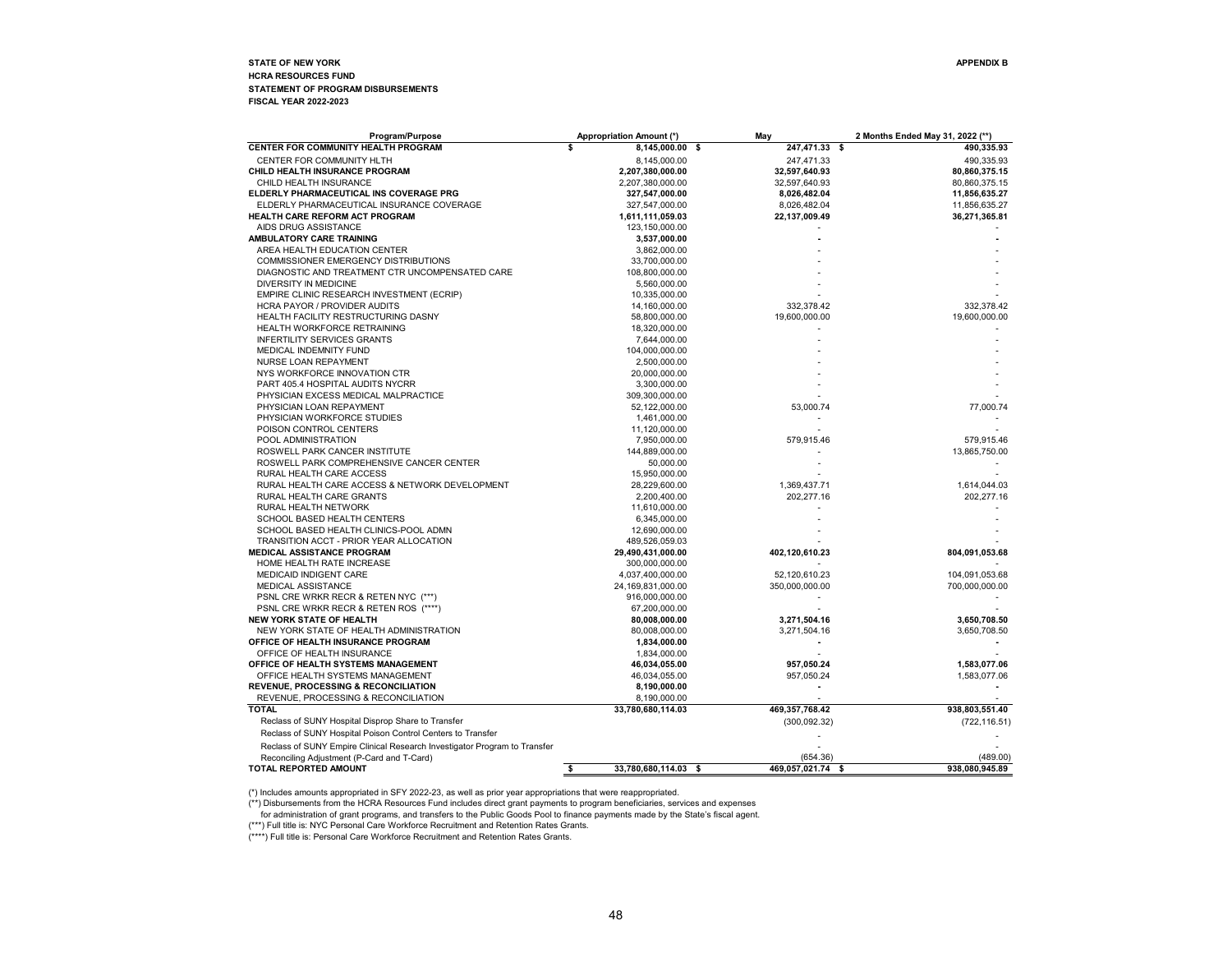## <span id="page-49-0"></span>**STATE OF NEW YORK STATEMENT OF CASH FLOW - PUBLIC GOODS POOL FISCAL YEAR 2022-2023**

|                                                                 | 2022<br><b>APRIL</b> | 2022<br><b>MAY</b>   | 2022-2023            |
|-----------------------------------------------------------------|----------------------|----------------------|----------------------|
| <b>OPENING CASH BALANCE</b>                                     | \$<br>374,482,519.06 | \$<br>216,565,226.63 | \$<br>374,482,519.06 |
| <b>RECEIPTS:</b>                                                |                      |                      |                      |
| <b>Patient Services</b>                                         | 179,553,243.49       | 461,335,751.75       | 640,888,995.24       |
| <b>Covered Lives</b>                                            | 36,114,800.44        | 131,369,489.59       | 167,484,290.03       |
| <b>Provider Assessments</b>                                     | 6,990,468.56         | 11,498,732.97        | 18,489,201.53        |
| 1% Assessments                                                  | 39,280,833.00        | 42,678,832.00        | 81,959,665.00        |
| DASNY- MOE/Recast receivables                                   |                      |                      |                      |
| Interest Income                                                 | 974.64               | 6,895.40             | 7,870.04             |
| Unassigned                                                      | 36,348,460.32        | (36,676,656.49)      | (328, 196.17)        |
| <b>Total Receipts</b>                                           | 298,288,780.45       | 610,213,045.22       | 908,501,825.67       |
| <b>PROGRAM DISBURSEMENTS:</b>                                   |                      |                      |                      |
| Poison Control Centers                                          |                      |                      |                      |
| School Based Health Center Grants                               |                      |                      |                      |
| <b>ECRIP Distributions</b>                                      |                      |                      |                      |
| <b>Total Program Disbursements</b>                              |                      |                      |                      |
| <b>Excess (Deficiency) of Receipts over Disbursements</b>       | 298,288,780.45       | 610,213,045.22       | 908,501,825.67       |
| <b>OTHER FINANCING SOURCES (USES):</b>                          |                      |                      |                      |
| <b>Transfers From Other Pools:</b>                              |                      |                      |                      |
| Medicaid Disproportionate Share                                 |                      |                      |                      |
| Health Facility Assessment Fund - Hospital Quality Contribution | 4,588,850.00         | 4,775,217.00         | 9,364,067.00         |
| <b>Transfers From State Funds:</b>                              |                      |                      |                      |
| <b>HCRA Resources Fund</b>                                      |                      |                      |                      |
| <b>Total Other Financing Sources</b>                            | 4,588,850.00         | 4,775,217.00         | 9,364,067.00         |
| <b>Transfers To Other Pools:</b>                                |                      |                      |                      |
| Medicaid Disproportionate Share                                 |                      |                      |                      |
| <b>Health Facility Assessment Fund</b>                          |                      |                      |                      |
| <b>Transfers To State Funds:</b>                                |                      |                      |                      |
| <b>HCRA Resources Fund</b>                                      | (460, 794, 922.88)   | (457, 110, 370.51)   | (917, 905, 293.39)   |
| Indigent Care Fund - Matched                                    |                      |                      |                      |
| Indigent Care Fund - Unmatched                                  |                      |                      |                      |
| <b>Total Other Financing Uses</b>                               | (460,794,922.88)     | (457, 110, 370.51)   | (917, 905, 293.39)   |
| Excess (Deficiency) of Receipts and Other Financing Sources     |                      |                      |                      |
| over Disbursements and Other Financing Uses                     | (157, 917, 292.43)   | 157,877,891.71       | (39, 400.72)         |
| <b>CLOSING CASH BALANCE</b>                                     | \$<br>216,565,226.63 | \$<br>374,443,118.34 | \$<br>374,443,118.34 |

Source: HCRA - Office of Pool Administration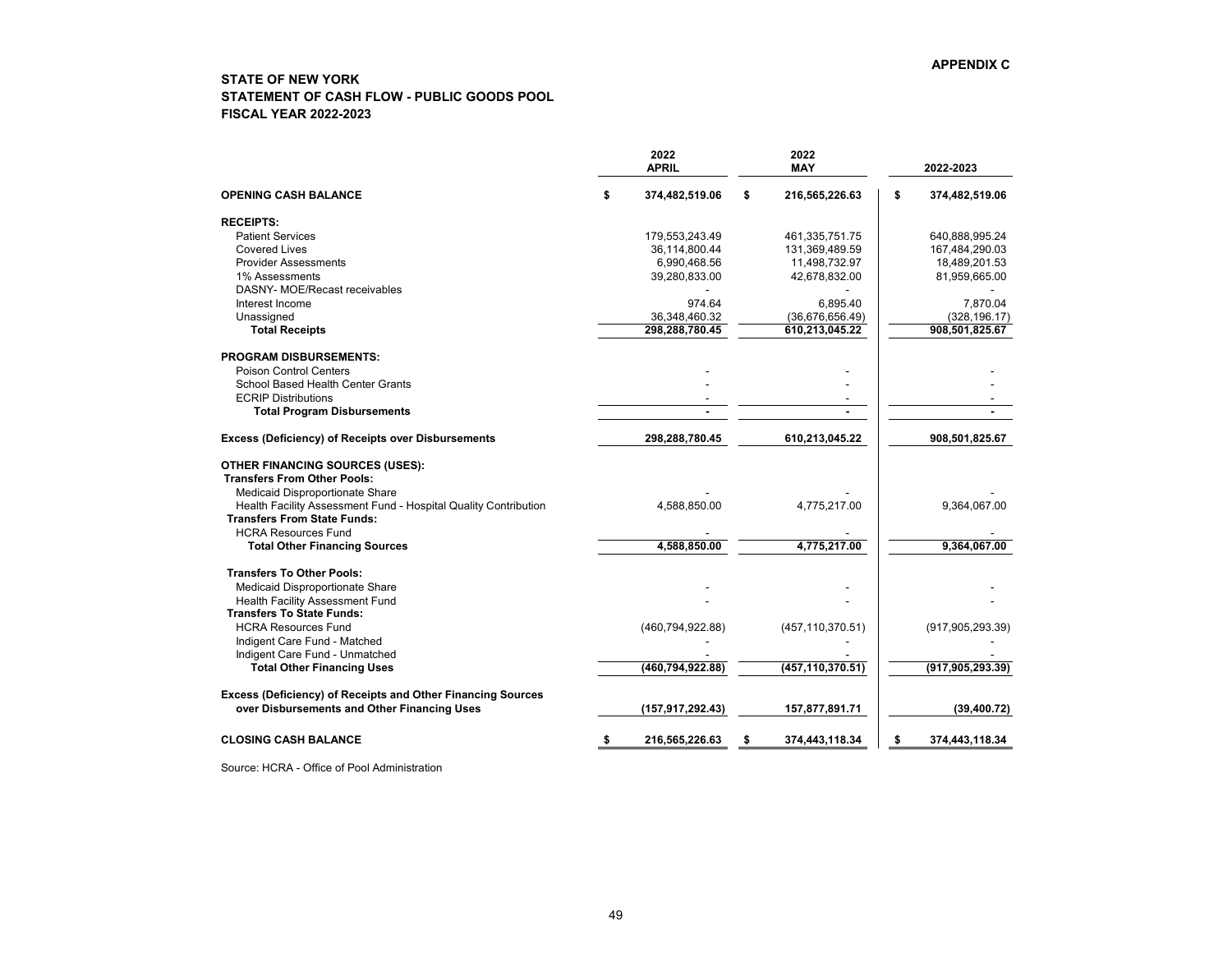# <span id="page-50-0"></span>**STATE OF NEW YORK STATEMENT OF CASH FLOW - MEDICAID DISPROPORTIONATE SHARE FISCAL YEAR 2022-2023**

|                                                                              | 2022<br><b>APRIL</b> | 2022<br><b>MAY</b>  |    | 2022-2023          |
|------------------------------------------------------------------------------|----------------------|---------------------|----|--------------------|
| <b>OPENING CASH BALANCE</b>                                                  | \$<br>66,207.90      | \$<br>13.91         | \$ | 66,207.90          |
| <b>RECEIPTS:</b>                                                             |                      |                     |    |                    |
| Interest Income                                                              | 13.91                | 1,068.06            |    | 1,081.97           |
| <b>Total Receipts</b>                                                        | 13.91                | 1,068.06            |    | 1,081.97           |
| <b>PROGRAM DISBURSEMENTS:</b>                                                |                      |                     |    |                    |
| <b>Indigent Care</b>                                                         | (53, 339, 390.88)    | (53,311,438.88)     |    | (106, 650, 829.76) |
| High Need Indigent Care                                                      |                      |                     |    |                    |
| Other                                                                        | 1,326,078.66         | 1,229,800.00        |    | 2,555,878.66       |
| <b>Total Program Disbursements</b>                                           | (52,013,312.22)      | (52,081,638.88)     |    | (104, 094, 951.10) |
| <b>Excess (Deficiency) of Receipts over Disbursements</b>                    | (52,013,298.31)      | (52,080,570.82)     |    | (104, 093, 869.13) |
| <b>OTHER FINANCING SOURCES (USES):</b><br><b>Transfers From Other Pools:</b> |                      |                     |    |                    |
| <b>Public Goods Pool</b>                                                     |                      |                     |    |                    |
| Health Facility Assessment Fund                                              |                      |                     |    |                    |
| <b>Transfers From State Funds:</b>                                           |                      |                     |    |                    |
| HCRA Resources Indigent Care - Matched                                       | 23,362,653.21        | 23,350,410.23       |    | 46,713,063.44      |
| <b>HCRA Resources Indigent Care - Unmatched</b>                              | (1,392,209.76)       | 24,037,902.62       |    | 22,645,692.86      |
| Federal DHHS Fund                                                            | 29,976,737.67        | 29,961,028.65       |    | 59,937,766.32      |
| Other                                                                        |                      |                     |    |                    |
| <b>Total Other Financing Sources</b>                                         | 51,947,181.12        | 77,349,341.50       |    | 129,296,522.62     |
| <b>Transfers To Other Pools:</b>                                             |                      |                     |    |                    |
| <b>Public Goods Pool</b>                                                     |                      |                     |    |                    |
| <b>Health Facility Assessment Fund</b>                                       |                      |                     |    |                    |
| <b>Transfers To State Funds:</b>                                             |                      |                     |    |                    |
| <b>HCRA Resources Fund Indigent Care Acct</b>                                | (76.80)              | (13.91)             |    | (90.71)            |
| CSRA Inc (eMedNY) General Fund                                               |                      |                     |    |                    |
| <b>Total Other Financing Uses</b>                                            | (76.80)              | (13.91)             |    | (90.71)            |
| <b>Excess (Deficiency) of Receipts and Other Financing</b>                   |                      |                     |    |                    |
| Sources over Disbursements and Other Financing Uses                          | (66, 193.99)         | 25,268,756.77       |    | 25,202,562.78      |
| <b>CLOSING CASH BALANCE</b>                                                  | \$<br>13.91          | \$<br>25,268,770.68 | S  | 25,268,770.68      |

Source: HCRA - Office of Pool Administration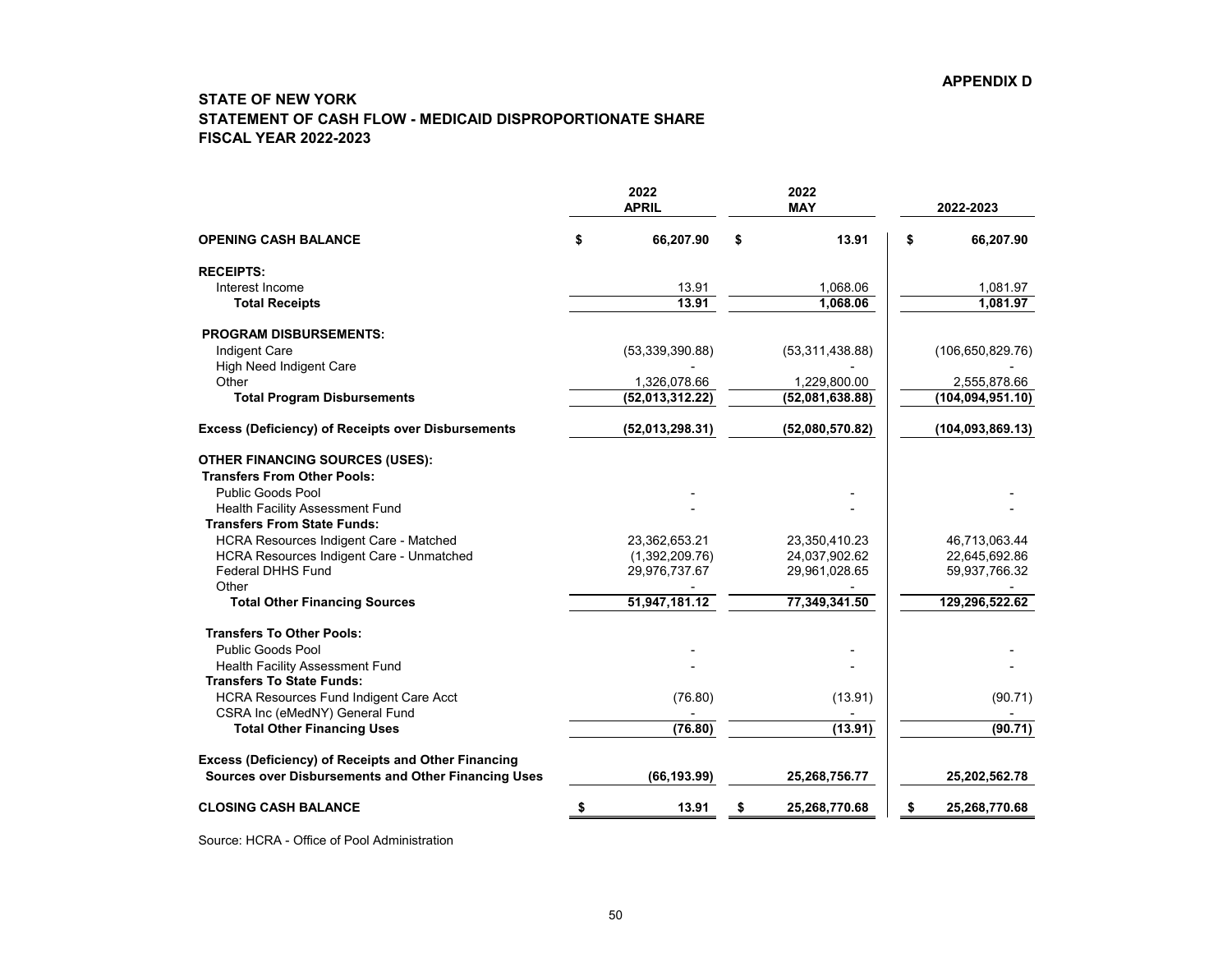#### <span id="page-51-0"></span>**STATE OF NEW YORK APPENDIX E SUMMARY OF OFF-BUDGET SPENDING REPORT FISCAL YEAR 2022-2023 (amounts in thousands)**

|                                                             |    | 2022<br><b>APRIL</b>     |          | 2022<br><b>MAY</b> | 2022<br><b>JUNE</b> | 2022<br><b>JULY</b> | 2022<br><b>AUGUST</b> | 2022<br><b>SEPTEMBER</b> | 2022<br><b>OCTOBER</b> | 2022<br><b>NOVEMBER</b> | 2022<br><b>DECEMBER</b> | 2023<br><b>JANUARY</b> | 2023<br><b>FEBRUARY</b> | 2023<br><b>MARCH</b> | 2022-2023<br><b>TOTAL</b> |
|-------------------------------------------------------------|----|--------------------------|----------|--------------------|---------------------|---------------------|-----------------------|--------------------------|------------------------|-------------------------|-------------------------|------------------------|-------------------------|----------------------|---------------------------|
| <b>DORMITORY AUTHORITY:</b>                                 |    |                          |          |                    |                     |                     |                       |                          |                        |                         |                         |                        |                         |                      |                           |
| Education - All Other                                       | S. | $\overline{\phantom{a}}$ | <b>S</b> | $\sim$             |                     |                     |                       |                          |                        |                         |                         |                        |                         |                      | \$                        |
| Education - EXCEL                                           |    |                          |          | 389                |                     |                     |                       |                          |                        |                         |                         |                        |                         |                      | 389                       |
| Department of Health - All Other                            |    |                          |          |                    |                     |                     |                       |                          |                        |                         |                         |                        |                         |                      |                           |
| Community Enhancement Facilities Assistance Program (CEFAP) |    |                          |          |                    |                     |                     |                       |                          |                        |                         |                         |                        |                         |                      |                           |
| Regional Development:                                       |    |                          |          |                    |                     |                     |                       |                          |                        |                         |                         |                        |                         |                      |                           |
| Community Capital Assistance Program (CCAP)/RESTORE         |    | 285                      |          | 189                |                     |                     |                       |                          |                        |                         |                         |                        |                         |                      | 474                       |
| Multi-modal                                                 |    |                          |          |                    |                     |                     |                       |                          |                        |                         |                         |                        |                         |                      |                           |
| GenNYsis                                                    |    |                          |          |                    |                     |                     |                       |                          |                        |                         |                         |                        |                         |                      |                           |
| <b>CUNY Senior Colleges</b>                                 |    |                          |          |                    |                     |                     |                       |                          |                        |                         |                         |                        |                         |                      |                           |
| <b>CUNY Community Colleges</b>                              |    |                          |          |                    |                     |                     |                       |                          |                        |                         |                         |                        |                         |                      | $\sim$                    |
| Brooklyn Court Officer Training Academy                     |    |                          |          |                    |                     |                     |                       |                          |                        |                         |                         |                        |                         |                      |                           |
| TOTAL DORMITORY AUTHORITY                                   |    | 285                      |          | 578                |                     |                     |                       |                          |                        |                         |                         |                        |                         |                      | 863                       |
| <b>EMPIRE STATE DEVELOPMENT CORP:</b>                       |    |                          |          |                    |                     |                     |                       |                          |                        |                         |                         |                        |                         |                      |                           |
| Regional Development:                                       |    |                          |          |                    |                     |                     |                       |                          |                        |                         |                         |                        |                         |                      |                           |
| Centers of Excellence                                       |    |                          |          |                    |                     |                     |                       |                          |                        |                         |                         |                        |                         |                      |                           |
| Community Capital Assistance Program (CCAP)                 |    |                          |          |                    |                     |                     |                       |                          |                        |                         |                         |                        |                         |                      |                           |
| <b>Empire Opportunity</b>                                   |    |                          |          |                    |                     |                     |                       |                          |                        |                         |                         |                        |                         |                      |                           |
| Community Enhancement Facilities Assistance Program (CEFAP) |    |                          |          |                    |                     |                     |                       |                          |                        |                         |                         |                        |                         |                      |                           |
| State Facilities and Equipment                              |    |                          |          |                    |                     |                     |                       |                          |                        |                         |                         |                        |                         |                      |                           |
| TOTAL EMPIRE STATE DEVELOPMENT CORP                         |    |                          |          |                    |                     |                     |                       |                          |                        |                         |                         |                        |                         |                      |                           |
|                                                             |    |                          |          |                    |                     |                     |                       |                          |                        |                         |                         |                        |                         |                      |                           |
| <b>TOTAL OFF-BUDGET</b>                                     |    | 285                      | - 56     | 578                |                     |                     |                       |                          |                        |                         |                         |                        |                         |                      | 863                       |

The Division of the Budget (DOB) is responsible for organizing and presenting the above schedule of 'Off Budget Spending'. Such reported disbursements are drawn from unaudited financial data provided by public authorities. Although the Office of the State Comptroller (OSC) has no reason to believe this information to be unreliable, it is important to note that these program disbursements are financed with public authority bond proceeds deposited directly into public authority accounts and all disbursements are made without any oversight by the OSC. Therefore, and pursuant to the provisions of Chapter 60, §16, of the Laws of 2006; this schedule is provided for information only.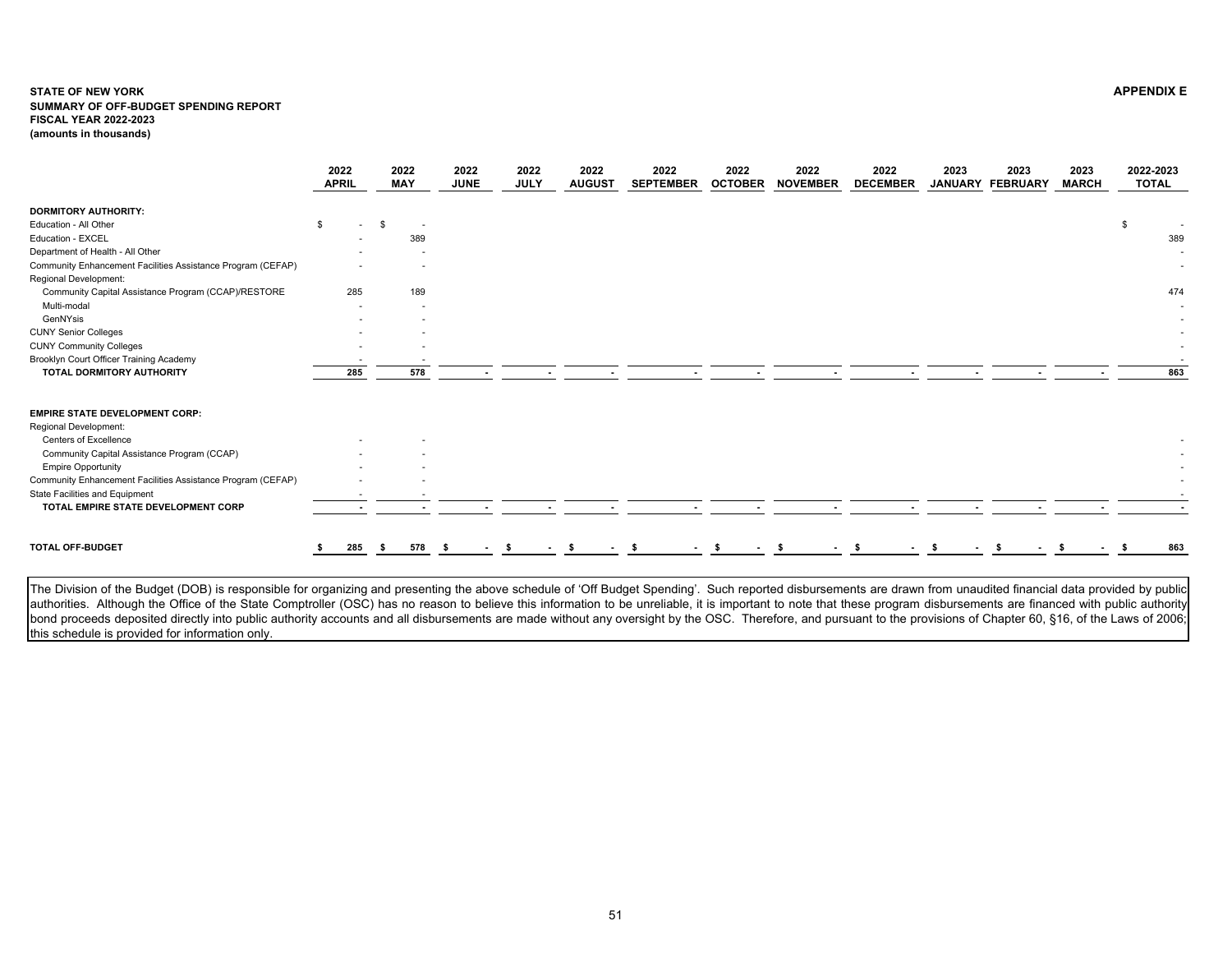<span id="page-52-0"></span>

| <b>SFS Fund</b> | <b>ACCOUNT TITLE</b>                                                | <b>February 28, 2022</b> | March 31, 2022 | April 30, 2022 | Change        | May 31, 2022   |
|-----------------|---------------------------------------------------------------------|--------------------------|----------------|----------------|---------------|----------------|
|                 | <b>GENERAL FUND</b>                                                 |                          |                |                |               |                |
| 10050           | STATE OPERATIONS AND LOCAL ASSISTANCE                               | S                        | - \$           | -\$            | \$            | \$             |
|                 | <b>TOTAL GENERAL FUND</b>                                           |                          |                |                |               |                |
|                 | <b>CAPITAL PROJECT AND BOND REIMBURSABLE FUNDS</b>                  |                          |                |                |               |                |
| 30051           | HIGHWAY AND BRIDGE CAPITAL                                          |                          |                |                |               |                |
| 30053           | AVIATION PURPOSE ACCOUNT                                            |                          |                |                |               |                |
| 30101           | REHAB/REPAIR MARITIME                                               |                          |                |                |               |                |
| 30102           | D21RVE-MARITIME                                                     |                          |                |                |               |                |
| 30103           | D36RVE- CENTRAL ADMIN                                               |                          |                |                |               |                |
| 30104           | RESIDENCE HALL CAMPUS LET BOND PROCEEDS                             |                          |                |                |               |                |
| 30105<br>30106  | REHAB/REPAIR ALBANY<br>D01RVE- ALBANY                               |                          |                |                |               |                |
| 30107           | REHAB/REPAIR BINGHAMTON                                             |                          |                |                |               |                |
| 30108           | D07RVE- BINGHAMTON                                                  |                          |                |                |               |                |
| 30109           | REHAB/REPAIR BUFFALO UNIVERSITY                                     |                          |                |                |               |                |
| 30110           | D28RVE- SUNY BUFFALO                                                |                          |                |                |               |                |
| 30111           | REHAB/REPAIR STONYBROOK                                             |                          |                |                |               |                |
| 30112           | D13RVE-STONYBROOK                                                   |                          |                |                |               |                |
| 30113           | REHAB/REPAIR BROOKLYN                                               |                          |                |                |               |                |
| 30114           | D14RVE - HSC BROOKLYN                                               |                          |                |                |               |                |
| 30115<br>30116  | REHAB/REPAIR SYRACUSE                                               |                          |                |                |               |                |
| 30117           | D15RVE- HSC SYRACUSE<br>REHAB/REPAIR BROCKPORT                      |                          |                |                |               |                |
| 30118           | D02RVE-BROCKPORT                                                    |                          |                |                |               |                |
| 30119           | REHAB/REPAIR BUFFALO COLLEGE                                        |                          |                |                |               |                |
| 30120           | D03RVE -SUB BUFFALO                                                 |                          |                |                |               |                |
| 30121           | REHAB/REPAIR CORTLAND                                               |                          |                |                |               |                |
| 30122           | D04RVE-CORTLAND                                                     |                          |                |                |               |                |
| 30123           | REHAB/REPAIR FREDONIA                                               |                          |                |                |               |                |
| 30124           | D05RVE- FREDONIA                                                    |                          |                |                |               |                |
| 30125<br>30126  | REHAB/REPAIR GENESEO                                                |                          |                |                |               |                |
| 30127           | D06RVE-GENESEO<br>REHAB/REPAIR OLD WESTBURY                         |                          |                |                |               |                |
| 30128           | D31RVE- OLD WESTBURY                                                |                          |                |                |               |                |
| 30129           | REHAB/REPAIR NEW PALTZ                                              |                          |                |                |               |                |
| 30130           | D08RVE- NEW PALTZ                                                   |                          |                |                |               |                |
| 30131           | REHAB/REPAIR ONEONTA                                                |                          |                |                |               |                |
| 30132           | D09RVE-ONEONTA                                                      |                          |                |                |               |                |
| 30133           | REHAB/REPAIR OSWEGO                                                 |                          |                | 36,331.29      | (36, 331.29)  |                |
| 30134           | D10RVE-OSWEGO                                                       |                          |                |                |               |                |
| 30135           | REHAB/REPAIR PLATTSBURGH                                            |                          |                |                |               |                |
| 30136<br>30137  | D11RVE-PLATTSBURGH<br>REHAB/REPAIR POTSDAM                          |                          |                |                |               |                |
| 30138           | D12RVE-POTSDAM                                                      |                          |                |                |               |                |
| 30139           | REHAB/REPAIR PURCHASE                                               |                          |                |                |               |                |
| 30140           | D29RVE- PURCHASE                                                    |                          |                |                |               |                |
| 30141           | REHAB/REPAIR FOR UTICA/ROME                                         |                          |                |                |               |                |
| 30142           | D27RVE- CAMPUS RESERVE                                              |                          |                |                |               |                |
| 30143           | REHAB/REPAIR ALFRED                                                 |                          |                |                |               |                |
| 30144           | D22RVE-ALFRED                                                       |                          |                |                |               |                |
| 30145           | REHAB/REPAIR CANTON                                                 |                          |                |                |               |                |
| 30146           | D23RVE-CANTON                                                       |                          |                |                |               |                |
| 30147<br>30148  | REHAB/REPAIR COBLESKILL<br>D24RVE-COBLESKILL                        |                          |                |                |               |                |
| 30149           | REHAB/REPAIR DELHI                                                  |                          |                |                |               |                |
| 30150           | D25RVE-DELHI                                                        |                          |                |                |               |                |
| 30151           | REHAB/REPAIR FARMINGDALE                                            |                          |                |                |               |                |
| 30152           | D26RVE-FARMINGDALE                                                  |                          |                |                |               |                |
| 30153           | REHAB/REPAIR MORRISVILLE                                            |                          |                |                |               |                |
| 30154           | D27RVE-MORRISVILLE                                                  |                          |                |                |               |                |
| 30351           | STATE PARK INFRASTRUCTURE                                           | 46,849,231.90            | 52,462,647.00  | 56,221,853.61  | 4,541,111.72  | 60,762,965.33  |
| 30501           | <b>CW/CA IMPLEMENTATION DEC</b>                                     |                          |                |                |               |                |
| 30502<br>30503  | <b>CW/CA IMPLEMENTATION STATE</b>                                   |                          |                |                |               |                |
| 30504           | <b>CW/CA IMPLEMENTATION ERDA</b><br><b>CW/CA IMPLEMENTATION EFC</b> |                          |                |                |               |                |
| 31506           | HAZARDOUS WASTE CLEAN UP                                            | 124,405,912.88           | 135,656,206.99 | 141,051,260.56 | 7,653,854.28  | 148,705,114.84 |
| 31701           | YOUTH FACILITIES IMPROVEMENT                                        | 15,760,942.72            | 16,352,219.36  | 16,422,266.36  | 822,300.26    | 17,244,566.62  |
| 31801           | <b>HOUSING ASSISTANCE</b>                                           | 12,941,967.06            | 12,941,967.06  | 12,941,967.06  |               | 12,941,967.06  |
| 31851           | HOUSING PROG FD-HSG TR FD CORP                                      | 338,242,983.12           | 225,815,408.97 | 270,491,916.97 | 37,605,426.03 | 308,097,343.00 |
| 31852           | HOUSING PROG FD AFFORD HSG CORP                                     | 42,902,924.85            | 44,502,924.85  | 46,312,227.85  | 1,447,086.00  | 47,759,313.85  |
| 31853           | HOUSING PROG FD-DEPT OF SOCIAL SERVICES                             | 126,730,710.25           | 148,730,710.25 | 148,730,710.25 |               | 148,730,710.25 |
| 31854           | HOUSING PROG FD-HFA                                                 |                          |                |                |               |                |
| 31951           | HIGHWAY FAC PURPOSE                                                 | 11,951,597.85            | 12,015,920.55  | 12,015,920.55  |               | 12,015,920.55  |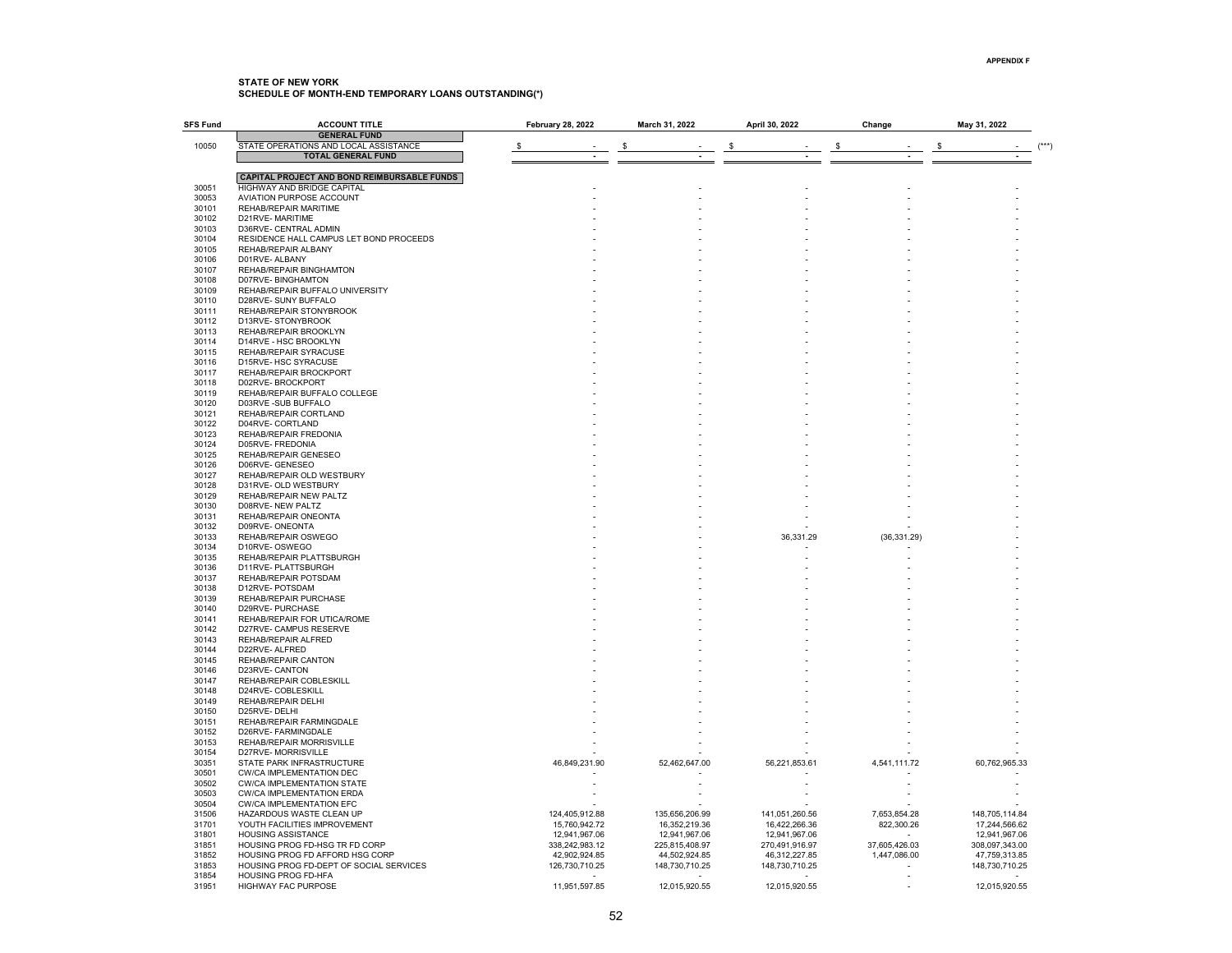| <b>SFS Fund</b> | <b>ACCOUNT TITLE</b>                                                                | <b>February 28, 2022</b> | March 31, 2022   | April 30, 2022   | Change          | May 31, 2022     |
|-----------------|-------------------------------------------------------------------------------------|--------------------------|------------------|------------------|-----------------|------------------|
| 32213           | NY RACING ACCOUNT                                                                   | 153,750.00               | 153,750.00       | 153,750.00       |                 | 153,750.00       |
| 32214           | CAPITAL PROJECT MISC GIFTS                                                          |                          |                  |                  |                 |                  |
| 32215           | IT CAPITAL FINANCING ACCT                                                           | 1,401,613.81             | 1,502,800.32     | 1,531,640.86     | 33,655.82       | 1,565,296.68     |
| 32219<br>32301  | NY ENVIRONMENTAL PROTECTION & SPILL REMEDIATION<br>OPWDD-STATE FACILITIES PRE 12/99 |                          |                  |                  |                 |                  |
| 32302           | <b>DSAS-COMMUINTY FACILITIES</b>                                                    |                          |                  |                  |                 |                  |
| 32303           | OMH-COMMUNITY FACILITIES                                                            | 85,524,746.19            | 87,594,432.54    | 89,012,904.26    | 3,245,850.61    | 92,258,754.87    |
| 32304           | OPWDD-COMMUNITY FACILITIES                                                          |                          |                  |                  |                 |                  |
| 32305           | OASAS-COMMUNITY FACILITIES                                                          | 198,671,726.81           | 219,538,562.30   | 220,538,562.30   | (16,559,866.98) | 203,978,695.32   |
| 32306           | DASNY - OMH ADMIN                                                                   |                          |                  |                  |                 |                  |
| 32307           | DASNY - OPWDD ADMIN                                                                 | 11,416,852.32            | 2,390,002.04     | 6,142,952.04     |                 | 6,142,952.04     |
| 32308           | DASNY - OASAS ADMIN                                                                 | 2.694.963.09             |                  |                  |                 |                  |
| 32309           | OMH-STATE FACILITIES                                                                | 191,623,832.75           | 95,011,671.49    | 124,179,634.66   | 5,221,179.30    | 129,400,813.96   |
| 32310           | OPWDD -STATE FACILITIES                                                             | 46,728,883.16            | 31,806,590.74    | 31,806,590.74    | 2,416,209.14    | 34,222,799.88    |
| 32311<br>32351  | <b>OASAS -STATE FACILITIES</b><br>CORR. FACILITIES CAPITAL IMPROVEMENT              | 4,011,591.55             | 4,049,584.77     | 5,236,094.89     | 113,893.19      | 5,349,988.08     |
| 32352           | DOCS-REHABILITATION PROJECTS                                                        | 302,784,228.67           | 239,538,504.67   | 253,771,636.63   | 25,006,762.04   | 278,778,398.67   |
| 32353           | CORR. FACILITIES CAPITAL CLOSURE                                                    |                          |                  |                  |                 |                  |
| 33001           | STORM RECOVERY ACCOUNT                                                              | 64,995,155.54            | 65,824,313.91    | 60,647,628.23    | (409, 815.45)   | 60,237,812.78    |
|                 | TOTAL CAPITAL AND BOND REIMBURSABLE FUNDS                                           | 1,629,793,614.52         | 1,395,888,217.81 | 1,497,245,849.11 | 71,101,314.67   | 1,568,347,163.78 |
|                 |                                                                                     |                          |                  |                  |                 |                  |
|                 | <b>STATE SPECIAL REVENUE FUNDS</b>                                                  |                          |                  |                  |                 |                  |
| 20401           | DOL-CHILD PERFORMER PROTECTION ACCOUNT                                              |                          |                  |                  |                 |                  |
| 20501           | <b>LOCAL GOVERNMENT RECORDS MGMT</b>                                                |                          |                  |                  |                 |                  |
| 20810           | CHILD HEALTH INSURANCE                                                              | 88,816,201.30            |                  | 44,028,445.60    | 32,597,640.93   | 76,626,086.53    |
| 20818           | EPIC PREMIUM ACCOUNT                                                                | 5,733,466.15             |                  |                  | 5,094,504.56    | 5,094,504.56     |
| 20901<br>20904  | LOTTERY-EDUCATION<br><b>VLT EDUCATION</b>                                           | 609,974,015.13           |                  |                  |                 |                  |
| 21001           | ENVIR FAC CORP ADM ACCT                                                             |                          |                  |                  |                 |                  |
| 21002           | <b>ENCON ADMIN ACCT</b>                                                             | 3,746,164.01             | 18,442.77        | 68,961.31        | 50,297.98       | 119,259.29       |
| 21061           | HAZARDOUS BULK STORAGE                                                              |                          |                  |                  |                 |                  |
| 21064           | UTILITY ENVIRONMENTAL REGULATORY ACCOUNT                                            | 1,655,399.98             | 399.98           | 399.98           |                 | 399.98           |
| 21065           | FEDERAL GRANTS INDIRECT COST RECOVERY ACCOUNT                                       | 2.488.457.95             |                  | 79.619.71        | 596.581.25      | 676,200.96       |
| 21066           | ENCON-LOW LEVEL RADIOACTIVE WASTE SITING                                            | 3,925,389.52             | 172,133.60       | 321,165.58       | 144,289.47      | 465,455.05       |
| 21067           | ENCON-RECREATION                                                                    |                          |                  |                  |                 |                  |
| 21077           | PUBLIC SAFETY RECOVERY ACCOUNT                                                      |                          |                  |                  |                 |                  |
| 21081           | ENVIRONMENTAL REGULATORY                                                            | 70,601,071.43            | 70,069,077.87    | 74,811,665.38    | 764,405.32      | 75,576,070.70    |
| 21082           | NATURAL RESOURCES ACCOUNT                                                           | 16,989,758.95            | 2,043,414.86     | 1,949,470.06     | 153,138.11      | 2,102,608.17     |
| 21084           | MINED LAND RECLAMATION ACCT                                                         |                          |                  |                  |                 |                  |
| 21087           | <b>GREAT LAKES RESTORATION INITIATIVE</b>                                           |                          |                  |                  |                 |                  |
| 21201           | AUDIT AND CONTROL OIL SPILL                                                         | 0.01                     |                  |                  |                 |                  |
| 21202           | HEALTH DEPT OIL SPILL                                                               | 0.01                     |                  |                  |                 |                  |
| 21203<br>21204  | DEPT OF ENVIRONMENTAL CONSERVATION OIL SPILL<br>OIL SPILL COMPENSATION              | 0.51                     |                  |                  |                 |                  |
| 21205           | LICENSE FEE SURCHARGES                                                              |                          |                  |                  |                 |                  |
| 21401           | PUBLIC TRANSPORTATION SYSTEMS                                                       | 2,601,264.09             |                  |                  | 7,401,709.11    | 7,401,709.11     |
| 21402           | METROPOLITAN MASS TRANSPORTATION                                                    |                          |                  |                  |                 |                  |
| 21451           | OPERATING PERMIT PROGRAM                                                            | 37,279,448.30            | 37,762,135.09    | 38,195,803.32    | 610,545.46      | 38,806,348.78    |
| 21452           | MOBILE SOURCE                                                                       |                          | 755,395.93       |                  |                 |                  |
| 21902           | HEALTH-SPARC'S                                                                      |                          |                  |                  |                 |                  |
| 21905           | THRUWAY AUTHORITY ACCT                                                              | 6,457,445.41             | 1,891,481.66     | 1,836,671.99     | (1,836,671.99)  |                  |
| 21907           | MENTAL HYGIENE PROGRAM                                                              |                          |                  |                  |                 |                  |
| 21909           | MENTAL HYGIENE PATIENT INCOME ACCOUNT                                               |                          |                  |                  |                 |                  |
| 21911           | FINANCIAL CONTROL BOARD                                                             | 329,016.48               | 599,464.93       | 122,716.94       | 136,366.75      | 259,083.69       |
| 21912           | RACING REGULATION ACCOUNT                                                           | 4,692,902.05             | 5,334,203.50     | 5,067,824.89     | (26, 281.39)    | 5,041,543.50     |
| 21937<br>21945  | SU DORM INCOME REIMBURSE<br>CRIMINAL JUSTICE IMPROVEMENT                            | 526,819.07               |                  |                  | 263,128.16      | 263,128.16       |
| 21959           | ENV LAB REF FEE                                                                     |                          |                  |                  |                 |                  |
| 21961           | TRAINING, MANAGEMENT AND EVALUATION ACCOUNT                                         | 372,522.02               | 508,862.31       | 589,191.03       | 15,135.83       | 604,326.86       |
| 21962           | <b>CLINICAL LAB FEE</b>                                                             | 10,704,018.31            | 11,734,452.98    | 12, 131, 703. 43 | 289,776.89      | 12,421,480.32    |
| 21978           | INDIRECT COST RECOVERY                                                              |                          |                  | 465,411.49       | (465, 411.49)   |                  |
| 21989           | MULTI - AGENCY TRAINING ACCOUNT                                                     |                          |                  |                  |                 |                  |
| 22003           | BELL JAR COLLECTION ACCOUNT                                                         |                          |                  |                  |                 |                  |
| 22004           | INDUSTRY AND UTILITY SERVICE                                                        |                          |                  |                  |                 |                  |
| 22006           | REAL PROPERTY DISPOSITION                                                           |                          |                  |                  |                 |                  |
| 22007           | PARKING ACCOUNT                                                                     | 621,705.10               | 1,368,553.12     | 1,293,744.08     | (166, 821.16)   | 1,126,922.92     |
| 22008           | COURTS SPECIAL GRANTS                                                               |                          |                  |                  |                 |                  |
| 22009           | ASBESTOS SAFETY TRAINING                                                            | 80,172.60                | 24,730.36        |                  |                 |                  |
| 22017           | CAMP SMITH BILLETING ACCOUNT                                                        |                          |                  |                  |                 |                  |
| 22032           | BATAVIA SCHOOL FOR THE BLIND                                                        | 11,933,396.88            | 6,714,410.65     | 7,172,567.54     | 1,039,262.52    | 8,211,830.06     |
| 22034<br>22036  | <b>INVESTMENT SERVICES</b><br>SURPLUS PROPERTY ACCOUNT                              |                          |                  |                  |                 |                  |
| 22039           | FINANCIAL OVERSIGHT                                                                 | 624,503.46               | 945,726.19       | 263,734.42       | 298,219.76      | 561,954.18       |
| 22046           | <b>REGULATION INDIAN GAMING</b>                                                     | 106.217.812.07           | 107.334.924.20   | 107.827.945.86   | 1.054.206.63    | 108.882.152.49   |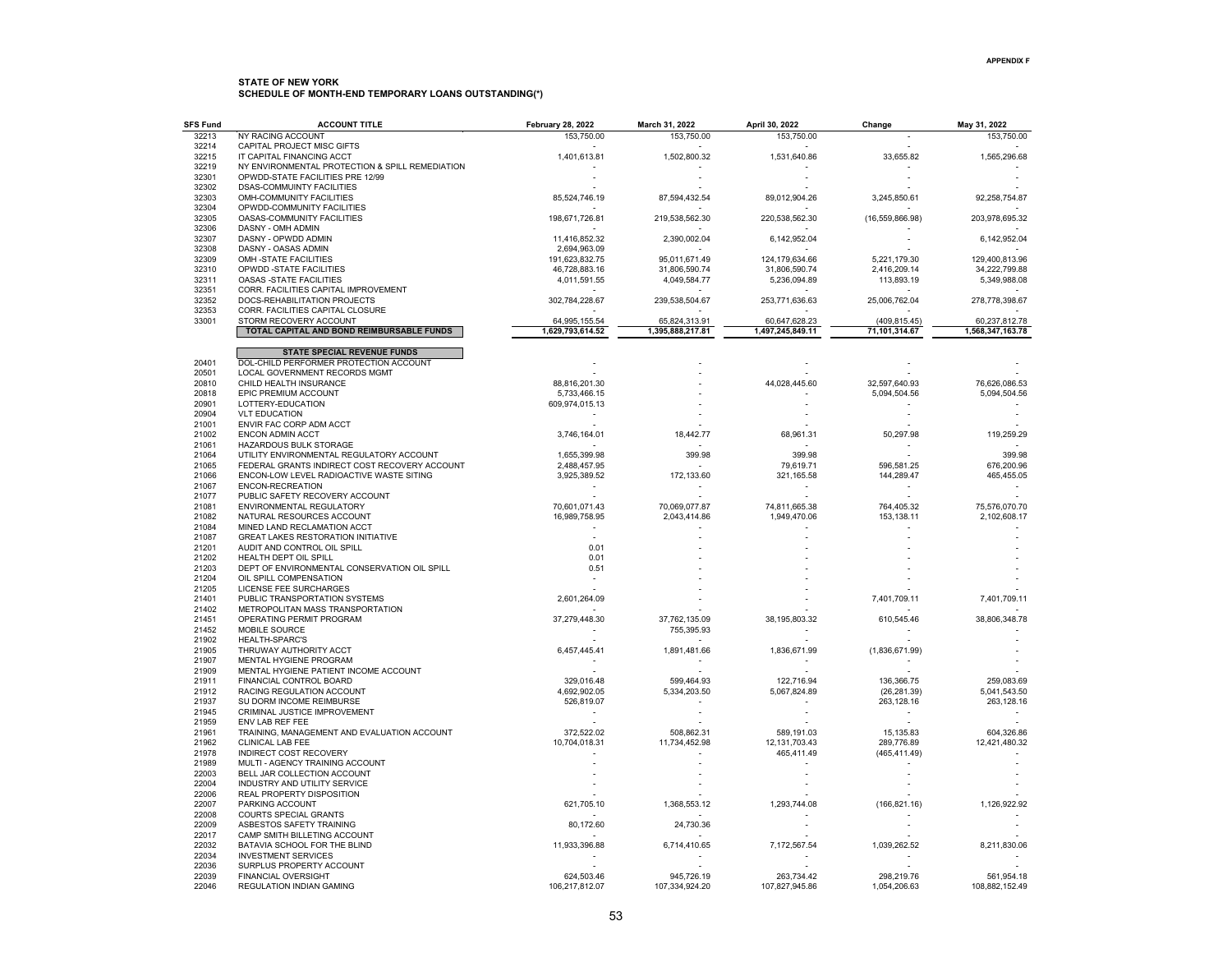| <b>SFS Fund</b>            | <b>ACCOUNT TITLE</b>                                                         | <b>February 28, 2022</b>         | March 31, 2022                     | April 30, 2022                  | Change                   | May 31, 2022                    |  |
|----------------------------|------------------------------------------------------------------------------|----------------------------------|------------------------------------|---------------------------------|--------------------------|---------------------------------|--|
| 22053                      | ROME SCHOOL FOR THE DEAF                                                     | 7,218,134.25                     | 2,865,598.32                       | 3,071,105.21                    | 631,355.73               | 3,702,460.94                    |  |
| 22054                      | <b>DSP-SEIZED ASSETS</b>                                                     |                                  |                                    |                                 |                          |                                 |  |
| 22055                      | ADMINISTRATIVE ADJUDICATION                                                  | 39,554,266.48                    | 44,355,803.18                      | 47,589,092.65                   | 364,620.35               | 47,953,713.00                   |  |
| 22056<br>22062             | FEDERAL SALARY SHARING<br>NYC ASSESSMENT ACCT                                | 1,922,495.96                     |                                    |                                 |                          |                                 |  |
| 22063                      | CULTURAL EDUCATION ACCOUNT                                                   |                                  |                                    |                                 |                          |                                 |  |
| 22078                      | <b>LOCAL SERVICE ACCOUNT</b>                                                 |                                  |                                    |                                 |                          |                                 |  |
| 22085                      | DHCR MORTGAGE SERVICES                                                       | 4,429,773.41                     | 4,075,800.49                       |                                 |                          |                                 |  |
| 22090                      | HOUSING INDIRECT COST RECOVERY                                               |                                  |                                    |                                 |                          |                                 |  |
| 22100                      | DHCR-HOUSING CREDIT AGENCY APPLY FEE                                         | 16,515,430.93                    | 15, 117, 936.45                    | 14,256,187.88                   | 320,287.67               | 14,576,475.55                   |  |
| 22130                      | LOW INCOME HOUSING CREDIT MONITORING                                         |                                  |                                    |                                 |                          |                                 |  |
| 22135                      | EFC-CORPORATION ADMINISTRATION                                               |                                  |                                    |                                 |                          |                                 |  |
| 22144                      | MONTROSE VETERAN'S HOME                                                      |                                  |                                    |                                 |                          |                                 |  |
| 22151                      | DEFERRED COMPENSATION ADMIN                                                  | 85,587.62                        | 157, 170.78                        | 212,658.36                      | 55,487.58                | 268,145.94                      |  |
| 22156<br>22158             | RENT REVENUE OTHER - NYC<br><b>RENT REVENUE</b>                              |                                  |                                    |                                 |                          |                                 |  |
| 22165                      | TRANSPORTATION AVIATION ACCOUNT                                              |                                  |                                    |                                 |                          |                                 |  |
| 22168                      | TAX REVENUE ARREARAGE ACCOUNT                                                |                                  |                                    |                                 |                          |                                 |  |
| 22240                      | NYS MEDICAL INDEMNITY FUND ACCOUNT                                           | 2,733,377.04                     | 1,940,976.66                       | 2,029,814.45                    | 93,495.38                | 2,123,309.83                    |  |
| 22246                      | BEHAVIORAL HEALTH PARITY COMPLIANCE FUND                                     |                                  |                                    |                                 |                          |                                 |  |
| 22654                      | S.U. NON-RESIDENT REV. OFFSET                                                | 20,690,085.74                    | 20,692,144.99                      | 20,695,685.62                   | 6,728.52                 | 20,702,414.14                   |  |
| 22751                      | LAKE GEORGE PARK TRUST FUND                                                  |                                  | $\sim$                             | $\sim$                          | $\sim$                   |                                 |  |
| 22802                      | STATE POLICE MV ENFORCE                                                      |                                  | a.                                 | i.                              | i.                       |                                 |  |
| 23001                      | DOT - HIGHWAY SAFETY PRGM                                                    | 19,323,155.19                    | 19,324,897.20                      | 19,357,141.30                   | 199,759.89               | 19,556,901.19                   |  |
| 23102<br>23151             | DOH DRINKING WATER PROGRAM<br>NYCCC OPERATING OFFSET                         | 5,350,949.70<br>26,458,723.81    | 29,788,742.46                      | 33,309,849.50                   | 2,347,556.54             | 35,657,406.04                   |  |
| 23702                      | COMMERCIAL GAMING REGULATION                                                 | 22,429,500.53                    | 21,782,129.23                      | 22,088,572.73                   | 312,720.55               | 22,401,293.28                   |  |
| 23801                      | HIGHWAY USE TAX ADMIN                                                        |                                  |                                    |                                 |                          |                                 |  |
| 23806                      | NYS SECURE CHOICE ADMIN                                                      |                                  | $\sim$                             |                                 |                          |                                 |  |
| 24800                      | NEW YORK STATE CANNABIS REVENUE FUND                                         | ÷                                | in 1919.                           |                                 |                          | - 20                            |  |
| 24951                      | <b>FANTASY SPORTS ADMINISTRATION</b>                                         | 33.267.86                        | 60.419.33                          | 60.419.33                       |                          | 60.419.33                       |  |
|                            | <b>TOTAL STATE SPECIAL REVENUE FUNDS</b>                                     | 1,153,115,699.31                 | 407,439,429.09                     | 458,897,569.64                  | 52,346,034.91            | 511,243,604.55                  |  |
|                            |                                                                              |                                  |                                    |                                 |                          |                                 |  |
|                            | <b>FEDERAL FUNDS</b>                                                         |                                  |                                    |                                 |                          |                                 |  |
| 25000-25099                | FEDERAL USDA/FOOD AND NUTRITION SERVICES FUND                                | 74,330,548.24                    | 44,051,911.58                      | 67,417,046.00                   | 228,341,716.03           | 295,758,762.03                  |  |
| 25100-25199                | FEDERAL HEALTH AND HUMAN SERVICES FUND                                       | 160,568,884.03                   | 2,423,004,687.30                   | 4,004,336,343.73                | (3, 138, 125, 466.12)    | 866,210,877.61                  |  |
| 25200-25249<br>25300-25899 | FEDERAL EDUCATION GRANTS FUND<br>FEDERAL OPERATING GRANTS FUND               | 142,989,427.92<br>482,093,640.47 | 48, 124, 237. 22<br>516,787,821.75 | 64,628,659.73<br>506,190,918.09 | 19,749,100.41            | 84,377,760.14<br>502,913,543.96 |  |
| 31351                      | MILITARY AND NAVAL AFFAIRS                                                   | 8,753,932.66                     | 8,753,932.66                       | 8,753,932.66                    | (3,277,374.13)           | 8,753,932.66                    |  |
| 31354                      | DEPARTMENT OF TRANSPORTATION                                                 | 807,337,289.78                   | 708,803,366.51                     | 765,079,197.53                  | (370, 555, 857.15)       | 394,523,340.39                  |  |
| 31350-31449                | FEDERAL CAPITAL PROJECTS FUND (ALL OTHER)                                    | 101,439,192.30                   | 99, 177, 045.79                    | 90,899,732.66                   | 2,142,977.90             | 93,042,710.56                   |  |
| 25900-25949                | UNEMPLOYMENT INSURANCE ADMINISTRATION                                        | 71,419,852.58                    | 60,503,210.93                      | 60,834,059.76                   | (137, 324.83)            | 60,696,734.93                   |  |
| 25950                      | FEDERAL UNEMPLOYMENT INS OCCUPATIONAL TRAINING                               | 497,563.72                       | 546,129.73                         | 425, 193.73                     | (62, 422.00)             | 362,771.73                      |  |
| 26001-26049                | DOL EMPLOYMENT AND TRAINING GRANTS                                           | 5,392,798.99                     | 1,542,957.13                       | 12,811,943.36                   | (702, 255.37)            | 12,109,687.99                   |  |
|                            | <b>TOTAL FEDERAL FUNDS</b>                                                   | 1,854,823,130.69                 | 3,911,295,300.60                   | 5,581,377,027.25                | (3,262,626,905.26)       | 2,318,750,122.00                |  |
|                            |                                                                              |                                  |                                    |                                 |                          |                                 |  |
|                            | <b>AGENCY FUNDS</b>                                                          |                                  |                                    |                                 |                          |                                 |  |
| 60201                      | EMPLOYEES HEALTH INSURANCE ACCT                                              |                                  |                                    |                                 |                          |                                 |  |
| 60901                      | MMIS - STATE AND FEDERAL<br><b>TOTAL AGENCY FUNDS</b>                        | $\blacksquare$                   | $\overline{\phantom{a}}$           | $\overline{\phantom{a}}$        | $\overline{\phantom{a}}$ | $\overline{a}$                  |  |
|                            |                                                                              |                                  |                                    |                                 |                          |                                 |  |
|                            | <b>ENTERPRISE FUND</b>                                                       |                                  |                                    |                                 |                          |                                 |  |
| 50318                      | OGS CONVENTION CENTER ACCOUNT                                                | 1,239,665.20                     | 629,078.62                         | 518,963.01                      | 4,501.51                 | 523,464.52                      |  |
| 50327                      | <b>EMPIRE PLAZA GIFT SHOP</b>                                                | 340,347.32                       | 362,500.05                         | 358,339.23                      | 27,714.08                | 386,053.31                      |  |
|                            | <b>TOTAL ENTERPRISE FUND</b>                                                 | 1,580,012.52                     | 991,578.67                         | 877,302.24                      | 32,215.59                | 909,517.83                      |  |
|                            |                                                                              |                                  |                                    |                                 |                          |                                 |  |
|                            | <b>INTERNAL SERVICE FUNDS</b>                                                |                                  |                                    |                                 |                          |                                 |  |
| 55001                      | CENTRALIZED SERVICES-FLEET MGMT                                              |                                  |                                    |                                 |                          |                                 |  |
| 55002                      | CENTRALIZED SERVICES-DATA PROCESSING                                         |                                  |                                    |                                 |                          |                                 |  |
| 55003                      | CENTRALIZED SERVICES-PRINTING                                                | 780,364.66                       | 609,225.33                         | 451,381.58                      | (18, 810.94)             | 432,570.64                      |  |
| 55004                      | CENTRALIZED SERVICES-REAL PROPERTY-LABOR                                     |                                  | 121,579.49                         | $\overline{a}$                  |                          |                                 |  |
| 55005<br>55006             | CENTRALIZED SERVICES-DONATED FOODS<br>CENTRALIZED SERVICES-PERSONAL PROPERTY | 62,467.55                        |                                    |                                 |                          |                                 |  |
| 55007                      | CENTRALIZED SERVICES-CONSTRUCTION SERVICES                                   | 686,420.26                       | 65,626.29<br>1,095,571.80          | 55,879.40<br>958,495.82         | 10,455.81<br>68,475.09   | 66,335.21<br>1,026,970.91       |  |
| 55008                      | CENTRALIZED SERVICES-PASNY                                                   | 20,625,495.12                    | 5,074,070.76                       | 14,549,932.44                   | 2,568,021.07             | 17,117,953.51                   |  |
| 55009                      | CENTRALIZED SERVICES-ADMIN SUPPORT                                           |                                  |                                    | $\sim$                          |                          | $\sim$                          |  |
| 55010                      | CENTRALIZED SERVICES-DESIGN AND CONSTR                                       | 13,827,190.86                    | 11,909,916.39                      | 12,301,635.50                   | 621,083.42               | 12,922,718.92                   |  |
| 55011                      | CENTRALIZED SERVICES-INSURANCE                                               | 6,309,304.06                     | 6,712,937.13                       | 3,071,127.51                    | 528,010.27               | 3,599,137.78                    |  |
| 55012                      | CENTRALIZED SERVICES-SECURITY CARD ACCESS                                    | 199,529.36                       | 185,905.36                         | 177,265.36                      | 29,406.00                | 206,671.36                      |  |
| 55013                      | CENTRALIZED SERVICES-COP'S                                                   |                                  |                                    |                                 |                          |                                 |  |
| 55014                      | CENTRALIZED SERVICES-FOOD SERVICES                                           |                                  |                                    |                                 |                          |                                 |  |
| 55015                      | CENTRALIZED SERVICES-HOMER FOLKS                                             |                                  |                                    |                                 |                          |                                 |  |
| 55016                      | CENTRALIZED SERVICES-IMMICS                                                  | 1,264,418.02                     | 967,070.25                         | 779,751.09                      | (33,933.68)              | 745,817.41                      |  |
| 55017                      | DOWNSTATE WAREHOUSE                                                          | 363.293.03                       | 452.149.95                         | 395.121.16                      | 81.381.90                | 476.503.06                      |  |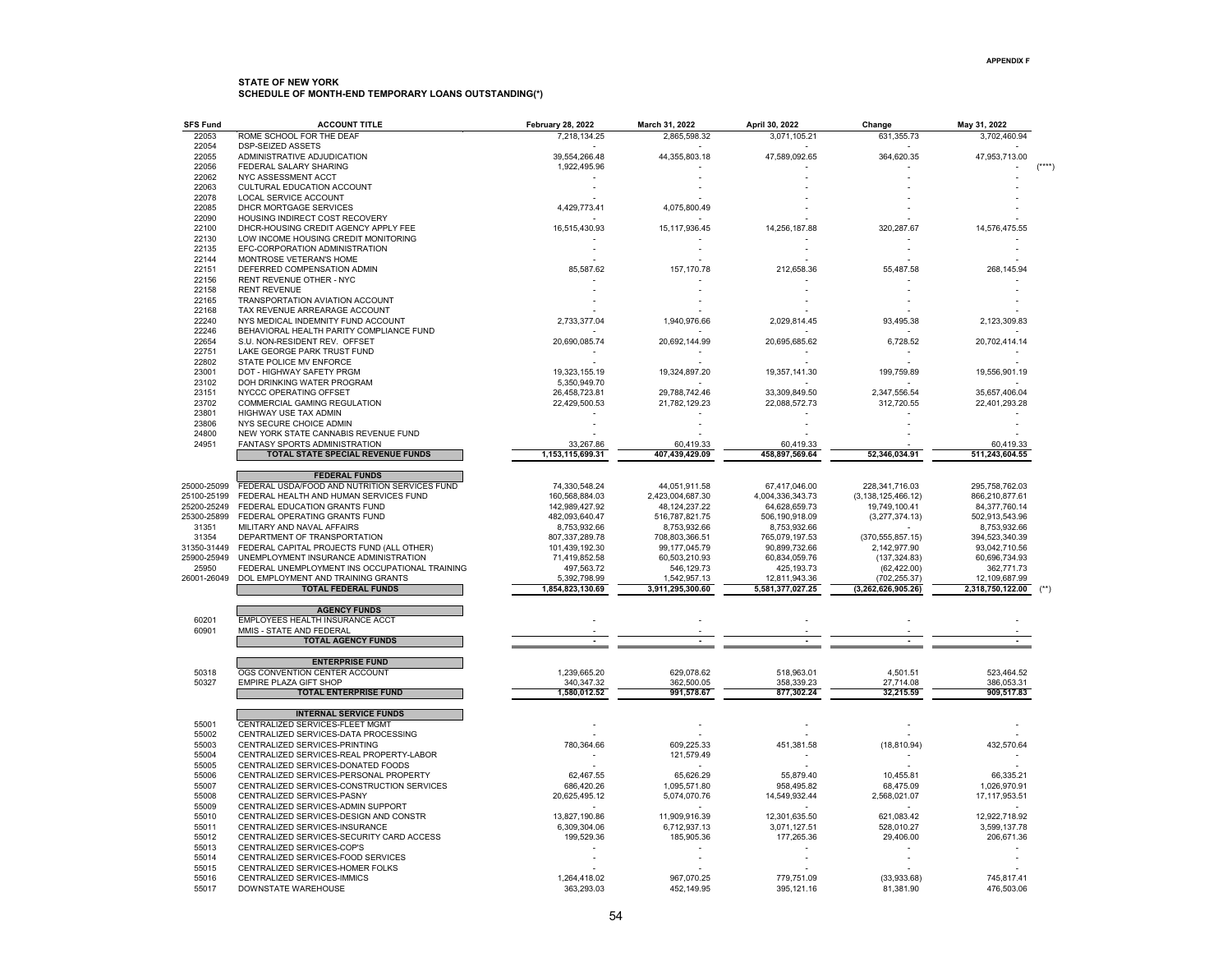| <b>SFS Fund</b> | <b>ACCOUNT TITLE</b>                             | <b>February 28, 2022</b> | March 31, 2022        | April 30, 2022         | Change                | May 31, 2022           |
|-----------------|--------------------------------------------------|--------------------------|-----------------------|------------------------|-----------------------|------------------------|
| 55018           | <b>BUILDING ADMINISTRATION</b>                   |                          |                       |                        |                       |                        |
| 55019           | <b>LEASE SPACE INITIATIVE</b>                    |                          |                       |                        |                       |                        |
| 55020           | OGS ENTERPRISE CONTRACTING ACCT                  | 61.244.053.45            | 16.531.695.57         | 13.136.377.65          | (1,521,676.39)        | 11.614.701.26          |
| 55021           | <b>NYS MEDIA CENTER</b>                          | 14.325.585.62            | 9.512.549.94          | 8.493.121.66           | 373.464.71            | 8.866.586.37           |
| 55022           | <b>BUSINESS SERVICES CENTER</b>                  | 26,606,275.46            | 30,119,286.62         | 32,228,071.02          | 2,135,437.59          | 34,363,508.61          |
| 55052           | ARCHIVES RECORD MGMT I.S.                        | 199.095.80               | 252,018.38            | 336,711.34             | (61, 589.51)          | 275,121.83             |
| 55053           | FEDERAL SINGLE AUDIT                             |                          |                       |                        |                       |                        |
| 55055           | CIVIL SERVICE ADMINISTRATION ACCOUNT             |                          |                       |                        |                       |                        |
| 55056           | CIVIL SERVICE EHS OCCUP HEALTH PROG              |                          |                       |                        |                       |                        |
| 55057           | BANKING SERVICES ACCOUNT                         | 3.974.20                 |                       | 16.858.47              | 488.695.20            | 505.553.67             |
| 55058           | <b>CULTURAL RESOURCE SURVEY</b>                  | 1.640.659.40             | 1.942.034.64          | 2.137.766.93           | 295.268.22            | 2,433,035.15           |
| 55059           | NEIGHBOR WORK PROJECT                            | 11.688.131.63            | 10.852.178.32         | 10.837.160.57          | (121.112.77)          | 10.716.047.80          |
| 55060           | AUTOMATIC/PRINT CHARGBACKS                       |                          | 39.262.81             | 1,361,373.72           | 1,151,004.40          | 2,512,378.12           |
| 55061           | OFT NYT ACCT                                     |                          |                       |                        |                       |                        |
| 55062           | DATA CENTER ACCOUNT                              | 73.907.291.01            | 32.170.138.01         | 32.170.138.01          | (402, 311.43)         | 31.767.826.58          |
| 55066           | <b>CYBER SECURITY INTRUSION ACCT</b>             | 1,261,584.27             | 1.261.584.27          | 1,261,584.27           |                       | 1.261.584.27           |
| 55067           | DOMESTIC VIOLENCE GRANT                          | 208.277.16               | 243.187.69            | 269.418.66             | 28.675.92             | 298.094.58             |
| 55069           | CENTRALIZED TECHNOLOGY SERVICES                  | 114.904.308.46           | 12.443.986.48         | 18.210.814.30          | 891.713.46            | 19.102.527.76          |
| 55071           | LABOR CONTACT CENTER ACCT                        | 838.431.36               | 1.104.018.28          | 1.377.002.43           | (597, 811.05)         | 779.191.38             |
| 55072           | HUMAN SERVICES CONTACT CNTR ACCT                 | 2,102,865.77             | 829,422.73            | 1,839,249.28           | 725,012.08            | 2,564,261.36           |
| 55073           | TAX CONTACT CENTER ACCT                          |                          |                       |                        |                       |                        |
| 55074           | <b>CIVIL RECOVERIES ACCT</b>                     |                          |                       |                        |                       |                        |
| 55251           | <b>EXECUTIVE DIRECTION INTERNAL AUDIT</b>        | 10,126,781.08            | 7.327.626.65          | 7.259.561.56           | 204.210.45            | 7.463.772.01           |
| 55252           | CIO INFORMATION TECHNOLOGY CENTRALIZED SERVICES  | 41.774.908.19            | 42.468.093.25         | 44.978.219.15          | 2.656.731.23          | 47.634.950.38          |
| 55300           | HEALTH INSURANCE INTERNAL SERVICE                | 560.929.38               | 1.403.132.74          | 2.152.100.41           | 1.657.846.68          | 3.809.947.09           |
| 55301           | CIVIL SERVICE EMPLOYEE BENEFITS DIV ADM          | 8,000,753.30             | 8,110,358.63          | 8,172,433.74           | 4,379.05              | 8,176,812.79           |
| 55350           | CORR INDUSTRIES INTERNAL SERVICE                 | 37.365.044.47            | 17.014.365.78         | 17.589.388.91          | 1.026.751.30          | 18.616.140.21          |
|                 | <b>TOTAL INTERNAL SERVICE FUNDS</b>              | 450.877.432.93           | 220.818.993.54        | 236.567.941.94         | 12.788.778.08         | 249.356.720.02         |
|                 |                                                  |                          |                       |                        |                       |                        |
|                 | <b>GRAND TOTAL - TEMPORARY LOANS OUTSTANDING</b> | 5.090.189.889.97<br>-S   | 5,936,433,519.71<br>s | 7.774.965.690.18<br>s. | (3, 126, 358, 562.01) | 4.648.607.128.18<br>-S |

**(\*) Temporary Loans are authorized pursuant to Subdivision 5 of Section 4 of the State Finance Law and Chapter 56, Part FFF, Section 1, of the Laws of 2022-23. The loans represent authorizations made by the Legislature to allow certain funds/accounts to make appropriated payments regardless of the fund (cash) balance. Such loans are made from the State's Short-Term Investment Pool (STIP) and are intended to satisfy temporary cash shortfalls whenever scheduled disbursements exceed available revenues during the fiscal year. Generally, temporary loans are repaid from the first cash receipts of the fund or account; however, in some cases actual revenues are not sufficient to repay all loans made to the fund or account and a transfer from the General Fund "Repayment of Receivables" appropriation is approved by the Budget Director. The balances reported here in Appendix F are the actual fund balances as of the close of business on the last day of the reporting month and do not include post-closing adjustments. Please refer to Schedule 1 for a detailed analysis of the 'reported' cash balances of the fund group.**

**(\*\*) Temporary loans to federal funds are typically reimbursed within 2-3 days. Such loans are made pursuant to federal regulations which require the State to disburse funds prior to making a reimbursement claim from the U.S. Treasury.**

**(\*\*\*) Per Section 72 of the State Finance Law, the General Fund includes the Local Assistance Fund (10000) and State Purpose Fund (10050).** 

**(\*\*\*\*) Temporary Loans are authorized pursuant to Subdivision 5 of Section 4 of the State Finance Law and Chapter 59, Part JJJ, Section 1, of the Laws of 2021-22**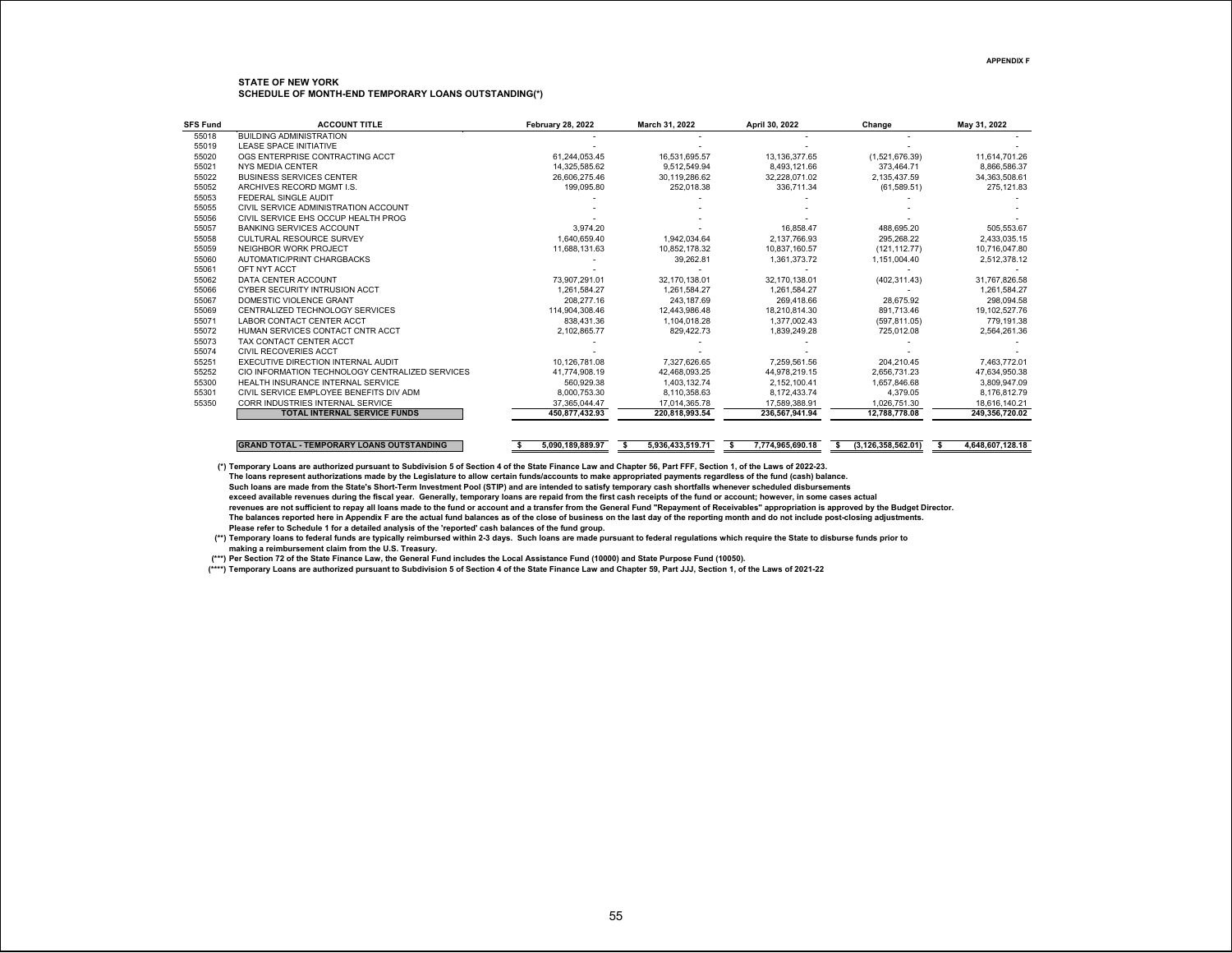## <span id="page-56-0"></span>**STATE OF NEW YORK APPENDIX GDEDICATED INFRASTRUCTURE INVESTMENT FUND(\*) STATEMENT OF RECEIPTS AND DISBURSEMENTS FISCAL YEAR 2022-2023**

|                                                               | 2022<br><b>APRIL</b>     | MAY               | <b>JUNE</b> | <b>JULY</b> | <b>AUGUST</b> | <b>SEPTEMBER</b> | <b>OCTOBER</b> | <b>NOVEMBER</b> | <b>DECEMBER</b> | 2023<br><b>JANUARY</b> | <b>FEBRUARY</b> | <b>MARCH</b> | 2 Months Ended<br>May 31, 2022 |
|---------------------------------------------------------------|--------------------------|-------------------|-------------|-------------|---------------|------------------|----------------|-----------------|-----------------|------------------------|-----------------|--------------|--------------------------------|
| <b>OPENING CASH BALANCE</b>                                   | \$64,843,404             | 46,698,758<br>- S |             |             |               |                  |                |                 |                 |                        |                 |              | 64,843,404                     |
| <b>RECEIPTS:</b>                                              |                          |                   |             |             |               |                  |                |                 |                 |                        |                 |              |                                |
| Transfers from General Fund (**)                              | $\overline{\phantom{0}}$ |                   |             |             |               |                  |                |                 |                 |                        |                 |              |                                |
| Other                                                         |                          |                   |             |             |               |                  |                |                 |                 |                        |                 |              |                                |
| <b>Total Receipts</b>                                         |                          |                   |             |             |               |                  |                |                 |                 |                        |                 |              |                                |
| <b>DISBURSEMENTS:</b>                                         |                          |                   |             |             |               |                  |                |                 |                 |                        |                 |              |                                |
| Affordable and Homeless Housing                               | 2,262,500                | 1,730,017         |             |             |               |                  |                |                 |                 |                        |                 |              | 3,992,517                      |
| <b>Broadband Initiative</b>                                   | 1,345,907                | 2,089,289         |             |             |               |                  |                |                 |                 |                        |                 |              | 3,435,196                      |
| <b>Downtown Revitalization</b>                                |                          | 2,453             |             |             |               |                  |                |                 |                 |                        |                 |              | 2,453                          |
| Empire State Poverty Reduction Initiatives                    | 89,630                   | 54,185            |             |             |               |                  |                |                 |                 |                        |                 |              | 143,815                        |
| Health Care / Hospital Initiatives                            |                          |                   |             |             |               |                  |                |                 |                 |                        |                 |              |                                |
| Information Technology/Infrastructure for Behavioral Sciences |                          |                   |             |             |               |                  |                |                 |                 |                        |                 |              |                                |
| Infrastructure Improvements                                   | 488,753                  |                   |             |             |               |                  |                |                 |                 |                        |                 |              | 488,753                        |
| Jacob Javits Center Expansion                                 |                          |                   |             |             |               |                  |                |                 |                 |                        |                 |              |                                |
| Life Sciences Initiative                                      | 3,601,588                |                   |             |             |               |                  |                |                 |                 |                        |                 |              | 3,601,588                      |
| Municipal Restructuring / Consolidation Competition           | 111,831                  | 559,243           |             |             |               |                  |                |                 |                 |                        |                 |              | 671,074                        |
| Penn Station Access                                           |                          |                   |             |             |               |                  |                |                 |                 |                        |                 |              |                                |
| Resiliency, Mitigation, Security and Emergency Response       |                          |                   |             |             |               |                  |                |                 |                 |                        |                 |              |                                |
| Southern Tier / Hudson Valley Farm Initiative                 |                          |                   |             |             |               |                  |                |                 |                 |                        |                 |              |                                |
| Thruway Stabilization Program                                 |                          |                   |             |             |               |                  |                |                 |                 |                        |                 |              |                                |
| Transformative Economic Development Projects                  | 849,993                  | 182,622           |             |             |               |                  |                |                 |                 |                        |                 |              | 1,032,615                      |
| <b>Transporation Capital Plan</b>                             |                          |                   |             |             |               |                  |                |                 |                 |                        |                 |              |                                |
| Upstate Revitalization Program                                | 9.394.444                | 3,956,873         |             |             |               |                  |                |                 |                 |                        |                 |              | 13,351,317                     |
| <b>Total Disbursements</b>                                    | 18,144,646               | 8,574,682         |             |             |               |                  |                |                 |                 |                        |                 |              | 26,719,328                     |
| <b>OPERATING TRANSFERS:</b>                                   |                          |                   |             |             |               |                  |                |                 |                 |                        |                 |              |                                |
| Transfers to General Fund                                     |                          |                   |             |             |               |                  |                |                 |                 |                        |                 |              |                                |
| <b>Total Operating Transfers</b>                              |                          |                   |             |             |               |                  |                |                 |                 |                        |                 |              |                                |
| <b>Total Disbursements and Transfers</b>                      | 18,144,646               | 8,574,682         |             |             |               |                  |                |                 |                 |                        |                 |              | 26,719,328                     |
| <b>CLOSING CASH BALANCE</b>                                   | \$46,698,758             | \$ 38,124,076     | - S         | - \$        | - \$          | - \$             | - \$           | - \$            | - \$            | - S                    |                 |              | 38,124,076                     |
|                                                               |                          |                   |             |             |               |                  |                |                 |                 |                        |                 |              |                                |

(\*) Fund created pursuant to Chapter 60, Laws of 2015-16, Part H and SFL § 93-b

(\*\*) Pursuant to Section 93(b) of the State Finance Law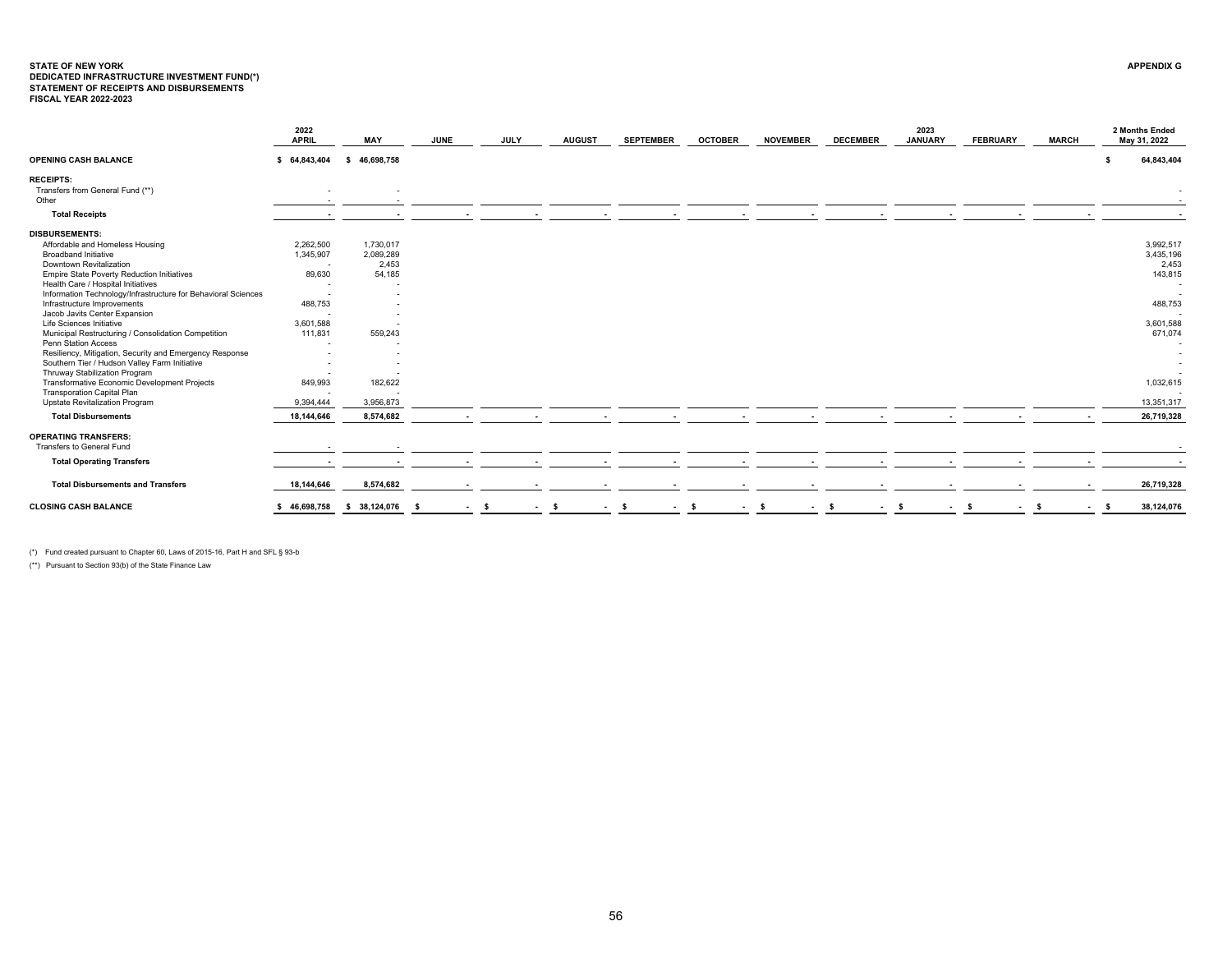# <span id="page-57-0"></span>**STATE OF NEW YORK** APPENDIX H **MEDICAL ASSISTANCE DISBURSEMENTS - STATE FUNDS(\*) FISCAL YEAR 2022-2023**

|                                                                                                                 |                             | <b>MAY 2022</b>             |                   |                             | 2 MONTHS ENDED MAY 31       |                   |
|-----------------------------------------------------------------------------------------------------------------|-----------------------------|-----------------------------|-------------------|-----------------------------|-----------------------------|-------------------|
|                                                                                                                 | <b>Department of Health</b> | <b>Other State Agencies</b> | May               | <b>Department of Health</b> | <b>Other State Agencies</b> | Year to Date      |
| <b>Adult State Share Medicaid</b>                                                                               | \$                          | Ŝ.                          | -\$               | \$                          | \$<br>\$<br>$\blacksquare$  |                   |
| <b>State Share Medicaid</b>                                                                                     |                             | 1,136,371.71                | 1,136,371.71      |                             | 6,290,542.69                | 6,290,542.69      |
| Medical Assistance (OPWDD)                                                                                      |                             |                             |                   |                             |                             |                   |
| Medical Assistance Administration                                                                               | 5,966,549.27                |                             | 5,966,549.27      | 11,753,737.56               |                             | 11,753,737.56     |
| Traumatic Brain Injury Services                                                                                 | 942,293.30                  |                             | 942,293.30        | 1,703,749.96                |                             | 1,703,749.96      |
| Nursing Home Transition & Diversion                                                                             |                             |                             |                   |                             |                             |                   |
| <b>Reducing Maternal Mortality</b>                                                                              | 69,164.00                   |                             | 69,164.00         | 69,164.00                   |                             | 69,164.00         |
| New York Connects                                                                                               |                             | 779,046.12                  | 779,046.12        | $\blacksquare$              | (16, 452, 680.04)           | (16, 452, 680.04) |
| Vital Access provider Services                                                                                  |                             |                             | $\blacksquare$    |                             |                             |                   |
| <b>Facilitated Enrollment</b>                                                                                   | 95,486.07                   |                             | 95,486.07         | 95,486.07                   |                             | 95,486.07         |
| Managed Long-Term Care Ombudsman                                                                                | 236,073.98                  |                             | 236,073.98        | 737,933.81                  |                             | 737,933.81        |
| General Hospitals Safety-Net Providers                                                                          | 238,692,484.73              |                             | 238,692,484.73    | 238,692,484.73              |                             | 238,692,484.73    |
| <b>AIDS Epidemic</b>                                                                                            | 905,203.48                  |                             | 905,203.48        | 1,129,969.97                |                             | 1,129,969.97      |
| <b>Expanding Caregiver Support Services</b>                                                                     | 2,646,029.15                |                             | 2,646,029.15      | 4,708,208.09                |                             | 4,708,208.09      |
| Provide Affordable Housing                                                                                      | 2,582,677.54                | 3,161,707.65                | 5,744,385.19      | 3,992,130.36                | 3,263,752.05                | 7,255,882.41      |
| <b>Community Provider Network</b>                                                                               |                             |                             |                   |                             |                             |                   |
| <b>Inpatient Services</b>                                                                                       | 67,948,081.31               |                             | 67,948,081.31     | 114,654,910.53              |                             | 114,654,910.53    |
| Patient Centered Medical Homes                                                                                  |                             |                             |                   |                             |                             |                   |
| Outpatient & Emergency Room Services                                                                            | 12,842,608.74               |                             | 12,842,608.74     | 16,596,338.05               |                             | 16,596,338.05     |
|                                                                                                                 |                             |                             |                   |                             |                             |                   |
| <b>Clinic Services</b>                                                                                          | 17,003,655.02               |                             | 17,003,655.02     | 26,542,474.88               |                             | 26,542,474.88     |
| <b>Nursing Home Services</b>                                                                                    | 89,112,000.62               |                             | 89,112,000.62     | 165,282,424.13              |                             | 165,282,424.13    |
| Other Long Term Care Services                                                                                   | 344,778,202.74              |                             | 344,778,202.74    | 508,922,316.21              |                             | 508,922,316.21    |
| <b>Managed Care Services</b>                                                                                    | 434, 157, 605.51            |                             | 434,157,605.51    | 1,118,501,207.79            |                             | 1,118,501,207.79  |
| <b>Pharmacy Services</b>                                                                                        | 13,428,205.90               |                             | 13,428,205.90     | 23,578,940.23               |                             | 23,578,940.23     |
| <b>Transportation Services</b>                                                                                  | 12,057,670.77               |                             | 12,057,670.77     | 22,002,434.72               |                             | 22,002,434.72     |
| <b>Dental Services</b>                                                                                          | 210,557.76                  |                             | 210,557.76        | 371,894.22                  |                             | 371,894.22        |
| Non-Institutional & Other                                                                                       | 677,917,342.06              |                             | 677,917,342.06    | 1,747,282,524.58            |                             | 1,747,282,524.58  |
| <b>Medical Services State Facilities</b>                                                                        | 7,437,089.43                |                             | 7,437,089.43      | 193,054,104.49              |                             | 193,054,104.49    |
| MAP DC37 & TEAMSTER LOCAL 858                                                                                   |                             |                             |                   |                             |                             |                   |
| CSEA Family Health Plus Buy In                                                                                  |                             |                             |                   | 148,982.25                  |                             | 148,982.25        |
| Medical Assistance (HCRA)                                                                                       | 350,000,000.00              |                             | 350,000,000.00    | 700,000,000.00              |                             | 700,000,000.00    |
| Personal Care Workforce Recruitment and Retention                                                               |                             |                             |                   |                             |                             |                   |
| Home Health Rate Increase                                                                                       |                             |                             |                   |                             |                             |                   |
| Indigent Care                                                                                                   | 52,120,610.23               |                             | 52,120,610.23     | 104,091,053.68              |                             | 104,091,053.68    |
| <b>Provider Assessments</b>                                                                                     | 72,500,000.00               |                             | 72,500,000.00     | 145,000,000.00              |                             | 145,000,000.00    |
| Additional DSH Payments SUNY                                                                                    | 78,801,981.60               |                             | 78,801,981.60     | 78,801,981.60               |                             | 78,801,981.60     |
| TOTAL <sup>(**)</sup>                                                                                           | 2,482,451,573.21            | 5,077,125.48                | 2,487,528,698.69  | 5,227,714,451.91            | (6,898,385.30)              | 5,220,816,066.61  |
| Reclassification of Medical Assistance payments for care and                                                    |                             |                             |                   |                             |                             |                   |
| treatment of patients at State-operated health, mental<br>hygiene and State University facilities to Transfers. | (93, 105, 734.77)           |                             | (93, 105, 734.77) | (333,904,760.28)            |                             | (333,904,760.28)  |
| <b>TOTAL REPORTED MEDICAID</b>                                                                                  |                             |                             |                   |                             |                             |                   |

(\*) General Fund and State Special Revenue Funds only.

These amounts do not include Medical Assistance spending for State Operations.

These amounts are not comparable to Medicaid Global Cap spending.

Department of Health regularly reclassifies spending between programs,

and therefore amounts for any individual program may be

(\*\*) Source: Statewide Financial System